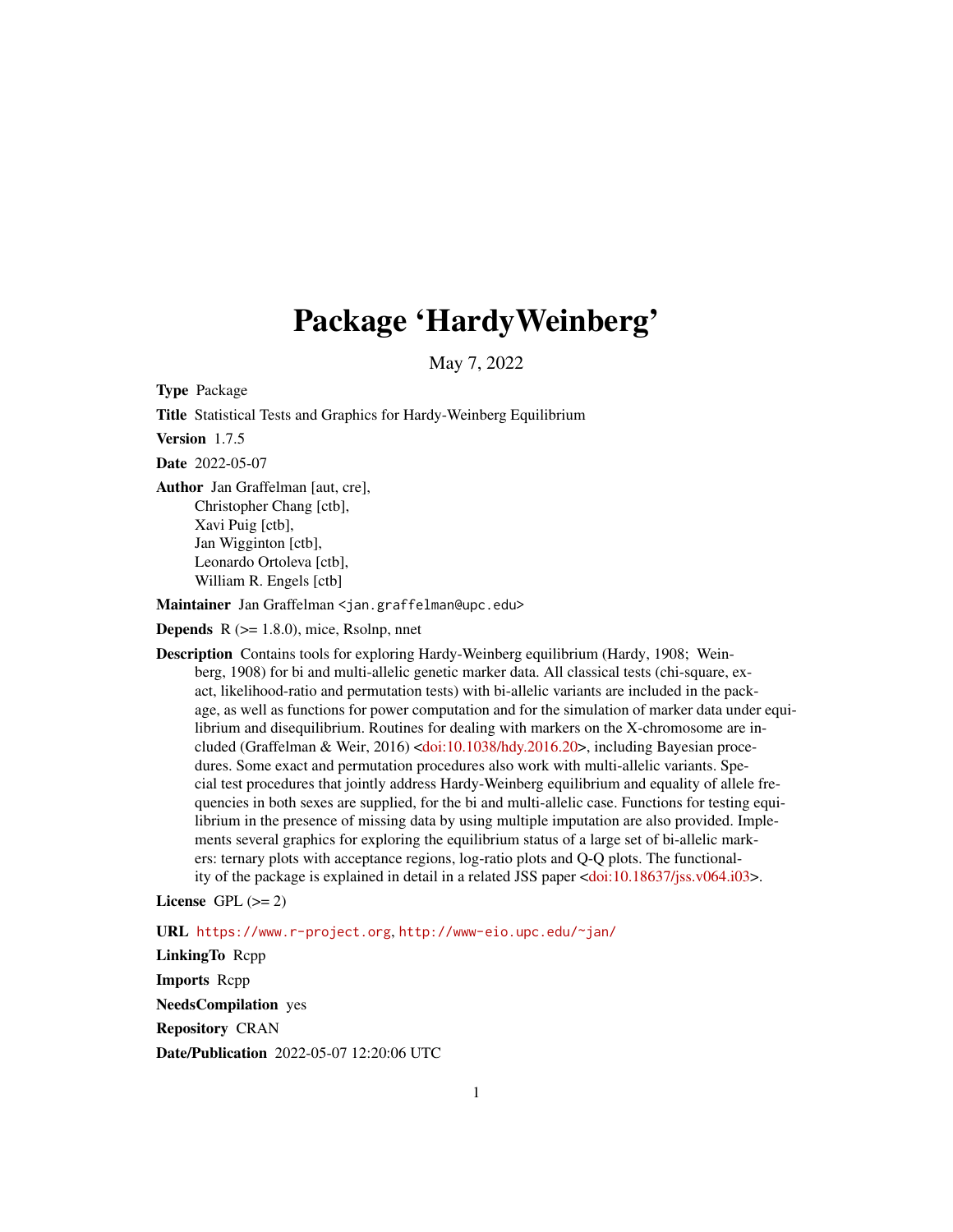# R topics documented:

|                                                                                                           |  |  |  |  |  |  |  |  |  |  |  |  | 3  |
|-----------------------------------------------------------------------------------------------------------|--|--|--|--|--|--|--|--|--|--|--|--|----|
| af                                                                                                        |  |  |  |  |  |  |  |  |  |  |  |  | 5  |
|                                                                                                           |  |  |  |  |  |  |  |  |  |  |  |  | 5  |
|                                                                                                           |  |  |  |  |  |  |  |  |  |  |  |  | 6  |
|                                                                                                           |  |  |  |  |  |  |  |  |  |  |  |  | 7  |
|                                                                                                           |  |  |  |  |  |  |  |  |  |  |  |  | 8  |
|                                                                                                           |  |  |  |  |  |  |  |  |  |  |  |  | 9  |
|                                                                                                           |  |  |  |  |  |  |  |  |  |  |  |  | 10 |
|                                                                                                           |  |  |  |  |  |  |  |  |  |  |  |  | 11 |
|                                                                                                           |  |  |  |  |  |  |  |  |  |  |  |  | 12 |
|                                                                                                           |  |  |  |  |  |  |  |  |  |  |  |  | 13 |
|                                                                                                           |  |  |  |  |  |  |  |  |  |  |  |  | 14 |
| fold                                                                                                      |  |  |  |  |  |  |  |  |  |  |  |  | 15 |
|                                                                                                           |  |  |  |  |  |  |  |  |  |  |  |  | 16 |
| genlabels                                                                                                 |  |  |  |  |  |  |  |  |  |  |  |  | 17 |
|                                                                                                           |  |  |  |  |  |  |  |  |  |  |  |  | 17 |
|                                                                                                           |  |  |  |  |  |  |  |  |  |  |  |  | 18 |
|                                                                                                           |  |  |  |  |  |  |  |  |  |  |  |  | 19 |
| <b>HWAIC</b>                                                                                              |  |  |  |  |  |  |  |  |  |  |  |  | 20 |
|                                                                                                           |  |  |  |  |  |  |  |  |  |  |  |  | 21 |
|                                                                                                           |  |  |  |  |  |  |  |  |  |  |  |  | 22 |
|                                                                                                           |  |  |  |  |  |  |  |  |  |  |  |  | 23 |
|                                                                                                           |  |  |  |  |  |  |  |  |  |  |  |  | 24 |
|                                                                                                           |  |  |  |  |  |  |  |  |  |  |  |  | 26 |
| $HWChisqStats \ldots \ldots \ldots \ldots \ldots \ldots \ldots \ldots \ldots \ldots \ldots \ldots \ldots$ |  |  |  |  |  |  |  |  |  |  |  |  | 27 |
|                                                                                                           |  |  |  |  |  |  |  |  |  |  |  |  | 28 |
|                                                                                                           |  |  |  |  |  |  |  |  |  |  |  |  | 29 |
|                                                                                                           |  |  |  |  |  |  |  |  |  |  |  |  | 30 |
|                                                                                                           |  |  |  |  |  |  |  |  |  |  |  |  | 31 |
| <b>HWD</b>                                                                                                |  |  |  |  |  |  |  |  |  |  |  |  | 32 |
|                                                                                                           |  |  |  |  |  |  |  |  |  |  |  |  | 33 |
|                                                                                                           |  |  |  |  |  |  |  |  |  |  |  |  | 34 |
|                                                                                                           |  |  |  |  |  |  |  |  |  |  |  |  | 36 |
|                                                                                                           |  |  |  |  |  |  |  |  |  |  |  |  | 37 |
|                                                                                                           |  |  |  |  |  |  |  |  |  |  |  |  | 38 |
|                                                                                                           |  |  |  |  |  |  |  |  |  |  |  |  | 40 |
|                                                                                                           |  |  |  |  |  |  |  |  |  |  |  |  | 41 |
| <b>HWI</b> Ir                                                                                             |  |  |  |  |  |  |  |  |  |  |  |  | 42 |
|                                                                                                           |  |  |  |  |  |  |  |  |  |  |  |  | 43 |
|                                                                                                           |  |  |  |  |  |  |  |  |  |  |  |  | 44 |
|                                                                                                           |  |  |  |  |  |  |  |  |  |  |  |  | 45 |
|                                                                                                           |  |  |  |  |  |  |  |  |  |  |  |  | 46 |
|                                                                                                           |  |  |  |  |  |  |  |  |  |  |  |  | 47 |
|                                                                                                           |  |  |  |  |  |  |  |  |  |  |  |  | 48 |
|                                                                                                           |  |  |  |  |  |  |  |  |  |  |  |  | 50 |
| <b>HWPerm</b>                                                                                             |  |  |  |  |  |  |  |  |  |  |  |  | 52 |
|                                                                                                           |  |  |  |  |  |  |  |  |  |  |  |  |    |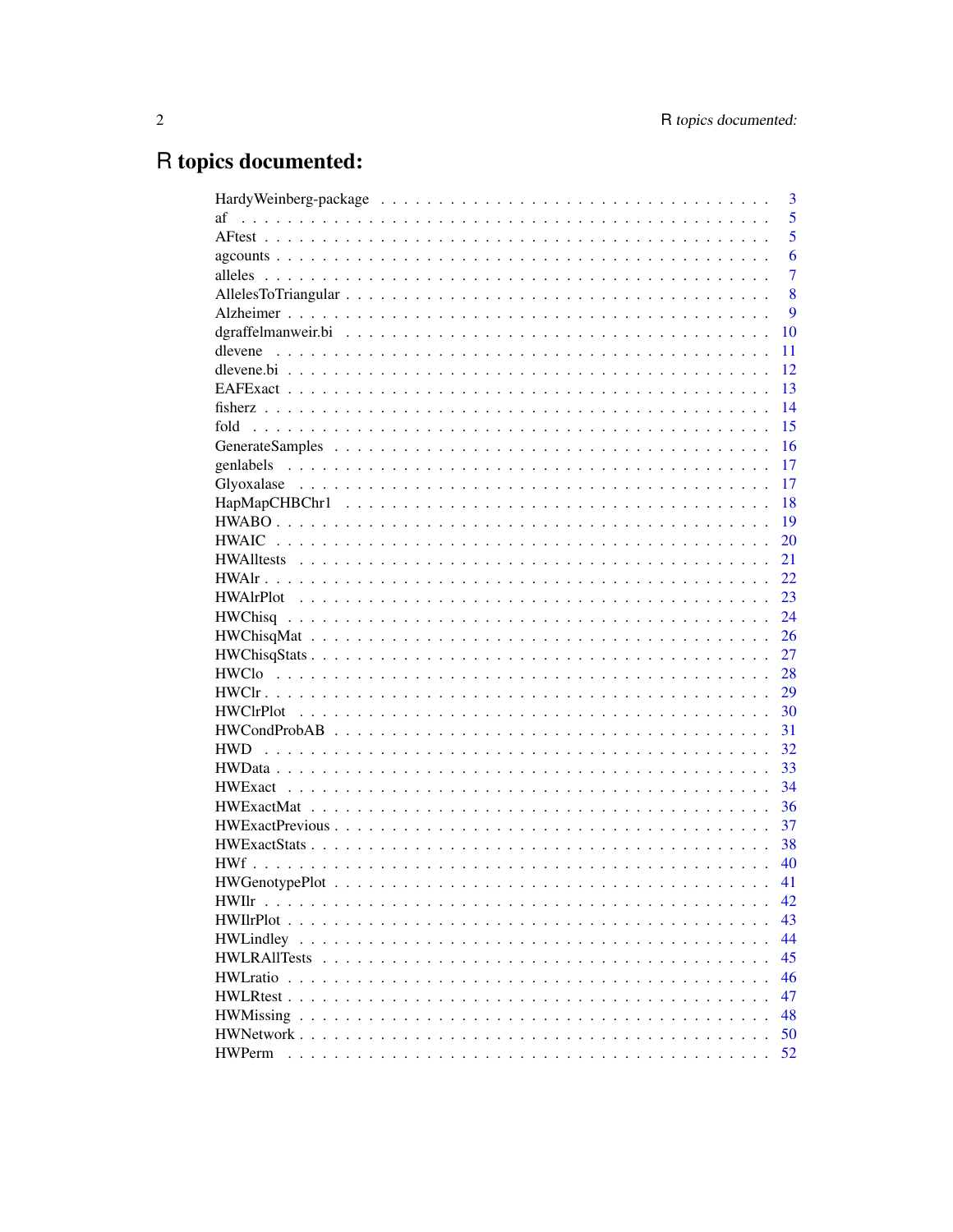<span id="page-2-0"></span>

|       |                | 53  |
|-------|----------------|-----|
|       |                | 55  |
|       |                | 57  |
|       |                | 59  |
|       |                | 60  |
|       |                | 63  |
|       |                | 65  |
|       |                | 66  |
|       |                | 66  |
|       | <b>JPTsnps</b> | 67  |
|       |                | 68  |
|       |                | 69  |
|       | mac            | 70  |
|       | maf            | 71  |
|       |                | 71  |
|       |                | 73  |
|       |                | 74  |
|       |                | 74  |
|       |                | 75  |
|       |                | 75  |
|       |                | 78  |
|       |                | 79  |
|       |                | 80  |
|       |                | 81  |
|       |                | 81  |
|       |                | 82  |
|       |                | -83 |
|       |                |     |
| Index |                | 85  |
|       |                |     |

HardyWeinberg-package *Statistical Tests and Graphics for Hardy-Weinberg Equilibrium*

#### Description

Contains tools for exploring Hardy-Weinberg equilibrium (Hardy, 1908; Weinberg, 1908) for bi and multi-allelic genetic marker data. All classical tests (chi-square, exact, likelihood-ratio and permutation tests) with bi-allelic variants are included in the package, as well as functions for power computation and for the simulation of marker data under equilibrium and disequilibrium. Routines for dealing with markers on the X-chromosome are included (Graffelman & Weir, 2016) including Bayesian procedures. Some exact and permutation procedures also work with multi-allelic variants. Special test procedures that jointly address Hardy-Weinberg equilibrium and equality of allele frequencies in both sexes are supplied, for the bi and multi-allelic case. Functions for testing equilibrium in the presence of missing data by using multiple imputation are also provided. Implements several graphics for exploring the equilibrium status of a large set of bi-allelic markers: ternary plots with acceptance regions, log-ratio plots and Q-Q plots. The functionality of the package is explained in detail in a related paper (Graffelman, 2015).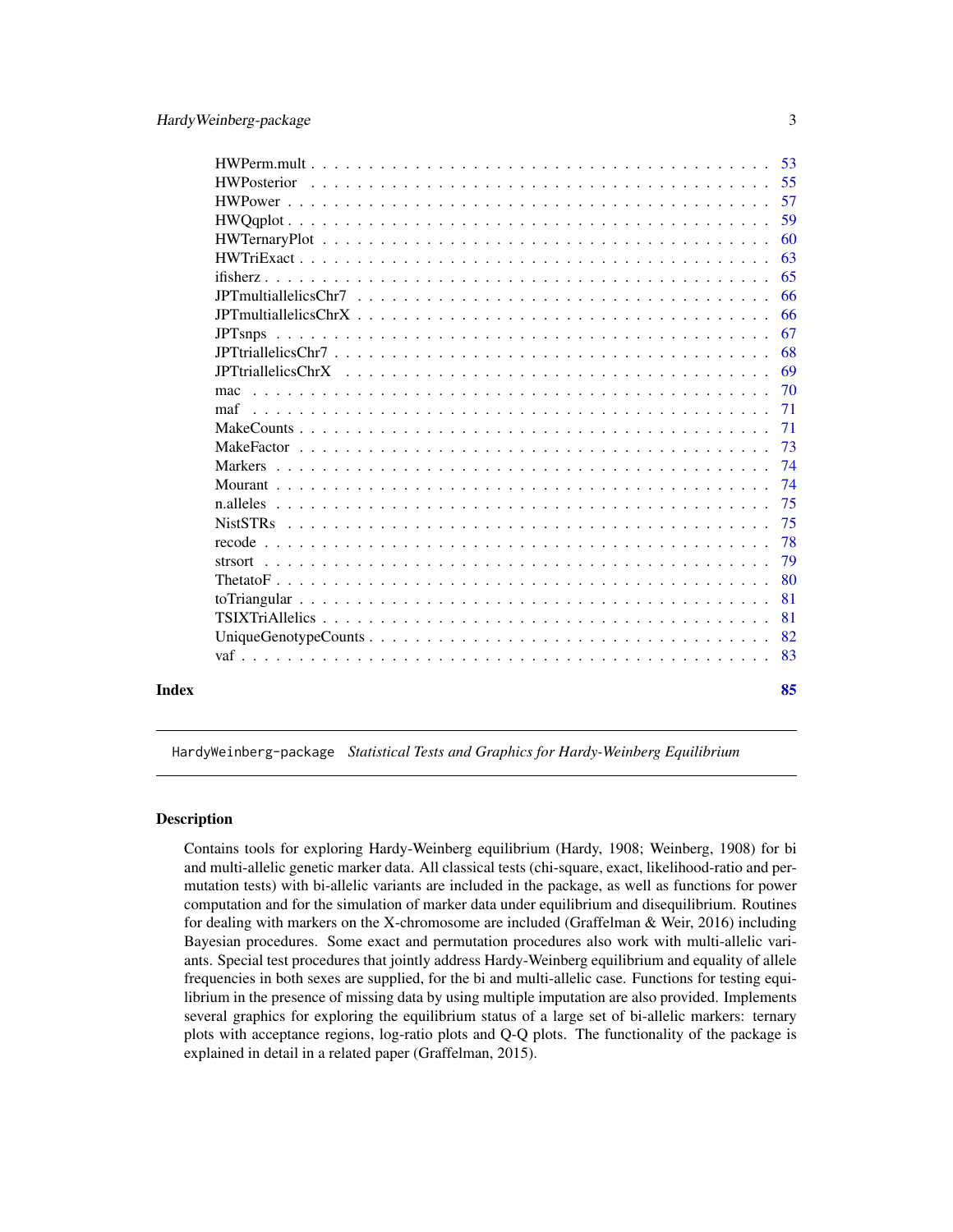#### Details

Package: HardyWeinberg Type: Package Version: 1.7.5 Date: 2022-05-07 License: GPL Version 2 or later.

With function HWTernaryPlot one can create ternary plots with acceptance regions for HWE. Several routines implement statistical tests for HWE such as HWChisq, HWExact, HWLratio and HWPerm. Bayesian procedures are available using HWPosterior. Aikaike information criterion for various scenarios can be calculated with HWAIC. Power computations are possible with HWPower.

#### Author(s)

Jan Graffelman

Maintainer: Jan Graffelman <jan.graffelman@upc.edu>

#### References

Weir, B.S. (1996) *Genetic Data Analysis II*. Sinauer Associates, Massachusetts.

Graffelman, J. and Morales, J. (2008) Graphical Tests for Hardy-Weinberg Equilibrium Based on the Ternary Plot. *Human Heredity* 65(2):77-84.

Graffelman, J. (2015) Exploring Diallelic Genetic Markers: The HardyWeinberg Package. *Journal of Statistical Software* 64(3): 1-23. [doi:10.18637/jss.v064.i03.](https://doi.org/10.18637/jss.v064.i03)

Graffelman, J. and Weir, B.S. (2016) Testing for Hardy-Weinberg equilibrium at bi-allelic genetic markers on the X chromosome. *Heredity* 116(6): 558-568. [doi:10.1038/hdy.2016.20](https://doi.org/10.1038/hdy.2016.20) Nature Publishing Group.

Hardy, G.H. (1908) Mendelian Proportions in a Mixed Population. *Science* 28(706): 49-50.

Weinberg, W. (1908) On the Demonstration of Heredity in Man. In: Papers on Human Genetics. S. H. Boyer (Ed.) Englewood Cliffs, NJ:Prentice Hall, translated, 1963.

#### Examples

library(HardyWeinberg)

# draw random SNPs from a population that is in HWE

set.seed(123)

m <- 100 # number of markers n <- 100 # sample size

 $X \leftarrow HWData(n,m)$ out <- HWTernaryPlot(X,100,region=1,vertex.cex=2,signifcolour=TRUE)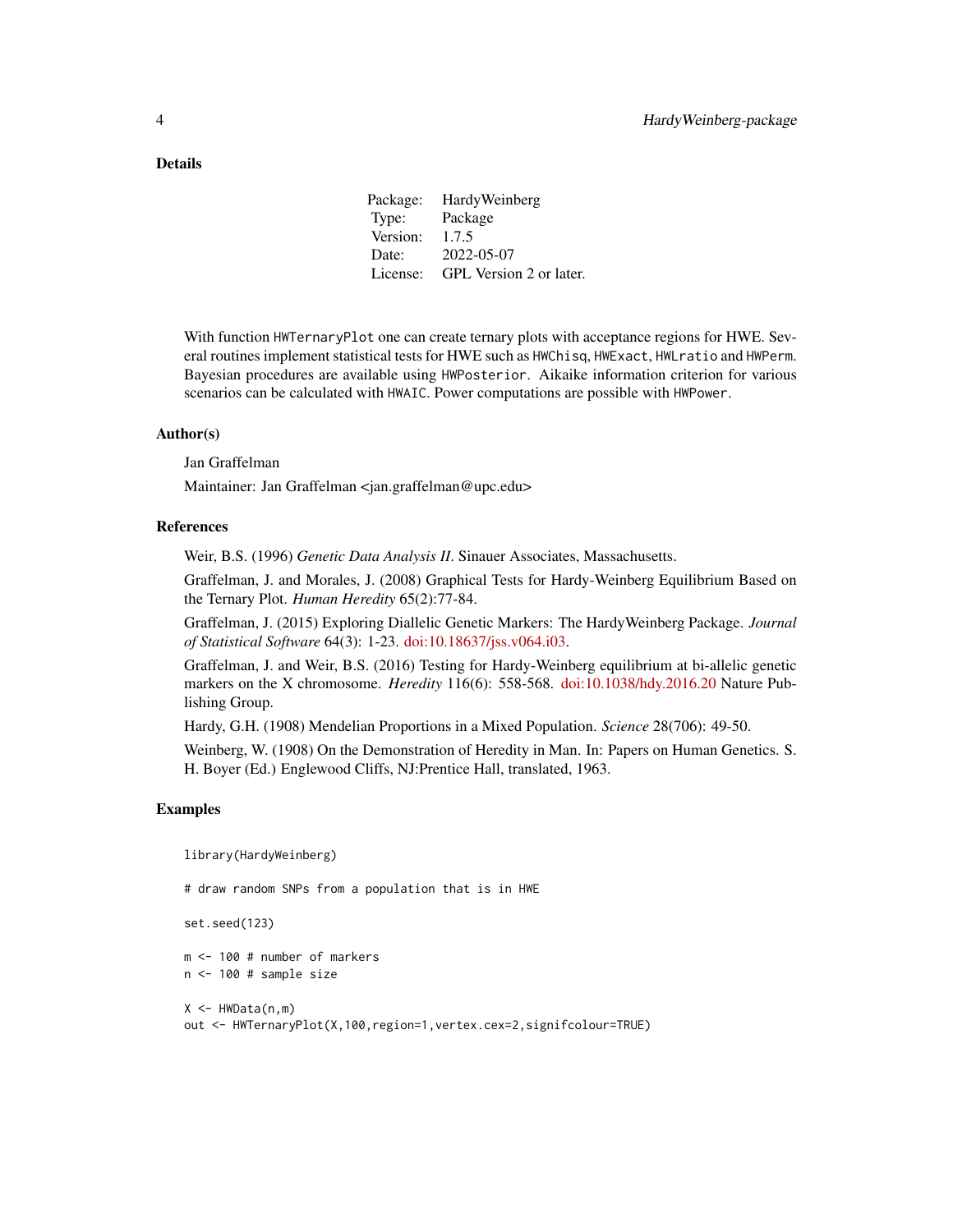<span id="page-4-1"></span><span id="page-4-0"></span>Function af computes the allele frequencies for a matrix or a vector containing genotypic compositions.

## Usage

af(x)

#### Arguments

x a vector or matrix with compositions

#### Value

a vector with allele frequencies

### Author(s)

Jan Graffelman (jan.graffelman@upc.edu)

#### See Also

[maf](#page-70-1)

#### Examples

```
X \le - as.vector(rmultinom(1,100,c(0.5,0.4,0.1)))
X \leftarrow X/\text{sum}(X)print(X)
print(af(X))
```
AFtest *Exact test of equality of allele frequencies for males and females*

### Description

Function AFtest tests equality of allele frequencies for males and females for bi-allelic marker data by means of a Fisher exact test.

#### Usage

 $AFtest(x, verbose = TRUE, ...)$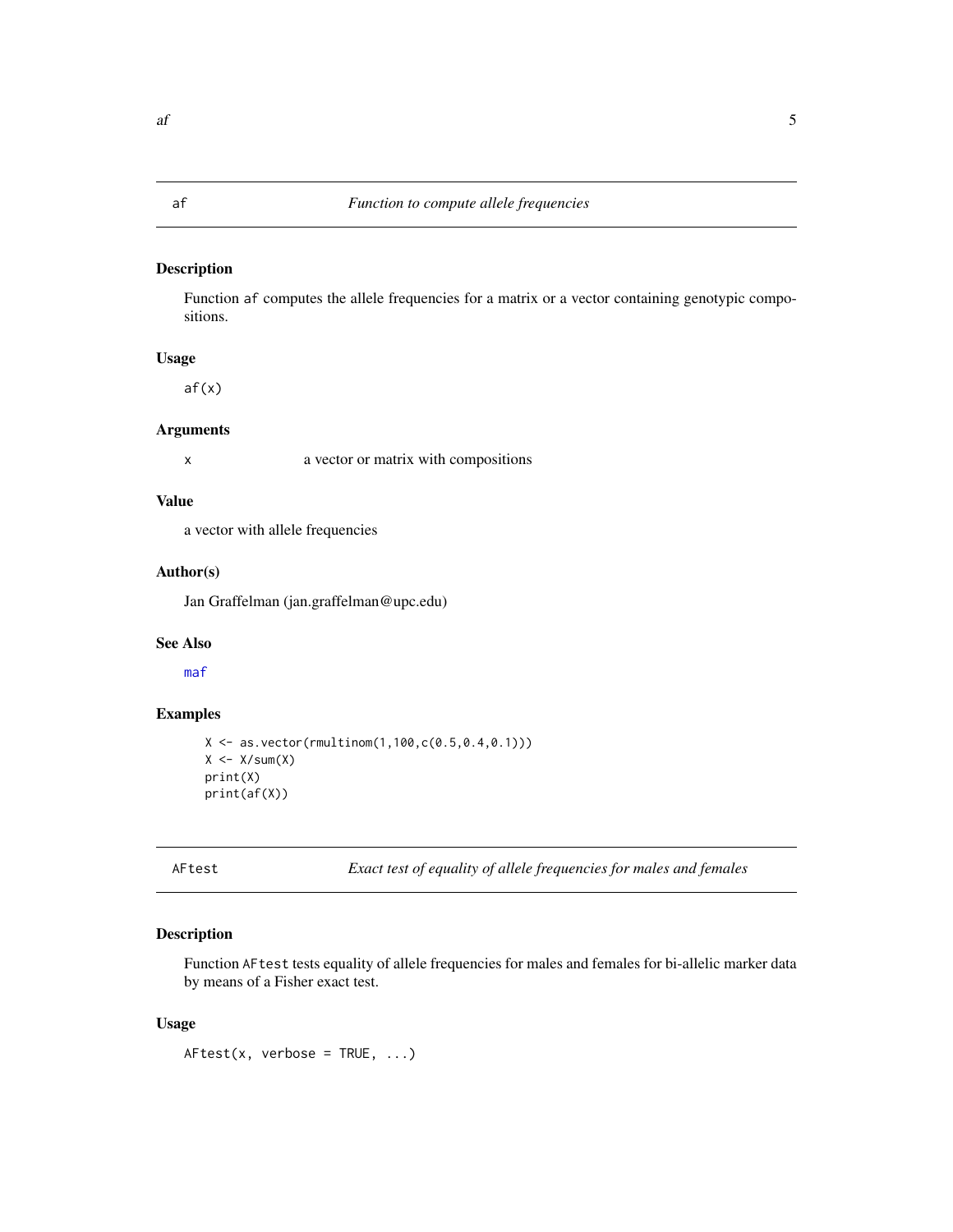#### <span id="page-5-0"></span>Arguments

| X       | a vector containg the genotypic counts $c(A,B,A,A,B,BB)$ for a bi-allelic X-<br>chromosomal markers. |
|---------|------------------------------------------------------------------------------------------------------|
| verbose | $verbose = TRUE$ prints results, $verbose = FALSE$ is silent.                                        |
| $\cdot$ | additional arguments for function fisher. test.                                                      |

### Details

Function AFtest constructs the contingency table of sex by allele, and call fisher.test to test for equality of allele frequencies. The test assumes Hardy-Weinberg equilibrium.

### Value

| AC   | Two-way table of sex by allele |
|------|--------------------------------|
| pval | p-value of the test            |

### Author(s)

Jan Graffelman <jan.graffelman@upc.edu>

#### See Also

[HWChisq](#page-23-1), [HWExact](#page-33-1)

#### Examples

rs5968922 <- c(A=392, B=212, AA=275, AB=296, BB=80) AFtest(rs5968922)

agcounts *Calculate allele and genotype counts for X-chromosomal markers*

#### Description

Function agcounts determines sample size, minor are major allele counts, allele counts in females, numbers of males and females and allele frequencies for a vector of genotypes counts of an Xchromosomal markers.

#### Usage

 $a$ gcounts(x, verbose = FALSE)

#### Arguments

|         | a vector of X-chromosomal genotype counts (A,B,AA,AB,BB) |
|---------|----------------------------------------------------------|
| verbose | print the counts if (verbose $=$ TRUE)                   |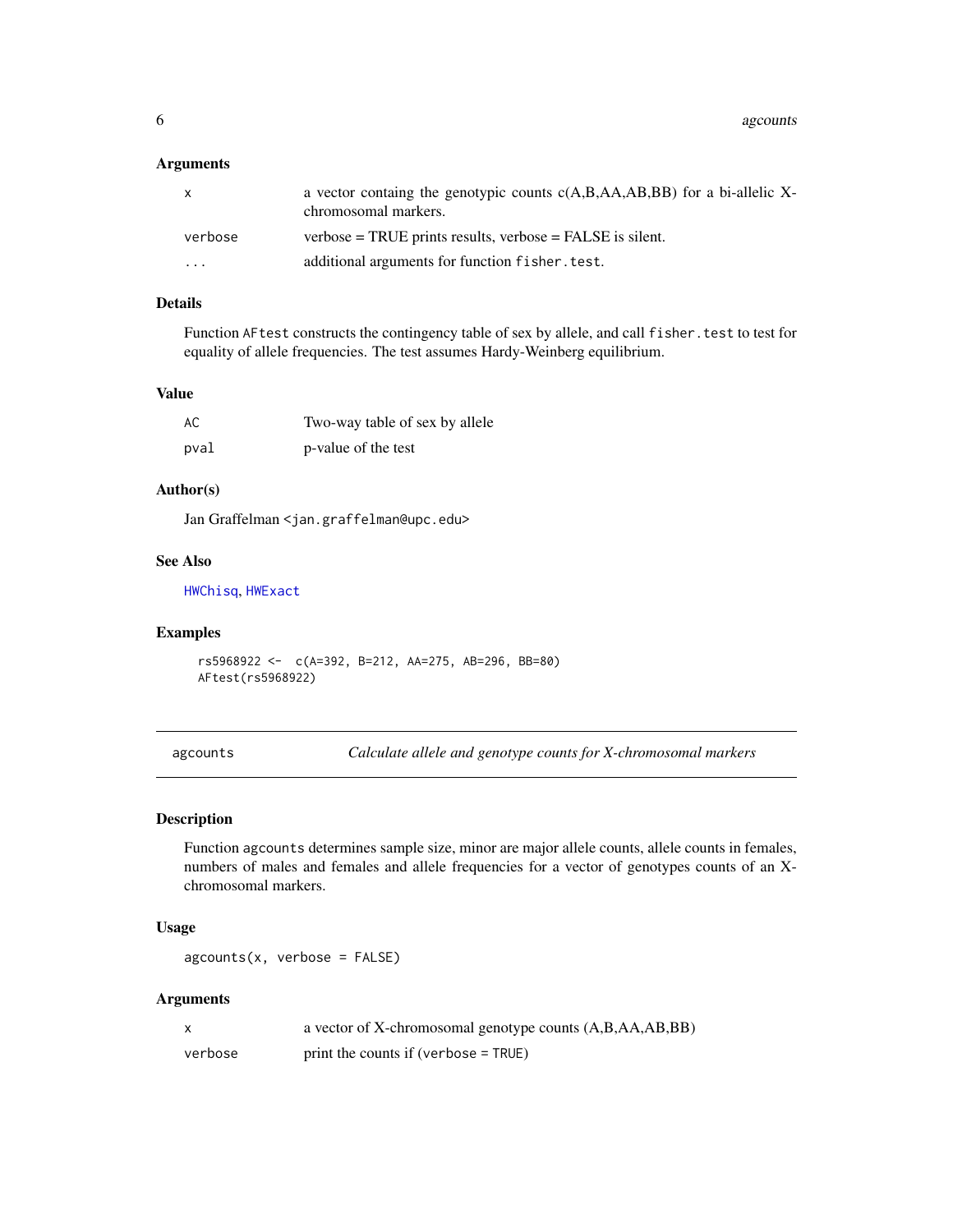#### <span id="page-6-0"></span>alleles **7**

### Value

| n   | sample size                    |
|-----|--------------------------------|
| nA  | number of A alleles            |
| nВ  | number of B alleles            |
| nf  | number of females              |
| nm  | number of males                |
| nAf | number of A alleles in females |
| nßf | number of B alleles in females |
| nt  | total number of alleles        |
| fAA | number of AA females           |
| fAB | number of AB females           |
| fBB | number of BB females           |
| рA  | overall A allele frequency     |
| рB  | overall B allele frequency     |
|     |                                |

### Author(s)

Jan Graffelman <jan.graffelman@upc.edu>

### See Also

[mac](#page-69-1),link{maf}

### Examples

```
rs5968922 <- c(A=392, B=212, AA=275, AB=296, BB=80)
counts <- agcounts(rs5968922)
```
alleles *Extract alleles*

## Description

Function alleles extracts the names of the alleles from a named genotype vector.

#### Usage

alleles(x, fromlabels = TRUE)

### Arguments

| X          | A named or unnamed genotype vector (e.g. $c(AA=10, AB=20, BB=5)$ )                                   |
|------------|------------------------------------------------------------------------------------------------------|
| fromlabels | extract genotypes from the labels of the vector elements, or from the vector<br>elements themselves. |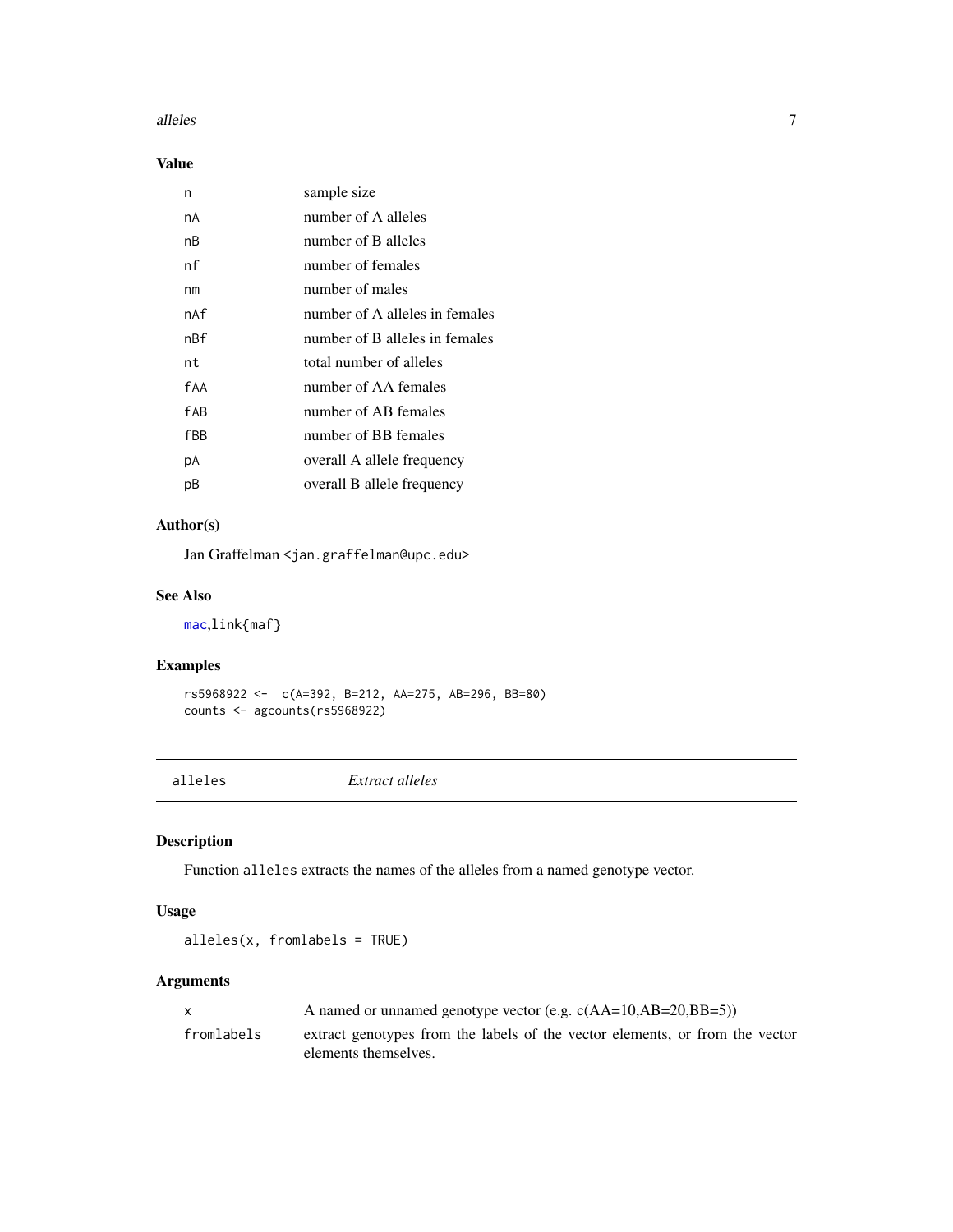<span id="page-7-0"></span>A character vector with the alleles

#### Author(s)

Jan Graffelman (jan.graffelman@upc.edu)

#### See Also

[n.alleles](#page-74-1)

#### Examples

```
x <- c(AA=10,AG=10,GG=10,AT=5)
als.x <- alleles(x)
```
AllelesToTriangular *Calculate triangular genotype matrix for vector(s) of alleles.*

#### Description

AllelesToTriangular constructs a lower triangular matrix of genotype counts from one or two vectors of alleles. It is particularly useful to create genotype counts for microsatellite data (STRs).

#### Usage

AllelesToTriangular(A1, A2 = NULL, given=NULL)

#### Arguments

| A <sub>1</sub> | The first allele of each individual, or a vector with all alleles, two consecutive<br>ones for each individual.       |
|----------------|-----------------------------------------------------------------------------------------------------------------------|
| A2             | The second allele of each individual (optional).                                                                      |
| given          | A vector of known alleles (optional). This argument can be used to specify<br>alleles that may not exist in the data. |

#### Details

If the data is a single column vector with two succesive alleles for each individual, then specify A1 only. If data consists of two columns, each holding one allele of each individual, then specify A1 and A2. Typical STR data that comes in the format of two repeat lengths for a set of individuals can be transformed into a lower triangular matrix with genotype counts. See the examples below.

#### Value

A lower triangular matrix with genotype counts.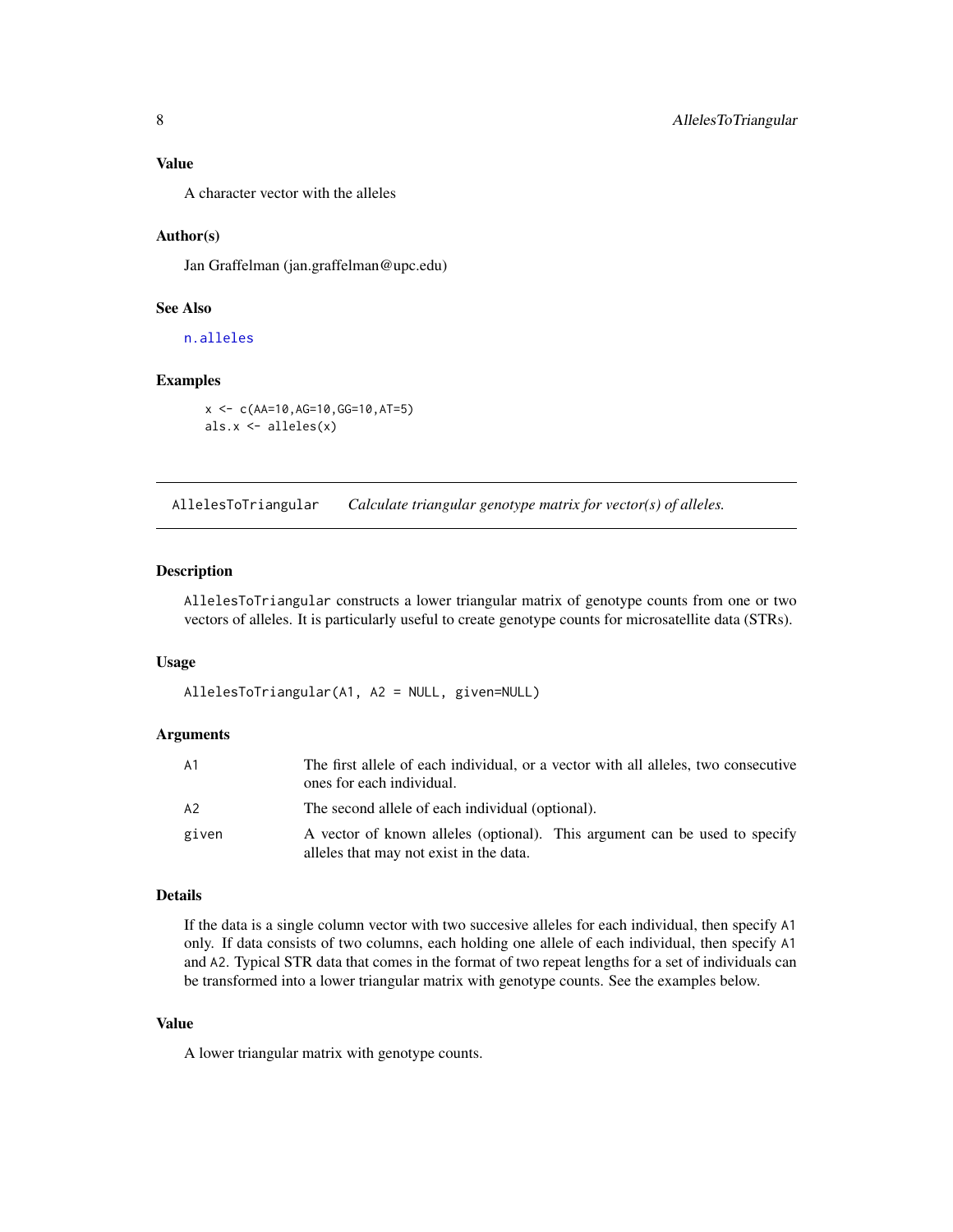#### <span id="page-8-0"></span>Alzheimer 9

#### Author(s)

Jan Graffelman <jan.graffelman@upc.edu>

## References

Graffelman, J. (2015) Exploring Diallelic Genetic Markers: The HardyWeinberg Package. *Journal of Statistical Software* 64(3): 1-23. [doi:10.18637/jss.v064.i03.](https://doi.org/10.18637/jss.v064.i03)

### See Also

[toTriangular](#page-80-1)

#### Examples

```
data(NistSTRs)
A1 <- NistSTRs[,1]
A2 <- NistSTRs[,2]
GM <- AllelesToTriangular(A1,A2)
print(GM)
```
Alzheimer *Genotype frequencies for 70 SNPs related to Alzheimer's disease*

#### Description

The dataframe contains the genotype frequencies MM, Mm and mm for the 70 SNPs for both cases and controls. The data are taken from table 7.11 in Laird & Lange.

#### Usage

data(Alzheimer)

### Format

A data frame containing 70 observations.

#### Source

Laird, N. M. and Lange, C. Table 7.11, p. 124

#### References

Laird, N. M. and Lange, C. (2011) The fundamentals of modern statistical genetics. Springer.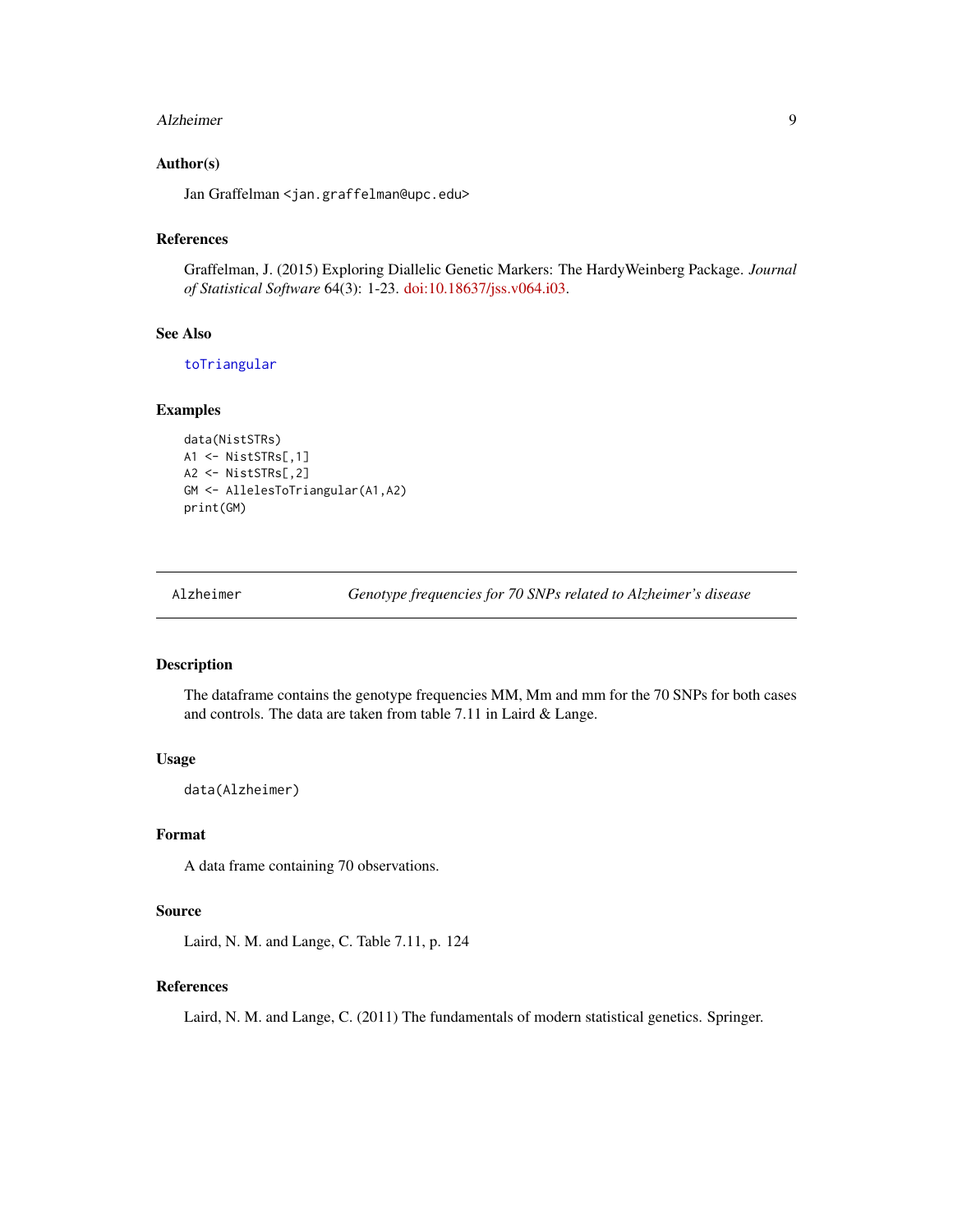<span id="page-9-0"></span>

Function dgraffelmanweir calculate the probability P(NAB=nab and MA=ma|NA=na) for a biallelic X-chromosomal variant.

#### Usage

dgraffelmanweir.bi(x, y)

### Arguments

| vector with male genotype counts $(A,B)$      |
|-----------------------------------------------|
| vector with female genotype counts (AA,AB,BB) |

#### Value

a single real number

#### Author(s)

Jan Graffelman <jan.graffelman@upc.edu>

### References

Graffelman, J. and Weir, B.S. (2016) Testing for Hardy-Weinberg equilibrium at bi-allelic genetic markers on the X chromosome. Heredity 116(6) pp. 558–568. [doi:10.1038/hdy.2016.20](https://doi.org/10.1038/hdy.2016.20)

### See Also

[HWExact](#page-33-1), [HWExactStats](#page-37-1)

```
males <- c(A=392, B=212)
females <- c(AA=275, AB=296, BB=80)
prob <- dgraffelmanweir.bi(males,females)
print(prob)
```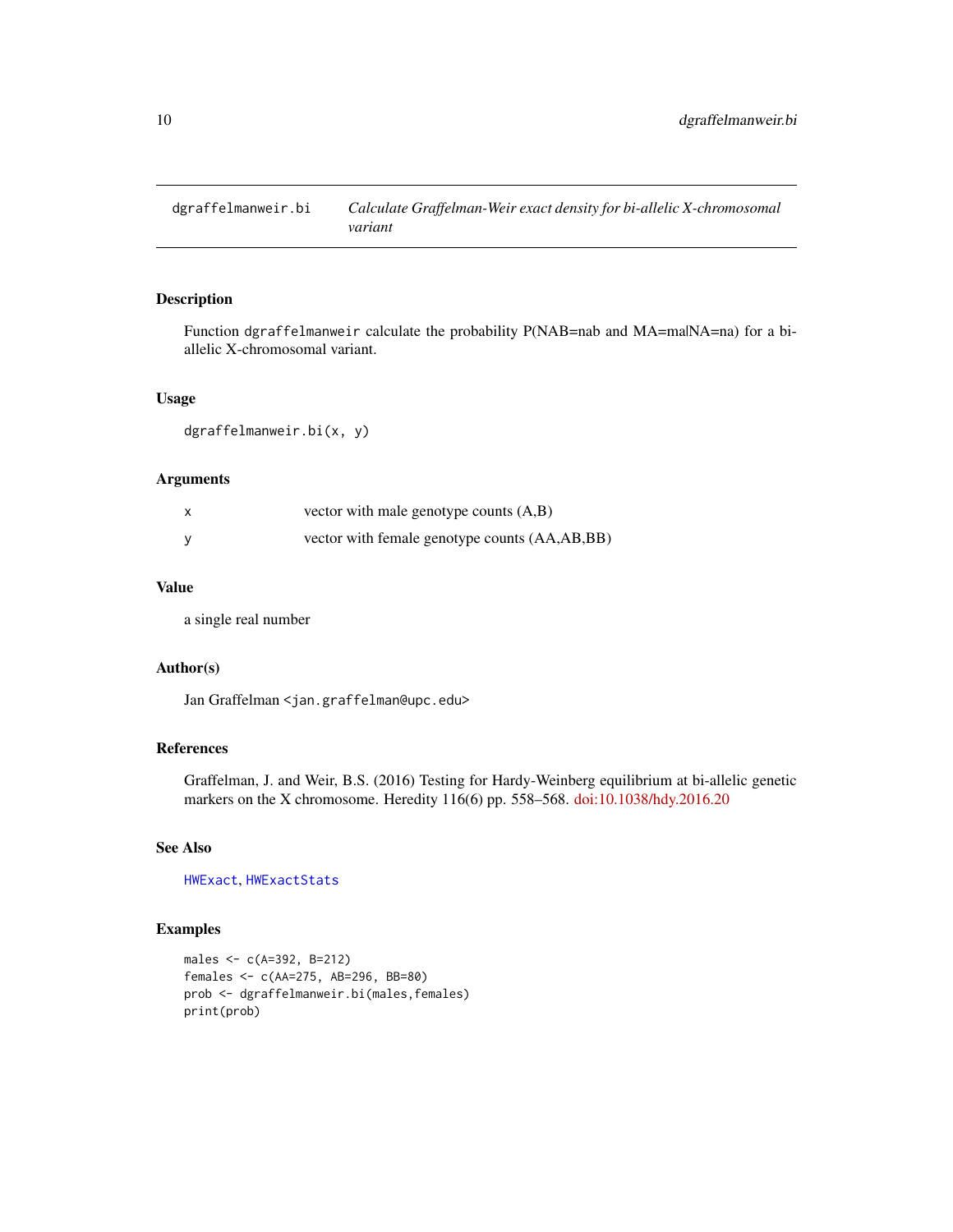<span id="page-10-1"></span><span id="page-10-0"></span>

Function dlevene calculates Levene's exact density for a diploid system with k alleles.

### Usage

dlevene(N)

#### Arguments

N A lower triangular matrix with genotype counts

### Details

The supplied matrix of genotype counts should be triangular, with the homozygote counts on the diagonal, and all heterozygote counts below the diagonal.

### Value

a single real number

### Author(s)

Jan Graffelman (jan.graffelman@upc.edu)

### References

Levene, H. (1949) On a matching problem arising in genetics. Annals of Mathematical Statistics, 20, pp. 91-94.

### See Also

[HWExact](#page-33-1)

```
x <- c(AA=12,AB=19,AC=13,BB=7,BC=5,CC=0)
x <- toTriangular(x)
prob <- dlevene(x)
print(prob)
```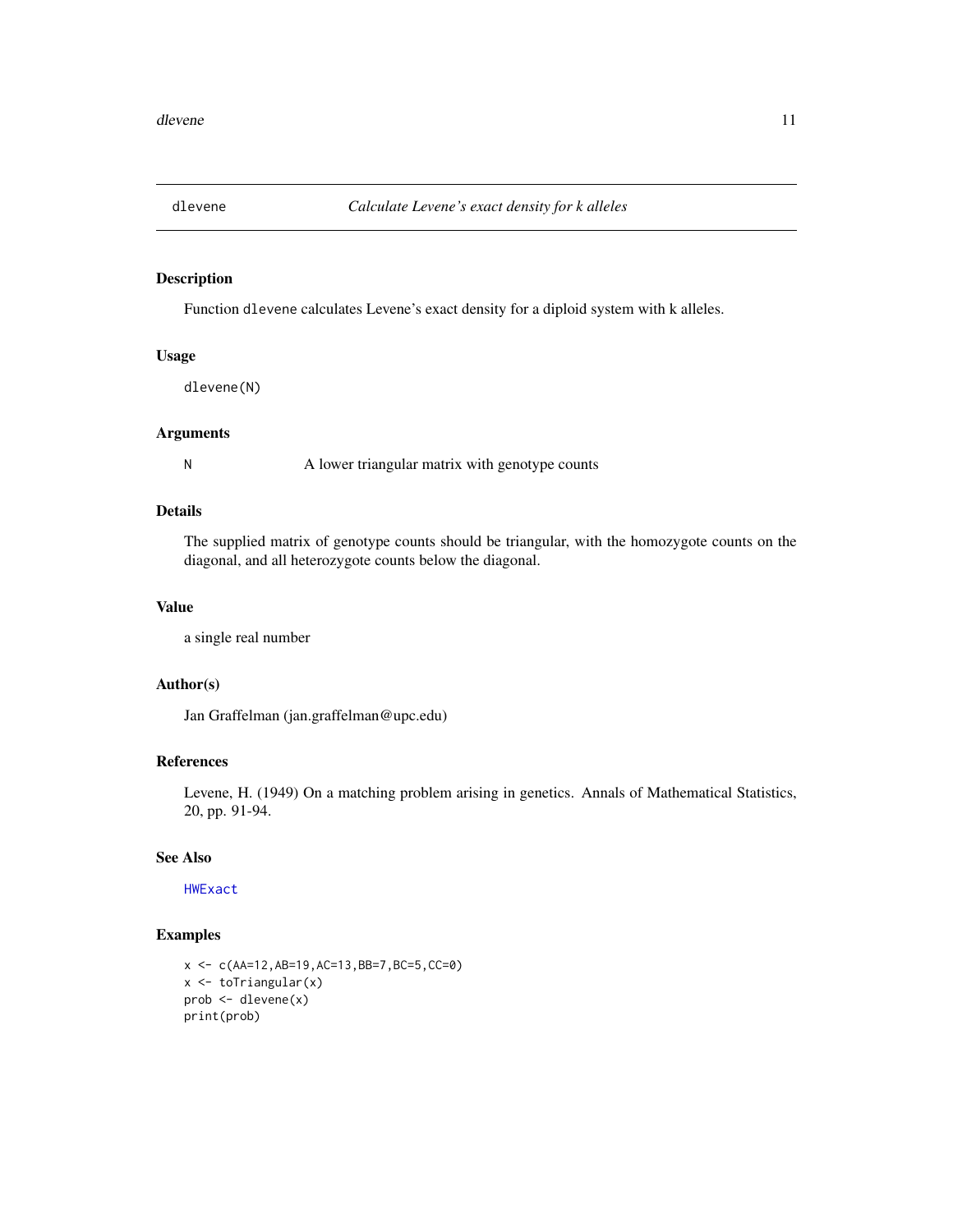<span id="page-11-0"></span>

Program dlevene.bi calculates Levene's density (P(AB|A)) for a bi-allelic variant.

## Usage

dlevene.bi(x)

### Arguments

x a vector of genotype counts (AA,AB,BB)

### Value

a single real number

#### Author(s)

Jan Graffelman (jan.graffelman@upc.edu)

### References

Levene, H. (1949) On a matching problem arising in genetics. Annals of Mathematical Statistics, 20, pp. 91-94.

### See Also

[dlevene](#page-10-1),[HWExact](#page-33-1)

```
x <- c(AA=298,AB=489,BB=213)
prob <- dlevene.bi(x)
print(prob)
```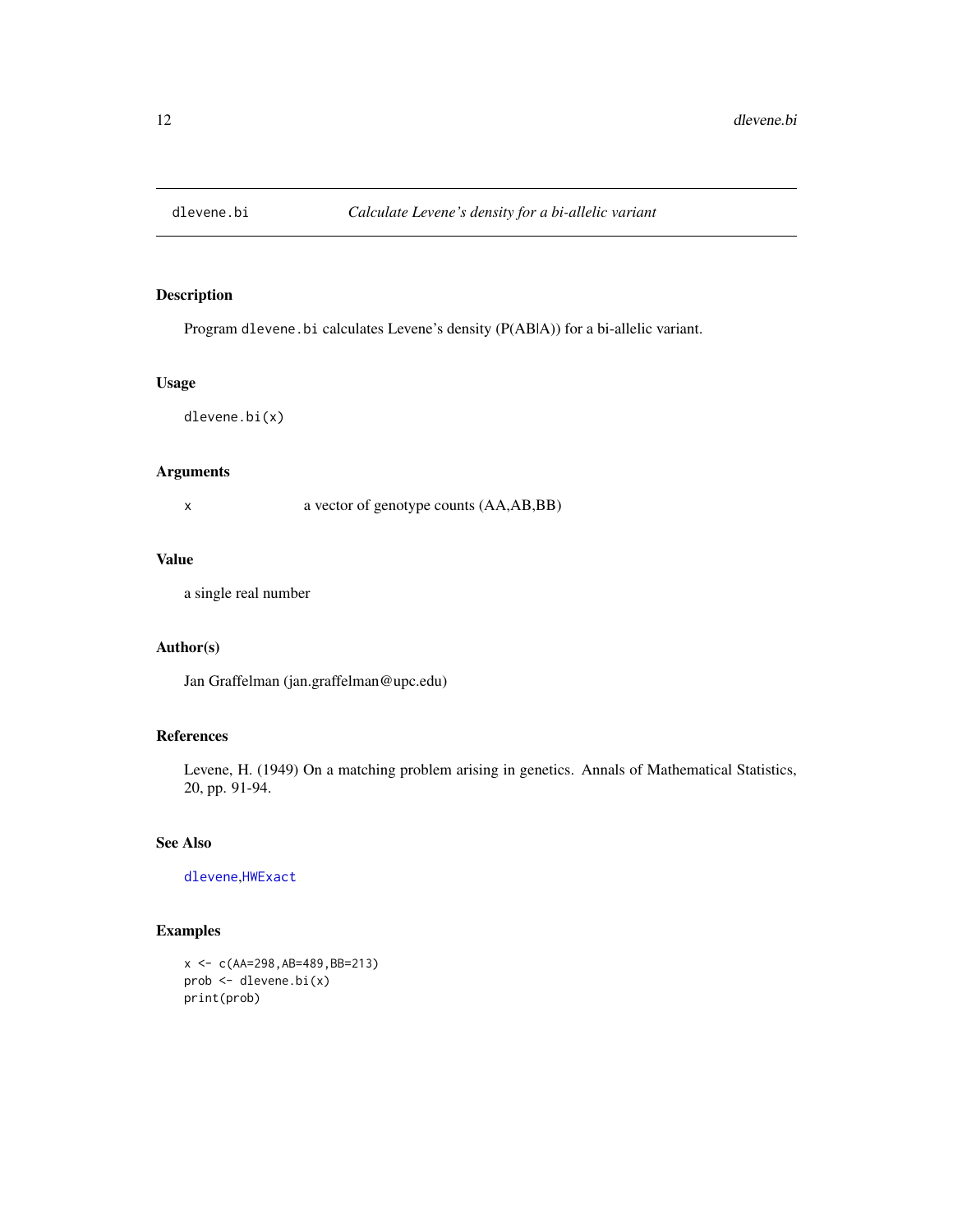<span id="page-12-0"></span>

EAFExact uses a Fisher Exact test to compare allele frequencies in males and females for variants with k alleles  $(k \geq 2)$ .

#### Usage

EAFExact(m, f, verbose = TRUE,  $\dots$ )

### Arguments

| m            | vector or triangular matrix with male genotype counts   |
|--------------|---------------------------------------------------------|
| $\mathbf{f}$ | vector or triangular matrix with female genotype counts |
| verbose      | print output (TRUE) or not (FALSE)                      |
|              | additional arguments for fisher. test                   |

### Details

For bi-allelic autosomal variants the genotype counts can be supplied as vectors ((AA,AB,BB) for males, and (AA,AB,BB) for females). For X-chromosomal bi-allelic variants the genotype counts can also supplied as vectors ((A,B) for males, and (AA,AB,BB) for females). For multi-allelic autosomal variants male and genotype counts can be supplied as vectors  $(AA,AB,AC,BB,BC,CC,...)$  or as a triangular matrix, where matrix rows and colums are labelled with the allele name (A,B,C,...). For multi-allelic X-chromosomal variants, male genotype counts must be supplied as a vector (A,B,C,...) and female genotype counts must be supplied as a triangular matrix. See the examples below.

#### Value

| pval | p-value                  |
|------|--------------------------|
| tab  | table with allele counts |

### Author(s)

Jan Graffelman <jan.graffelman@upc.edu>

### See Also

[fisher.test](#page-0-0)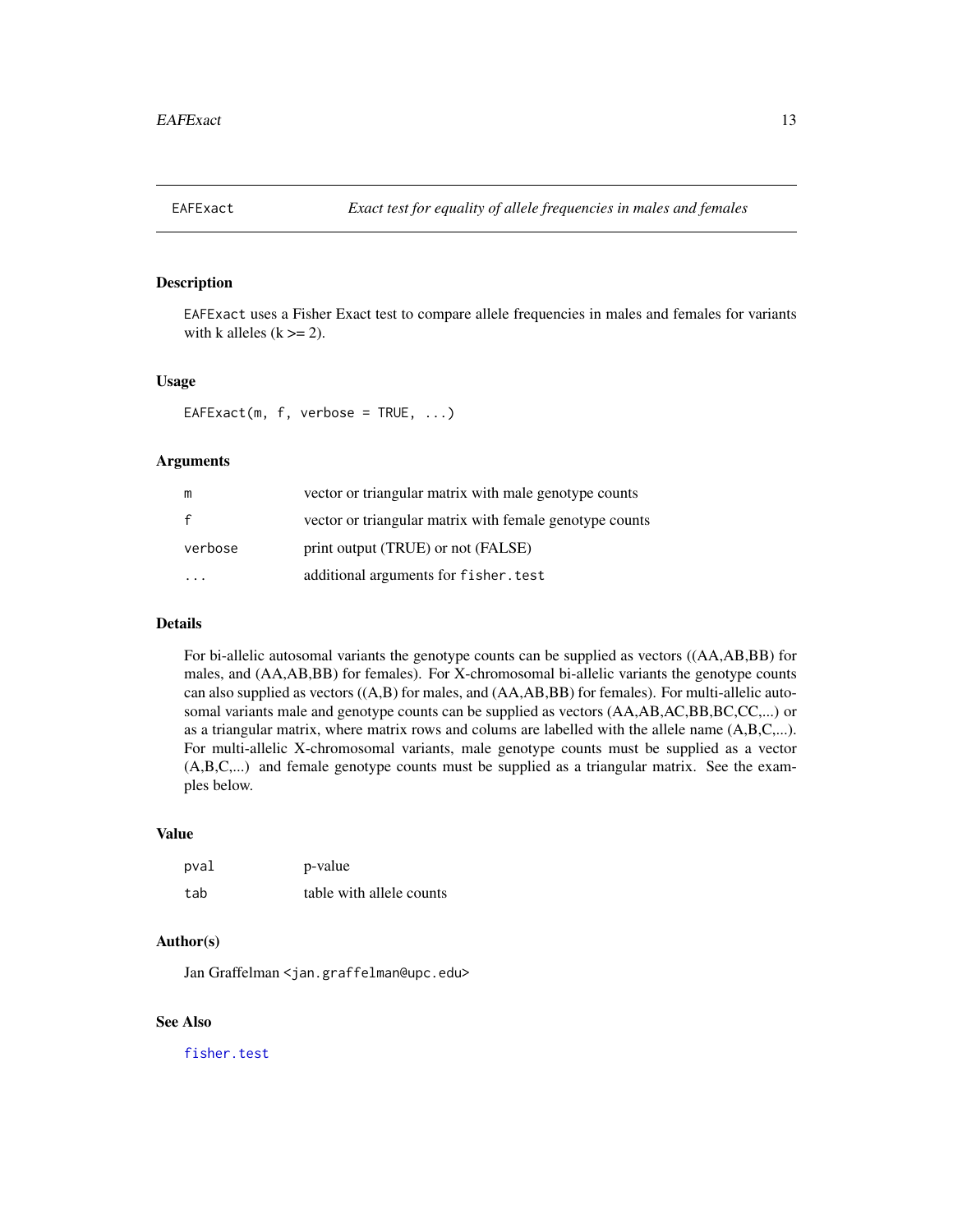14 fisherz

### Examples

```
#
# bi-allelic autosomal
#
m < -c(AA=60, AB=96, BB=44)f \leftarrow c(AA=44, AB=97, BB=59)EAFtest <- EAFExact(m,f)
#
# bi-allelic X-chromosomal
#
males <- c(A=392, B=212)
females <- c(AA=275, AB=296, BB=80)
EAFtest <- EAFExact(males,females,verbose=TRUE)
#
# tri-allelic autosomal
#
males <- c(AA=20,AB=52,AC=34,BB=17,BC=51,CC=26)
females <- c(AA=28,AB=55,AC=33,BB=18,BC=50,CC=16)
EAFtest <- EAFExact(males,females,verbose=TRUE)
#
# tri-allelic X-chromosomal
#
males <- c(A=15,B=17,C=24)
females <- toTriangular(c(AA=4,AB=2,AC=13,BB=6,BC=19,CC=4))
EAFtest <- EAFExact(males,females,verbose=TRUE)
```
fisherz *Fisher's z transformation*

### Description

Calculates Fisher's z transformation for a correlation coefficient

#### Usage

fisherz(r)

#### Arguments

r a correlation coefficient

<span id="page-13-0"></span>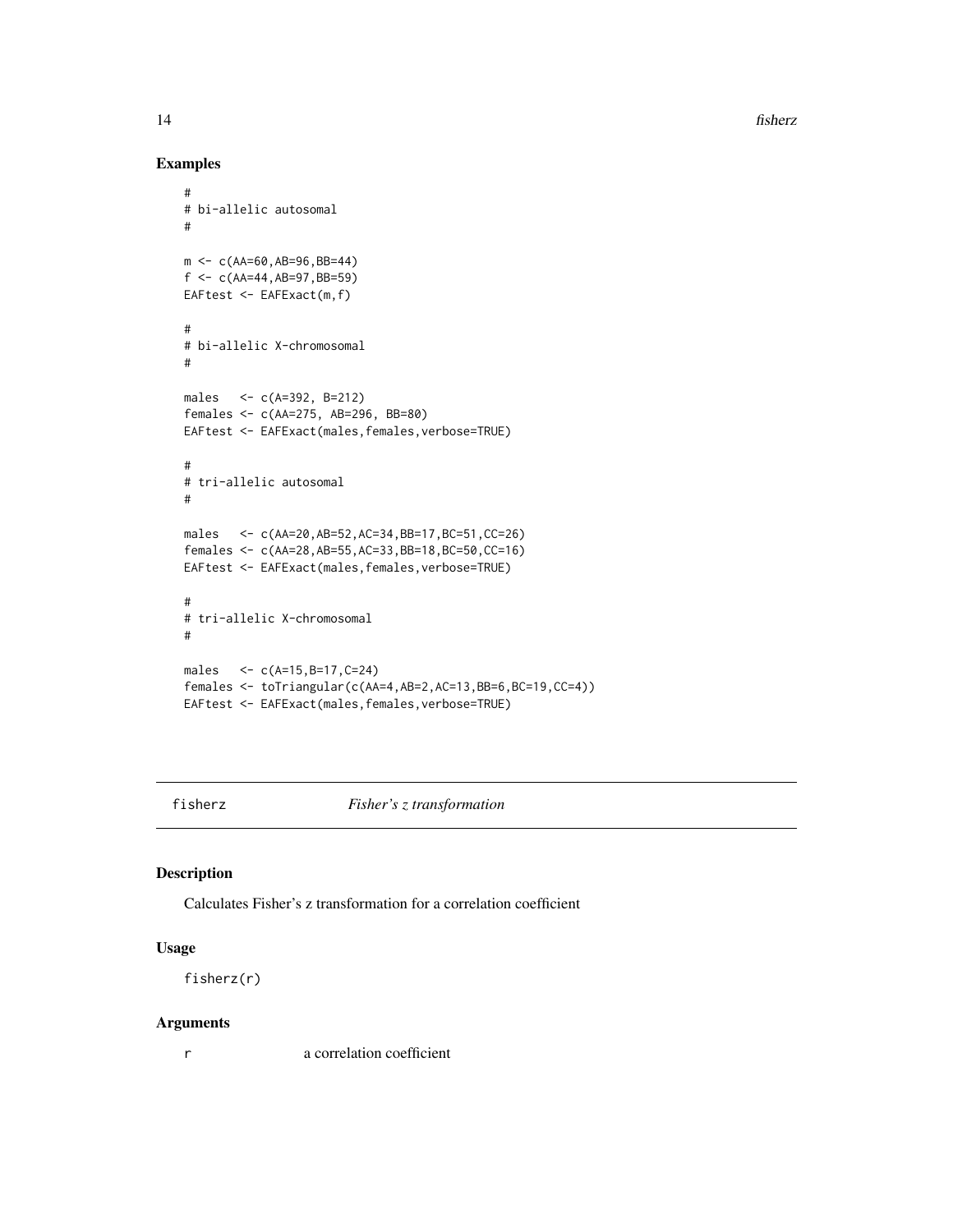<span id="page-14-0"></span>fold that the contract of the contract of the contract of the contract of the contract of the contract of the contract of the contract of the contract of the contract of the contract of the contract of the contract of the

## Value

a real number

### Author(s)

Jan Graffelman (jan.graffelman@upc.edu)

### See Also

[cor](#page-0-0)

### Examples

 $r < -0.5$ print(fisherz(r))

### fold *Fold a square matrix*

### Description

The function fold sums corresponding below and above diagonal elements of a square matrix to form a triangular matrix.

### Usage

 $fold(X, lower = TRUE)$ 

### Arguments

| X     | a square matrix                                                             |
|-------|-----------------------------------------------------------------------------|
| lower | logical. If lower=TRUE a lower triangular matrix is formed, if not an upper |
|       | triangular matrix.                                                          |

### Details

Useful for constructing triangular matrices of genotype counts

### Value

A matrix

### Author(s)

Jan Graffelman <jan.graffelman@upc.edu>

### See Also

[lower.tri,upper.tri](#page-0-0)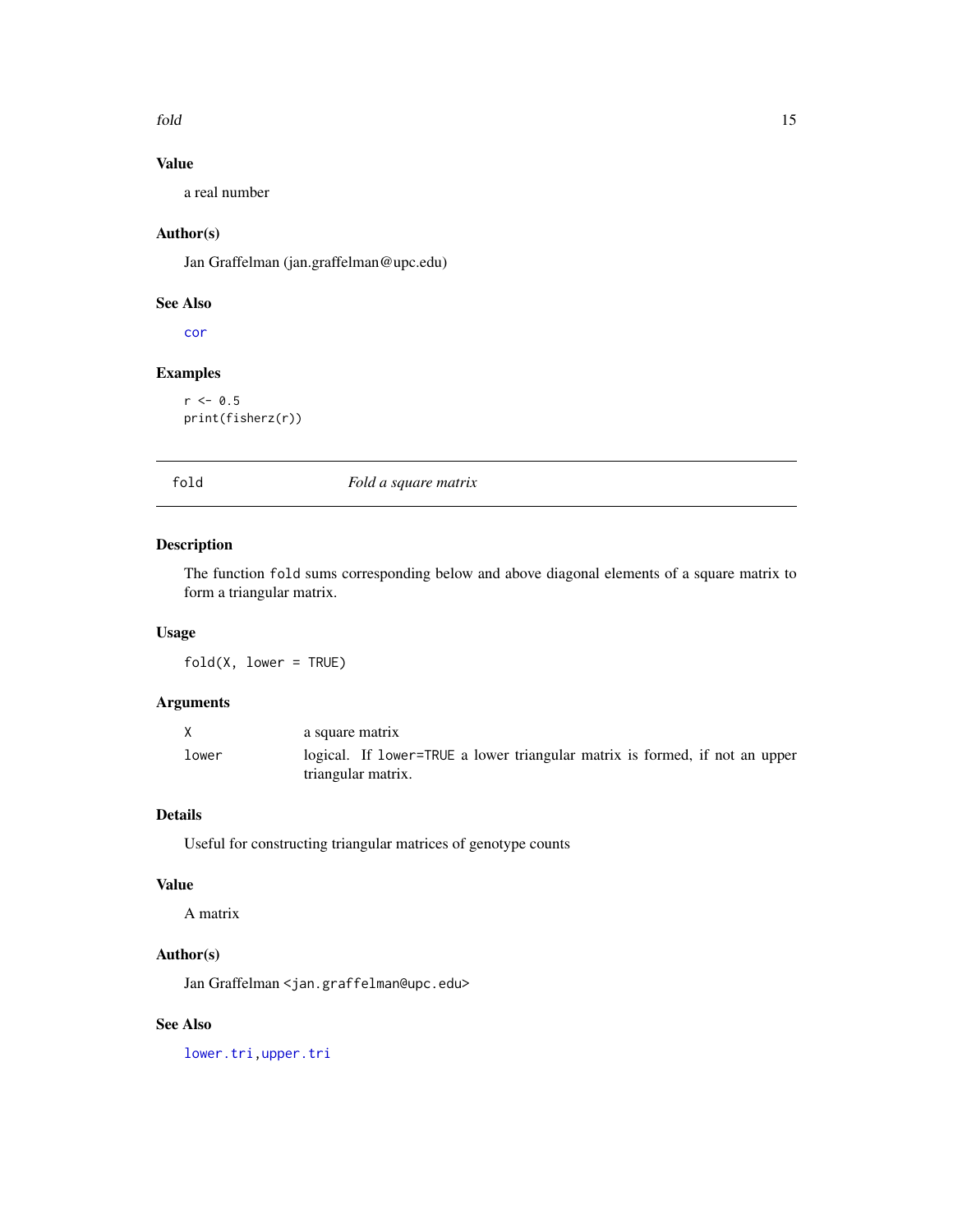### Examples

```
allelenames <- paste("A",11:13,sep="")
allele1 <- factor(c("A11","A11","A12","A12","A13","A12"),levels=allelenames)
allele2 <- factor(c("A11","A12","A12","A13","A13","A11"),levels=allelenames)
GC <- table(allele1,allele2)
GC <- as.matrix(unclass(GC))
GCf <- fold(GC)
```
GenerateSamples *Generate genotypic compositions*

### Description

GenerateSamples generates all possible genotypic compositions (AA,AB,BB) for a given sample size n.

### Usage

```
GenerateSamples(n = 5)
```
#### Arguments

n the desired sample size

### Value

returns a matrix with in each row a possible genotypic compostion for the given sample size.

#### Author(s)

Jan Graffelman <jan.graffelman@upc.edu>

### Examples

GenerateSamples(5)

<span id="page-15-0"></span>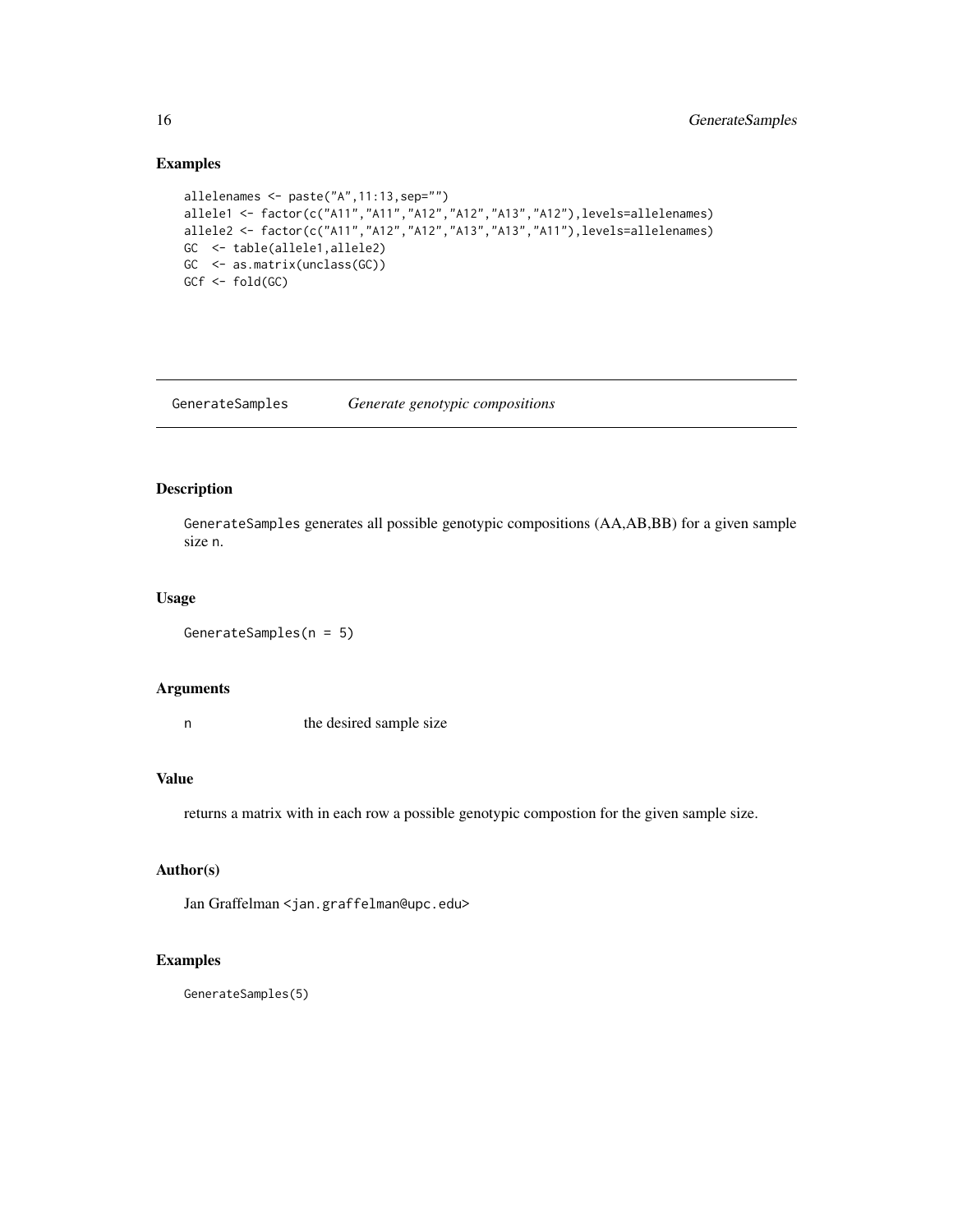<span id="page-16-0"></span>

Function genlabels sets the names of a vector or matrix of genotype counts.

### Usage

```
genlabels(X)
```
### Arguments

X a 3 (or 5) element vector with genotype counts, a matrix of genotype counts (3 or 5 columns)

### Value

A vector or a matrix

#### Author(s)

Jan Graffelman (jan.graffelman@upc.edu)

#### See Also

### [HWChisq](#page-23-1)

### Examples

```
x < -c(25, 50, 25)x \leftarrow genlabels(x)
```
Glyoxalase *Glyoxalase genotype data*

### Description

Biallelic glyoxalase genotype data for 17 populations from India

#### Usage

data("Glyoxalase")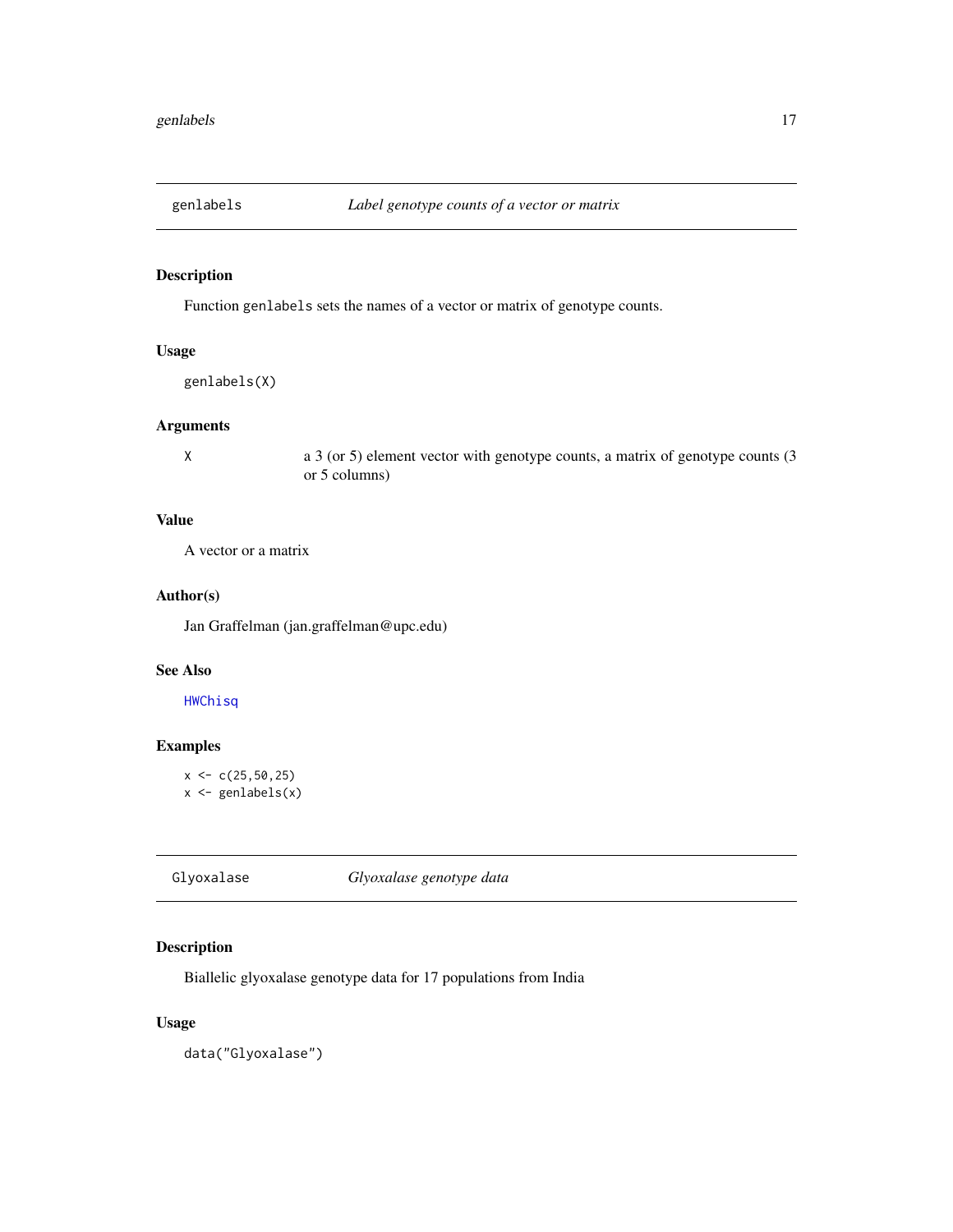#### <span id="page-17-0"></span>Format

A data frame with 17 observations on the following 3 variables.

- AA number of homozygote AA individuals
- AB number of heterozygote AB individuals
- BB number of homozygote BB individuals

### Source

Olson, J.M. (1993) Table 3.

### References

Olson, J.M. (1993) Testing the Hardy-Weinberg law across strata. Annals of Human Genetics, 57, pp. 291-295.

#### Examples

data(Glyoxalase)

| HapMapCHBChr1 | Genotype frequencies for 225 SNPs on chromosome 1 of the CHB pop- |
|---------------|-------------------------------------------------------------------|
|               | ulation.                                                          |

### Description

The dataframe contains the genotype frequencies in generic notation, AA, AB and BB the first 225 polymorphic SNPs without missing data on chromosome 1 of the Han Chinese in Beijing. The data are compiled from the HapMap project, phase 3.2, containing genotype information of 84 individuals.

#### Usage

data(HapMapCHBChr1)

### Format

A matrix containing 225 rows and 3 columns (AA, AB, BB).

#### Source

http://hapmap.ncbi.nlm.nih.gov/

#### References

The International HapMap Consortium (2007). A second generation human haplotype map of over 3.1 million SNPs Nature 449, pp. 851–861.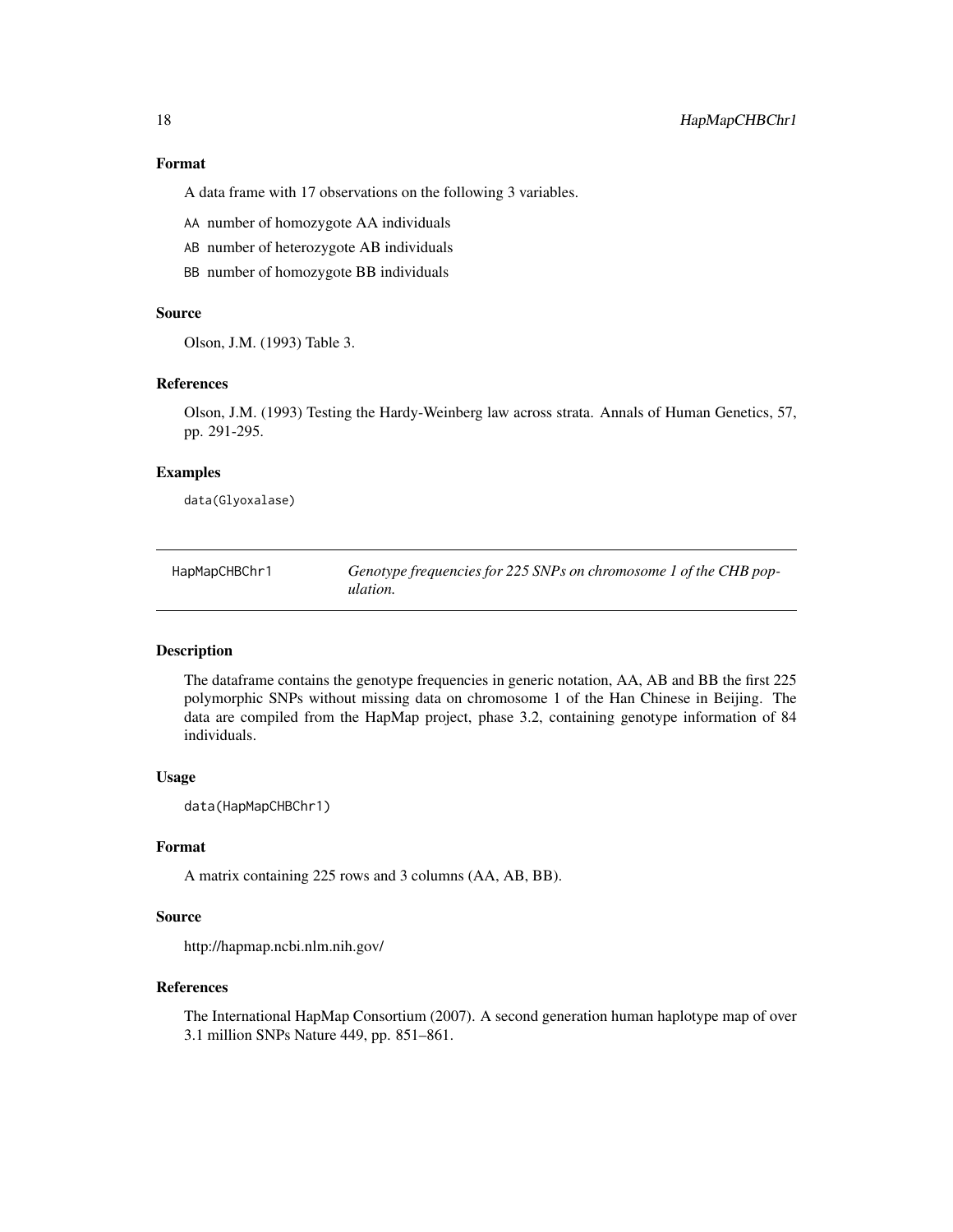<span id="page-18-0"></span>HWABO *Estimate allele frequencies and test for Hardy-Weinberg equilibrium with a tri-allelic ABO system.*

### Description

Function HWABO takes four genotype counts ("A","B","AB","OO") and estimates the three allele frequencies using the EM algorithm.

### Usage

HWABO(x,  $p = c(1/3, 1/3, 1/3)$ , maxiter = 50, tol = 1e-10, verbose = TRUE)

#### Arguments

| $\mathsf{x}$ | a vector with genotype counts ("A","B","AB","OO").                      |
|--------------|-------------------------------------------------------------------------|
| p            | a vector with initial allele frequencies (by default $(1/3,1/3,1/3)$ ). |
| maxiter      | maximum number of iterations.                                           |
| tol          | tolerance for convergence, 1e-10 by default                             |
| verbose      | print iteration history or not.                                         |

### Value

| pn       | vector with estimated allele frequencies. |
|----------|-------------------------------------------|
| It.hist  | iteration history with log-likelihood.    |
| expected | expected genotype counts under HWE.       |

#### Author(s)

Jan Graffelman <jan.graffelman@upc.edu>

#### See Also

[af](#page-4-1)

```
x <- c(fA=182,fB=60,nAB=17,nOO=176)
  al.fre \leq HWABO(x)#al2 <- HWABO(x,p=c(0.99,0.01,0.01),maxiter=25)
#al3 <- HWABO(x,p=c(0.01,0.99,0.01),maxiter=25)
#al4 <- HWABO(x,p=c(0.01,0.01,0.99),maxiter=25)
```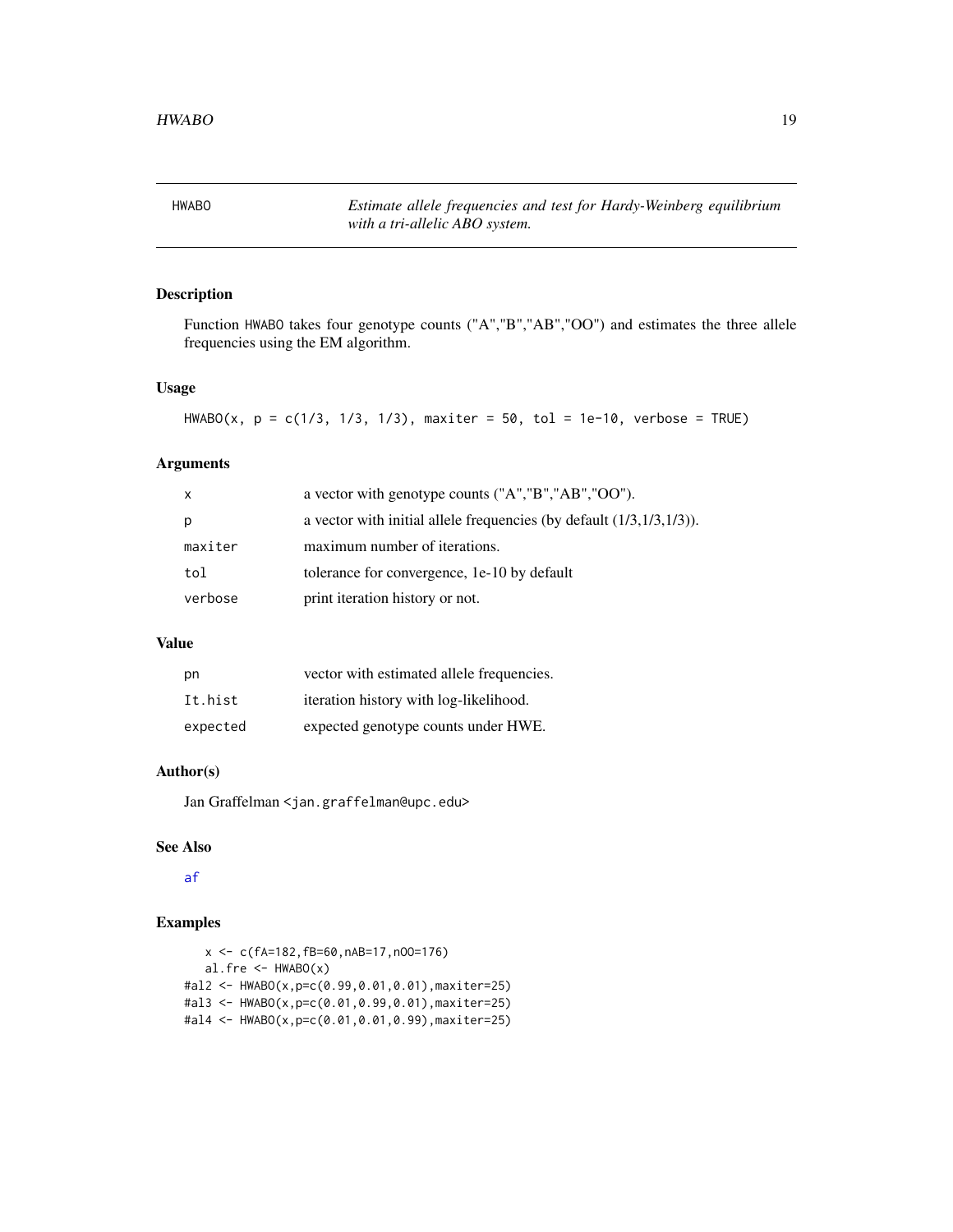<span id="page-19-0"></span>

Function HWAIC calculates Akaike's Information Criterion for ten different models that describe a bi-allelic genetic variant: M11: Hardy-Weinberg proportions and equality of allele frequencies in the sexes (HWP & EAF); M12: EAF and HWP in males only; M13: EAF and HWP in females only; M14: EAF and equality of inbreeding coefficients in the sexes (EIC); M15: EAF only; M21: HWP in both sexes; M22: HWP for males only; M23: HWP for females only; M24: EIC only; M25: None of the previous.

#### Usage

 $HWAIC(x, y, tracing = 0, tol = 0.000001)$ 

#### **Arguments**

| X       | Male genotype counts (AA,AB,BB)                                                         |
|---------|-----------------------------------------------------------------------------------------|
| y       | Female genotype counts (AA,AB,BB)                                                       |
| tracing | Activate tracing in the maximization of some likelihoods (0=no tracing; 1:trac-<br>inp) |
| tol     | tolerance for iterative maximization of some likelihoods                                |

#### Details

The log-likelihood for the six models is calculated. For two models (C and E) this is done numerically using package RSolnp.

#### Value

A named vector containing 6 values for AIC

### Author(s)

Jan Graffelman <jan.graffelman@upc.edu>

### References

Graffelman, J. and Weir, B.S. (2018) On the testing of Hardy-Weinberg proportions and equality of allele frequencies in males and females at bi-allelic genetic markers. Genetic Epidemiology 42(1) pp. 34-48. [doi:10.1002/gepi.22079](https://doi.org/10.1002/gepi.22079)

#### See Also

[HWLRtest](#page-46-1)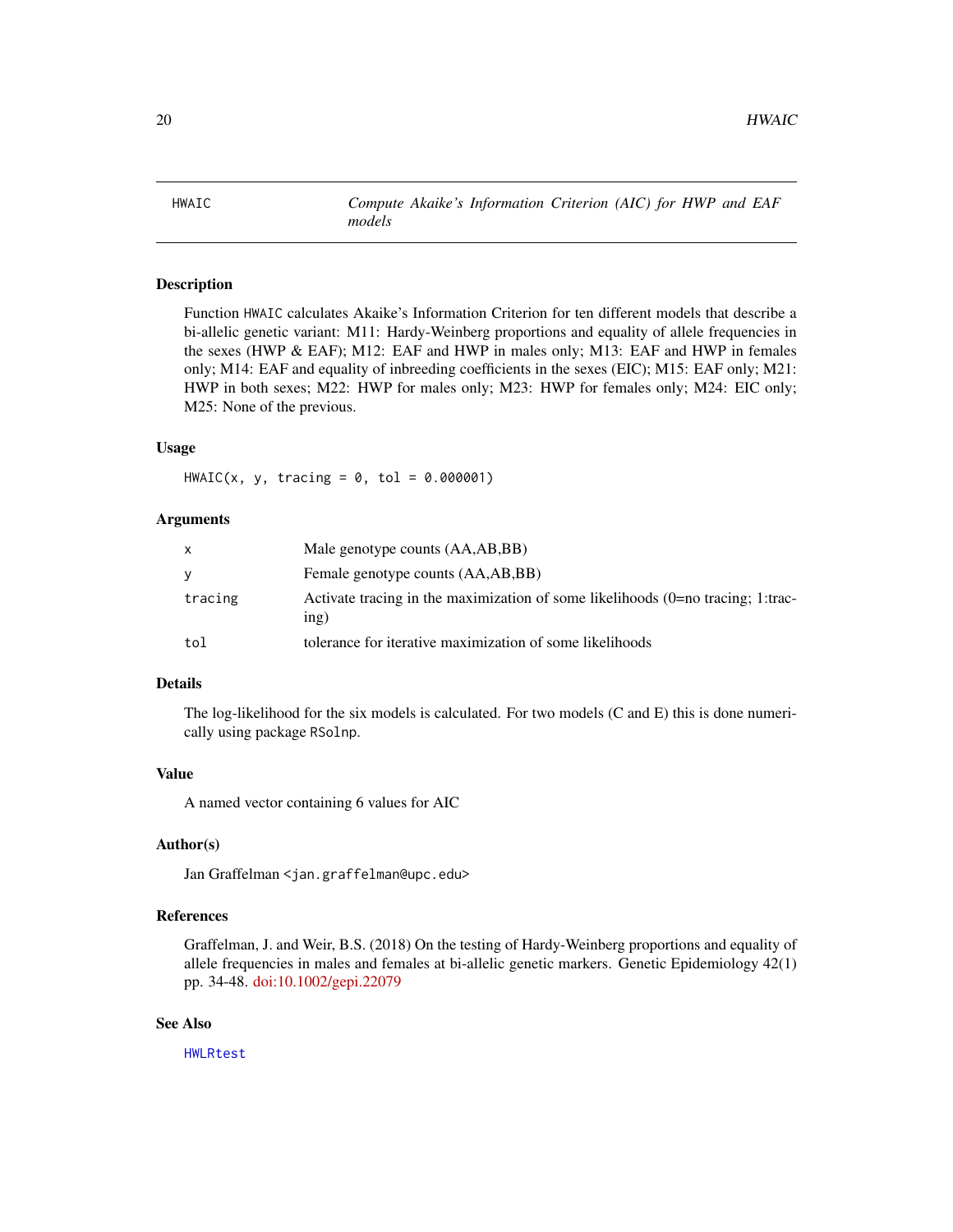#### <span id="page-20-0"></span>HWAlltests 21

### Examples

```
males <- c(AA=11,AB=32,BB=13)
females <- c(AA=14,AB=23,BB=11)
stats <- HWAIC(males,females)
print(stats)
```
HWAlltests *Perform all tests for Hardy-Weinberg equilibrium*

### Description

HWAlltests performs all classical frequentists tests for Hardy-Weinberg equilibrium and lists their p-values.

#### Usage

HWAlltests(x, verbose = TRUE, include.permutation.test = FALSE, x.linked = FALSE)

#### Arguments

| <b>X</b>                 | a vector with a set of genotype counts (AA, AB, BB)                           |
|--------------------------|-------------------------------------------------------------------------------|
| verbose                  | print output if set to TRUE                                                   |
| include.permutation.test |                                                                               |
|                          | turns on the permutation test if set to TRUE                                  |
| x.linked                 | x.linked=FALSE indicates the marker is autosomal (default), and x.linked=TRUE |
|                          | indicates it resides on the X-chromosome.                                     |

#### Details

By default the permutation test is not performed in order to reduce computing time.

### Value

A dataframe with test statistics and p-values.

### Author(s)

Jan Graffelman <jan.graffelman@upc.edu>

### See Also

[HWLratio](#page-45-1), [HWChisq](#page-23-1), [HWExact](#page-33-1)

### Examples

 $x \leq -c(298, 489, 213)$  $names(x) \leq c("MM", "MN", "NN")$ HWAlltests(x,verbose=TRUE)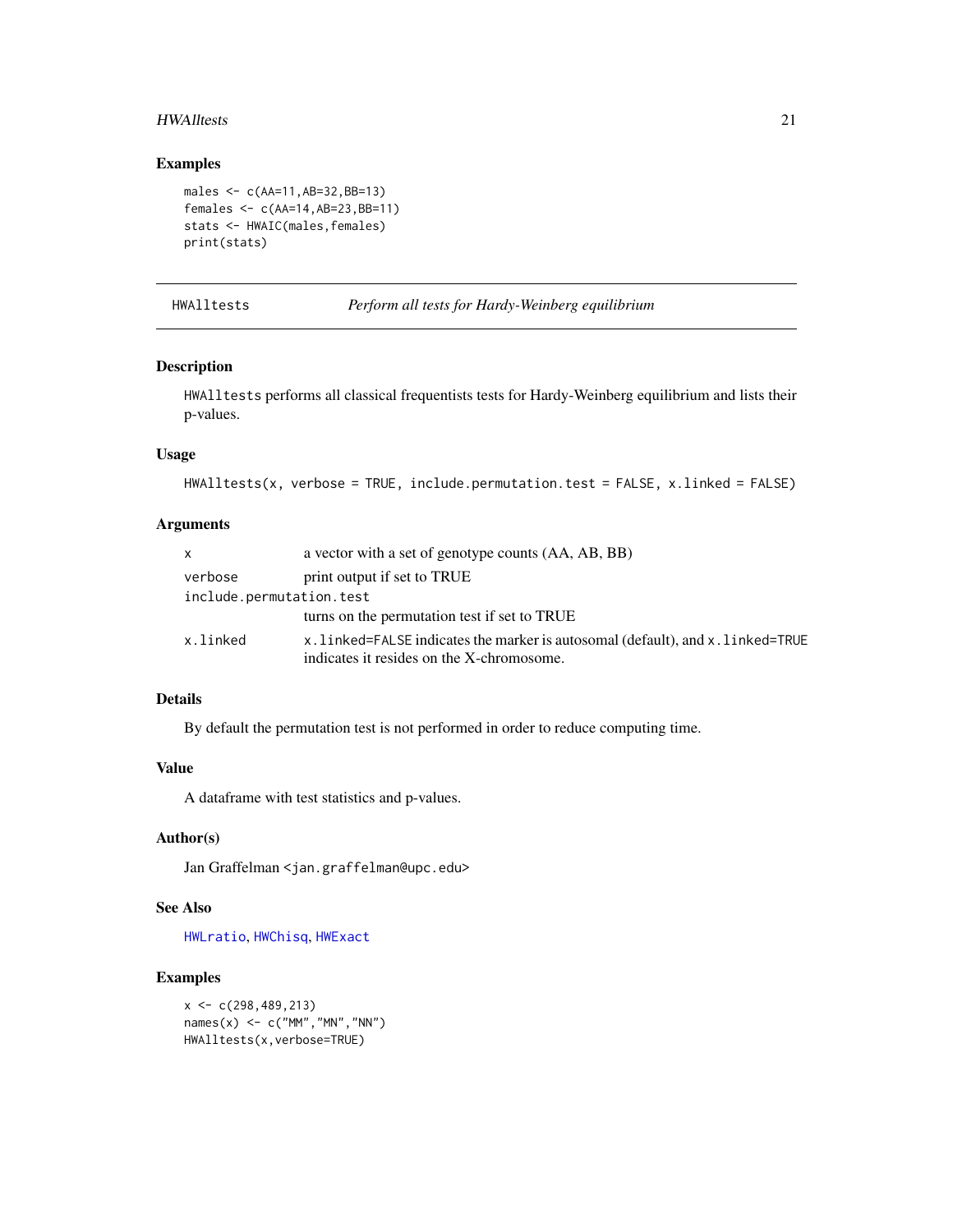<span id="page-21-1"></span><span id="page-21-0"></span>

HWAlr computes the additive log-ratio transformation for genotype counts of bi-allelic genetic markers.

### Usage

```
HWAlr(X, zeroadj = 0.5, denominator = 2)
```
#### Arguments

|             | A matrix of genotype counts (columns AA, AB and BB)                                   |
|-------------|---------------------------------------------------------------------------------------|
| zeroadj     | A zero adjustment parameter $(0.5$ by default)                                        |
| denominator | The genotype count put in the denominator of the log-ratio $(1=AA, 2=AB,$<br>$3 = BB$ |

### Value

A matrix or vector of log-ratio coordinates

#### Author(s)

Jan Graffelman (jan.graffelman@upc.edu)

### References

Graffelman, J. and Egozcue, J. J. (2011) Hardy-Weinberg equilibrium: a non-parametric compositional approach. In: Vera Pawlowsky-Glahn and Antonella Buccianti (eds.) Compositional Data Analysis: Theory and Applications, John Wiley \& Sons, Ltd, pp. 207-215

#### See Also

[HWClr](#page-28-1)[,HWIlr](#page-41-1)

#### Examples

X <- HWData(100,100)  $Y \leftarrow HWAIr(X)$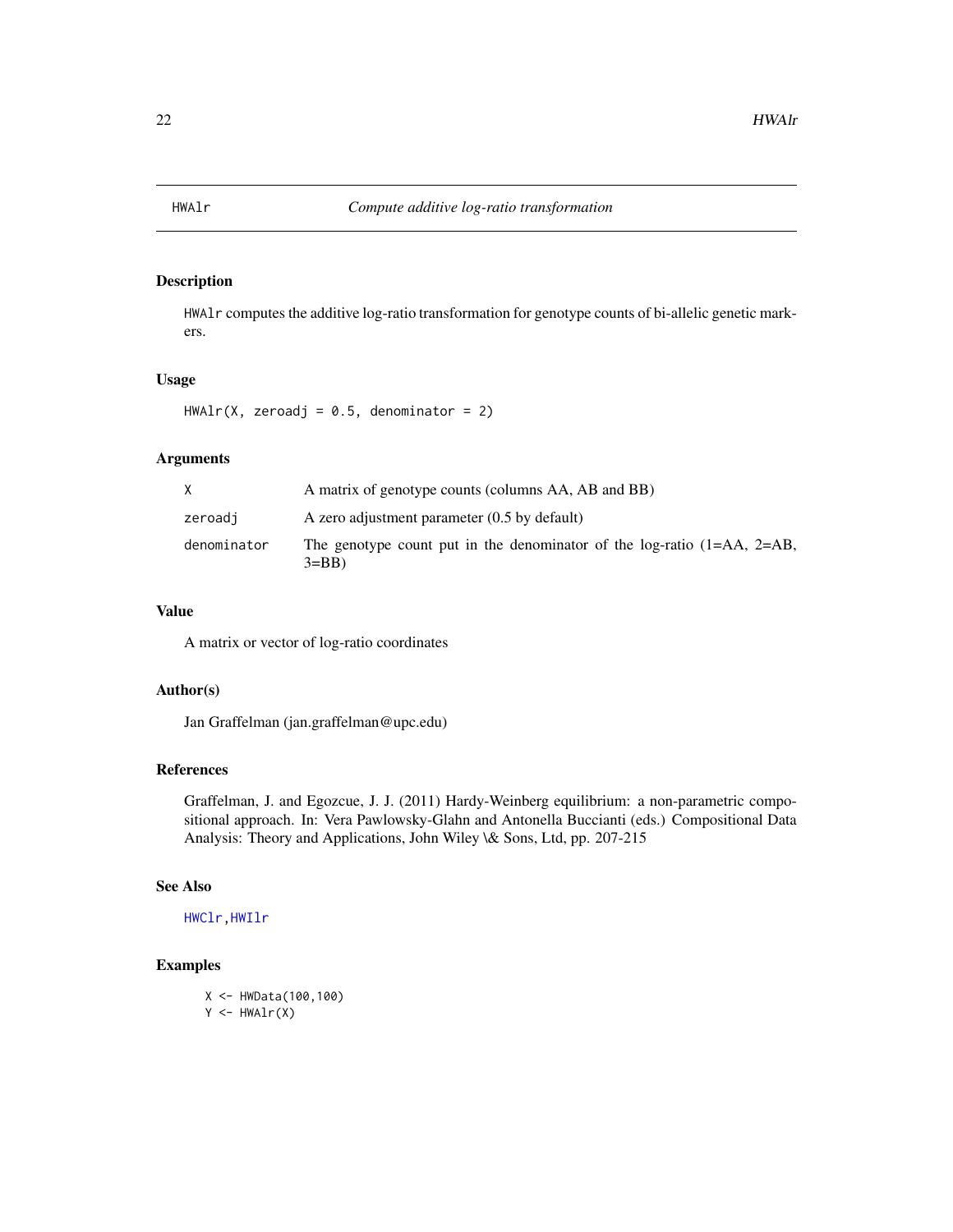<span id="page-22-1"></span><span id="page-22-0"></span>

HWAlrPlot creates a scatter plot of the log-ratio coordinates of bi-allelic genetic markers. Hardy-Weinberg equilibrium is indicated by a straigh line in the plot.

### Usage

 $HWAlrPlot(X, zeroadj = 0.5)$ 

#### Arguments

|         | A matrix of genotype counts (columns AA, AB, BB)                                                                  |
|---------|-------------------------------------------------------------------------------------------------------------------|
| zeroadi | Zero-adjustment parameter. Zero counts in the count matrix are substituted by<br>zeroadj which is 0.5 by default. |

#### Value

NULL

### Author(s)

Jan Graffelman (jan.graffelman@upc.edu)

### References

Graffelman, J. and Egozcue, J. J. (2011) Hardy-Weinberg equilibrium: a non-parametric compositional approach. In: Vera Pawlowsky-Glahn and Antonella Buccianti (eds.) Compositional Data Analysis: Theory and Applications, John Wiley \& Sons, Ltd, pp. 207-215

#### See Also

[HWClrPlot](#page-29-1)[,HWIlrPlot](#page-42-1)

### Examples

X <- HWClo(HWData(100,100)) HWAlrPlot(X)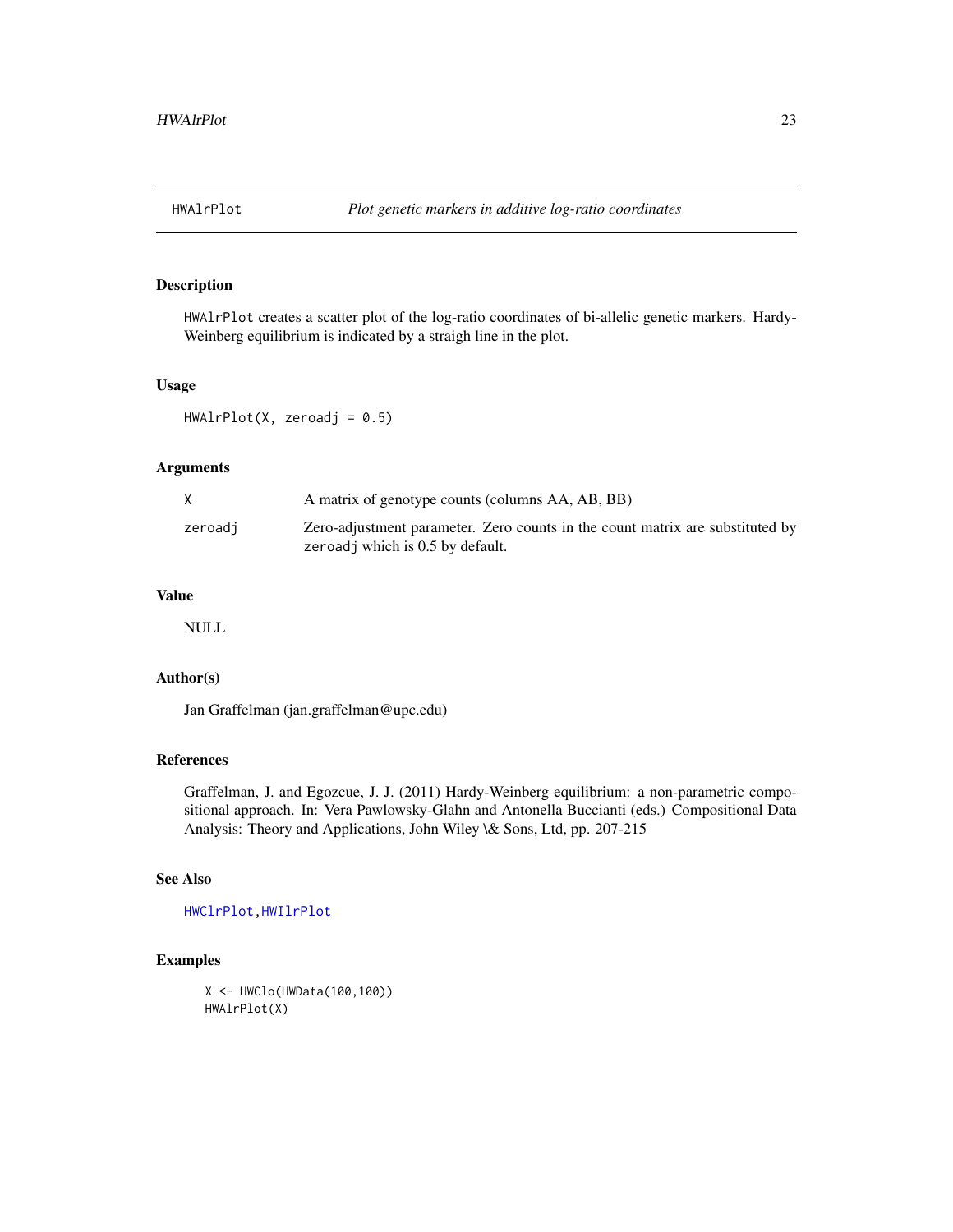<span id="page-23-1"></span><span id="page-23-0"></span>HWChisq performs the chi-square test for Hardy-Weinberg equilibrium both for autosomal and Xchromosomal markers; it can dealt both with bi-allelic and multi-allelic variants.

#### Usage

 $HWChisq(X, cc = 0.5, verbose = TRUE, x.linked = FALSE, phifixed = NULL)$ 

#### Arguments

| X             | For bi-allelic variants, X is a vector containg the genotypic counts (AA,AB,BB<br>for autosomal markers c(A,B,AA,AB,BB) for X-chromosomal markers). For<br>multi-allelic variants, X is a lower triangular matrix with genotype counts, ho-<br>mozygotes on the diagonal and heterozygotes below the diagonal. |
|---------------|----------------------------------------------------------------------------------------------------------------------------------------------------------------------------------------------------------------------------------------------------------------------------------------------------------------|
| <sub>CC</sub> | cc the continuity correction parameter, the correction is only applied to bi-allelic<br>markers (default $cc = 0.5$ ).                                                                                                                                                                                         |
| verbose       | $verbose = TRUE$ prints results, $verbose = FALSE$ is silent.                                                                                                                                                                                                                                                  |
| x.linked      | x. linked=FALSE indicates the marker is autosomal (default), and x. linked=TRUE<br>indicates it resides on the X-chromosome.                                                                                                                                                                                   |
| phifixed      | (For X-chromosomal markers only) phifixed=NULL indicates that the fraction<br>of males (females) should be estimated from the data (default). If set to any<br>other value (e.g. $\pi$ ) phifixed=0.5) then the sample is assumed to come from a<br>population with the specified fraction of males.           |

### Details

HWChisq does a chi-square test for Hardy-Weinberg equilibrium, and by default applies a continuity correction. For extreme allele frequencies, the continuity correction can lead to excessive type 1 error rates, and is better turned off in that case. The continuity correction can be turned off by specifying cc=0.

HWChisq can do the chi-square test for both autosomal and X-chrosomal markers. By setting x.linked = TRUE the marker will be assumed to be on the X-chromosome, and the count vector supplied should have 5 elements instead of 3 elements for an autosomal marker. For X-chromsomal markers argument phifixed is in general best left to its default value (NULL). Only in specific situations where the theoretical population sex ratio is known (e.g. in simulation studies where a universe with known gender ratio is sampled) phifixed could be set to the theoretical ratio of interest.

With bi-allelic variants, when alternative is set to less, a one-sided test for against a negative inbreeding coefficient (heterozygote excess) is performed. When alternative is set to greater a one-sided test for against a positive inbreeding coefficient (lack of heterozygotes) is performed.

For multi-allelic variants, which typically do have some rare alleles and rare genotypes, the asymptotic chi-square test is in general not recommended, and exact test procedures or permutation tests are recommended (see HWExact or HWPerm.mult).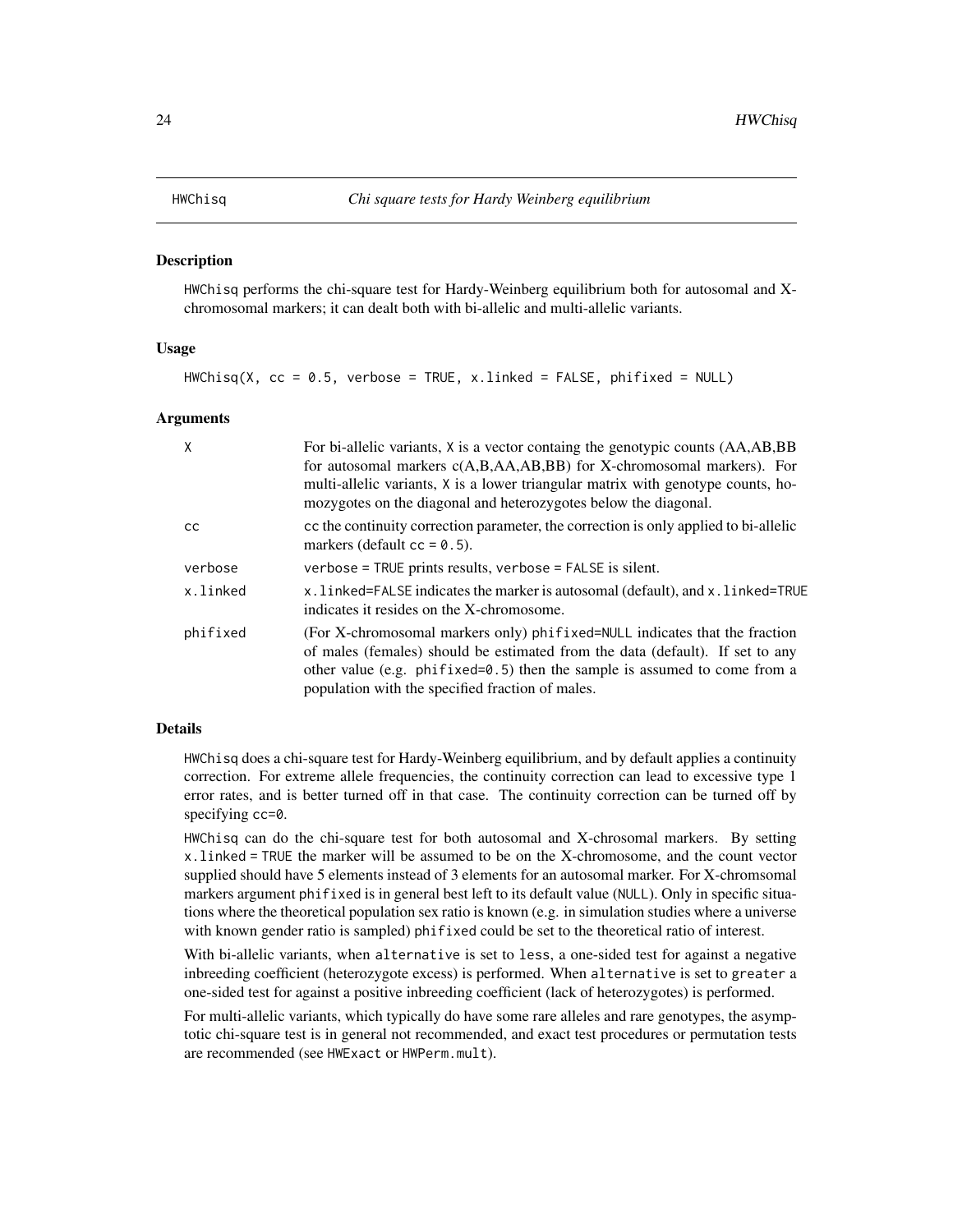#### HWChisq 25

### Value

HWChisq returns a list with the components:

| chisq       | value of the chi-square statistic. NA is returned if the marker is monomorphic. |
|-------------|---------------------------------------------------------------------------------|
| pval        | p-value of the chi-square test for Hardy-Weinberg equilibrium.                  |
| D           | Half the deviation from Hardy-Weinberg equilibrium for the AB genotype.         |
| р           | the allele frequency of A.                                                      |
| f           | the inbreeding coefficient.                                                     |
| expected    | the expected counts under Hardy-Weinberg equilibrium.                           |
| chi.contrib | the contributions of the different genotypes to the chi-square statistic.       |

### Author(s)

Jan Graffelman <jan.graffelman@upc.edu>

### References

Weir, B.S. (1996) Genetic data analysis II. Sinauer Associates, Massachusetts. See Chapter3.

For the chi-square test for X-linked markers:

Graffelman, J. & Weir, B.S. (2016) Testing for Hardy-Weinberg equilibrium at bi-allelic genetic markers on the X chromosome. *Heredity* 116(6) pp. 558–568. [doi:10.1038/hdy.2016.20](https://doi.org/10.1038/hdy.2016.20)

#### See Also

[HWLratio](#page-45-1), [HWChisqStats](#page-26-1)

```
#
# Test for an autosomal blood group marker
#
x \le -c(MM=298, MN=489, NN=213)HW.test <- HWChisq(x,verbose=TRUE)
#
# Same test without continuity correction
#
HW.test <- HWChisq(x,cc=0,verbose=TRUE)
#
# Test for an X-chromsomal SNP.
#
rs5968922 <- c(A=392, B=212, AA=275, AB=296, BB=80)
HW.test <- HWChisq(rs5968922,cc=0,x.linked=TRUE,verbose=TRUE)
#
# Test a multi-allelic microsatellite
#
data(NistSTRs)
A1 <- NistSTRs[,1]
A2 <- NistSTRs[,2]
```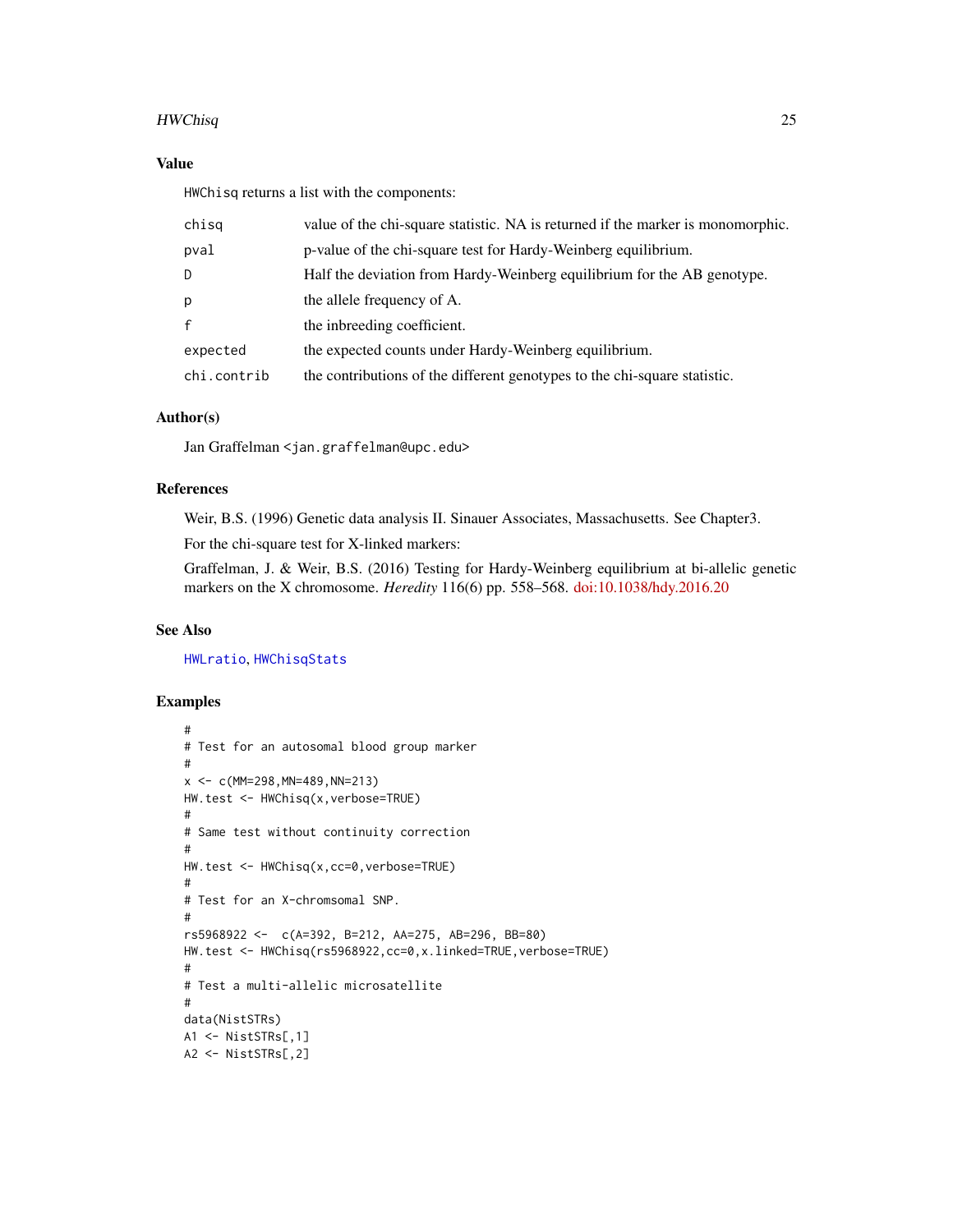```
GC <- AllelesToTriangular(A1,A2)
HW.test <- HWChisq(GC)
#
# retaining only the three most common alleles
#
ii <- (A1 == 10 | A1 == 11 | A1 == 12) & (A2 == 10 | A2 == 11 | A2 == 12)
A1s \leftarrow A1[ii]
A2s < - A2[i]GC <- AllelesToTriangular(A1s,A2s)
HW.test <- HWChisq(GC)
```
HWChisqMat *Matrix version of HWChisq*

### Description

HWChisqMat executes the Chisquare test for HWE for each row in a matrix.

### Usage

HWChisqMat(X, ...)

### Arguments

|          | A n times 3 matrix of genotypic counts (AA,AB,BB) |
|----------|---------------------------------------------------|
| $\cdots$ | extra arguments that are passed on to HWChisq     |

### Value

| pvalvec  | Vector with the p-values of each test    |
|----------|------------------------------------------|
| chisqvec | Vector with the chi-square statistics    |
| Dvec     | Vector with deviations from independence |

### Author(s)

Jan Graffelman <jan.graffelman@upc.edu>

### See Also

## [HWChisq](#page-23-1)

```
X < - HWData(100,10)
\text{colnames}(X) \leq c("MM", "MN", "NN")Results <- HWChisqMat(X)
Output <- cbind(X,Results$chisqvec,Results$pvalvec)
print(Output)
```
<span id="page-25-0"></span>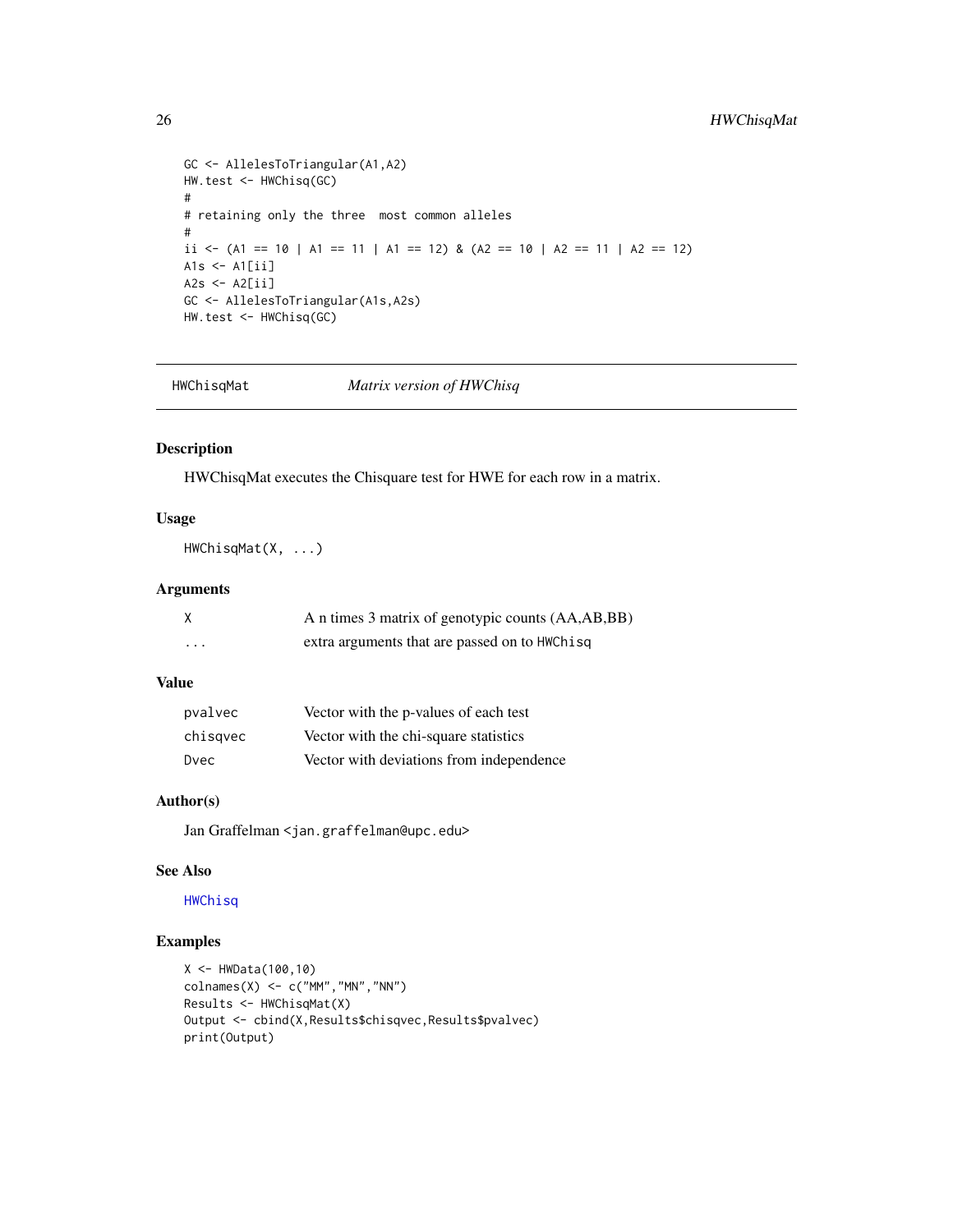<span id="page-26-1"></span><span id="page-26-0"></span>

HWChisqStats is a function for the fast computation of chi-square statistics (or the corresponding p-values) for a large set of bi-allelic markers (typically SNPs).

#### Usage

HWChisqStats(X, x.linked = FALSE, pvalues = FALSE)

### Arguments

| X        | A matrix with genotype counts, one row per marker. X should have 5 columns<br>for an X-chromosomal data set and 3 columns for an autosomal data set. |
|----------|------------------------------------------------------------------------------------------------------------------------------------------------------|
| x.linked | Logical indicating whether the markers are autosomal $(x, \text{linked} = \text{FALSE})$ or X-<br>chromosomal (x. linked=TRUE).                      |
| pvalues  | Logical indicated whether chi-square statistics should be returned (pvalues=FALSE)<br>or whether p-values should be returned (pvalues=TRUE).         |

### Details

Matrix X should strictly comply with the following format. For an autosomal dataset is should contain the 3 genotype counts in order (AA,AB,BB). For an X-chromosomal dataset it should contain the 5 genotype counts in order (A,B,AA,AB,BB) where A and B are the male counts and AA, AB and BB the female counts.

This function was written for speed improvement, and should be much faster than looping over the rows of X with HWChisq. There is no error checking on the supplied data matrix.

#### Value

A vector of chi-square statistics

### Author(s)

Jan Graffelman <jan.graffelman@upc.edu>

### References

Graffelman, J. and Weir, B.S. (2016) Testing for Hardy-Weinberg equilibrium at 2 bi-allelic genetic markers on the X chromosome.

### See Also

[HWChisq](#page-23-1)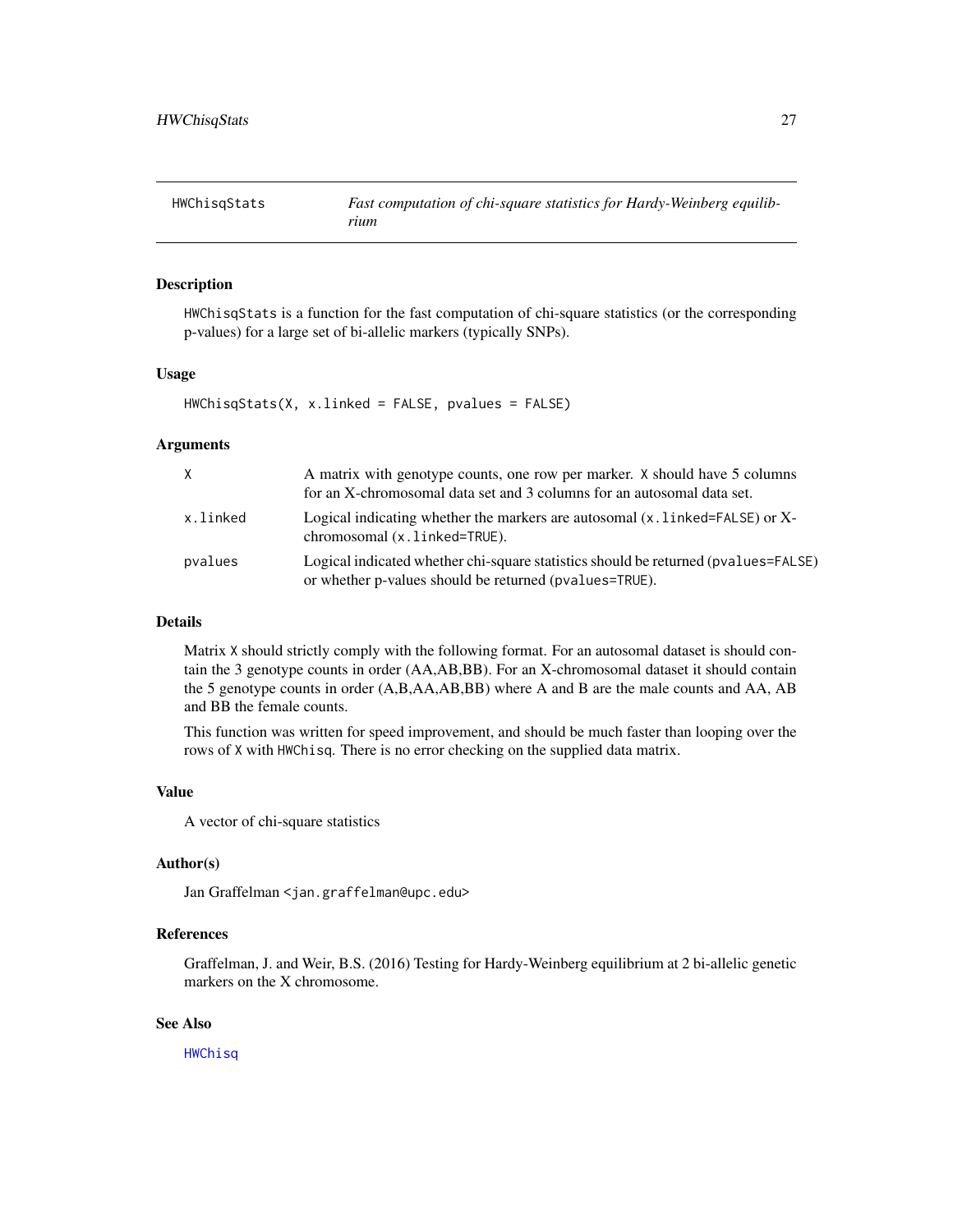### Examples

```
#
# Autosomal example
#
set.seed(123)
X <- HWData(1000,100)
monom <- (X[,2]==0 & X[,1]==0) | (X[,2]==0 & X[,3]==0)
X <- X[!monom,] # exclude monomorphics
Chisq.stats <- HWChisqStats(X,x.linked=FALSE,pvalues=FALSE)
Chisq.pvals <- HWChisqStats(X,x.linked=FALSE,pvalues=TRUE)
#
# X-chromosomal example
#
X <- HWData(1000,100,n.males=50,nA=75,x.linked=TRUE)
Chisq.stats <- HWChisqStats(X,x.linked=TRUE,pvalues=FALSE)
Chisq.pvals <- HWChisqStats(X,x.linked=TRUE,pvalues=TRUE)
```
HWClo *Convert genotype counts to compositions*

### Description

Function HWClo divides each row of a matrix by its total, and so produces matrix of compositions.

### Usage

HWClo(X)

### Arguments

X A matrix of (genotype) counts

#### Value

A matrix

#### Author(s)

Jan Graffelman <jan.graffelman@upc.edu>

### See Also

[HWAlr](#page-21-1)[,HWClr](#page-28-1)[,HWIlr](#page-41-1)

### Examples

X <- HWData(2,100)  $Y < -HWClo(X)$ 

<span id="page-27-0"></span>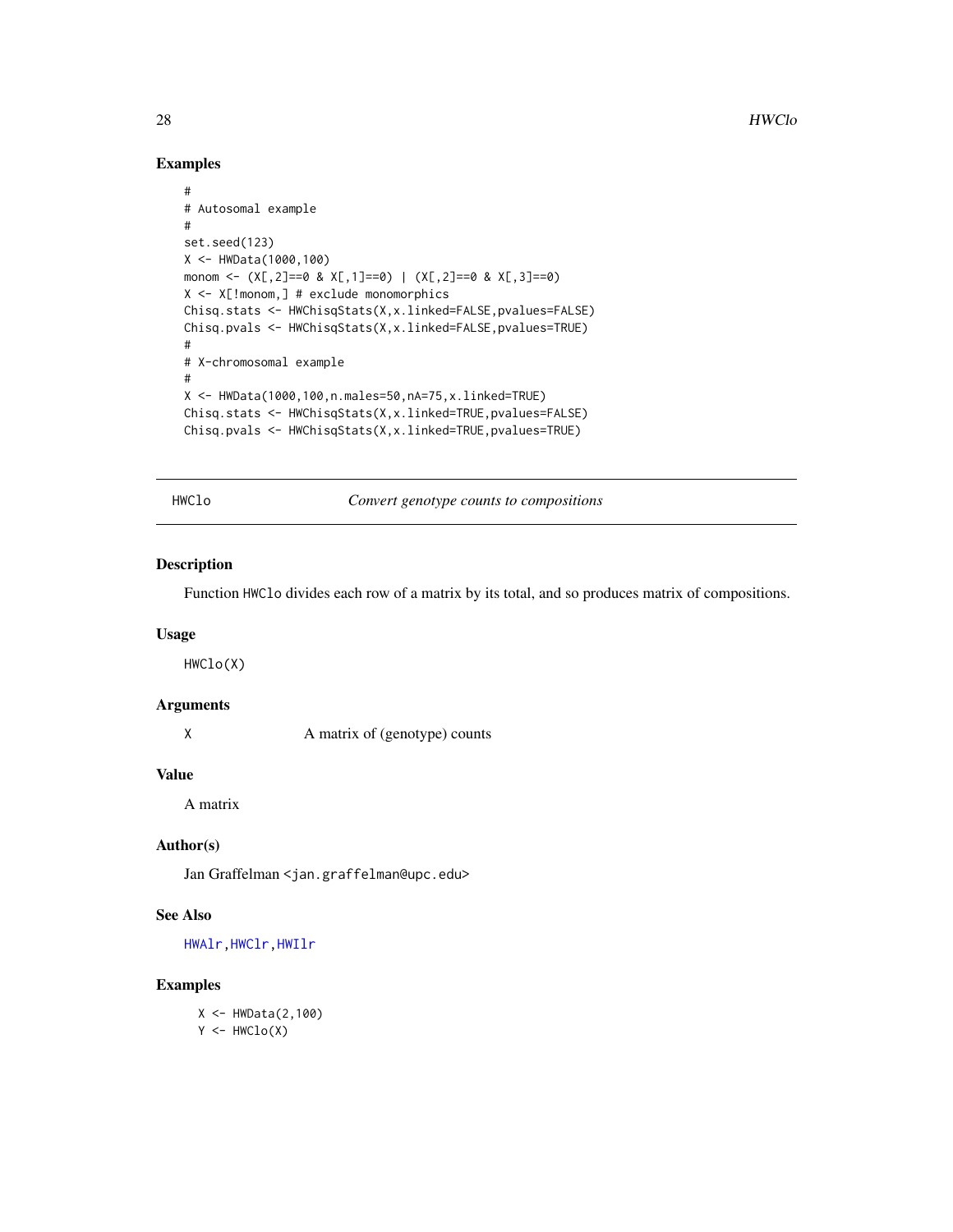<span id="page-28-1"></span><span id="page-28-0"></span>

HWClr computes the centred log-ratio transformation for genotype counts of bi-allelic genetic markers.

#### Usage

 $HWClr(X, zeroadj = 0.5)$ 

### Arguments

| X       | A matrix of genotype counts (columns AA, AB and BB) |
|---------|-----------------------------------------------------|
| zeroadj | A zero adjustment parameter $(0.5$ by default)      |

### Value

A matrix or vector of log-ratio coordinates

### Author(s)

Jan Graffelman (jan.graffelman@upc.edu)

## References

Graffelman, J. and Egozcue, J. J. (2011) Hardy-Weinberg equilibrium: a non-parametric compositional approach. In: Vera Pawlowsky-Glahn and Antonella Buccianti (eds.) Compositional Data Analysis: Theory and Applications, John Wiley \& Sons, Ltd, pp. 207-215

### See Also

[HWAlr](#page-21-1)[,HWIlr](#page-41-1)

### Examples

X <- HWData(100,100)  $Y \leftarrow HWClr(X)$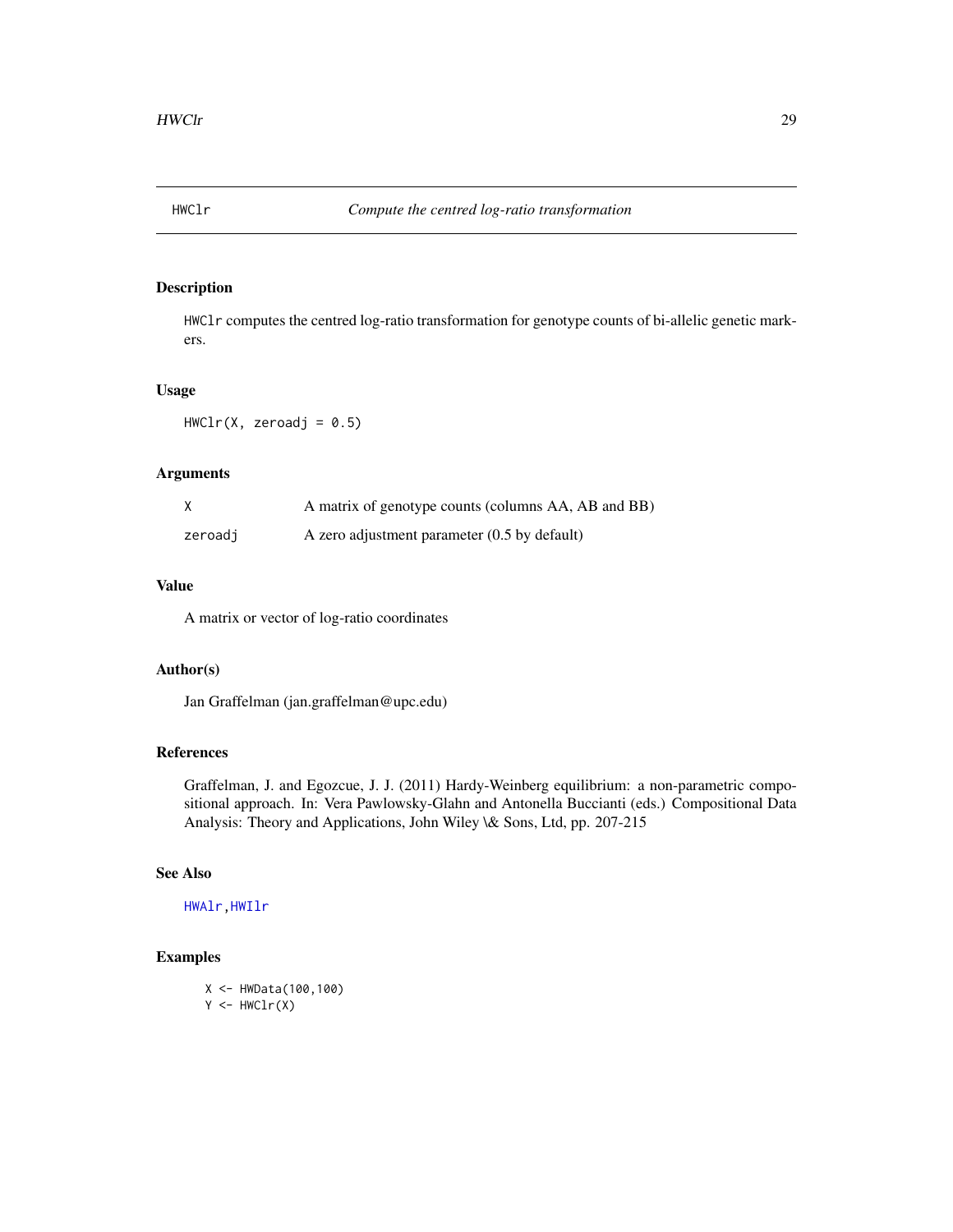<span id="page-29-1"></span><span id="page-29-0"></span>

HWClrPlot creates a scatter plot of the centred log-ratio coordinates of bi-allelic genetic markers. Hardy-Weinberg equilibrium is indicated by a straigh line in the plot.

### Usage

 $HWClrPlot(X, zeroadj = 0.5)$ 

#### Arguments

|         | A matrix of genotype counts (columns AA, AB, BB)                                                                  |
|---------|-------------------------------------------------------------------------------------------------------------------|
| zeroadi | Zero-adjustment parameter. Zero counts in the count matrix are substituted by<br>zeroadj which is 0.5 by default. |

#### Value

NULL

### Author(s)

Jan Graffelman (jan.graffelman@upc.edu)

### References

Graffelman, J. and Egozcue, J. J. (2011) Hardy-Weinberg equilibrium: a non-parametric compositional approach. In: Vera Pawlowsky-Glahn and Antonella Buccianti (eds.) Compositional Data Analysis: Theory and Applications, John Wiley \& Sons, Ltd, pp. 207-215

#### See Also

[HWAlrPlot](#page-22-1)[,HWIlrPlot](#page-42-1)

### Examples

X <- HWClo(HWData(100,100)) HWClrPlot(X)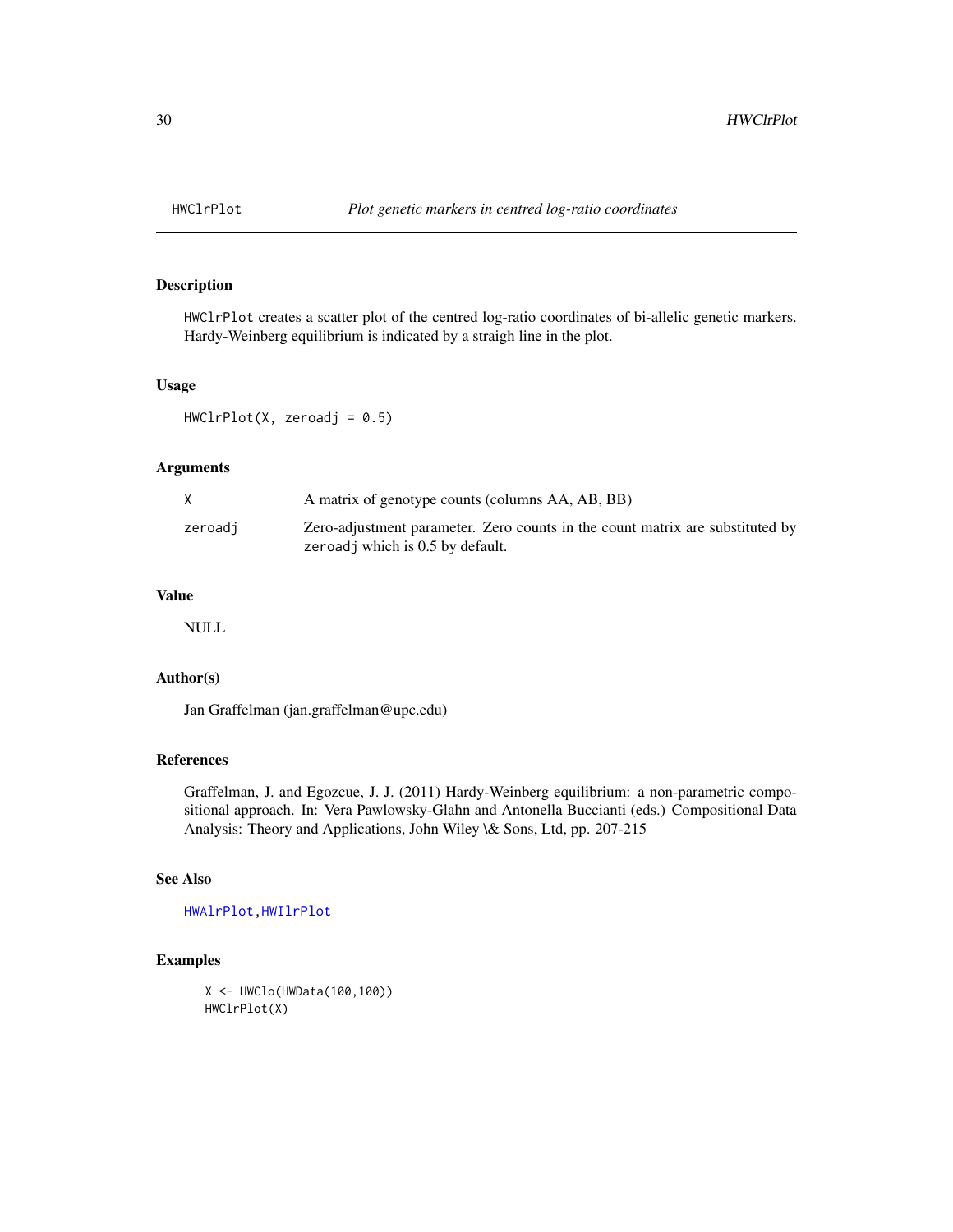<span id="page-30-0"></span>

Computes the probability of a particular genotypic sample given the allele count, sample size and number of heterozygotes.

### Usage

HWCondProbAB(n, nA, nAB)

#### Arguments

| n.  | n is the total sample size (total number of individuals) |
|-----|----------------------------------------------------------|
| nA  | nA is the number of A alleles in the sample              |
| nAB | nAB is the number of heterozygotes in the sample         |

### Value

| probability of the particular sample |
|--------------------------------------|
|                                      |

### Author(s)

Jan Graffelman (jan.graffelman@upc.edu)

### See Also

[HWExact](#page-33-1)

```
x < -c(298, 489, 213)names(x) <- c("MM","MN","NN")
n \leftarrow sum(x)nM <- 2*x[1]+x[2]
nMN \leftarrow x[2]p <- HWCondProbAB(n,nM,nMN)
```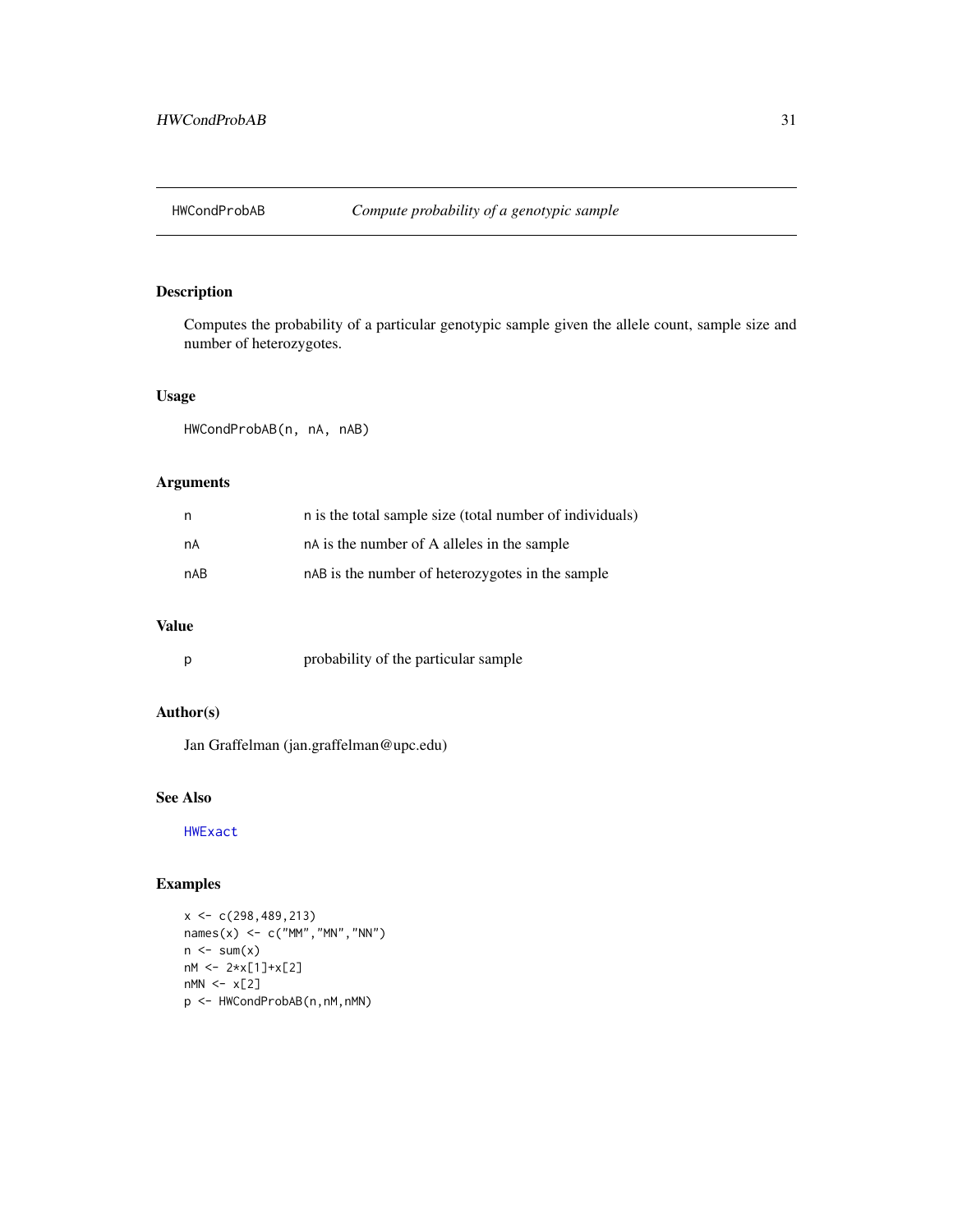<span id="page-31-0"></span>

Function HWD computes Weir's disequilibrium coefficient D.

#### Usage

HWD(X)

### Arguments

X a vector of genotype counts (AA, AB, BB)

### Value

Returns the disequilibrium coefficient

### Author(s)

Jan Graffelman <jan.graffelman@upc.edu>

#### References

Weir, B.S. (1996) Genetic data analysis II. Sinauer Associates, Massachusetts. See Chapter3.

### See Also

[HWf](#page-39-1) [HWChisq](#page-23-1)

```
x \leq -c(MM=298, MN=489, NN=213)D \leftarrow HWD(x)cat("Disequilibrium coefficient: ",D,"\n")
```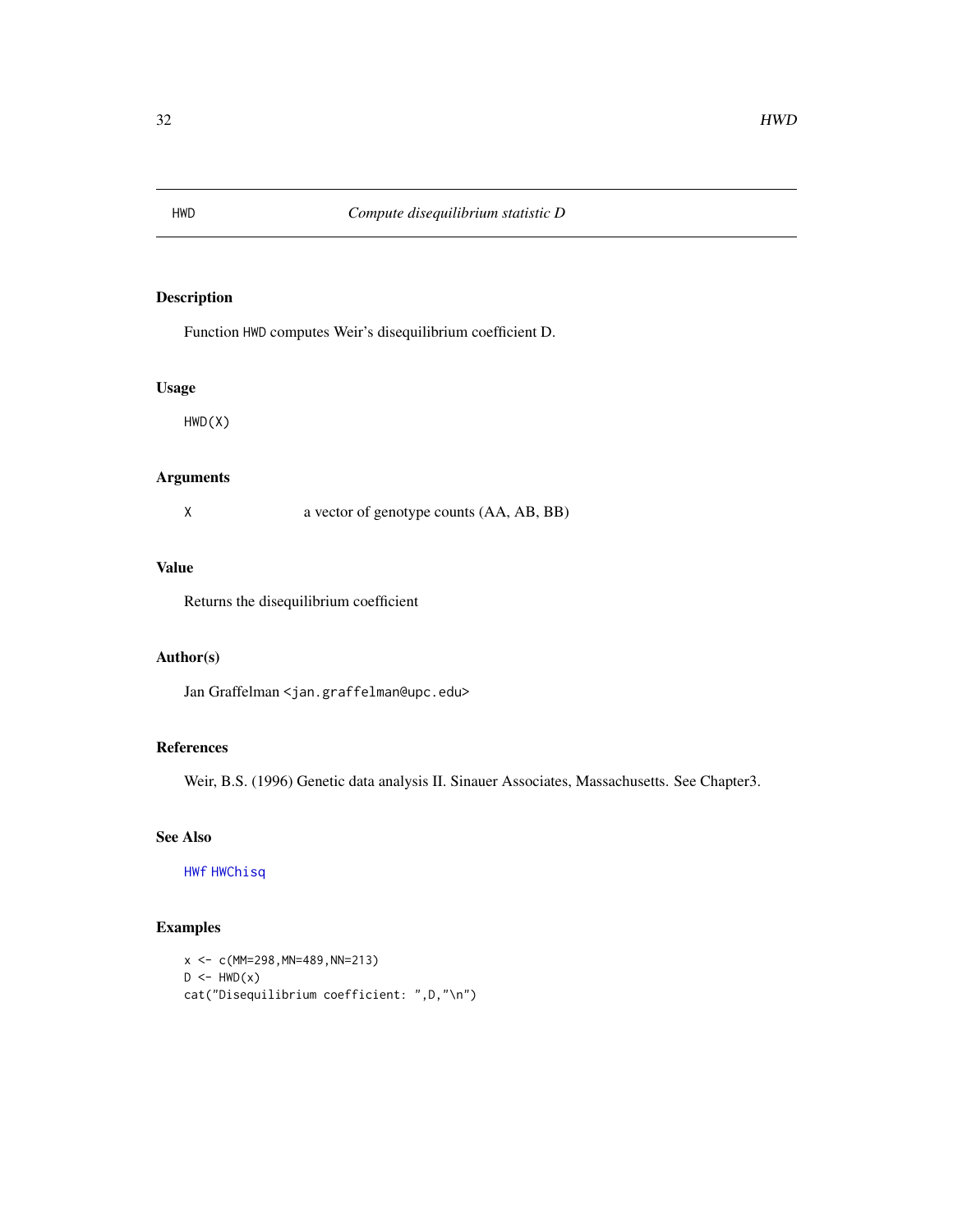<span id="page-32-0"></span>

HWData generates samples of genotypic counts under various schemes. It mainly uses sampling from the multinomial distribution given Hardy-Weinberg allele frequencies.

### Usage

```
HWData(nm = 100, n = rep(100, nm), f = rep(0, nm), p = NULL, conditional= FALSE, exactequilibrium = FALSE, pdist = "runif", x.linked = FALSE, nA
= NULL,
n.make=rep(rownd(0.5*n),nm), ...
```
#### Arguments

| nm               | The number of bi-allelic markers.                                                                                                                                            |
|------------------|------------------------------------------------------------------------------------------------------------------------------------------------------------------------------|
| n                | The sample sizes.                                                                                                                                                            |
| f                | The inbreeding coefficients (only for autosomal markers)                                                                                                                     |
| p                | a vector of allele frequencies                                                                                                                                               |
| conditional      | if TRUE Haldane's distribution is used for sampling, if FALSE a multinomial dis-<br>tribution is used. Replaces parameter pfixed from the previous version of the<br>package |
| exactequilibrium |                                                                                                                                                                              |
|                  | generates data in exact HWE if set to TRUE                                                                                                                                   |
| pdist            | Take a random allele frequency from a uniform or beta distribution of pfixed =<br>FALSE and p is not given.                                                                  |
| x.linked         | Simulated autosomal markers $(x, \text{linked} = \text{FALSE},$ the default) or X-chromosomal<br>markers (x.linked=TRUE)                                                     |
| nA               | A vector of minor allele counts, one for each marker. If not specified, it will be<br>calculated from p                                                                      |
| n.males          | The number of males (only relevant if $x$ . linked = TRUE)                                                                                                                   |
| .                | specific parameters for the uniform or beta                                                                                                                                  |
|                  |                                                                                                                                                                              |

#### Details

The exactequilibrium option only takes effects for autosomal markers (x.linked=FALSE) and multinomial sampling (conditional=FALSE).

Option pfixed is deprecated and replaced by conditional

HWData returns a matrix of genotype counts, nm by 3 for autsomal markers or nm by 5 for Xchromosomal markers. Output is no longer supplied in the compositional form. Function HWClo can be used to convert the genotype counts to a composition.

If the inbreeding coefficient is specified (f) it will only take effect for autosomal markers (x.linked=FALSE) and multinomial sampling (conditional=FALSE).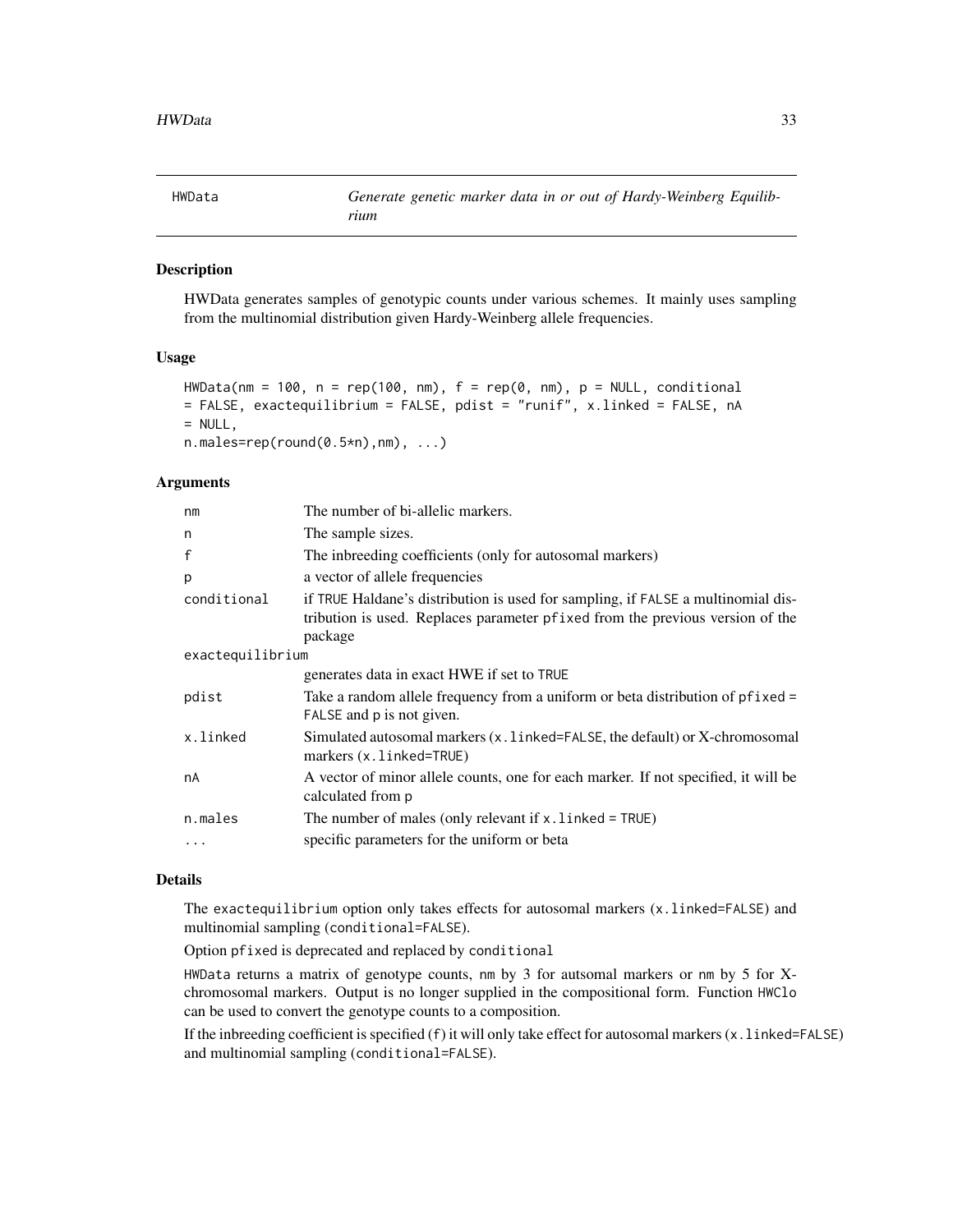### <span id="page-33-0"></span>Value

X A matrix containing the genotype counts.

### Author(s)

Jan Graffelman (jan.graffelman@upc.edu)

## See Also

[HWTernaryPlot](#page-59-1)

#### Examples

```
nm <- 100
n < - 100out <- HWData(nm,n)
```
<span id="page-33-1"></span>HWExact *Exact test for Hardy-Weinberg equilibrium*

#### Description

HWExact performs an exact test for Hardy-Weinberg equilibrium

### Usage

```
HWExact(X, alternative = "two.sided", pvaluetype = "selome", eps=1e-10, x.linked =
FALSE, verbose = TRUE)
```
### Arguments

| X           | vector with the genotype counts AA, AB, BB                                                                                                                                                                                                                                                                                                                                                                                          |
|-------------|-------------------------------------------------------------------------------------------------------------------------------------------------------------------------------------------------------------------------------------------------------------------------------------------------------------------------------------------------------------------------------------------------------------------------------------|
| alternative | two.sided (default) will perform a two-sided test where both an excess and a<br>dearth of heterozygotes count as evidence against HWE. Less is a one-sided test<br>where only dearth of heterozygotes counts a evidence against HWE, greater is<br>a one-sided test where only excess of heterozygotes counts as evidence against<br>HWE.                                                                                           |
| pvaluetype  | if pvaluetype is set to dost then the p-value of a two-sided test is computed<br>as twice the tail area of a one-sided test. When set to selome, the p-value is<br>computed as the sum of the probabilities of all samples less or equally likely<br>as the current sample. When set to midp, the p-value is computed as half the<br>probability of the current sample + the probabilities of all samples that are more<br>extreme. |
| x.linked    | x. linked=FALSE indicates the marker is autosomal (default), and x. linked=TRUE<br>indicates it resides on the X-chromosome.                                                                                                                                                                                                                                                                                                        |
| eps         | a tolerance that can be set for comparing probabilities in order to include tied<br>outcomes                                                                                                                                                                                                                                                                                                                                        |
| verbose     | print results or not.                                                                                                                                                                                                                                                                                                                                                                                                               |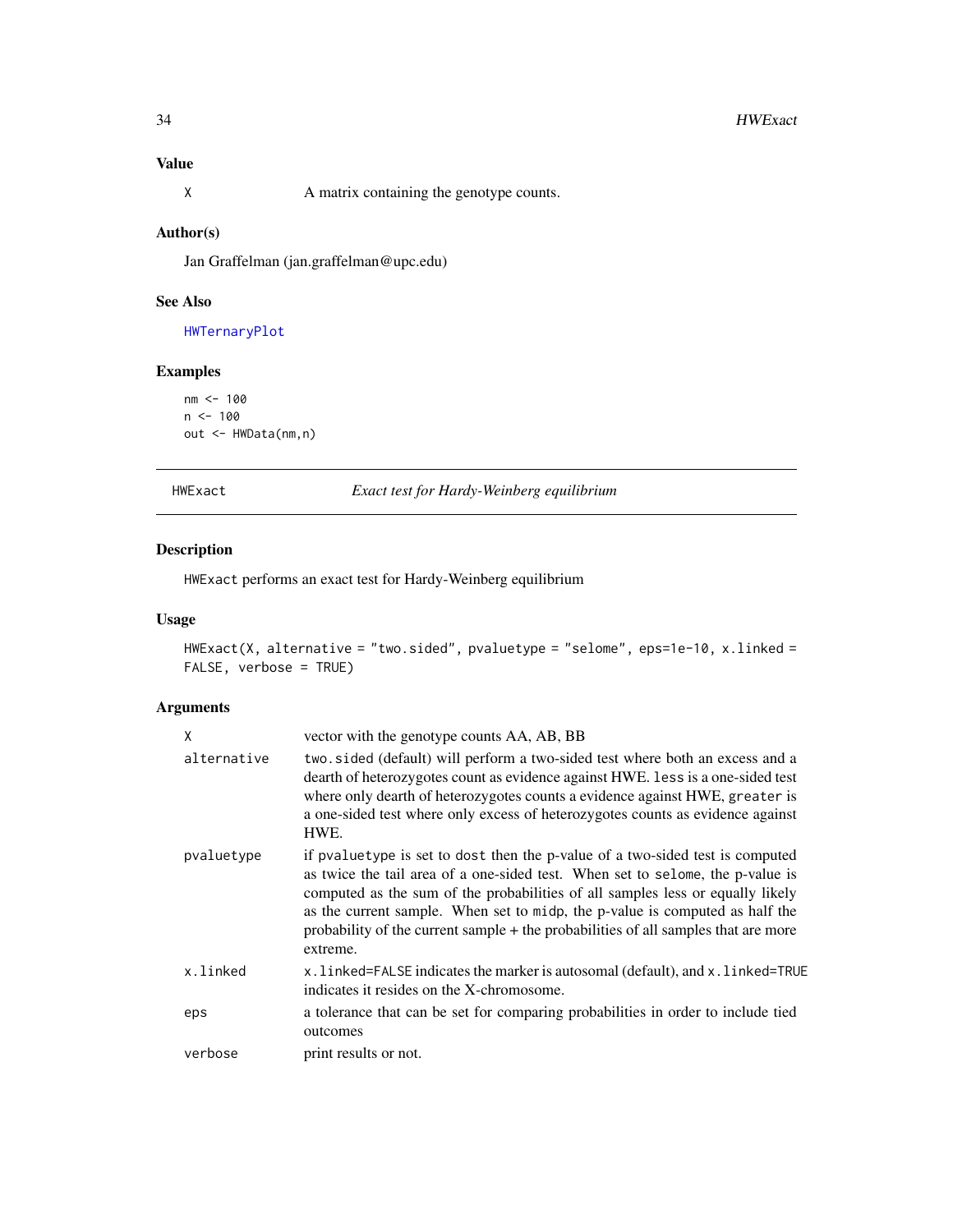#### HWExact 35

#### Details

HWExact uses the recursion equations described by Wigginton et. al.

For testing large sets of bi-allelic variants, use the faster code in [HWExactStats](#page-37-1).

For large samples, HWExact may give the error message: "evaluation nested too deeply: infinite recursion". This can usually be resolved by increasing R's limit on nested expressions with options(expressions=10000) or a higher limit. With higher limits, the error message "protect(): protection stack overflow" can occur. This error can usually be resolved by increasing R's protection stack with the command line option --max-ppsize 100000 or higer values. However, with such large samples the exact test will give virtually the same result as a chi-square test, and it may be easier to use HWChisq in these circumstances.

### Value

| pval         | p-value of the exact test                                                                 |
|--------------|-------------------------------------------------------------------------------------------|
| prob         | probabilities of all possible samples with the same sample size and minor allele<br>count |
| pofthesample | probability of the observed sample                                                        |

#### Author(s)

Jan Graffelman (jan.graffelman@upc.edu)

#### References

Weir, B.S. (1996) Genetic data analysis II. Sinauer Associates, Massachusetts. See Chapter3.

Wigginton, J.E., Cutler, D.J. and Abecasis, G.R. (2005) A note on exact tests of Hardy-Weinberg equilibrium, American Journal of Human Genetics (76) pp. 887-893.

Graffelman, J. and Moreno, V. (2013) The mid p-value in exact tests for Hardy-Weinberg equilibrium, Statistical Applications in Genetics and Molecular Biology 12(4) pp. 433-448.

#### See Also

[HWLratio](#page-45-1), [HWChisq](#page-23-1), [HWExactStats](#page-37-1)

```
#
# Example for an autosomal marker using the standard exact p-value
#
x \leftarrow c(298, 489, 213)names(x) \leq c("MM", "MN", "NN")HW.test <- HWExact(x,verbose=TRUE)
#
# Example for an autosomal marker using the mid p-value
#
HW.test <- HWExact(x,verbose=TRUE,pvaluetype="midp")
#
# Example x-linked marker
```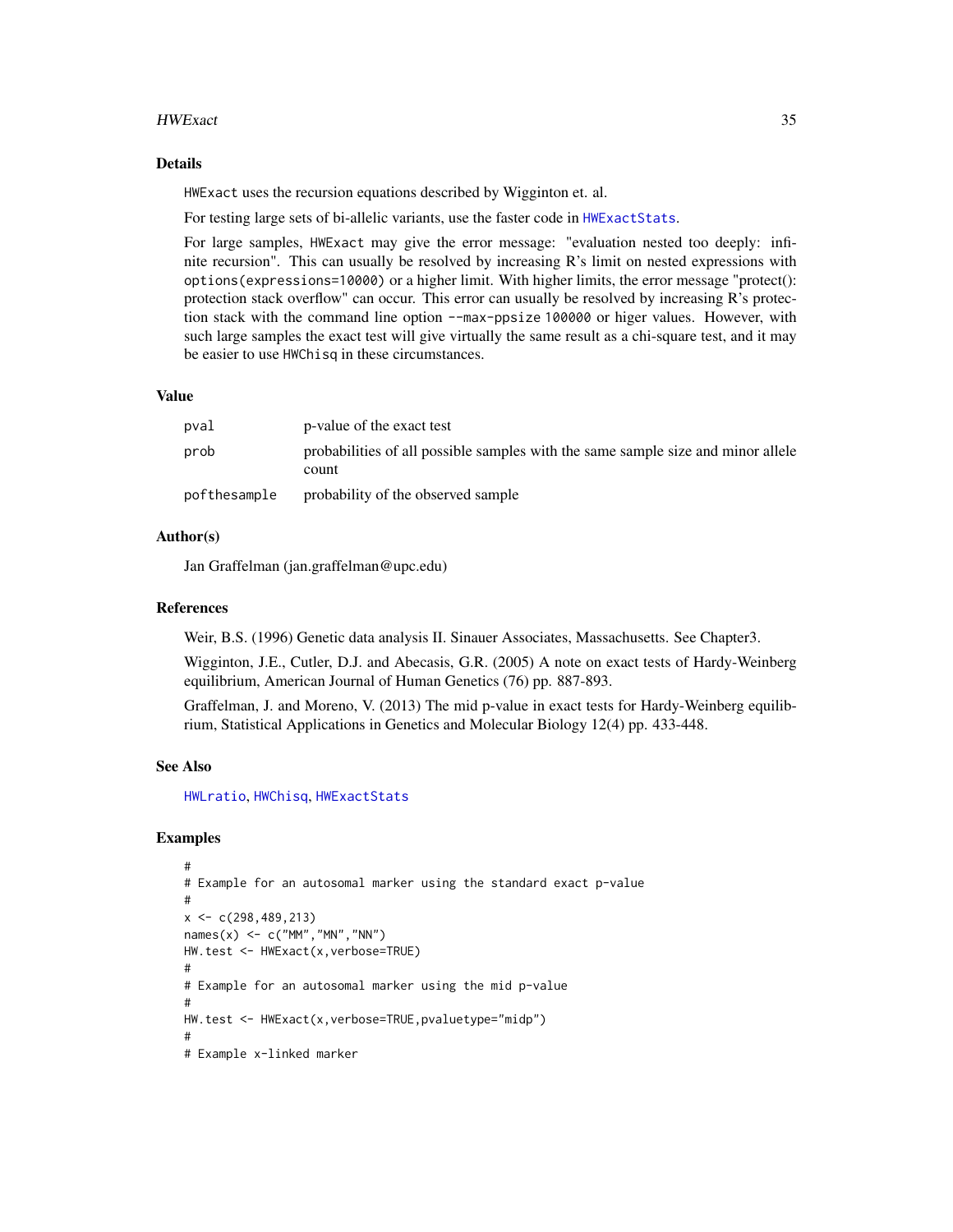```
#
rs5968922 <- c(A=392, B=212, AA=275, AB=296, BB=80 )
HWExact(rs5968922,x.linked=TRUE,verbose=TRUE)
```
#### HWExactMat *Matrix version of HWExact*

## Description

HWExactMat executes a fast Exact test for HWE for each row in a matrix.

#### Usage

HWExactMat(X, ...)

#### Arguments

| X                       | A n times 3 matrix of genotypic counts (AA,AB,BB) |
|-------------------------|---------------------------------------------------|
| $\cdot$ $\cdot$ $\cdot$ | extra arguments that are passed on to HWE x act   |

### Value

pvalvec Vector with the p-values of each test

### Author(s)

Jan Graffelman <jan.graffelman@upc.edu>

### See Also

[HWExact](#page-33-1)

```
X <- HWData(100,10)
\text{colnames}(X) \leftarrow c("MM", "MN", "NN")Results <- HWExactMat(X)
Output <- cbind(X,Results$pvalvec)
print(Output)
```
<span id="page-35-0"></span>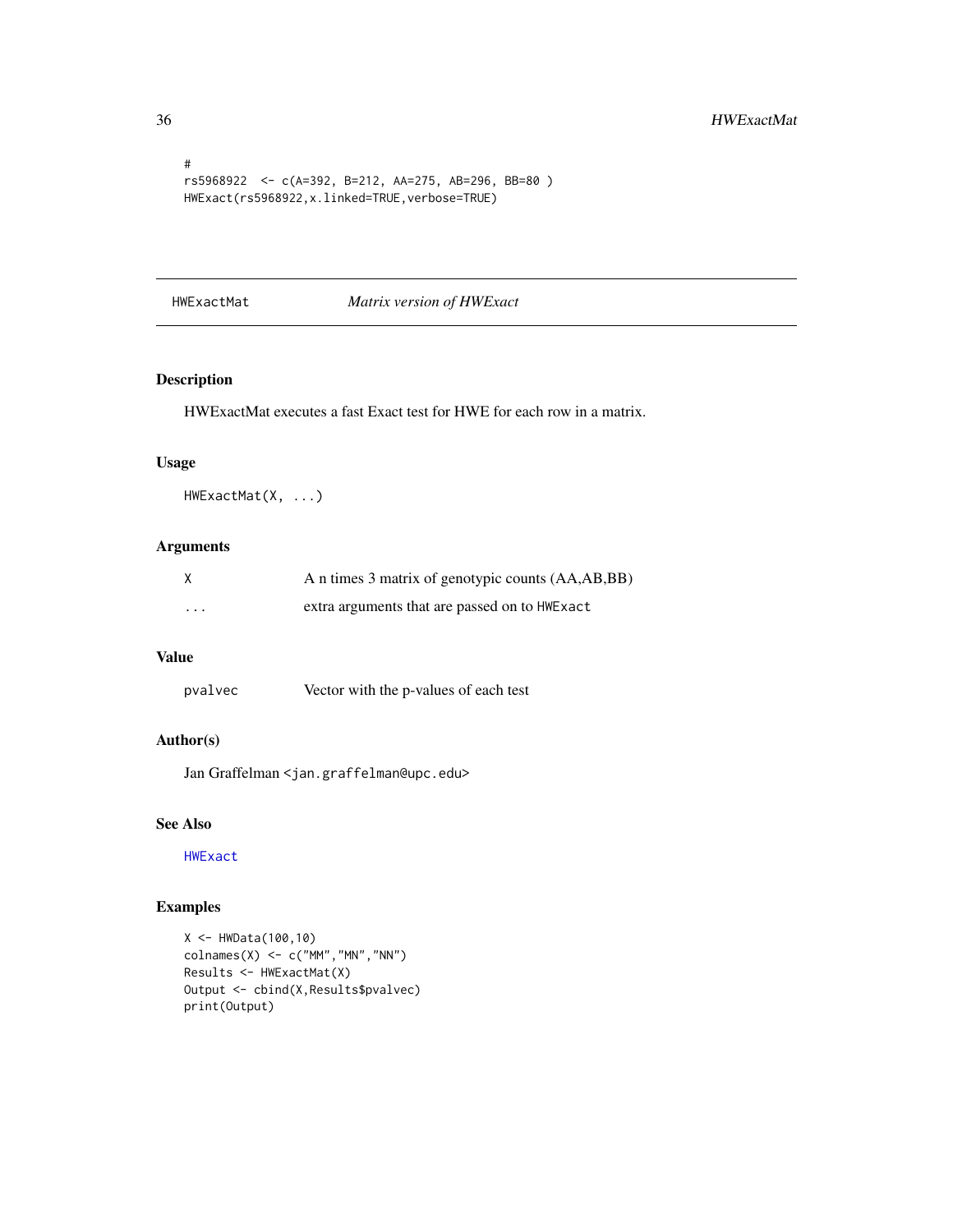## Description

HWExactPrevious performs an exact test for Hardy-Weinberg equilibrium

## Usage

```
HWExactPrevious(X, alternative = "two.sided", pvaluetype = "selome",
x.linked = FALSE, verbose = FALSE)
```
## Arguments

| X           | vector with the genotype counts AA, AB, BB                                                                                                                                                                                                                                                                                                                                                                                          |
|-------------|-------------------------------------------------------------------------------------------------------------------------------------------------------------------------------------------------------------------------------------------------------------------------------------------------------------------------------------------------------------------------------------------------------------------------------------|
| alternative | two sided (default) will perform a two-sided test where both an excess and a<br>dearth of heterozygotes count as evidence against HWE. Less is a one-sided test<br>where only dearth of heterozygotes counts a evidence against HWE, greater is<br>a one-sided test where only excess of heterozygotes counts as evidence against<br>HWE.                                                                                           |
| pvaluetype  | if pvaluetype is set to dost then the p-value of a two-sided test is computed<br>as twice the tail area of a one-sided test. When set to selome, the p-value is<br>computed as the sum of the probabilities of all samples less or equally likely<br>as the current sample. When set to midp, the p-value is computed as half the<br>probability of the current sample + the probabilities of all samples that are more<br>extreme. |
| x.linked    | x.linked=FALSE indicates the marker is autosomal (default), and x.linked=TRUE<br>indicates it resides on the X-chromosome.                                                                                                                                                                                                                                                                                                          |
| verbose     | print results or not.                                                                                                                                                                                                                                                                                                                                                                                                               |

## Details

HWExactPrevious uses the recursion equations described by Wigginton et. al.

For large samples, HWExactPrevious may give the error message: "evaluation nested too deeply: infinite recursion". This can usually be resolved by increasing R's limit on nested expressions with options(expressions=10000) or a higher limit. With higher limits, the error message "protect(): protection stack overflow" can occur. This error can usually be resolved by increasing R's protection stack with the command line option --max-ppsize 100000 or higer values. However, with such large samples the exact test will give virtually the same result as a chi-square test, and it may be easier to use HWChisq in these circumstances.

## Value

| pval         | p-value of the exact test                                                                 |
|--------------|-------------------------------------------------------------------------------------------|
| prob         | probabilities of all possible samples with the same sample size and minor allele<br>count |
| pofthesample | probability of the observed sample                                                        |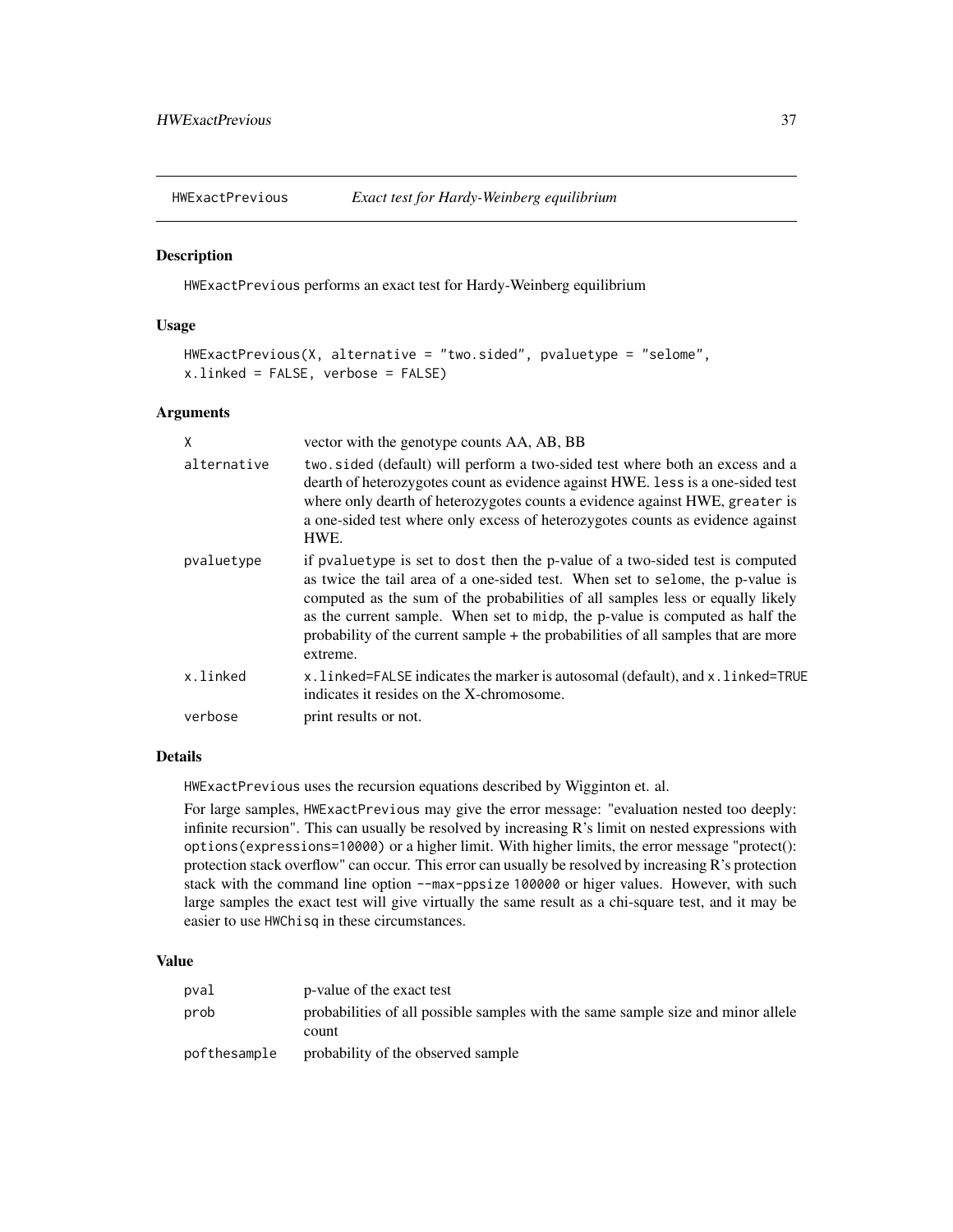#### Author(s)

Jan Graffelman (jan.graffelman@upc.edu)

#### References

Weir, B.S. (1996) Genetic data analysis II. Sinauer Associates, Massachusetts. See Chapter3. Wigginton, J.E., Cutler, D.J. and Abecasis, G.R. (2005) A note on exact tests of Hardy-Weinberg equilibrium, American Journal of Human Genetics (76) pp. 887-893.

## See Also

[HWLratio](#page-45-0), [HWChisq](#page-23-0)

## Examples

```
#
# Example autosomal marker
#
x \leftarrow c(298, 489, 213)names(x) \leq c("MM", "MN", "NN")## Not run: HW.test <- HWExactPrevious(x,verbose=TRUE)
#
# Example x-linked marker
#
rs5968922 <- c(A=392, B=212, AA=275, AB=296, BB=80 )
## Not run: HWExactPrevious(rs5968922,x.linked=TRUE,verbose=TRUE)
```
<span id="page-37-0"></span>HWExactStats *Computation of Exact p-values for Hardy-Weinberg equilibrium for sets of SNPs*

#### Description

HWExactStats is a function for the computation of Exact p-values for a large set of bi-allelic markers (typically SNPs).

## Usage

```
HWExactStats(X, x.linked = FALSE, plinkcode = TRUE, midp = FALSE,...)
```
## Arguments

| X         | A matrix with genotype counts, one row per marker. X should have 5 columns                                       |
|-----------|------------------------------------------------------------------------------------------------------------------|
|           | for an X-chromosomal data set and 3 columns for an autosomal data set.                                           |
| x.linked  | Logical indicating whether the markers are autosomal $(x, 1)$ inked=FALSE) or X-<br>chromosomal (x.linked=TRUE). |
| plinkcode | Logical indicating whether to use faster $C++$ code from the PLINK software.                                     |
| midp      | Logical indicating whether to use the mid p-value for the $C++$ code or not                                      |
| $\cdot$   | extra arguments that are passed on to HWExact                                                                    |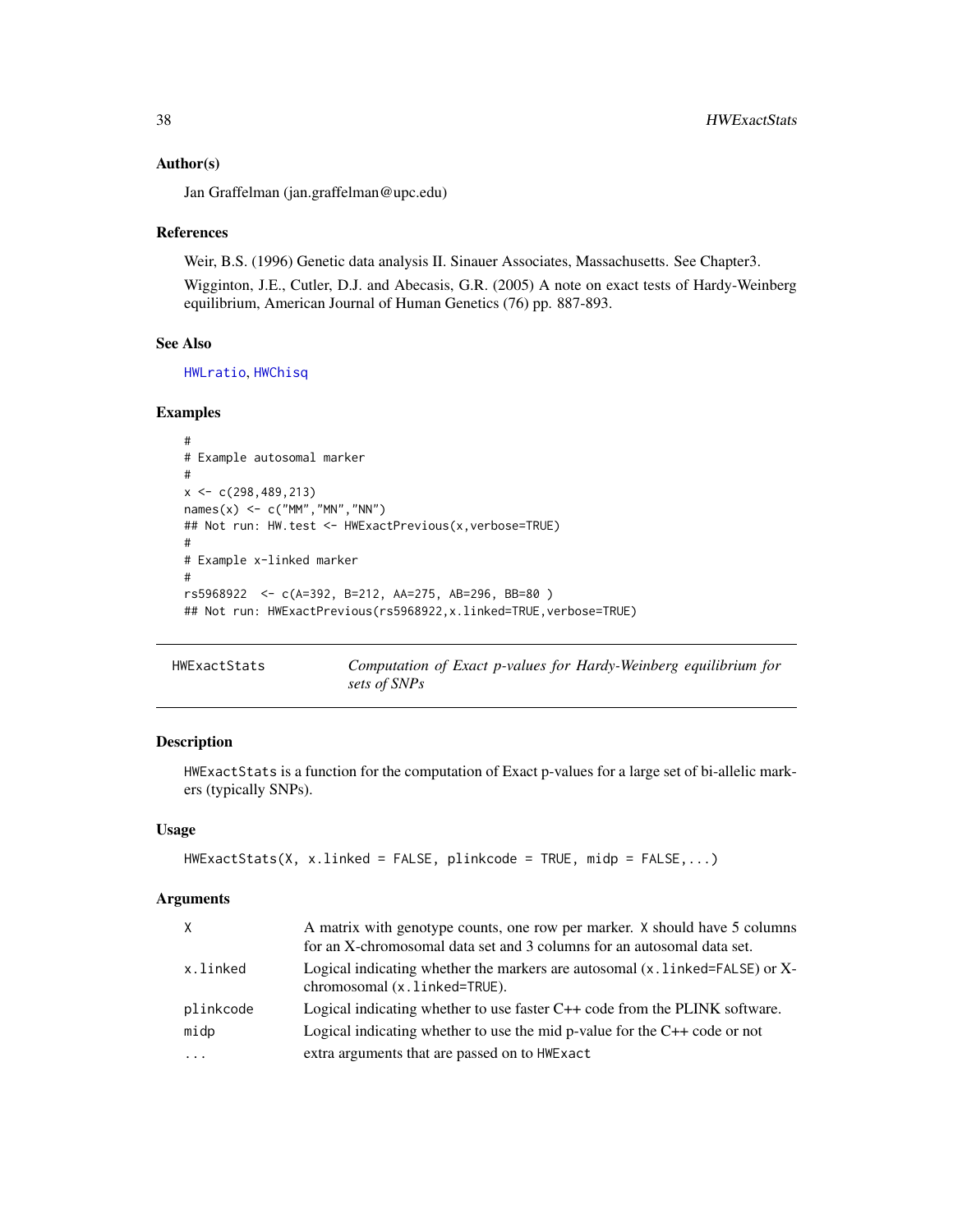## HWExactStats 39

## Details

Matrix X should strictly comply with the following format. For an autosomal dataset is should contain the 3 genotype counts in order (AA,AB,BB). For an X-chromosomal dataset it should contain the 5 genotype counts in order (A,B,AA,AB,BB) where A and B are the male counts and AA, AB and BB the female counts.

Argument plinkcode=TRUE (the default) will use C++ code for faster calculation (functions SNPHWE2 and SNPHWEX) with larger datasets. The C++ code was generously shared by Christopher Chang, and the same code is used in the program [PLINK \(2.0\).](http://www.cog-genomics.org/plink/2.0)

#### Value

A vector of p-values

## Author(s)

Jan Graffelman <jan.graffelman@upc.edu> (R code) and Christopher Chang <chrchang523@gmail.com>  $(C++ code)$ 

## References

Graffelman, J. and Weir, B.S. (2016) Testing for Hardy-Weinberg equilibrium at bi-allelic genetic markers on the X chromosome. Heredity 116(6) pp. 558–568. [doi:10.1038/hdy.2016.20](https://doi.org/10.1038/hdy.2016.20)

Purcell et al. (2007) PLINK: A Toolset for Whole-Genome Association and Population-Based Linkage Analysis. American Journal of Human Genetics 81(3) pp. 559–575.

#### See Also

[HWExact](#page-33-0)

```
#
# Autosomal example
#
set.seed(123)
X <- HWData(1000,100)
monom <- (X[, 2]=0 & X[, 1]=0) | (X[, 2]=0 & X[, 3]=0)
X <- X[!monom,] # exclude monomorphics
Exact.pvalues <- HWExactStats(X,x.linked=FALSE)
#
# X-chromosomal example
#
X <- HWData(1000,100,n.males=50,nA=75,x.linked=TRUE)
Exact.pvalues <- HWExactStats(X,x.linked=TRUE)
```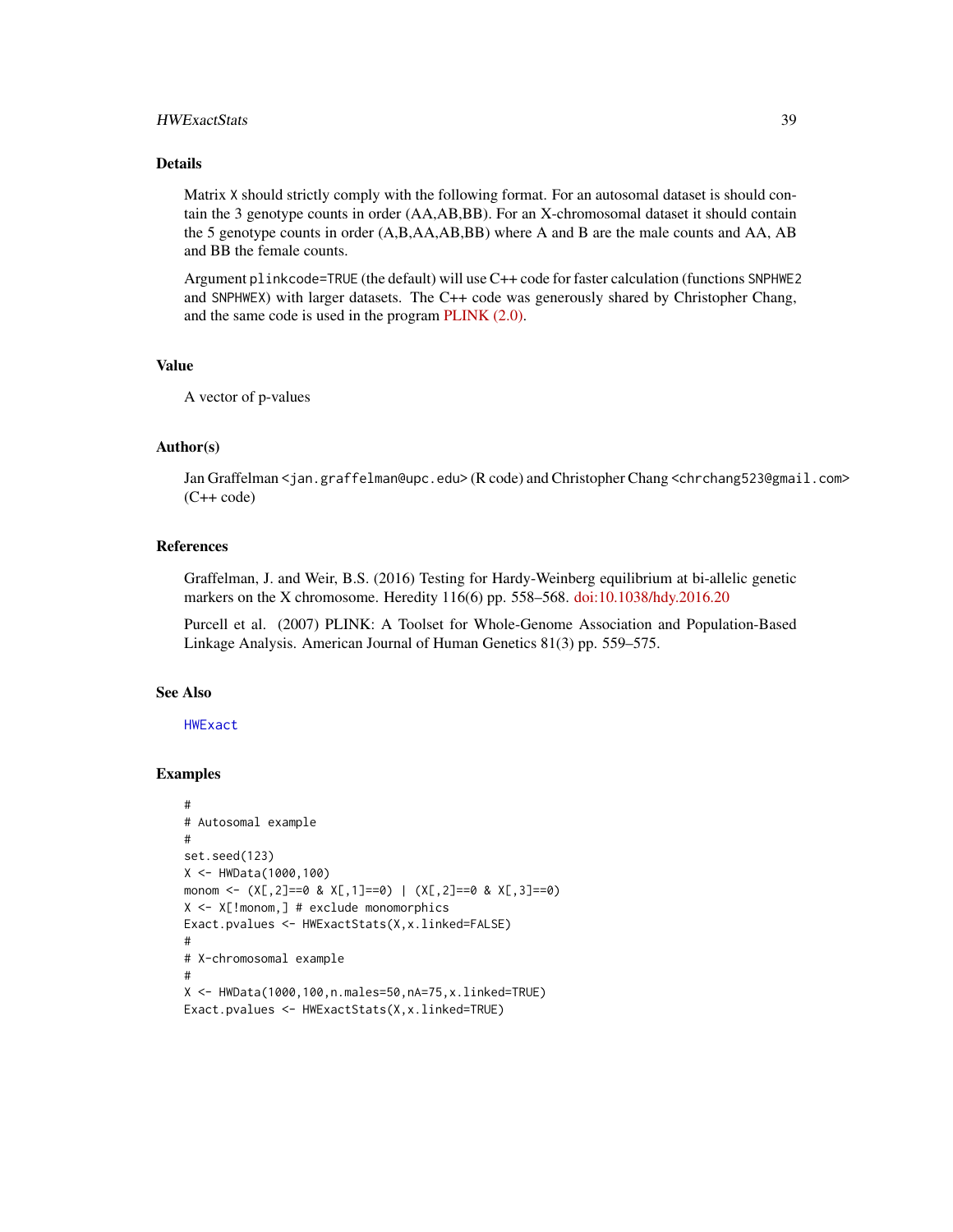#### Description

HWf computes the inbreeding coefficient for sample of genotype counts, or a matrix of genotype counts.

## Usage

HWf(X)

## Arguments

X a vector or matrix of genotype counts (AA, AB, BB)

## Details

For monomorphic markers a warning is issued, and the estimate for the inbreeding coefficient is NaN.

#### Value

Returns a single inbreeding coefficient (intraclass correlation coefficient), if X is a single sample, or a vector of inbreeding coefficients, if X is a matrix with genotype counts.

#### Author(s)

Jan Graffelman <jan.graffelman@upc.edu>

#### References

Crow, J. F. and Kimura, M. (1970) An introduction to population genetics theory. Harper \& Row, publishers, New York

## See Also

[HWChisq](#page-23-0)

## Examples

#

```
#
# A single sample
#
x <- c(MM=298,MN=489,NN=213)
fhat \leftarrow HWf(x)
cat("Inbreeding coefficient: ",fhat,"\n")
```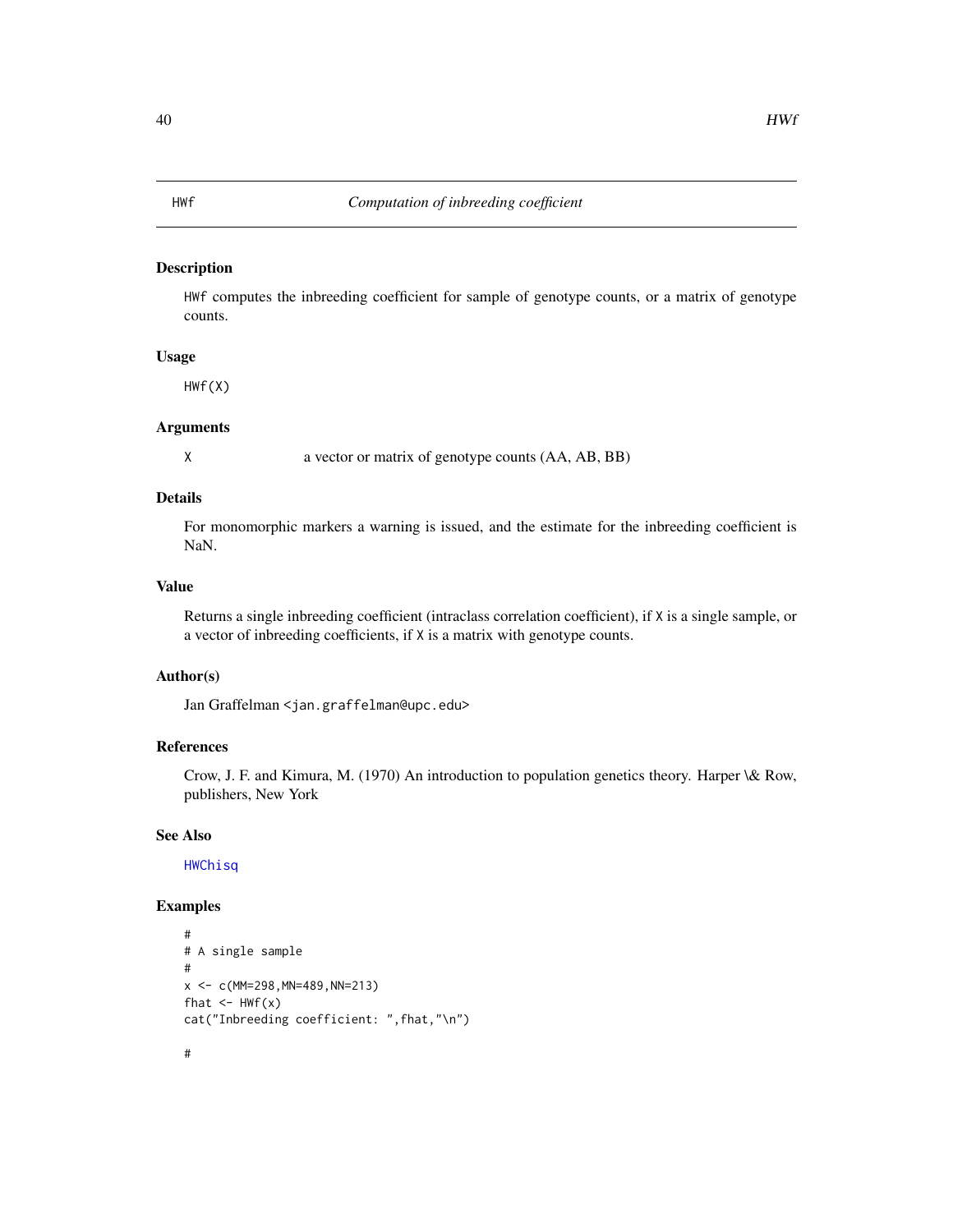## HWGenotypePlot 41

```
# Multiple samples
#
X <- HWData(nm=100,n=1000)
fhat \leq HWf(X)
```
HWGenotypePlot *Scatter plot of the genotype frequencies*

## Description

HWGenotypePlot makes a scatterplots of the AB or BB frequency versus the AA frequency and represents a blue curve indicating the Hardy-Weinberg equilibrium condition.

#### Usage

```
HWGenotypePlot(X, plottype = 1, xlab = expression(f[AA]), ylab =
ifelse(plottype == 1, expression(f[AB]), expression(f[BB])), asp = 1,
pch = 19, xlim = c(0, 1), ylim = c(0, 1), cex = 1, cex.axis = 2, cex.lab = 2, ...)
```
#### Arguments

| X        | A matrix of genotype counts or frequencies with three columns (AA, AB, BB)                 |
|----------|--------------------------------------------------------------------------------------------|
| plottype | plottype=1 produces a plot of AB versus AA, plottype=2 produced a plot of<br>BB versus AA. |
| xlab     | A label for the x axis                                                                     |
| ylab     | A label for the y axis                                                                     |
| asp      | Aspec ratio (1 by default)                                                                 |
| pch      | Plotting charachter (19 by default)                                                        |
| xlim     | Limits for the x axis $(0-1)$ by default)                                                  |
| ylim     | Limits for the $y$ axis $(0-1)$ by default)                                                |
| cex      | Character expansion factor (1 by default)                                                  |
| cex.axis | Character expansion factor for the axes (2 by default)                                     |
| cex.lab  | Character expansion factor for labels of axis (2 by default)                               |
| .        | Additional arguments for the plot function                                                 |
|          |                                                                                            |

## Value

NULL

## Author(s)

Jan Graffelman <jan.graffelman@upc.edu>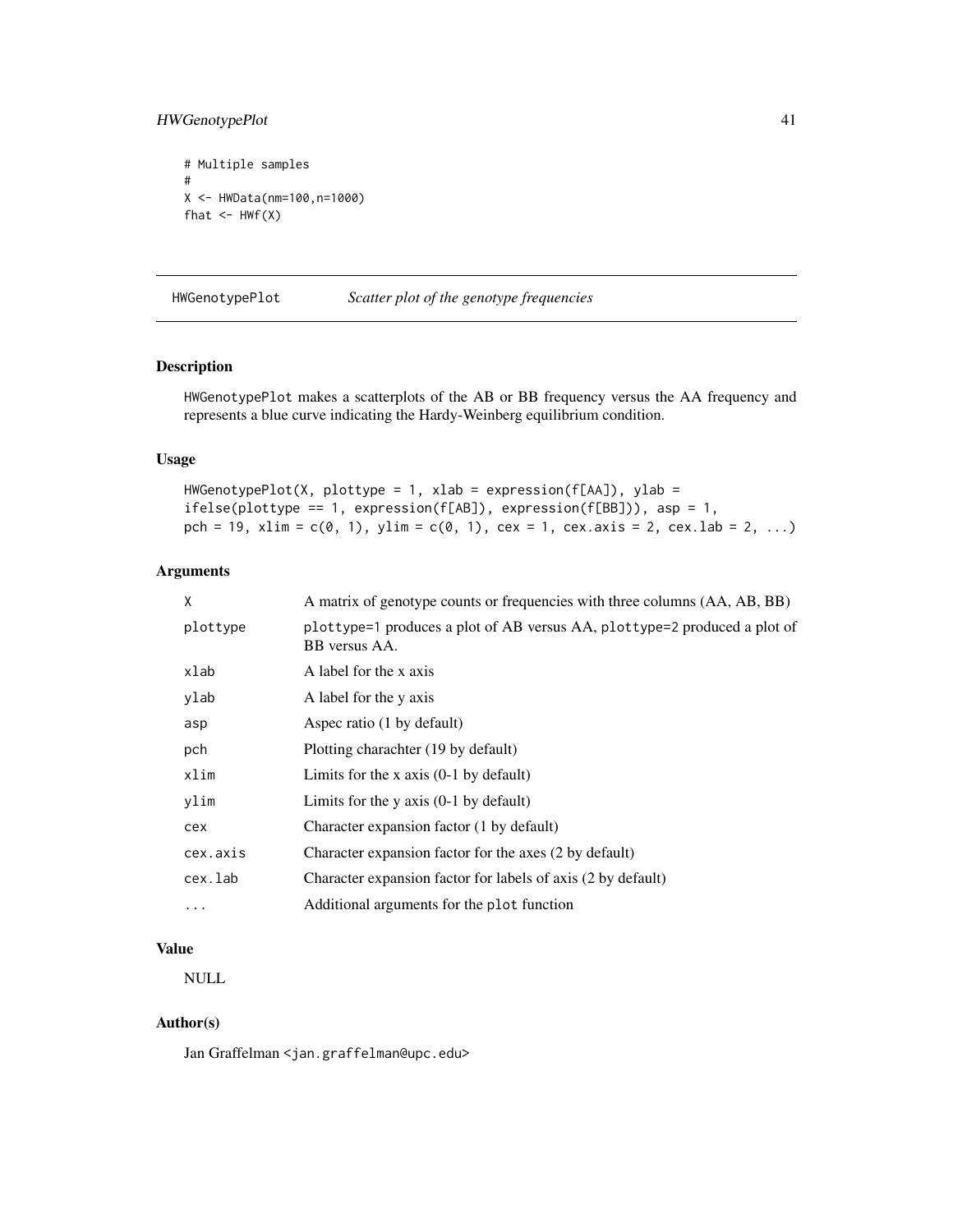## See Also

[HWTernaryPlot](#page-59-0)

#### Examples

```
n <- 100 # sample size
m <- 100 # number of markers
Xc <- HWClo(HWData(n,m))
HWGenotypePlot(Xc,plottype=1,main="Heterozygote-homozygote scatterplot")
```
HWIlr *Compute isometric log ratio coordinates.*

#### Description

HWIlr computes isometric log ratio coordinates for genotypic compositions (AA, AB, BB)

## Usage

 $HWIlr(X, zeroadj = 0.5)$ 

#### Arguments

|         | A matrix of genotype counts, markers in rows, counts for AA, AB and BB in<br>three columns |
|---------|--------------------------------------------------------------------------------------------|
| zeroadi | Adjustment for zeros (0.5 by defaults)                                                     |

## Value

A matrix of log ratio coordinates.

### Author(s)

Jan Graffelman (jan.graffelman@upc.edu)

#### References

Egozcue, J.J., Pawlowsky-Glahn, V., Mateu-Figueras, G. and Barcelo-Vidal, C. (2003) Isometric Logratio Transformations for Compositional Data Analysis. Mathematical Geology 35(3), pp. 279- 300.

Graffelman, J. and Egozcue, J. J. (2011) Hardy-Weinberg equilibrium: a non-parametric compositional approach. In: Vera Pawlowsky-Glahn and Antonella Buccianti (eds.) Compositional Data Analysis: Theory and Applications, John Wiley \& Sons, Ltd, pp. 207-215

## See Also

[HWAlr](#page-21-0)[,HWClr](#page-28-0)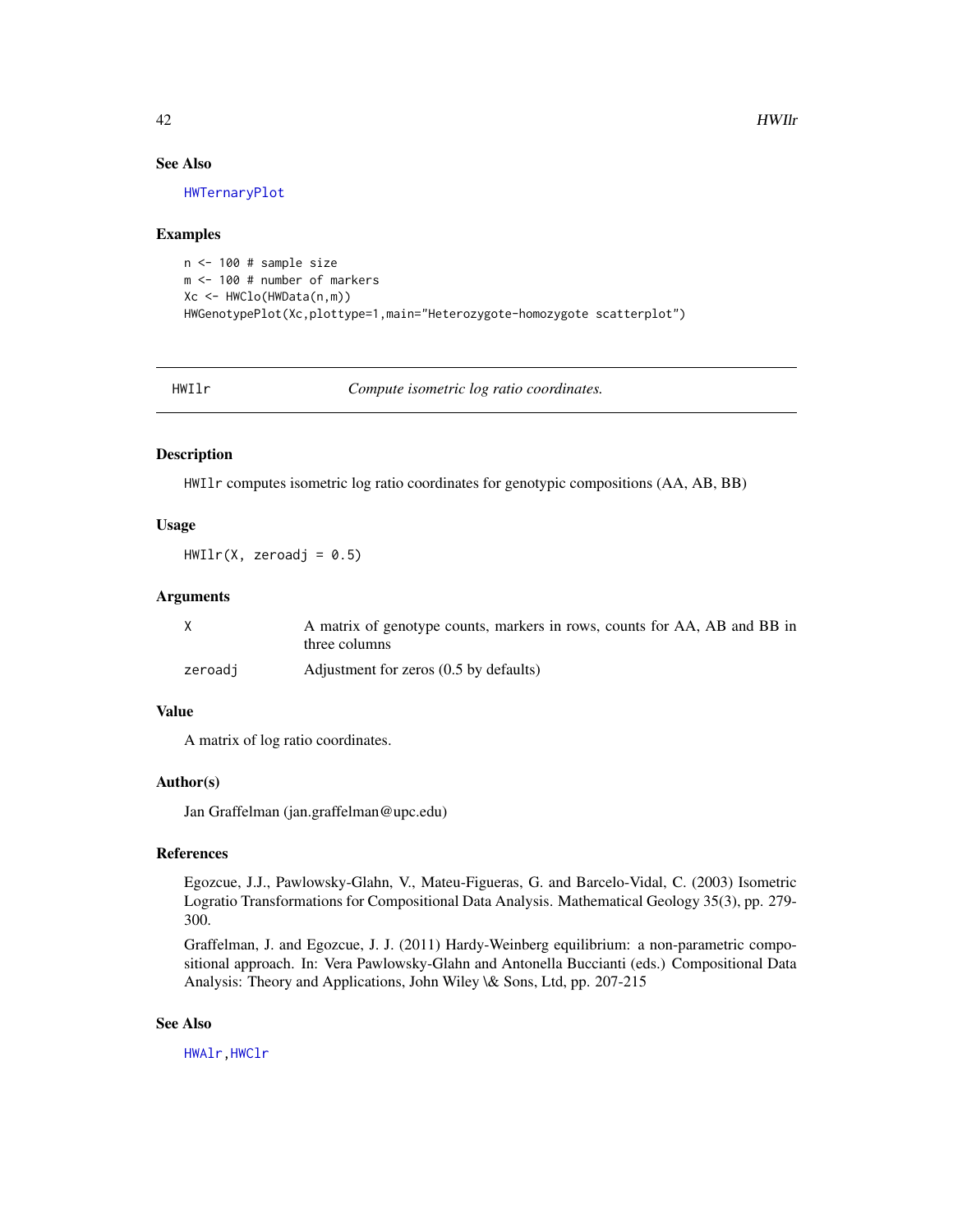#### HWIlrPlot 43

## Examples

```
X <- HWData(100,100)
Y \leftarrow HWIlr(X)
```
HWIlrPlot *Plot bi-allelic genetic markers in isometric log ratio coordinates*

## Description

HWIlrPlot makes a scatter plot of the isometric log ratio coordinates for bia-llelic markers.

## Usage

 $HWI1rPlot(X, zeroadj = 0.5, ...)$ 

## Arguments

|                         | Matrix of genotype counts, one marker per row, AA, AB and BB in three columns |
|-------------------------|-------------------------------------------------------------------------------|
| zeroadj                 | Adjustment for zero values (0.5 by default)                                   |
| $\cdot$ $\cdot$ $\cdot$ | Additional arguments for function plot                                        |

## Value

A matrix of log ratio coordinates.

#### Author(s)

Jan Graffelman (jan.graffelman@upc.edu)

## References

Graffelman, J. and Egozcue, J. J. (2011) Hardy-Weinberg equilibrium: a nonparametric compositional approach. In Pawlowsky-Glahn, V. and Buccianti A., editors, Compositional Data Analysis: Theory and Applications, pages 208-217, John Wiley & Sons, Ltd.

## See Also

[HWAlrPlot](#page-22-0)[,HWClrPlot](#page-29-0)

```
X <- HWClo(HWData(100,100))
HWIlrPlot(X)
```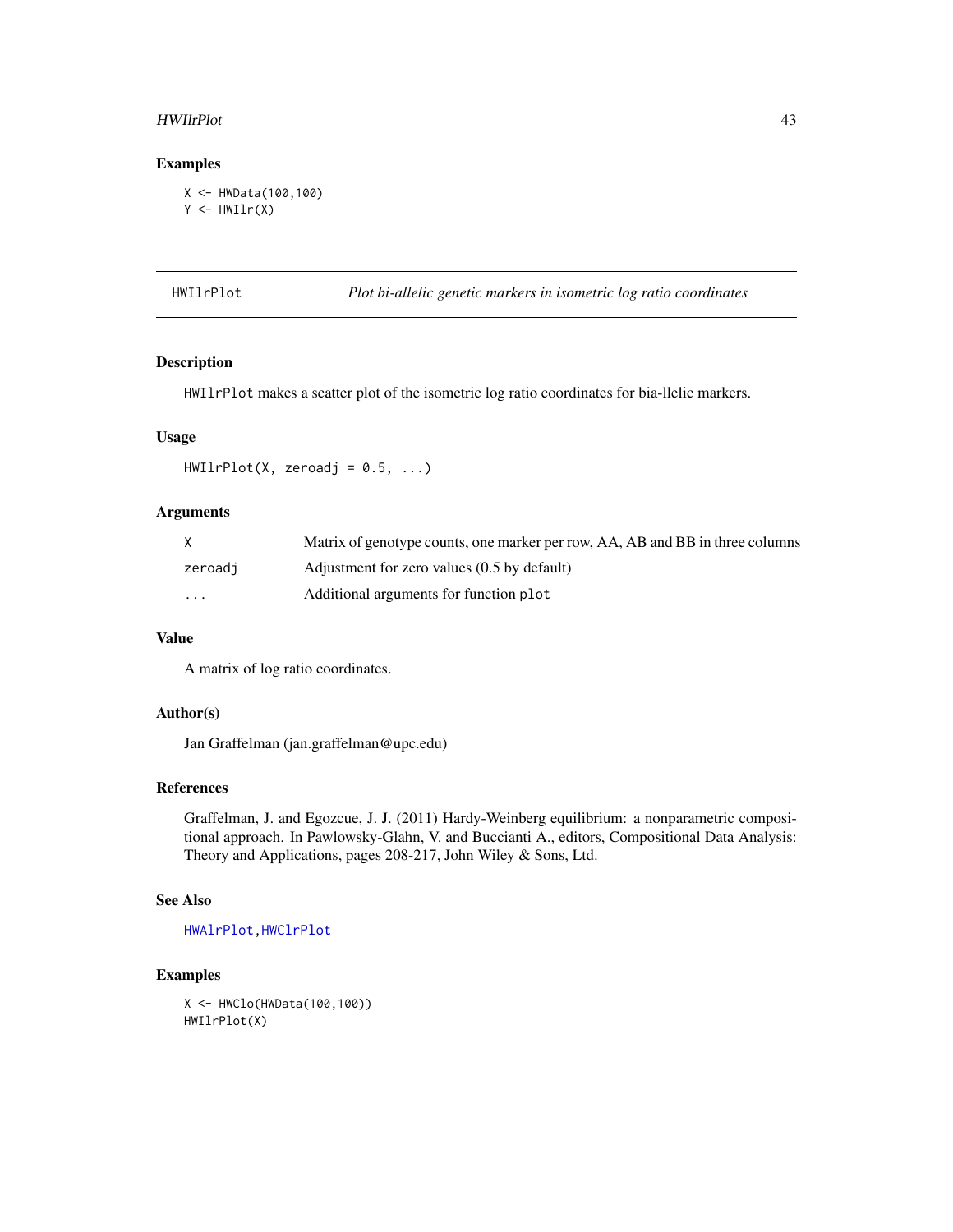## Description

Function HWLindley calculates the posterior density for disequilibrium measure alpha, as defined by Lindley (1988).

## Usage

```
HWLindley(alphaseq = seq(-3, 3, by = 0.01), x)
```
## Arguments

| alphaseg                  | a single value or a sequence of values for alpha |
|---------------------------|--------------------------------------------------|
| $\boldsymbol{\mathsf{x}}$ | the genotype count vector in format (AA,AB,BB)   |

# Details

Numerical integration is used to compute the density.

#### Value

a vector with values of the density for each value in alphaseq

#### Author(s)

Jan Graffelman <jan.graffelman@upc.edu>

## References

Lindley, D.V. (1988) Statistical Inference Concerning Hardy-Weinberg Equilibrium. In: Bernardo, J.M., DeGroot, M.H., Lindley, D.V. and Smith, A.F.M. Bayesian Statistics, 3, pp. 307-326. Oxford University Press.

## See Also

[HWPosterior](#page-54-0)

## Examples

```
x <- c(MM=298,MN=489,NN=213)
post.dens <- HWLindley(seq(-2,2,by=0.01),x)
## Not run:
 plot(seq(-2,2,by=0.01),post.dens,type="l")
```
## End(Not run)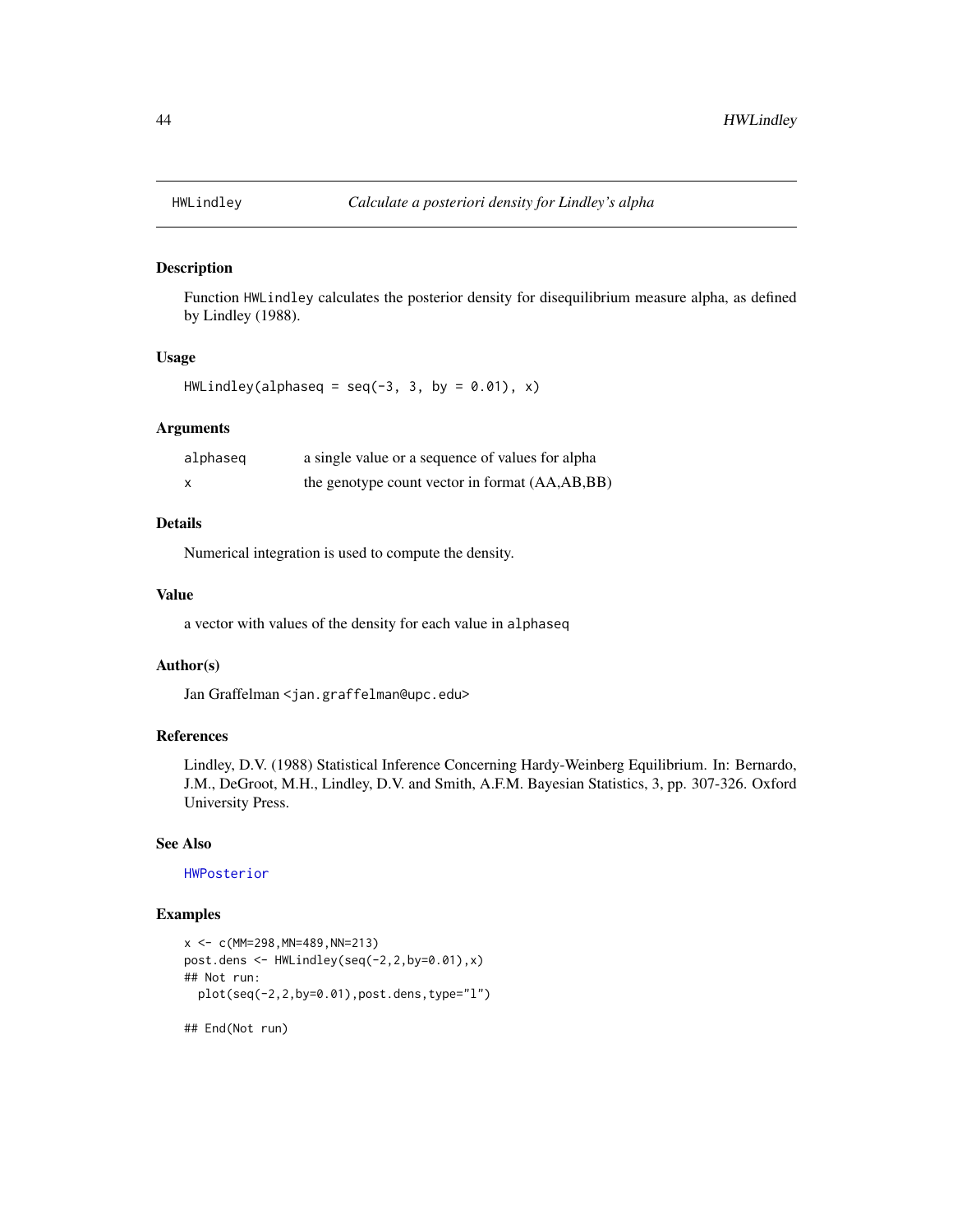HWLRAllTests *Perform most relevant likelihood ratio test for Hardy-Weinberg equilibrium and equality of allele frequencies*

## Description

Function HWLRAllTests performs a set of likelihood ratio tests in relation with Hardy-Weinberg proportions (HWP) and equality of allele frequencies (EAF) for autosomal bi-allelic genetic variants.

## Usage

HWLRAllTests(x, y)

#### Arguments

| x        | Male genotype counts (AA,AB,BB)   |
|----------|-----------------------------------|
| <b>V</b> | Female genotype counts (AA,AB,BB) |

## Details

Function HWLRAllTests calls HWLRtest and calculates the p-value of six different tests: 1) joint HWP and EAF (A-F); 2) EAF irrespective of HWP (C-F); 3) HWP irrespective of EAF (D-F); 4) HWP versus EIC (given EAF) (A-B); 5) EIC irrespective of EAF (E-F) and 6) HWP versus EIC. Letters refer to scenarios described by Graffelman & Weir (2018).

## Value

A named vector with six p-values

#### Author(s)

Jan Graffelman <jan.graffelman@upc.edu>

#### References

Graffelman, J. and Weir, B.S. (2018) On the testing of Hardy-Weinberg proportions and equality of allele frequencies in males and females at bi-allelic genetic markers. Genetic Epidemiology 42(1): pp. 34–48. [doi:10.1002/gepi.22079](https://doi.org/10.1002/gepi.22079)

## See Also

[HWLRtest](#page-46-0)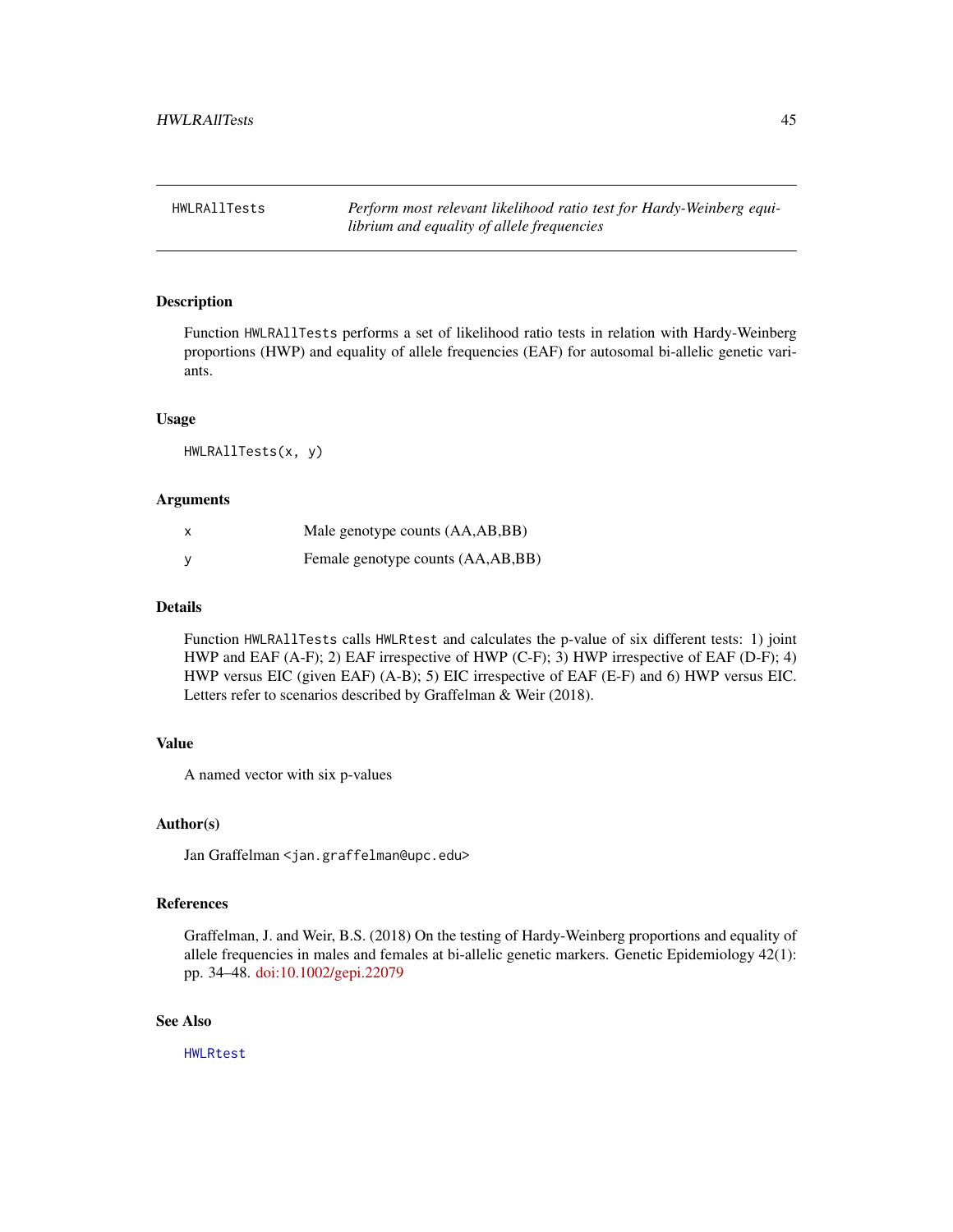## Examples

```
males <- c(AA=11,AB=32,BB=13)
females <- c(AA=14,AB=23,BB=11)
pvalues <- HWLRAllTests(males,females)
print(pvalues)
```
<span id="page-45-0"></span>HWLratio *Likelihood ratio test for Hardy Weinberg equilibrium*

#### Description

HWLratio performs the Likelihood ratio test for Hardy Weinberg equilibrium, both for autosomal and X-chromosomal markers.

## Usage

HWLratio(X, verbose = TRUE, x.linked = FALSE)

## Arguments

| X        | X a vector containing the genotypic counts (AA,AB,BB).                                                                       |
|----------|------------------------------------------------------------------------------------------------------------------------------|
| verbose  | $verbose = TRUE$ prints results, verbose = FALSE is silent.                                                                  |
| x.linked | x, linked=FALSE indicates the marker is autosomal (default), and x, linked=TRUE<br>indicates it resides on the X-chromosome. |

## Value

HWLratio returns a list with the components:

| Lambda         | the likelihood ratio |
|----------------|----------------------|
| G <sub>2</sub> | $-2*log(Lambda)$     |
| pval           | the p-value          |

## Author(s)

Jan Graffelman <jan.graffelman@upc.edu>

## References

Weir, B.S. (1996) Genetic data analysis II. Sinauer Associates, Massachusetts. See Chapter 3.

## See Also

**[HWChisq](#page-23-0)**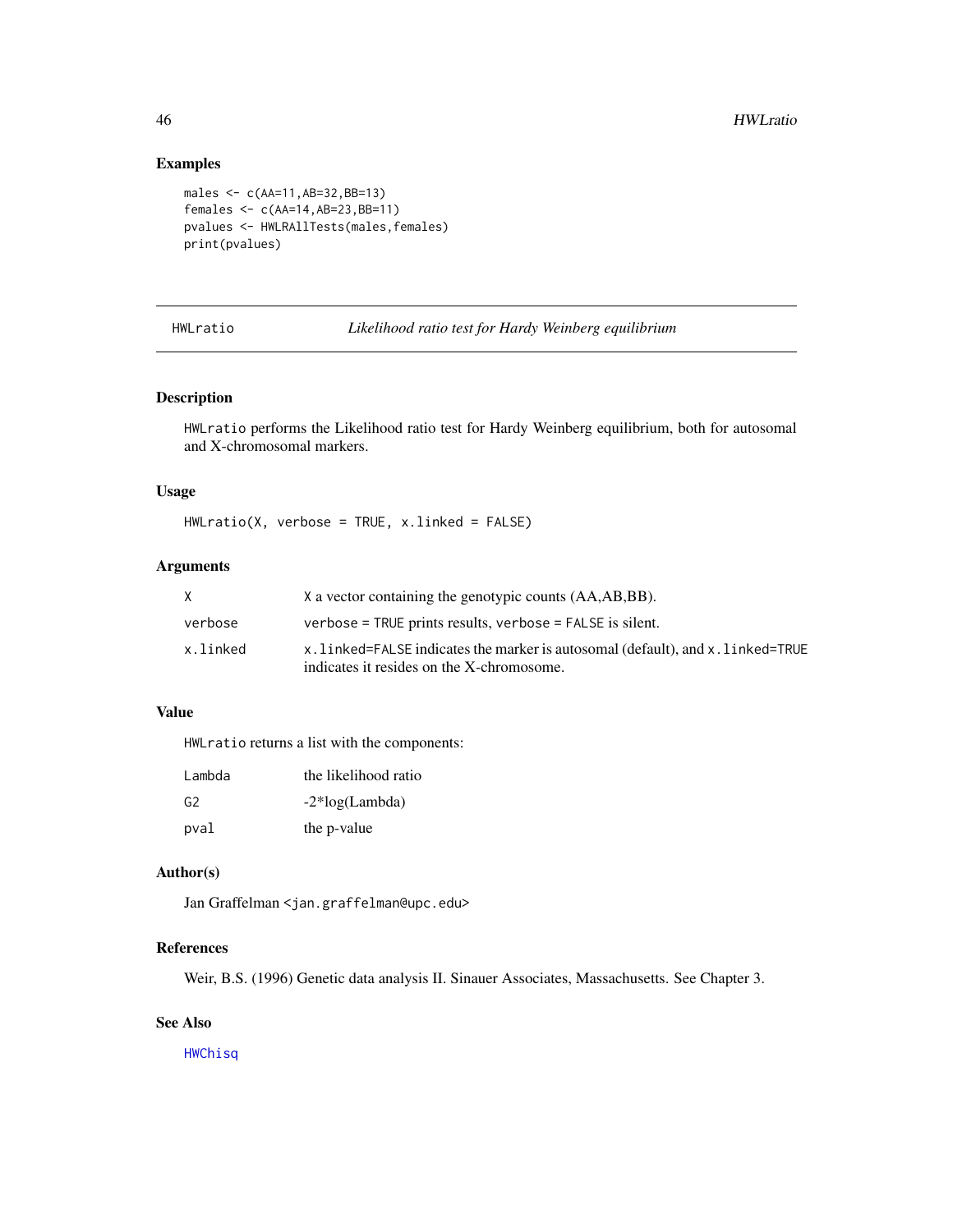#### HWLRtest 47

#### Examples

```
x \leftarrow c(298, 489, 213)names(x) <- c("MM","MN","NN")
HW.test <- HWLratio(x,verbose=TRUE)
#
# Test for an X-chromsomal SNP.
#
rs5968922 <- c(A=392, B=212, AA=275, AB=296, BB=80)
HW.test <- HWLratio(rs5968922,x.linked=TRUE,verbose=TRUE)
```
<span id="page-46-0"></span>

HWLRtest *Perform likelihood ratio test comparing two nested scenarios for a biallelic genetic variant, distinguishing the two sexes.*

## **Description**

Program HWLRtest performs a likelihood ratio test comparing two scenarios for an autosomal biallelic genetic variant. The scenarios concern Hardy-Weinberg proportions (HWP) and equality of allele frequencies (EAF) in both sexes. The different scenarios are described by Graffelman & Weir (2017).

#### Usage

```
HWLRtest(x, y, scene.null = "S1", scene.alt = "S6", verbose = TRUE, tracing = \emptyset)
```
#### Arguments

| $\mathsf{x}$ | Male genotype counts                                                     |
|--------------|--------------------------------------------------------------------------|
| У            | Female genotype counts                                                   |
| scene.null   | Scenario under the null hypothesis $(E.g. "S1")$                         |
| scene.alt    | Scenario under the alternative hypothesis (E.g. "S6")                    |
| verbose      | print output or not                                                      |
| tracing      | Show tracing of the numeric likelihood maximization $(1)$ or not $(0)$ . |

#### Details

The different scenarios are indicated with S1, S2, S3, S4, S6 and S6. S1 refers to Hardy-Weinber proportions and equality of allele frequencies. S2 refers to equality of allele frequencies and equality of inbreeding coefficients for the two sexes. S3 refers to equality of allele frequencies irrespective of HWP. S4 refers to HWP irrespective of allele frequencies. S5 refers to equality of inbreeding coefficients irrespective of allele frequencies. S6 is unrestricted.

#### Value

| G2   | Likelihood ratio statistic                           |
|------|------------------------------------------------------|
| df   | Degrees of freedom of the likelihood ratio statistic |
| pval | p-value                                              |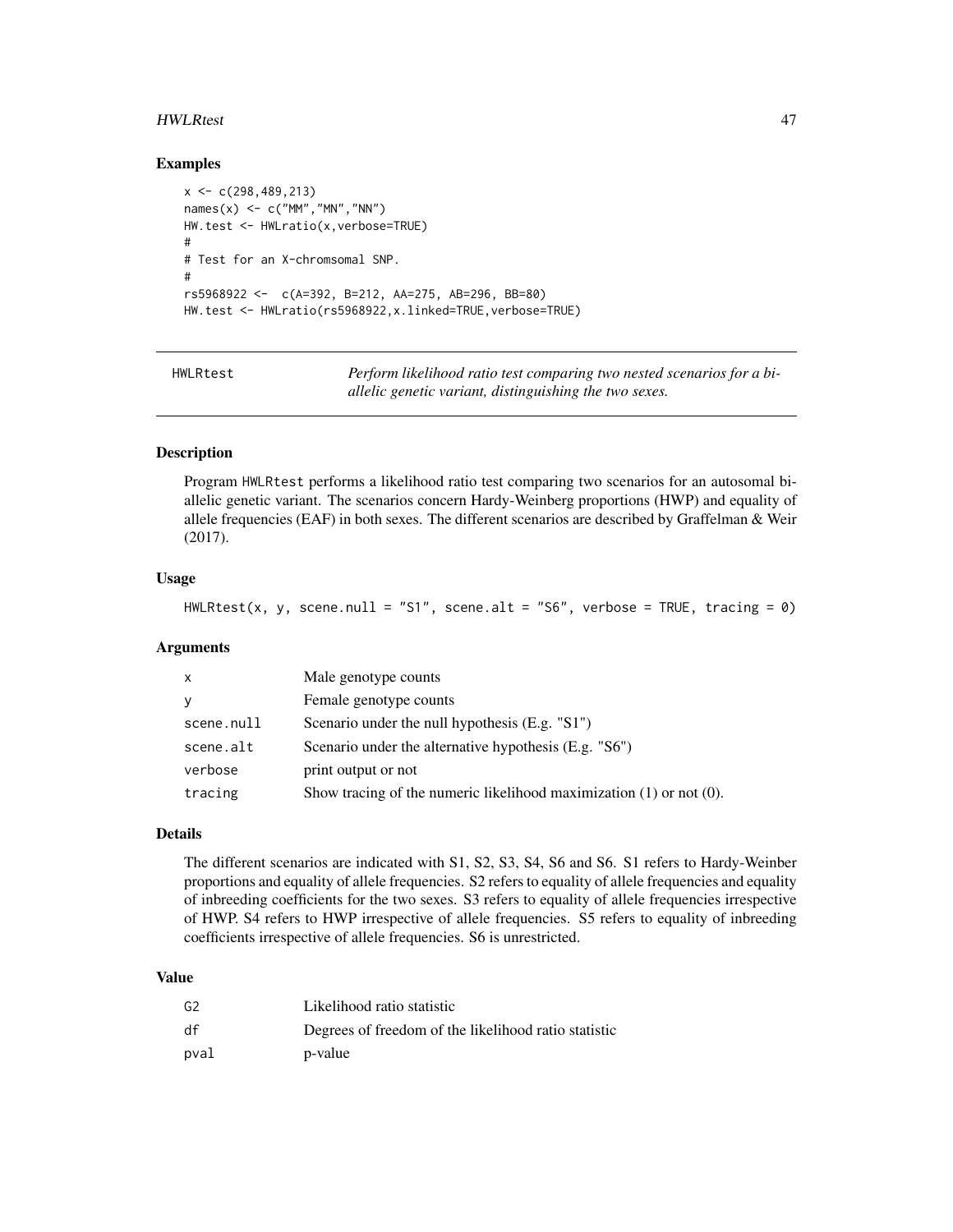#### Author(s)

Jan Graffelman <jan.graffelman@upc.edu>

#### References

Graffelman, J. and Weir, B.S. (2018) On the testing of Hardy-Weinberg proportions and equality of allele frequencies in males and females at bi-allelic genetic markers. Genetic Epidemiology 42(1) pp. 34–48 [doi:10.1002/gepi.22079](https://doi.org/10.1002/gepi.22079)

## See Also

[HWAIC](#page-19-0)

## Examples

```
males <- c(AA=11,AB=32,BB=13)
females <- c(AA=14,AB=23,BB=11)
#
# test EAF
#
lr1.out <- HWLRtest(males,females,scene.null="S3",scene.alt="S6")
#
# test EIC given EAF
#
lr2.out <- HWLRtest(males,females,scene.null="S2",scene.alt="S3")
#
# test HWP versus EIC, given EAF.
#
lr3.out <- HWLRtest(males,females,scene.null="S1",scene.alt="S2")
```
HWMissing *Test a bi-allelic marker for Hardy-Weinberg equilibrium in the presence of missing genotype information.*

## Description

Function HWMissing imputes missing genotype data with a multinomial logit model that uses information from allele intensities and/or neighbouring markers. Multiple imputation algorithms implemented in the Mice package are used to obtain imputed data sets. Inference for HWE is carried out by estimating the inbreeding coefficient or exact p-values for each imputed data set, and by combining all estimates using Rubin's pooling rules.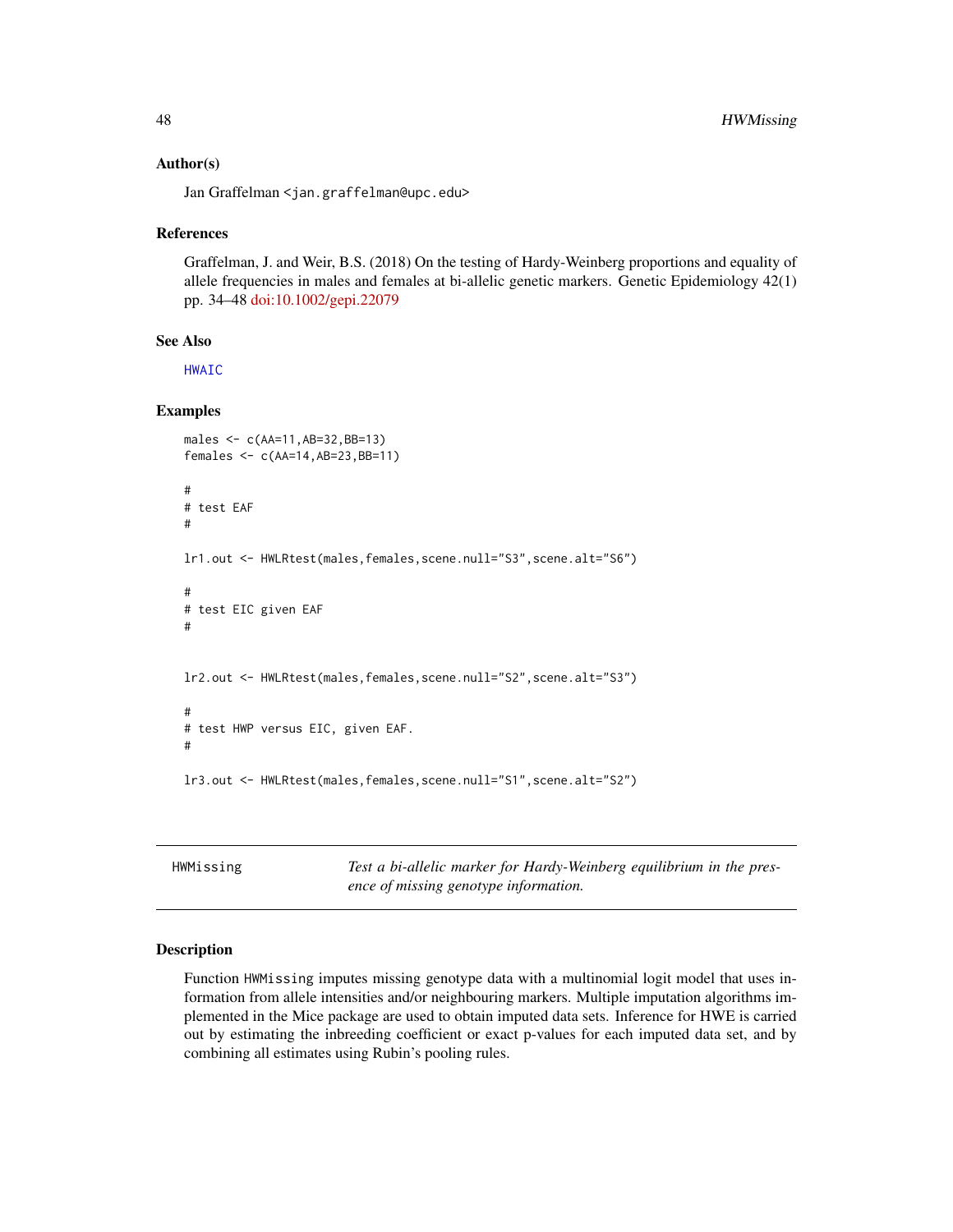## HWMissing 49

#### Usage

```
HWMissing(X, imputecolumn = 1, m = 50, coding = c(0,1,2), verbose = FALSE, alpha = 0.05,
    varest = "oneovern", statistic = "chisquare", alternative =
"two.sided", \ldots)
```
#### Arguments

| X            | An input data frame. By default, the first column should contain the SNP with<br>missing values.                                                                                                                                                                                                                                          |
|--------------|-------------------------------------------------------------------------------------------------------------------------------------------------------------------------------------------------------------------------------------------------------------------------------------------------------------------------------------------|
| imputecolumn | Indicates which column of the supplied data frame is to be imputed (by default,<br>the first colum, imputecolumn=1                                                                                                                                                                                                                        |
| m            | The number of imputations (50 by default)                                                                                                                                                                                                                                                                                                 |
| coding       | Indicates how the genotype data is coded (e.g. 0 for AA, 1 for AB, and 2 for<br>BB).                                                                                                                                                                                                                                                      |
| verbose      | verbose = TRUE prints results, verbose = FALSE is silent.                                                                                                                                                                                                                                                                                 |
| alpha        | significance level (0.05 by default) used when computing confidence intervals                                                                                                                                                                                                                                                             |
| varest       | Estimator for the variance of the inbreeding coefficient. varest="oneovern" is<br>the default and sets the variance under the null $(1/n)$ . varest="bailey" uses an<br>approximation (see details).                                                                                                                                      |
| statistic    | If statistic = "chisquare" then inbreeding coefficients (equivalent to chisquare<br>statistics) will be computed for each imputed data set and then combined. If<br>statistic = "exact" then one-sided exact tests will be computed for each im-<br>puted data set and the resulting p-values will be combined.                           |
| alternative  | two.sided (default) will perform a two-sided test where both an excess and a<br>dearth of heterozygotes count as evidence against HWE. less is a one-sided test<br>where only dearth of heterozygotes counts a evidence against HWE, greater is<br>a one-sided test where only excess of heterozygotes counts as evidence against<br>HWE. |
| $\cdots$     | additional options for function mice of the Mice package                                                                                                                                                                                                                                                                                  |

#### Details

The function HWMissing tests one genetic marker (e.g. a SNP) with missings for HWE. By default, this marker is supposed to be the first column of dataframe X. The other columns of X contain covariates to be used in the imputation model. Covariates will typically be other, correlated markers or allele intensities of the SNP to be imputed. Covariate markers should be coded as factor variables whereas allele intensities should be numerical variables. By default, a polytomous regression model will be used to impute the missings. If the covariates also contain missings, an imputation method for each column of X can be specified by using the method of mice (see example below).

If there are no covariates, missings can be imputed under the MCAR assumption. In that case, missings are imputed by taking a random sample from the observed data. This is what HWMissing will do if no covariates are supplied, X being a single factor variable.

Several estimators for the variance of the inbreeding coefficient have been described in the literature. The asymptotic variance of the inbreeding coefficient under the null hypothesis is 1/n, and is used if varest = "oneovern" is used. This is the recommended option. Alternatively, the approximation described in Weir (p. 66) can be used with varest = "bailey".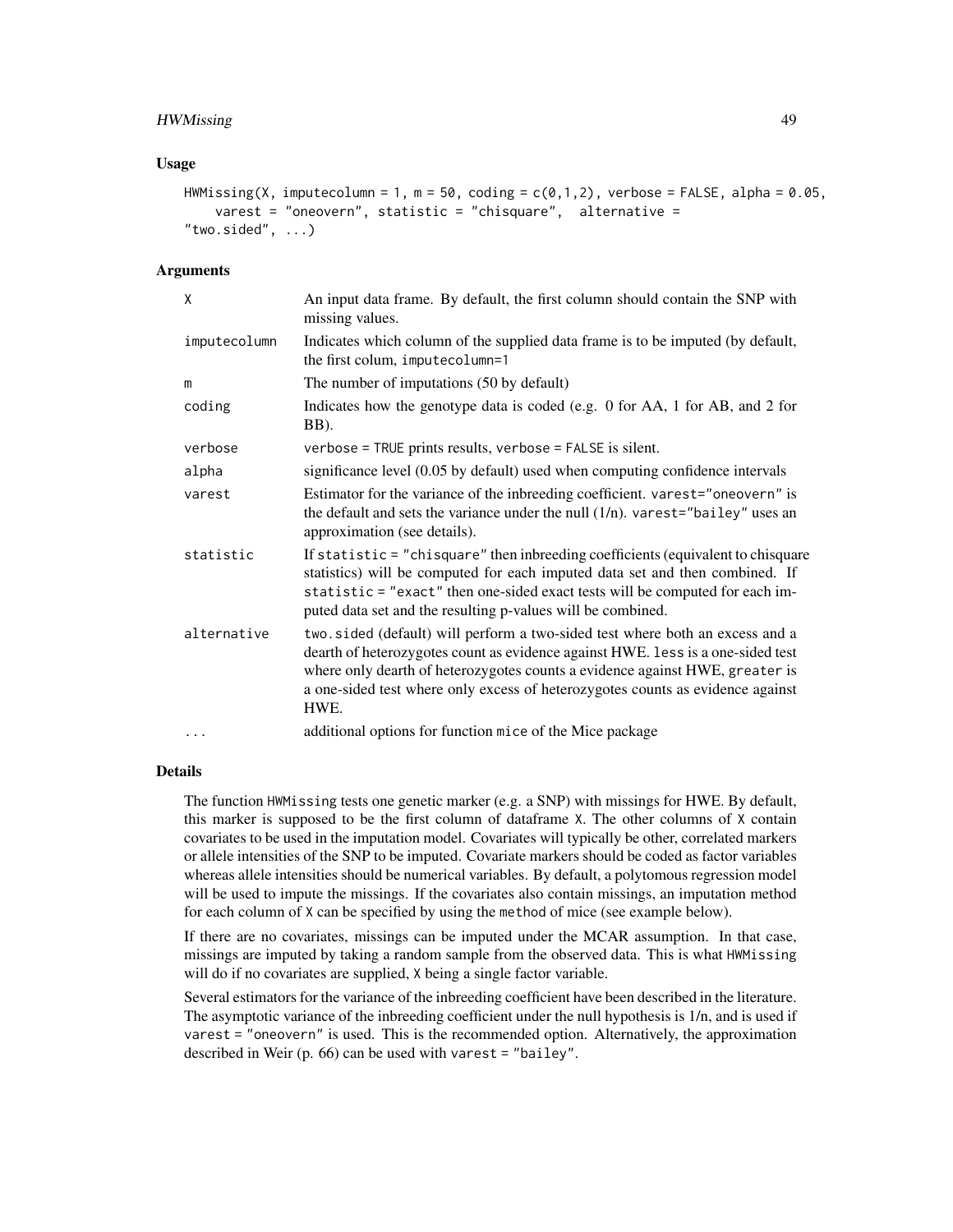#### Value

| Res  | A vector with the inbreeding coefficient, a confidence interval for the inbreeding |
|------|------------------------------------------------------------------------------------|
|      | coefficient, a p-value for a HWE test and missing data statistics.                 |
| Xmat | A matrix with the genotypic composition of each of the m imputed data sets.        |

# Author(s)

Jan Graffelman <jan.graffelman@upc.edu>

#### References

Little, R. J. A. and Rubin, D. B. (2002) Statistical analysis with missing data. Second edition, New York, John Wiley & sons.

Graffelman, J., S\'anchez, M., Cook, S. and Moreno, V. (2013) Statistical inference for Hardy-Weinberg proportions in the presence of missing genotype information. PLoS ONE 8(12): e83316. [doi:10.1371/journal.pone.0083316](https://doi.org/10.1371/journal.pone.0083316)

Graffelman, J. (2015) Exploring Diallelic Genetic Markers: The HardyWeinberg Package. *Journal of Statistical Software* 64(3): 1-23. [doi:10.18637/jss.v064.i03.](https://doi.org/10.18637/jss.v064.i03)

## See Also

**[HWChisq](#page-23-0)** 

#### Examples

```
data(Markers)
## Not run:
set.seed(123)
Results <- HWMissing(Markers[,1],m=50,verbose=TRUE)$Res # no covariates, imputation assuming MCAR.
set.seed(123)
Results <- HWMissing(Markers[,1:3], m=50, verbose=TRUE)$Res # impute with two allele intensities.
set.seed(123)
Results <- HWMissing(Markers[.c(1,4,5)],m=50,verbose=TRUE)$Res # impute with two covariate SNPs
## End(Not run)
```

| HWNetwork | Autosomal and X-chromosomal exact tests for HWE via a Network |
|-----------|---------------------------------------------------------------|
|           | algorithm                                                     |

#### **Description**

Program HWNetwork implements a network algorithm for efficient calculation of exact test p-values in HWE tests with multiple alleles.

#### Usage

```
HWNetwork(a1, a2, ma = NULL, fe = NULL, gender = NULL, verbose = TRUE)
```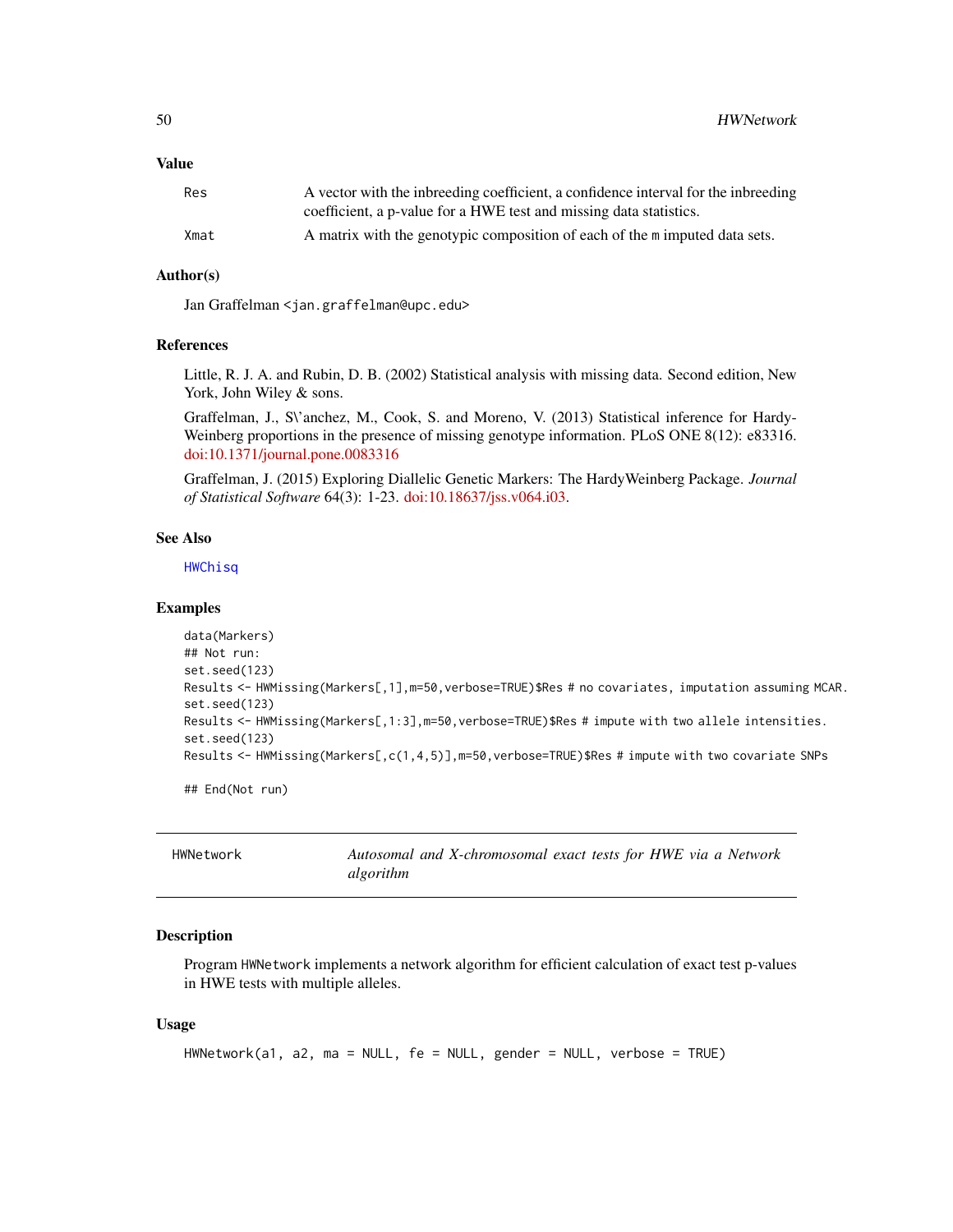#### HWNetwork 51

#### **Arguments**

| a1      | the first allele (expressed as a number)                                      |
|---------|-------------------------------------------------------------------------------|
| a2      | the second allele (expressed as a number; NA if the variant is X chromosomal) |
| ma      | alternative format: vector of male X chromosomal allele counts.               |
| fe      | triangular matrix of female genotype counts                                   |
| gender  | gender of the individual (1=male; 2=female)                                   |
| verbose | be silent (verbose=FALSE) or informative (verbose=TRUE)                       |

## Details

Function HWNetwork accepts data in two formats. Original genotype data (e.g. repeat numbers of microsatellites) can be supplied, or the data can be supplied in summarized form as a male genotype count vector and a female genotype count matrix. If one of the two male alleles is missing (NA) the variant will taken to be X-chromosomal. If all males have two alleles, the variant will taken to be autosomal.

## Value

the exact p-value of the test.

#### Author(s)

Jan Graffelman <jan.graffelman@upc.edu>

#### References

Aoki, S. (2003) Network algorithm for the Exact Test of Hardy-Weinberg Proportion for Multiple Alleles. *Biometrical Journal* 45(4), pp. 471-490.

Engels, W. R. (2009) Exact Tests for Hardy-Weinberg Proportions. *Genetics* 183, pp. 1431-1441.

Graffelman, J. (2015) Exploring Diallelic Genetic Markers: The HardyWeinberg Package. *Journal of Statistical Software* 64(3): 1-23. [doi:10.18637/jss.v064.i03.](https://doi.org/10.18637/jss.v064.i03)

#### See Also

[HWExact](#page-33-0)[,HWExactStats](#page-37-0)

```
#
# From vectors with counts of genotypes
#
data(TSIXTriAllelics)
ma <- as.matrix(TSIXTriAllelics[1,2:4])
names(ma) <- c("A","B","C")
fe <- TSIXTriAllelics[1,5:10]
names(fe) <- c("AA","AB","AC","BB","BC","CC")
```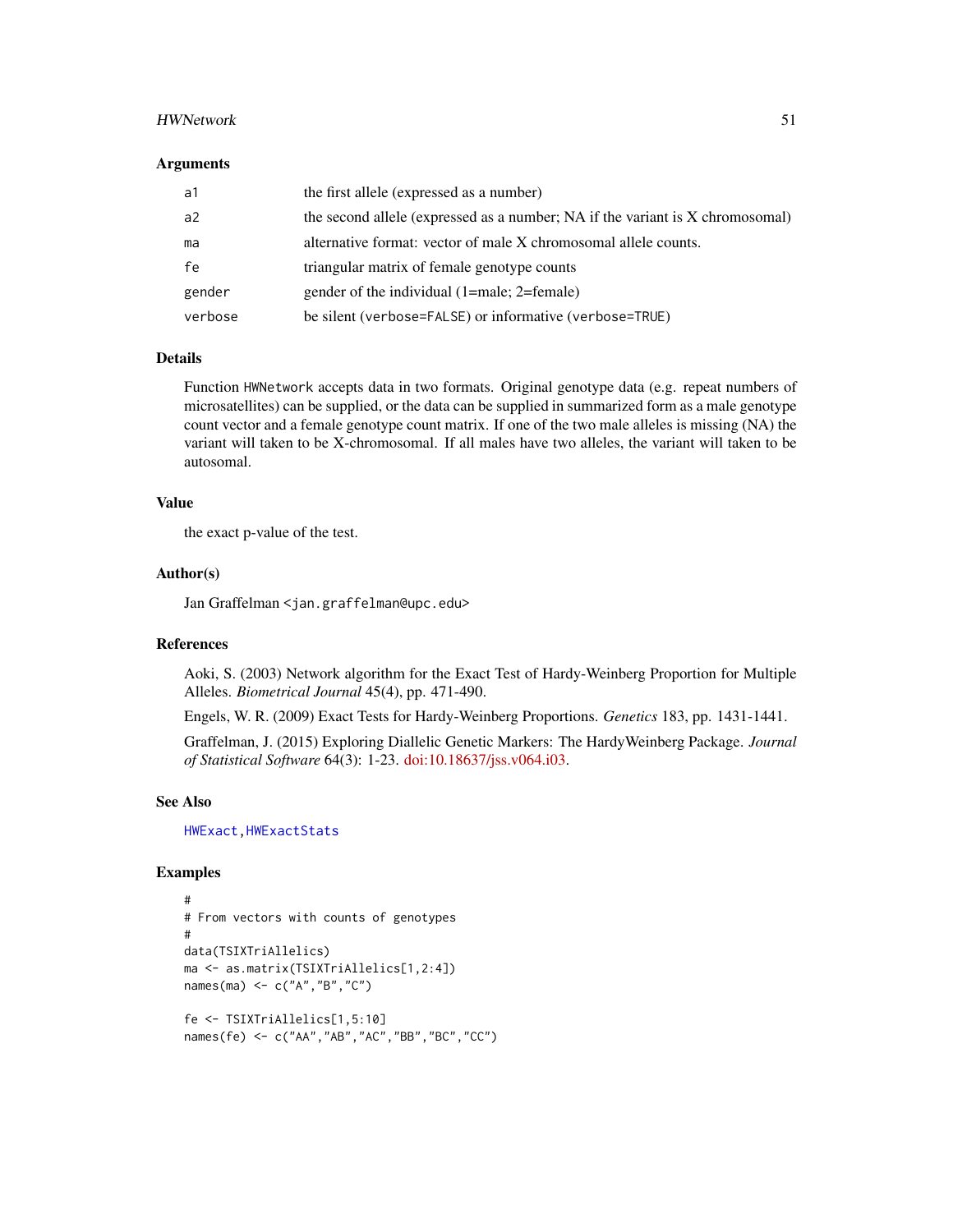fe <- toTriangular(fe)

HWNetwork(ma=ma,fe=fe)

## <span id="page-51-0"></span>HWPerm *Permutation test for Hardy-Weinberg equilibrium*

## Description

Function HWPerm does a permutation test for Hardy-Weinberg equilibrium using a user-supplied test statistic.

## Usage

```
HWPerm(x, nperm = 17000, verbose = TRUE, x.linked = FALSE,FUN = ifelse(x.linked,Chisquare.x,Chisquare), eps=1e-10, ...)
```
## Arguments

| x          | A vector of genotype counts (AA,AB,BB)                                                                                     |
|------------|----------------------------------------------------------------------------------------------------------------------------|
| nperm      | The number of permutations.                                                                                                |
| verbose    | $verbose = TRUE$ will print results, verbose = FALSE is silent.                                                            |
| x.linked   | x.linked=FALSE indicates the marker is autosomal (default), and x.linked=TRUE<br>indicates it resides on the X-chromosome. |
| <b>FUN</b> | An function call for calculating the test statistic for HWE (see examples below)                                           |
| eps        | Tolerance for comparison of floating point numbers (1e-10 by default)                                                      |
| $\cdots$   | Additional parameters for the function call argument FUN                                                                   |

## Details

The set of alleles for the observed sample is permuted. Consequently, the test is conditional on allele frequency.

#### Value

HWPerm returns a list with the components:

| stat | value of the chosen test statistic for the observed sample. |
|------|-------------------------------------------------------------|
| pval | p-value of the permutation test.                            |

## Author(s)

Jan Graffelman <jan.graffelman@upc.edu>

## References

Ziegler, A. & K\"onig, I.R. (2006) A statistical approach to genetic epidemiology. Wiley.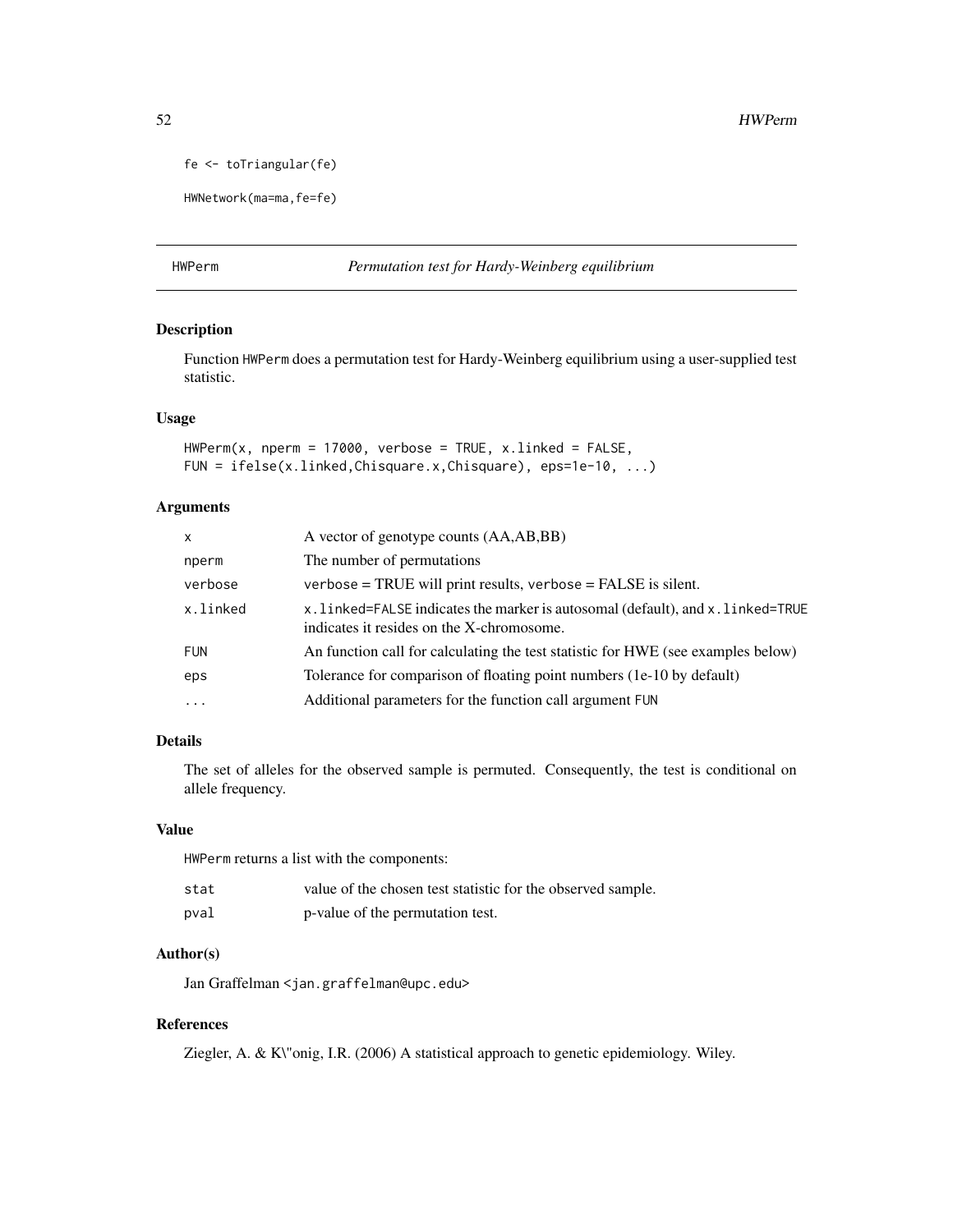## HWPerm.mult 53

## See Also

[HWChisq](#page-23-0),[HWExact](#page-33-0),[HWLratio](#page-45-0)

#### Examples

```
x <- c(MM=298,MN=489,NN=213)
## Not run:
HW.test <- HWPerm(x,nperm=10000,verbose=TRUE) # uses default chi-square statistic
HW.test <- HWPerm(x,nperm=10000,verbose=TRUE,function(z)
HWChisq(z)$chisq,cc=0.5) # uses chi-square statistic with continuity correction.
HW.test <- HWPerm(x,nperm=10000,verbose=TRUE,function(y) HWLratio(y)$G2)
# uses likelihood ratio statistic.
HWPerm(x,nperm=10000,verbose=TRUE,function(y) 1-HWExact(y)$pval)
# uses exact test p-value
#
# Permutation test for a marker on the X chromosome
#
rs5968922 <- c(A=392, B=212, AA=275, AB=296, BB=80)
HW.test <- HWPerm(rs5968922,nperm=10000,x.linked=TRUE,verbose=TRUE)
```

```
## End(Not run)
```
<span id="page-52-0"></span>

| HWPerm.mult | Permutation tests fo variants with multiple alleles |  |  |  |  |  |
|-------------|-----------------------------------------------------|--|--|--|--|--|
|-------------|-----------------------------------------------------|--|--|--|--|--|

#### Description

Function HWPerm.mult implements permutation tests for Hardy-Weinberg equilibrium for autosomal and X-chromosomal variants.

## Usage

```
HWPerm.mult(x, y = NULL, nperm = 17000, eps = 1e-10, verbose = TRUE, ...)
```
#### Arguments

| $\mathsf{x}$ | vector or triangular matrix with male genotype counts    |
|--------------|----------------------------------------------------------|
| У            | vector or triangular matrix with female genotype counts  |
| nperm        | number of permutations (17.000 by default)               |
| eps          | a tolerance for the comparison of floating point numbers |
| verbose      | print output or not                                      |
|              | addtional arguments                                      |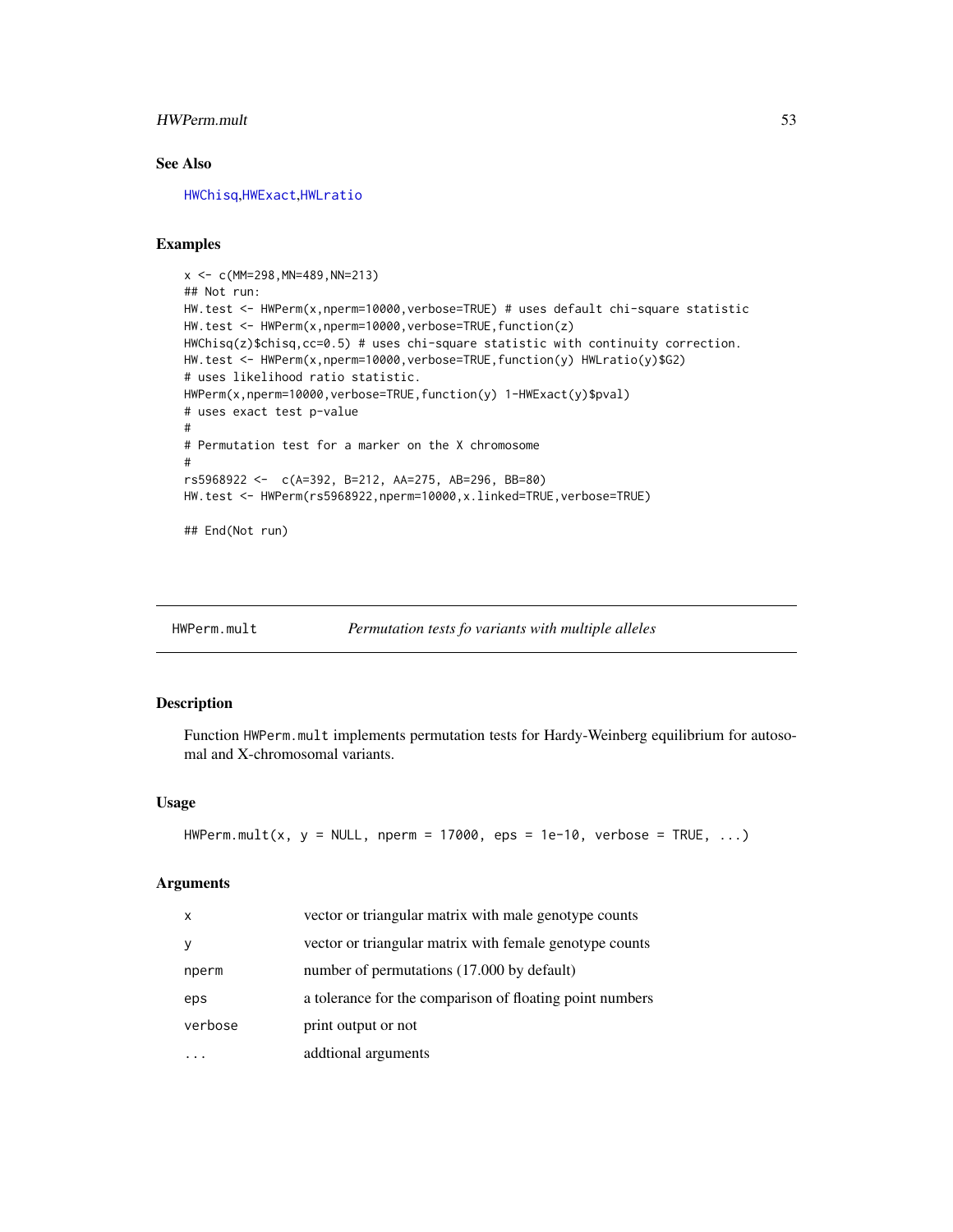## Details

This function approximates exact test probabilities for joint tests for HWE and equality of allele frequencies for variants with multiple alleles. For purely bi-allelic variant HWPerm can be used which allows for more statistics than just probabilities.

If argument y is not specified, gender is considered irrelevant, and x contains total genotype counts. If x and y are specified, x should contain male genotype counts and y female genotype counts. x and y can be vectors if the variant is bi-allelic, but are assumed lower triangular if there are more than two alleles. x is still a vector if there are multiple alleles but the variant is X-chromosomal. See the examples given below.

#### Value

| pofthesample | probability of the observed sample |
|--------------|------------------------------------|
| pseudodist   | probabilities of simulated samples |
| pval         | p-value                            |

## Author(s)

Jan Graffelman <jan.graffelman@upc.edu>

#### References

Graffelman, J. and Weir, B.S. (2017) Multi-allelic exact tests for Hardy-Weinberg equilibrium that account for gender. Molecular Ecology Resources. 18(3) pp. 461–473. [doi:10.1111/1755-](https://doi.org/10.1111/1755-0998.12748) [0998.12748](https://doi.org/10.1111/1755-0998.12748)

## See Also

[HWPerm](#page-51-0)

```
#
# bi-allelic autosomal
#
x1 <- c(AA=298,AB=489,BB=213)
## Not run:
out <- HWPerm.mult(x1)
## End(Not run)
#
# bi-allelic X-chromosomal
#
x2.m \leq c(A=39, B=21)x2.f <- toTriangular(c(AA=28, AB=30, BB=8))
## Not run:
out <- HWPerm.mult(x2.m,x2.f)
```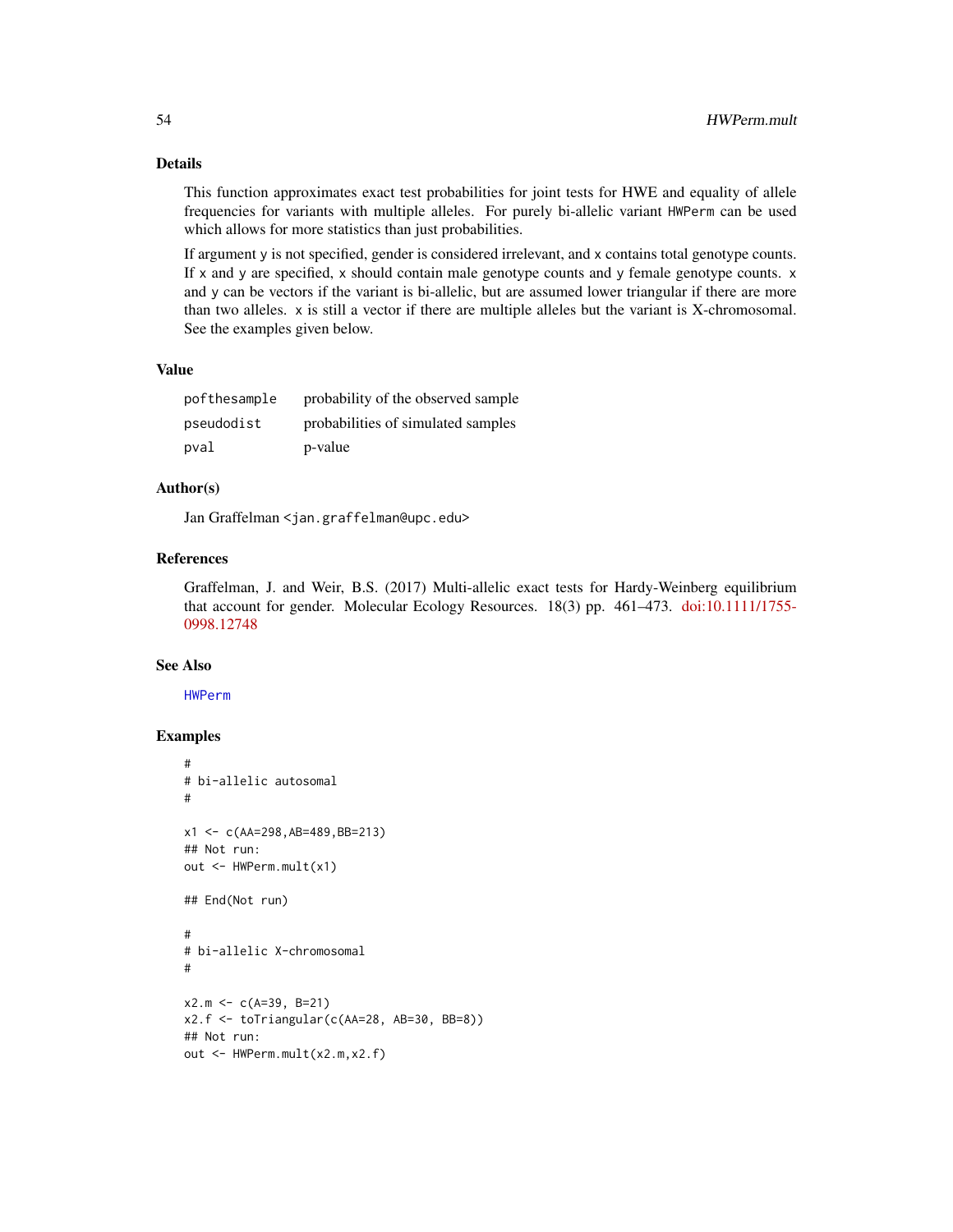```
## End(Not run)
#
# autosomal k alleles not accounting for gender
#
x3 <- c(AA=12,AB=19,AC=13,BB=7,BC=5,CC=0)
x3 <- toTriangular(x3)
## Not run:
out <- HWPerm.mult(x3)
## End(Not run)
#
# X-chromosomal k alleles
#
x4.m <- c(A=15,B=17,C=24)
x4.f <- toTriangular(c(AA=4,AB=2,AC=13,BB=6,BC=19,CC=4))
## Not run:
out <- HWPerm.mult(x4.m,x4.f)
## End(Not run)
#
# Autosomal k alleles accounting for gender
#
x5.m <- toTriangular(c(AA=12,AB=19,AC=13,BB=7,BC=5,CC=0))
x5.f <- toTriangular(c(AA=8,AB=12,AC=13,BB=8,BC=7,CC=0))
## Not run:
out <- HWPerm.mult(x5.m,x5.f)
## End(Not run)
#
# Autosomal STR with multipe alleles
#
data(NistSTRs)
A1 <- NistSTRs[,1]
A2 <- NistSTRs[,2]
GenotypeCounts <- AllelesToTriangular(A1,A2)
print(GenotypeCounts)
## Not run:
out <- HWPerm.mult(GenotypeCounts)
## End(Not run)
```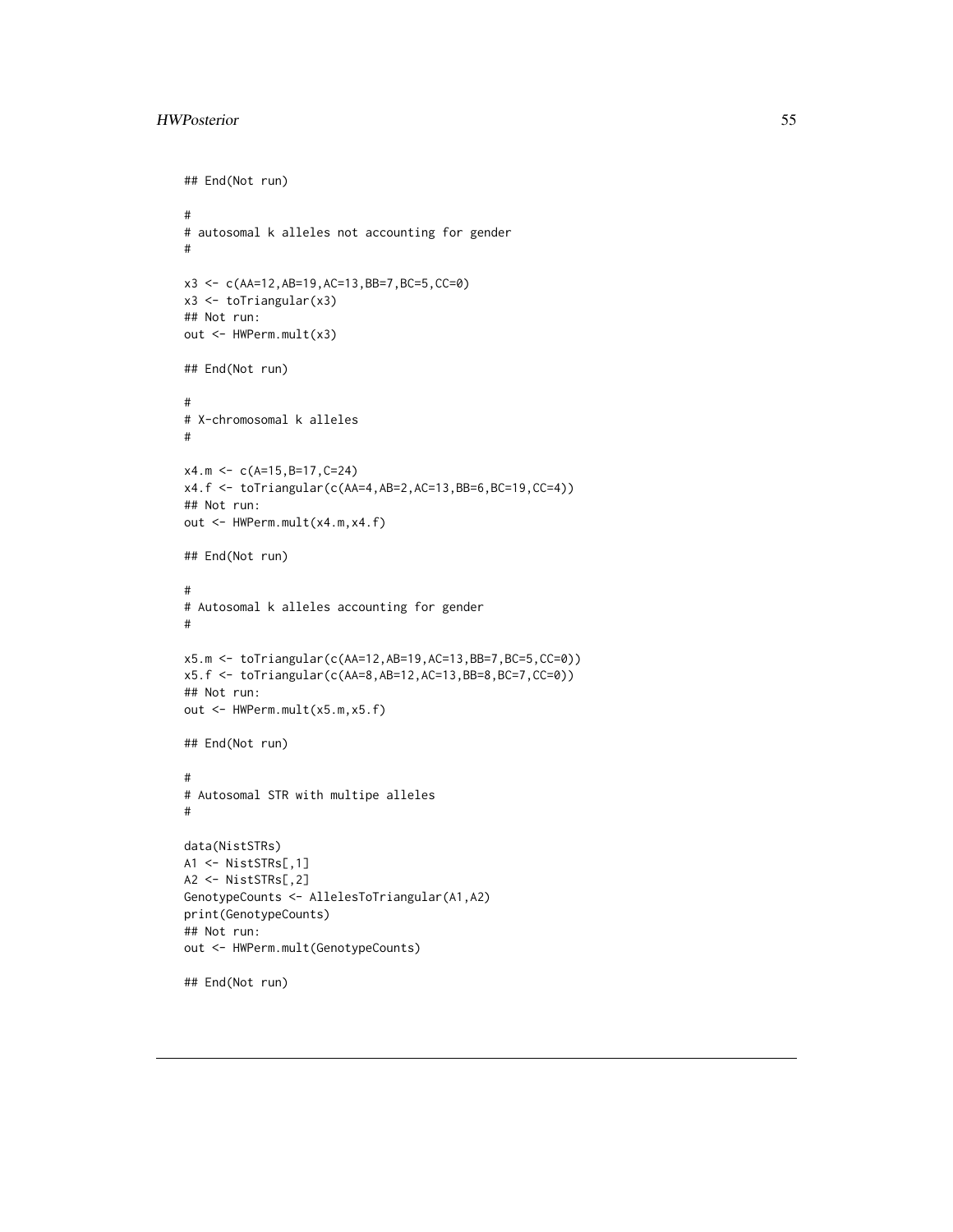HWPosterior *Calculation of posterior probabilities and Bayes factors for Hardy-Weinberg tests at X-chromosomal variants.*

## **Description**

Function HWPosterior calculates posterior probabilities and Bayes factors for tests for Hardy-Weinberg equilibrium of autosomal and X-chromosomal variants.

#### Usage

```
HWPosterior(X, verbose = TRUE, prior.af = c(0.5, 0.5), prior.gf =
            c(0.333, 0.333, 0.333), x.linked = FALSE, precision = 0.05)
```
## Arguments

| X         | A vector of genotype counts. The order $c(A,B,AA,AB,BB)$ is assumed. Differ-<br>ently ordered vectors can be supplied but then elements must be labeled by their<br>genotype |
|-----------|------------------------------------------------------------------------------------------------------------------------------------------------------------------------------|
| verbose   | prints results if verbose = TRUE                                                                                                                                             |
| prior.af  | Beta prior parameters for male and female allele frequencies                                                                                                                 |
| prior.gf  | Dirichlet prior parameters for female genotype frequencies                                                                                                                   |
| x.linked  | logical indicating whether the variant is autosomal or X-chromosomal                                                                                                         |
| precision | precision parameter for marginal likelihoods that require numeric integration                                                                                                |

## Details

For X-chromosomal variants, four possible models are considered, and the posterior probabilities and Bayes factors for each model are calculated.

For autosomal variants, ten possible scenarios are considered, and the posterior probabilities for all models are calculated.

In general, default Dirichlet priors are used for genotype frequencies, and beta prior are used for allele frequencies.

#### Value

For X-chromosomal variants, a matrix with posterior probabilities and Bayes factors will be produced. For autosomal variants, a vector of posterior probabilities is produced.

#### Author(s)

Xavi Puig <xavier.puig@upc.edu> and Jan Graffelman <jan.graffelman@upc.edu>

#### References

Puig, X., Ginebra, J. and Graffelman, J. (2017) A Bayesian test for Hardy-Weinberg equilibrium of bi-allelic X-chromosomal markers. To appear in Heredity.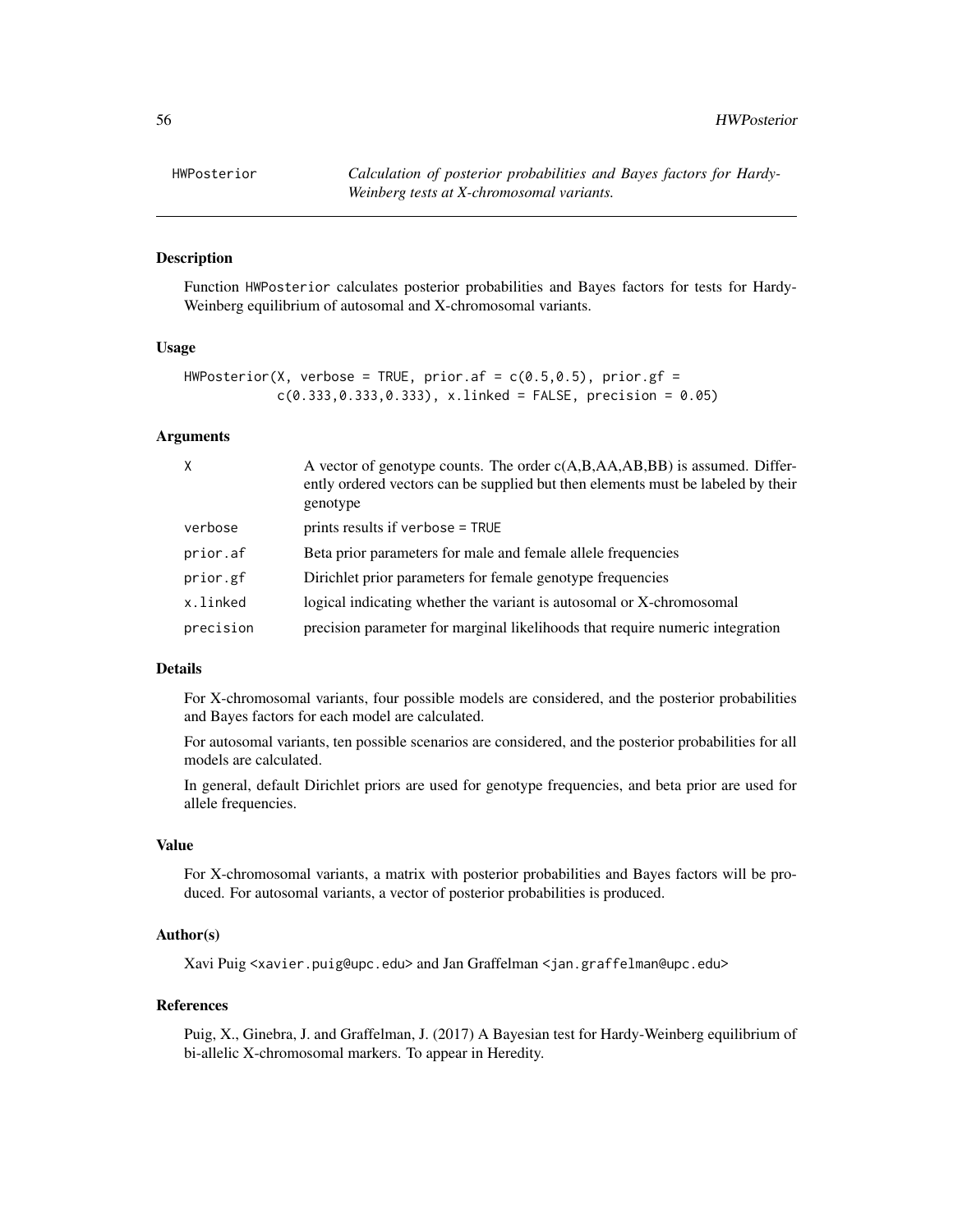#### HWPower 57

# See Also

[HWChisq](#page-23-0), [HWExact](#page-33-0), [HWExactStats](#page-37-0)

## Examples

```
#
# An X-chromosomal example
#
x \leftarrow c(A=43, B=13, AA=26, AB=19, BB=3)out <- HWPosterior(x,verbose=TRUE,x.linked=TRUE)
#
# An autosomal example
#
data(JPTsnps)
post.prob <- HWPosterior(JPTsnps[1,],x.linked=FALSE)
```
HWPower *Compute the power of a test for Hardy-Weinberg equilibrium.*

#### Description

HWPower is a function that computes the power of a test for Hardy-Weinberg equilibrium.

## Usage

```
HWPower(n = 100, nA = 100, pA = 0.5, y = c(AA=25,AB=50,BB=25),
alpha = 0.05, theta = 4, f = NULL, test = "exact",
alternative = "two.sided", pvaluetype = "selome", cc = 0.5)
```
## Arguments

| n            | The sample size.                                                                                                                   |
|--------------|------------------------------------------------------------------------------------------------------------------------------------|
| nA           | The minor allele count                                                                                                             |
| pA           | The minor allele frequency                                                                                                         |
| y            | A sample of genotype counts (AA,AB,BB)                                                                                             |
| alpha        | The significance level $(0.05$ by default)                                                                                         |
| theta        | The degree of disequilibrium (theta = 4 is equilibrium, theta > 4 is heterozy-<br>gote excess, theta $<$ 4 is heterozygote dearth) |
| $\mathsf{f}$ | The inbreeding coefficient. Overrules the ta if specified.                                                                         |
| test         | The type of test for which power is to be computed. Can be "exact" (default) or<br>"chisq" (chi-square)                            |
| alternative  | The nature of the alternative hypothesis ("two.sided" (default), "greater" or "less")                                              |
| pvaluetype   | The type of p-value used in an exact test ("selome", "dost" or "midp")                                                             |
| cc           | Continuity correction parameter for the chi-square test (0.5 by default)                                                           |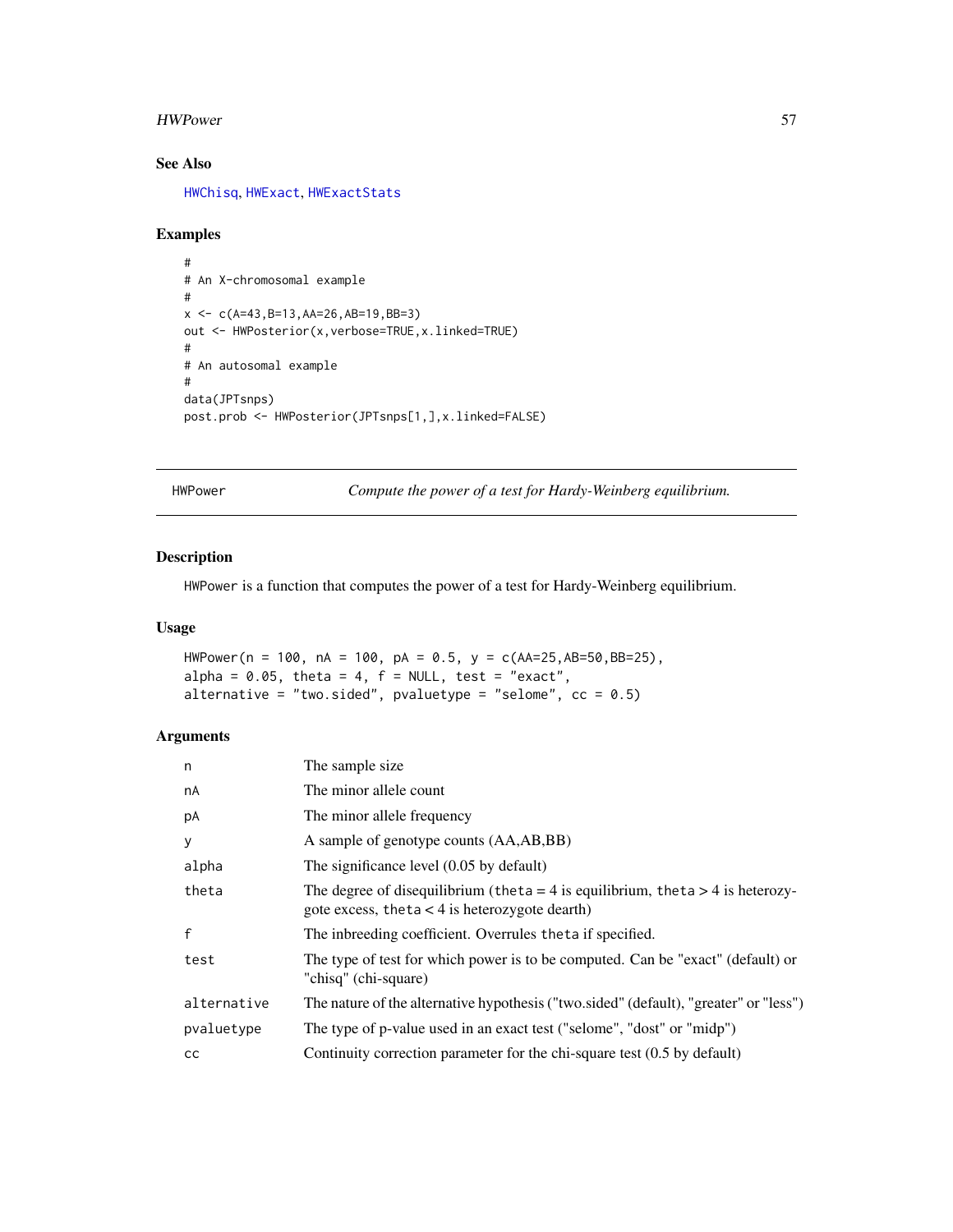## Details

HWPower uses the Levene-Haldane distribution (distribution of the number of heterzygotes given the minor allele count) for computing power.

HWPower can be used in three different way. In principle, the power is calcuted on the basis of the sample size (n) and the minor allele count (nA). Alternatively, the user may specifiy sample size (n) and minor allele frequency (pA). Finally, power can also be calculated directly from a sample of genotype counts. In that case the calculated power is the power for a sample of the given sample size and minor allele count. The three ways to use HWPower are illustrated in the example section.

#### Value

if test = "exact" the power of the exact test is computed for the given significance level and minor allele count.

if test = "chisq" the power of the chi-square test is computed for the given significance level and minor allele count.

## Author(s)

Jan Graffelman (jan.graffelman@upc.edu)

#### References

Graffelman, J. and Moreno, V. (2013) The Mid p-value in exact tests for Hardy-Weinberg proportions. *Statistical Applications in Genetics and Molecular Biology* 12(4): 433-448.

Graffelman, J. (2015) Exploring Diallelic Genetic Markers: The HardyWeinberg Package. *Journal of Statistical Software* 64(3): 1-23. [doi:10.18637/jss.v064.i03.](https://doi.org/10.18637/jss.v064.i03)

#### See Also

[HWExact](#page-33-0)

```
pw.chisq <- HWPower(n=100,nA=100,alpha=0.05,test="chisq",theta=16)
print(pw.chisq)
pw.exact <- HWPower(n=100,nA=100,alpha=0.05,test="exact",theta=16,pvaluetype="selome")
print(pw.exact)
pw.exact <- HWPower(n=100,nA=100)
print(pw.exact)
pw.exact <- HWPower(n=100,pA=0.5)
print(pw.exact)
pw.exact <- HWPower(y=c(AA=25,AB=50,BB=25))
print(pw.exact)
```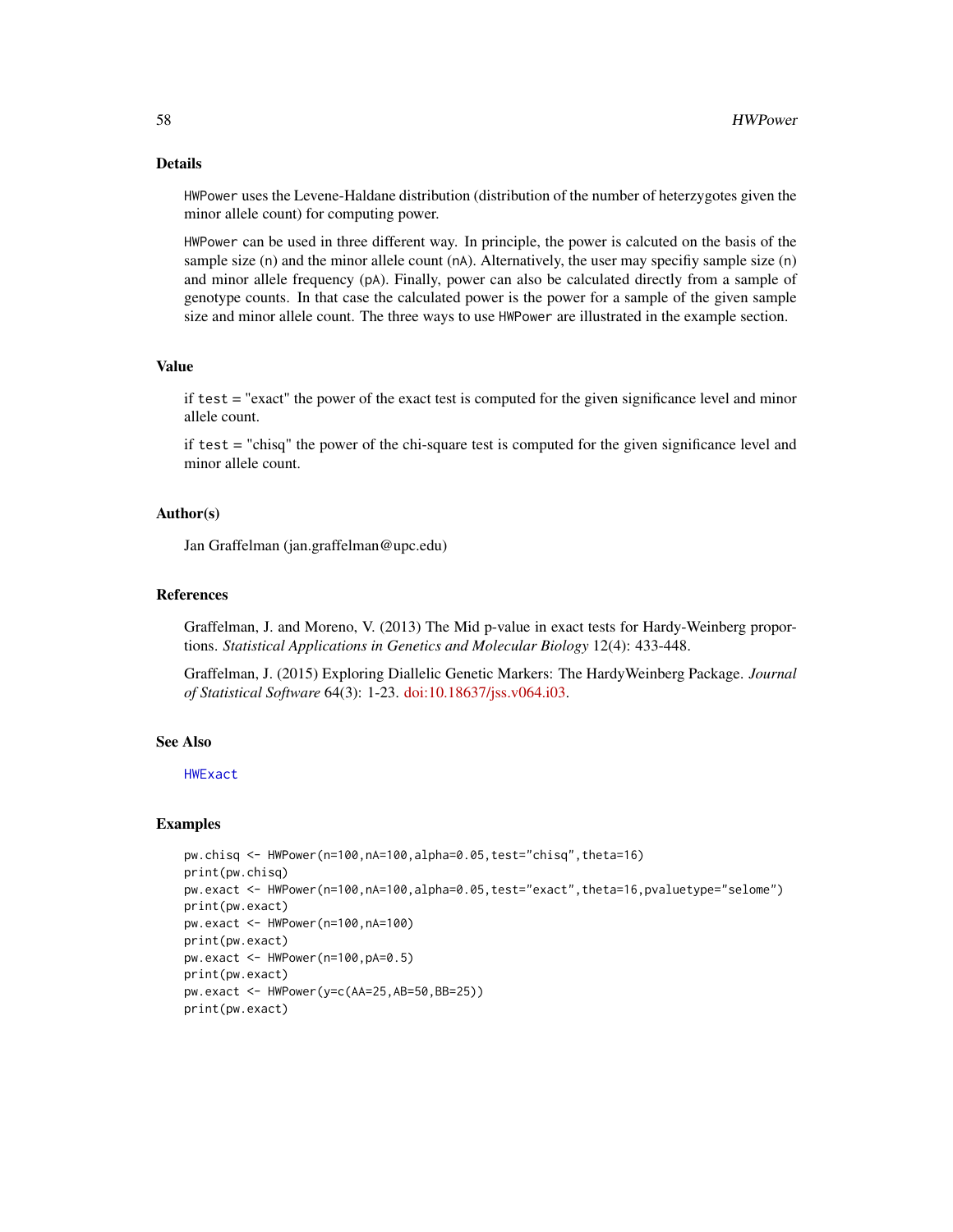## Description

HWQqplot creates a Q-Q plot for the p-values obtained in an Exact test for Hardy-Weinberg equilibrium. Empirical p-values are plotted against multiple simulated quantiles of the theoretical p-value distribution.

#### Usage

HWQqplot(X, nsim = 100, fit = "curve", logplot = FALSE, main = "Q-Q plot for HWE", mm = NULL, pvaluetype = "selome",  $\ldots$ )

#### Arguments

| X          | Data matrix with genotype counts, one row for each sample, 3 columns                                                                  |
|------------|---------------------------------------------------------------------------------------------------------------------------------------|
| nsim       | Number of samples drawn from the null distribution (100 by default)                                                                   |
| fit        | If fit is set to "line" straight lines will be fitted to the simulated samples, if set<br>to "curve", ascending curves will be shown. |
| logplot    | If logplot is set to true, then the log10 of the p-values will be used in the plot.<br>If not, untransformed p-values will be used.   |
| main       | Title for the plot                                                                                                                    |
| mm         | Maximal value for x and y axis in the plot                                                                                            |
| pvaluetype | Type of p-value to be used in an exact test. Can be "selome" (default), "midp"<br>or "dost".                                          |
| $\ddotsc$  | Any additional arguments for the plot instruction                                                                                     |

## Details

HWQqplot constructs a Q-Q plot of the p-values of an exact test for Hardy-Weinberg equilibrium. Under the null, this p-value is not uniform. HWQqplot samples from the theoretical null distribution, taking into account that markers may vary in allele frequency and in sample size (due to missing values). For each simulated sample a grey curve or line is shown. A green reference line with intercept 0 and slope 1 is also shown in the plot.

#### Value

NULL

## Author(s)

Jan Graffelman <jan.graffelman@upc.edu>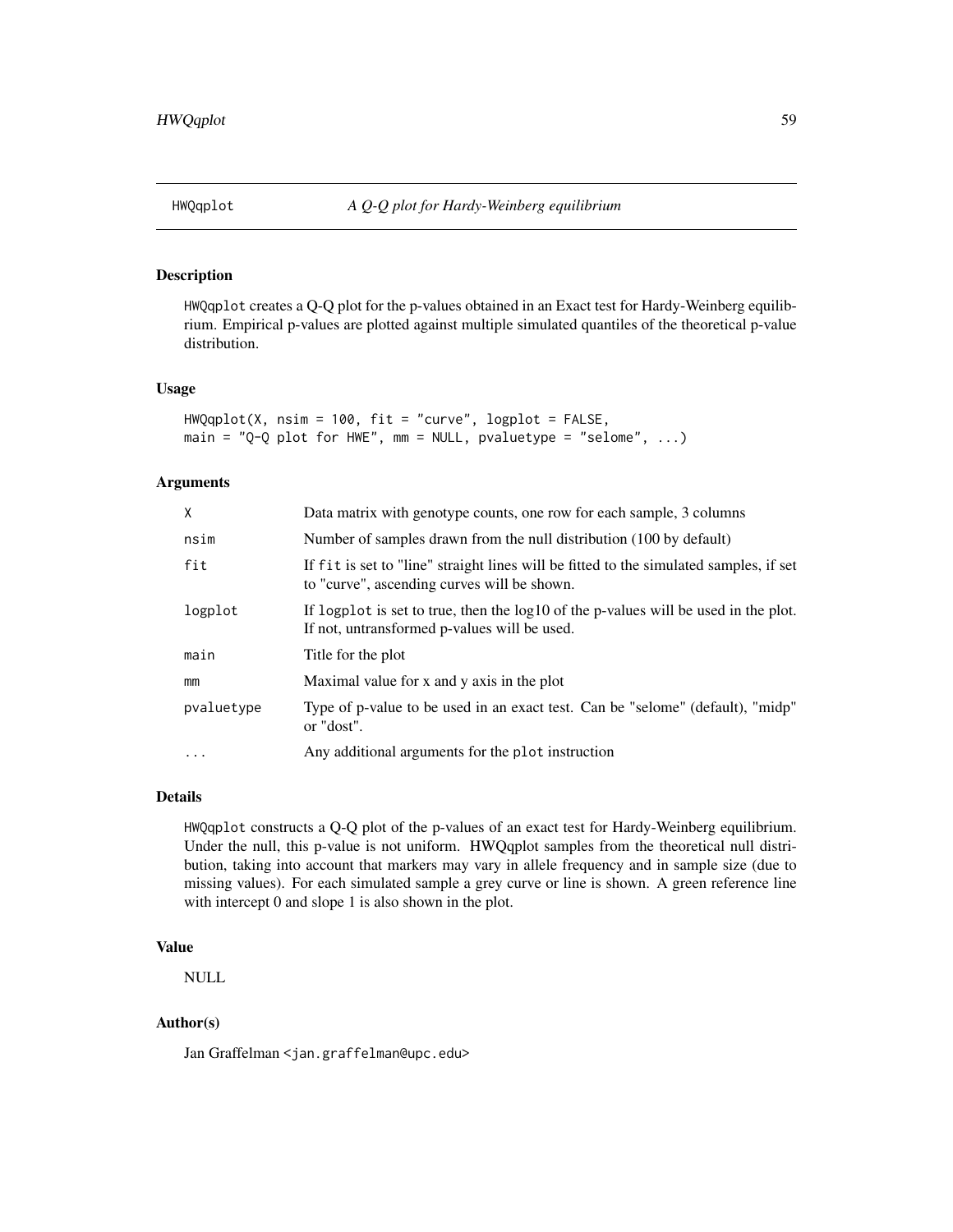#### References

Rohlfs, R.V. and Weir, B.S. (2008) Distributions of Hardy-Weinberg equilibrium test statistics. Genetics 180, pp. 1609-1616.

#### See Also

[HWTernaryPlot](#page-59-0) [HWExact](#page-33-0) [qqplot](#page-0-0)

#### Examples

```
## Not run:
set.seed(1234)
n <- 200 # sample size
m <- 100 # number of markers
X <- HWData(n,m)$Xt
HWQqplot(X,logplot=TRUE,pvaluetype="selome",main="Q-Q Plot for HWE")
```
## End(Not run)

<span id="page-59-0"></span>

HWTernaryPlot *Ternary plot with the Hardy-Weinberg acceptance region*

#### Description

HWTernaryPlot is a routine that draws a ternary plot for three-way genotypic compositions (AA,AB,BB), and represents the acceptance region for different tests for Hardy-Weinberg equilibrium (HWE) in the plot. This allows for graphical testing of a large set of markers (e.g. SNPs) for HWE. The (non) significance of the test for HWE can be inferred from the position of the marker in the ternary plot. Different statistical tests for HWE can be done graphically with this routine: the ordinary chisquare test, the chisquare test with continuity correction and the Haldane's exact test.

## Usage

```
HWTernaryPlot(X, n = NA, addmarkers = TRUE, newframe = TRUE, hwcurve = TRUE,
vbounds = FALSE, mafbounds = FALSE, mafvalue = 0.05, axis = 0, region = 1,
vertexlab = colnames(X), alpha = 0.05, vertex.cex = 1, pch = 19, cc = 0.5,
markercol = "black", markerbgcol = "black", cex = 0.75, axislab = "",
verbose = FALSE, markerlab = NULL, markerpos = NULL, mcex = 1, connect =
FALSE, curvecols = rep("black",5), signifcolour = TRUE, curtyp =
"solid", ssf = "max", pvaluetype = "selome", grid = FALKF, ...)
```
## Arguments

X a matrix of n genotypic compositions or counts. If it is a matrix of compositions, X should have (n rows that sum 1, and 3 columns, with the relative frequencies of AA, AB and BB respectively. Argument n should be supplied as well. If X is a matrix of raw genotypic counts, it should have 3 columns with the absolute counts of AA, AB and BB respectively. Argument n may be supplied and will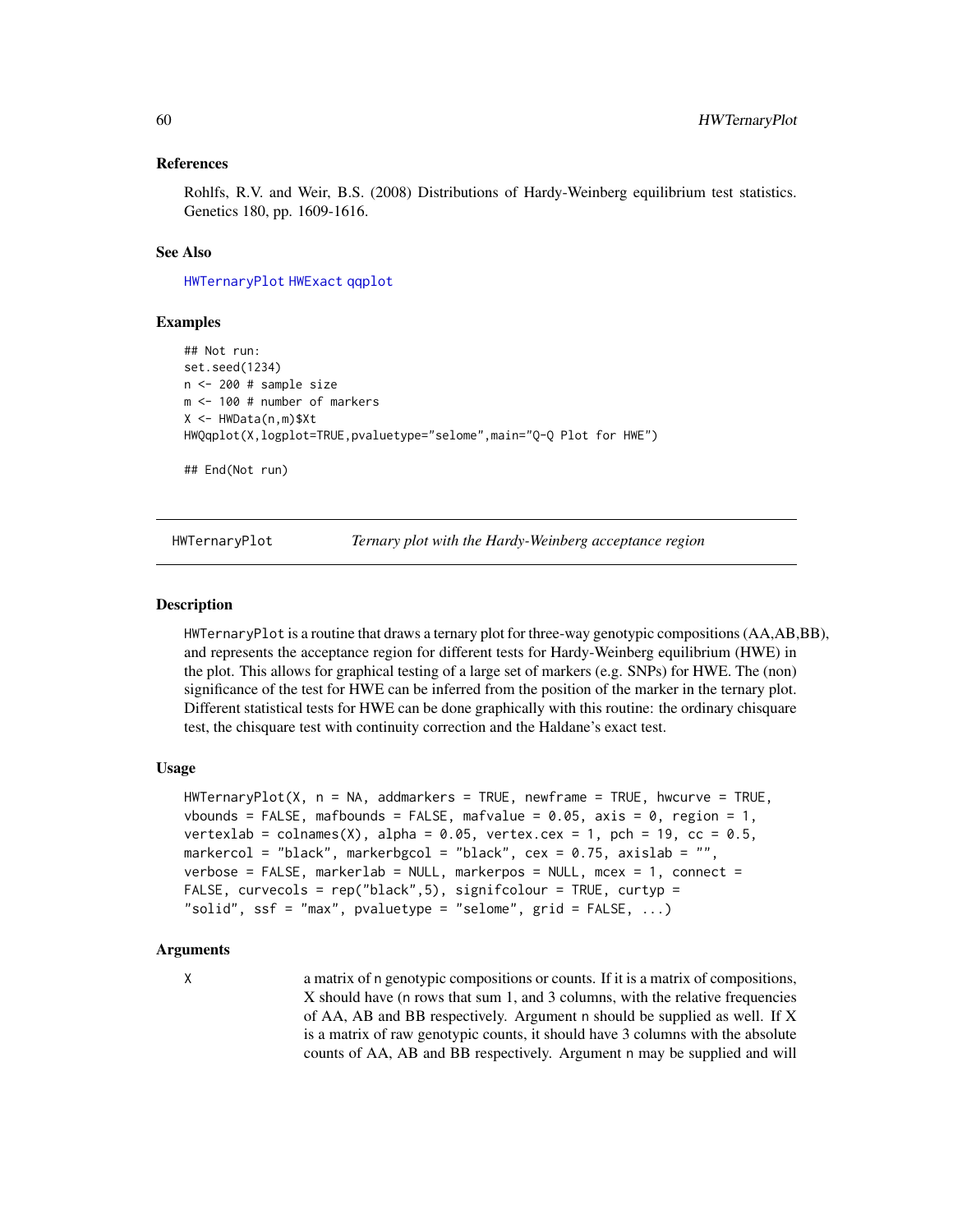|             | be used for painting acceptance regions. If not supplied n is computed from the<br>data in X.                                                                                                                                                                                                                                                                                                                                                                                                                                                                                                                                                                                                                                                                                                                                                            |  |
|-------------|----------------------------------------------------------------------------------------------------------------------------------------------------------------------------------------------------------------------------------------------------------------------------------------------------------------------------------------------------------------------------------------------------------------------------------------------------------------------------------------------------------------------------------------------------------------------------------------------------------------------------------------------------------------------------------------------------------------------------------------------------------------------------------------------------------------------------------------------------------|--|
| n           | the samples size (for a complete composition with no missing data).                                                                                                                                                                                                                                                                                                                                                                                                                                                                                                                                                                                                                                                                                                                                                                                      |  |
| addmarkers  | represent markers by dots in the triangle (addmarkers=TRUE) or not<br>(addmarkers=FALSE).                                                                                                                                                                                                                                                                                                                                                                                                                                                                                                                                                                                                                                                                                                                                                                |  |
| newframe    | allows for plotting additional markers in an already existing ternary plot. Over-<br>plotting is achieved by setting newframe to FALSE. Setting newframe = TRUE<br>(default) will create a new ternary plot.                                                                                                                                                                                                                                                                                                                                                                                                                                                                                                                                                                                                                                             |  |
| hwcurve     | draw the HW parabola in the plot (hwcurve=TRUE) or not (hwcurve=FALSE).                                                                                                                                                                                                                                                                                                                                                                                                                                                                                                                                                                                                                                                                                                                                                                                  |  |
| vbounds     | indicate the area corresponding to expected counts $> 5$ (vbounds=TRUE) or not<br>(vbounds=FALSE).                                                                                                                                                                                                                                                                                                                                                                                                                                                                                                                                                                                                                                                                                                                                                       |  |
| mafbounds   | indicate the area corresponding to MAF < mafvalue.                                                                                                                                                                                                                                                                                                                                                                                                                                                                                                                                                                                                                                                                                                                                                                                                       |  |
| mafvalue    | a critical value for the minor allele frequency (MAF).                                                                                                                                                                                                                                                                                                                                                                                                                                                                                                                                                                                                                                                                                                                                                                                                   |  |
| axis        | draw a vertex axis<br>$0 = no axis$ is drawn<br>$1 =$ draw the AA axis<br>$2 =$ draw the AB axis<br>$3 =$ draw the BB axis                                                                                                                                                                                                                                                                                                                                                                                                                                                                                                                                                                                                                                                                                                                               |  |
| region      | the type of acceptance region to be delimited in the triangle<br>$0 = no$ acceptance region is drawn<br>$1 =$ draw the acceptance region corresponding to a Chi-square test<br>$2 =$ draw the acceptance region corresponding to a Chi-square test with continu-<br>ity correction<br>$3 =$ draw the acceptance region corresponding to a Chi-square test with continu-<br>ity correction for $D > 0$<br>$4 =$ draw the acceptance region corresponding to a Chi-square test with continu-<br>ity correction for $D < 0$<br>$5 =$ draw the acceptance regions for all preceding tests simultaneously<br>$6 =$ draw the acceptance region corresponding to a Chi-square test with continu-<br>ity correction with the upper limit for $D > 0$ and the lower limit for $D < 0$<br>$7 =$ draw the acceptance region corresponding to a two-sided exact test |  |
| vertexlab   | labels for the three vertices of the triangle                                                                                                                                                                                                                                                                                                                                                                                                                                                                                                                                                                                                                                                                                                                                                                                                            |  |
| alpha       | significance level (0.05 by default)                                                                                                                                                                                                                                                                                                                                                                                                                                                                                                                                                                                                                                                                                                                                                                                                                     |  |
| vertex.cex  | character expansion factor for the labels of the vertices of the triangle.                                                                                                                                                                                                                                                                                                                                                                                                                                                                                                                                                                                                                                                                                                                                                                               |  |
| pch         | the plotting character used to represent the markers.                                                                                                                                                                                                                                                                                                                                                                                                                                                                                                                                                                                                                                                                                                                                                                                                    |  |
| cс          | value for the continuity correction parameter $(0.5$ by default).                                                                                                                                                                                                                                                                                                                                                                                                                                                                                                                                                                                                                                                                                                                                                                                        |  |
| markercol   | vector with colours for the marker points in the triangle.                                                                                                                                                                                                                                                                                                                                                                                                                                                                                                                                                                                                                                                                                                                                                                                               |  |
| markerbgcol | vector with background colours for the marker points in the triangle.                                                                                                                                                                                                                                                                                                                                                                                                                                                                                                                                                                                                                                                                                                                                                                                    |  |
| cex         | expansion factor for the marker points in the triangle.                                                                                                                                                                                                                                                                                                                                                                                                                                                                                                                                                                                                                                                                                                                                                                                                  |  |
| axislab     | a label to be put under the horizontal axis.                                                                                                                                                                                                                                                                                                                                                                                                                                                                                                                                                                                                                                                                                                                                                                                                             |  |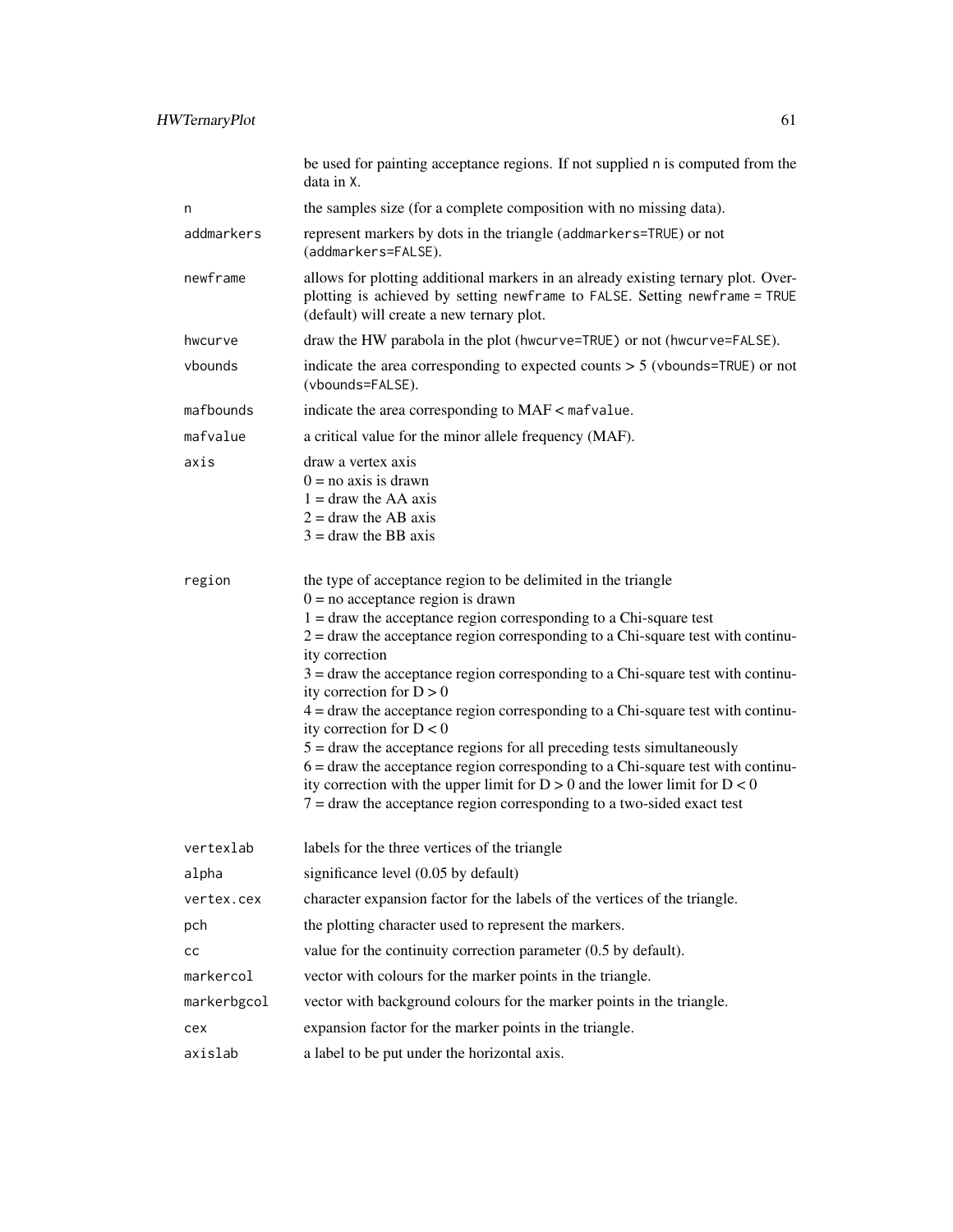| verbose      | print information on the numerically found cut-points between curves of the<br>acceptance region and the edges of the triangle.                                                                                                                                                                                                                                                                                                                                                                                                                                                                           |
|--------------|-----------------------------------------------------------------------------------------------------------------------------------------------------------------------------------------------------------------------------------------------------------------------------------------------------------------------------------------------------------------------------------------------------------------------------------------------------------------------------------------------------------------------------------------------------------------------------------------------------------|
| markerlab    | labels for the markers in the triangle.                                                                                                                                                                                                                                                                                                                                                                                                                                                                                                                                                                   |
| markerpos    | positions for the marker labels in the triangle $(1,2,3)$ or 4).                                                                                                                                                                                                                                                                                                                                                                                                                                                                                                                                          |
| mcex         | character expansion factor for the labels of the markers in the ternary plot.                                                                                                                                                                                                                                                                                                                                                                                                                                                                                                                             |
| connect      | connect the represented markers by a line in the ternary plot.                                                                                                                                                                                                                                                                                                                                                                                                                                                                                                                                            |
| curvecols    | a vector with four colour specifications for the different curves that can be used<br>to delimit the HW acceptance region. E.g. curvecols=c("red", "green", "blue", "black", "purple")<br>will paint the Hardy-Weinberg curve red, the limits of the acceptance region for<br>an ordinary chi-square test for HWE green, the limits of the acceptance region<br>for a chi-square test with continuity correction when $D > 0$ blue and the limits<br>of the acceptance region for a chi-square test with continuity correction when D<br>< 0 black, and the limits of the exact acceptance region purple. |
| signifcolour | colour the marker points automatically according to the result of a signifance<br>test (green markers non-siginficant, red markers significant). significolour<br>only takes effect if region is set to 1, 2 or 7.                                                                                                                                                                                                                                                                                                                                                                                        |
| curtyp       | style of the drawn curves ("dashed", "solid", "dotted", )                                                                                                                                                                                                                                                                                                                                                                                                                                                                                                                                                 |
| ssf          | sample size function ("max", "min", "mean", "median",  ). Indicates how<br>the sample size for drawing acceptance regions is determined from the matrix<br>of counts.                                                                                                                                                                                                                                                                                                                                                                                                                                     |
| pvaluetype   | method to compute p-values in an exact test ("dost" or "selome")                                                                                                                                                                                                                                                                                                                                                                                                                                                                                                                                          |
| grid         | draw a reference grid for genotype frequencies at $(0.2, 0.4, 0.6, 0.8)$                                                                                                                                                                                                                                                                                                                                                                                                                                                                                                                                  |
|              | other arguments passed on to the plot function (e.g. main for a main title).                                                                                                                                                                                                                                                                                                                                                                                                                                                                                                                              |

# Details

HWTernaryPlot automatically colours significant markers in red, and non-significant markers in green if region is set to 1, 2 or 7.

# Value

| minp        | minimum allele frequency above which testing for HWE is appropriate (ex-<br>pected counts exceeding 5). |
|-------------|---------------------------------------------------------------------------------------------------------|
| maxp        | maximum allele frequency below which testing for HWE is appropriate.                                    |
| inrange     | number of markers in the appropriate range.                                                             |
| percinrange | percentage of markers in the appropriate.                                                               |
| nsignif     | number of significant markers (only if region equals 1,2 or 7.)                                         |

# Author(s)

Jan Graffelman <jan.graffelman@upc.edu>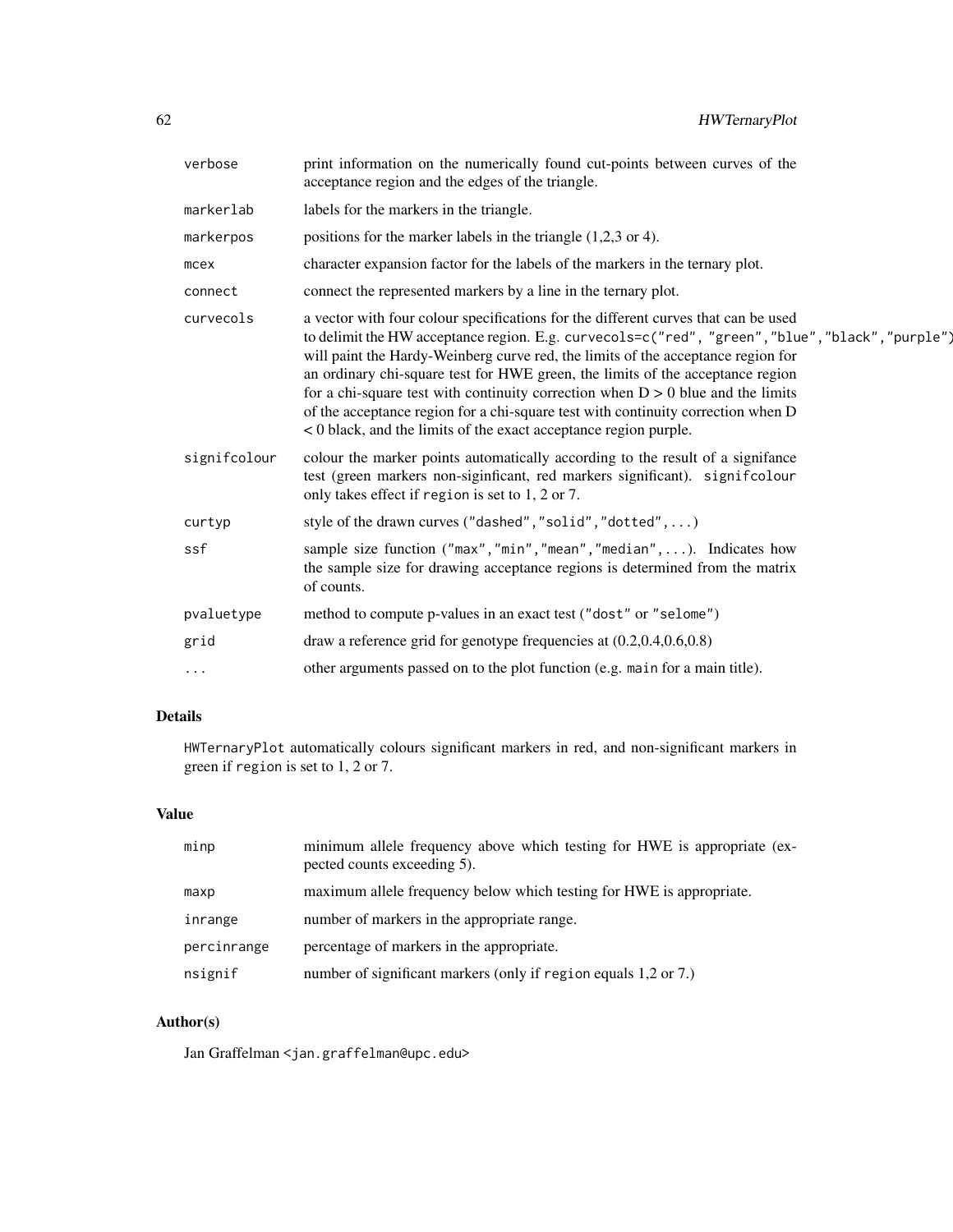#### HWTriExact 63

## References

Graffelman, J. and Morales, J. (2008) Graphical Tests for Hardy-Weinberg Equilibrium Based on the Ternary Plot. *Human Heredity* 65(2):77-84.

Graffelman, J. (2015) Exploring Diallelic Genetic Markers: The HardyWeinberg Package. *Journal of Statistical Software* 64(3): 1-23. [doi:10.18637/jss.v064.i03.](https://doi.org/10.18637/jss.v064.i03)

## See Also

[HWChisq](#page-23-0)

## Examples

```
n <- 100 # sample size
m <- 100 # number of markers
X \leq - HWData(n,m)HWTernaryPlot(X,100,region=1,hwcurve=TRUE,vbounds=FALSE,vertex.cex=2)
```
HWTriExact *Exact test for Hardy-Weinberg equilibrium and equality of allele frequencies for tri-allelic variants.*

## Description

Function HWTriExact does a standard exact test for Hardy-Weinberg equilibrium of a tri-allelic variant, and also does joint exact tests for equilibrium and equality of allele frequencies if the genotype counts are given separately for both sexes

#### Usage

```
HWTriExact(x, y = NULL, eps = 1e-10, nperm = 17000, verbose = TRUE)
```
#### Arguments

| x       | vector with 6 genotype counts (AA,AB,AC,BB,BC,CC)                            |
|---------|------------------------------------------------------------------------------|
| У       | vector with 6 or 3 genotype counts $(AA, AB, AC, BB, BC, CC)$ or $(A, B, C)$ |
| eps     | a tolerance that can be set for comparing exact probabilities                |
| nperm   | number of permutations (only relevant for autosomal stratified by gender)    |
| verbose | print output or not                                                          |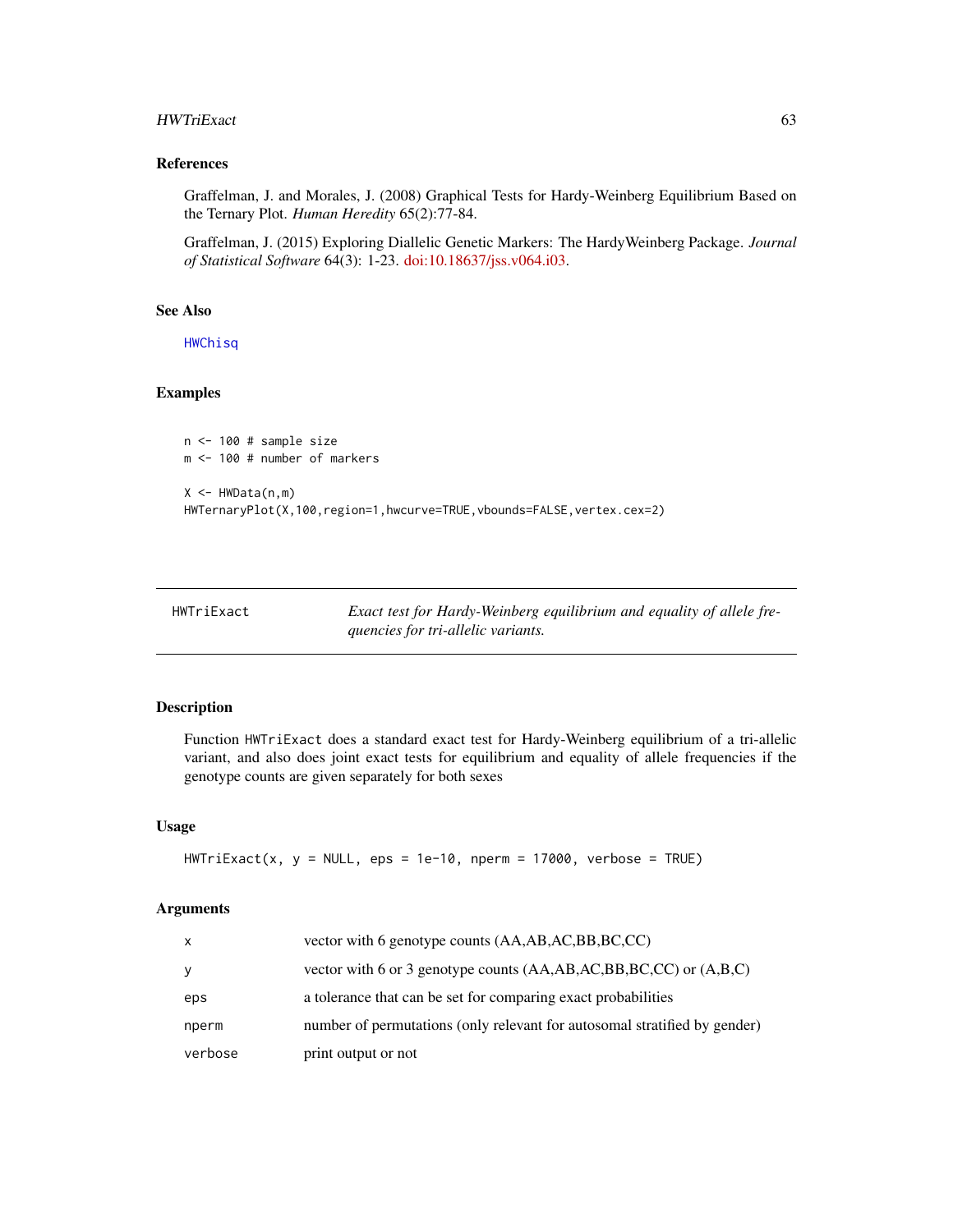## Details

If only x is specified, an exact test for an autosomal variant with three alleles will be performed.

If both x and y are supplied as vectors with 6 elements, a permutation test for HWE and equality of allele frequencies (EAF) for an autosomal variant is performed, using nperm permutations. The distribution of the probabilities is returned in pseudodist. The computational cost of a completed enumeration algorithm can be prohibitive in this case.

If  $x$  is supplied as a length 6 vector, and y as a length 3 vector, the variant is assumed to be Xchromosomal, x containing female genotype counts and y containing male genotyep counts. In this case a joint exact test for HWE and EAF for an X-chromosomal tri-allelic variant is executed.

See the examples in the example section below.

## Value

| pval         | The p-value of the sample                            |
|--------------|------------------------------------------------------|
| pseudodist   | Distribution of probabilities obtained by simulation |
| pofthesample | The probability of the observed sample               |

#### Author(s)

Jan Graffelman <jan.graffelman@upc.edu>

## References

Graffelman, J. and Weir, B.S. (2017) Multi-allelic exact tests for Hardy-Weinberg equilibrium that account for gender. Molecular Ecology Resources. 18(3) pp. 461–473. [doi:10.1111/1755-](https://doi.org/10.1111/1755-0998.12748) [0998.12748.](https://doi.org/10.1111/1755-0998.12748)

#### See Also

[HWPerm.mult](#page-52-0)

## Examples

#

```
#
# Autosomal tri-allelic (not accounting for gender)
#
x <- c(AA=20,AB=31,AC=26,BB=15,BC=12,CC=0)
## Not run: out <- HWTriExact(x)
#
# Autosomal tri-allelic accounting for gender
#
males \langle -c(A=1,B=21,C=34) \ranglefemales <- c(AA=0,AB=1,AC=0,BB=8,BC=24,CC=15)
## Not run: out <- HWTriExact(females,males)
```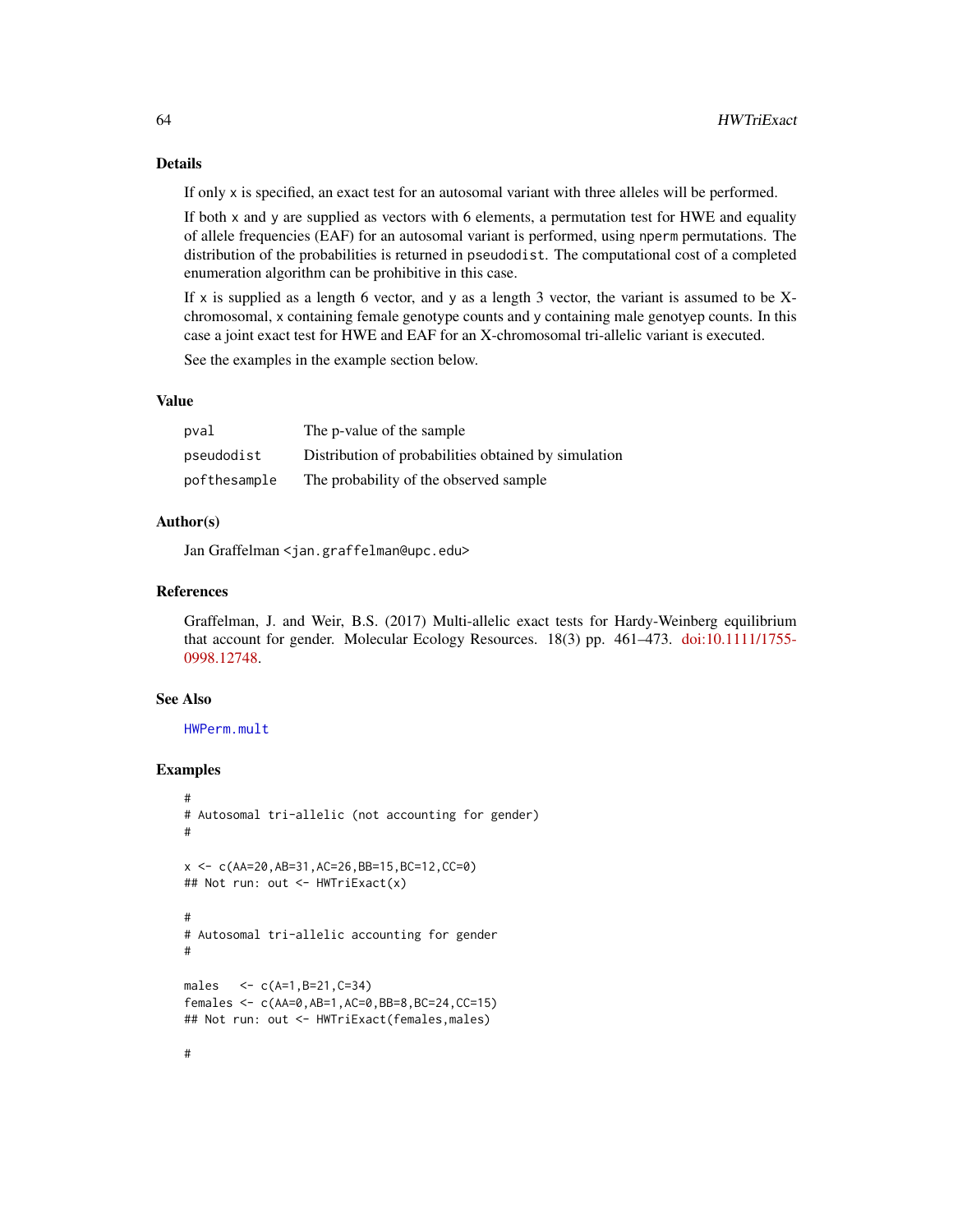#### ifisherz 65

```
# X-chromosomal tri-allelic accounting for gender
#
males <- c(A=1,B=21,C=34)
females <- c(AA=0,AB=1,AC=0,BB=8,BC=24,CC=15)
## Not run: out <- HWTriExact(females,males)
```
## ifisherz *Inverse Fisher z transformation*

## Description

Calculates the inverse of Fisher's z transformation

## Usage

ifisherz(y)

## Arguments

y a real number

## Value

a correlation coefficient in the range (-1,1)

## Author(s)

Jan Graffelman (jan.graffelman@upc.edu)

# See Also

[cor](#page-0-0)

```
r < -0.5print(ifisherz(fisherz(r)))
```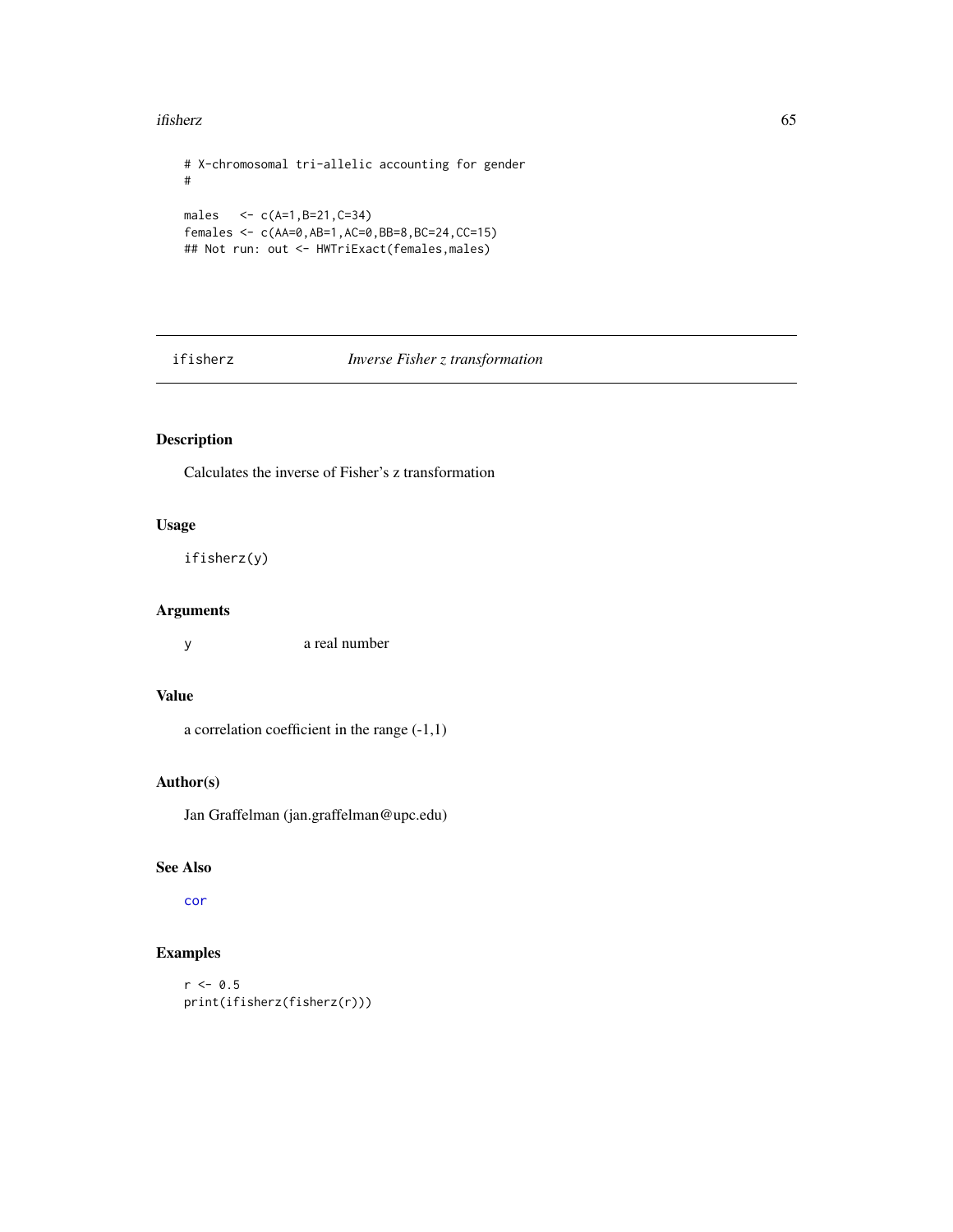JPTmultiallelicsChr7 *Multi-allelic autosomal variants of the Japanese population of the 1000 genomes project*

#### Description

JPTtriallelicsChrX contains three selected multi-allelic variants on chromosome 7 from the Japanese sample of the 1000 genomes project.

## Usage

```
data("JPTmultiallelicsChr7")
```
#### Format

List object with fields m4,f4; m5,f5; m6,f6;

## Details

The list object contains male and female genotype counts for 3 multi-allelic variants on chromosome 7 of the JPT sample of the 1000 genomes project.

## Source

The [The 1000 genomes project.](https://www.internationalgenome.org)

## References

Graffelman, J. and Weir, B.S. (2017) Multi-allelic exact tests for Hardy-Weinberg equilibrium that account for gender. doi: 10.1101/172874. Table 10.

#### Examples

```
data(JPTmultiallelicsChr7)
str(JPTmultiallelicsChr7)
```
JPTmultiallelicsChrX *Multi-allelic X-chromosomal variants of the Japanese population of the 1000 genomes project*

## Description

JPTtriallelicsChrX contains four selected multi-allelic variants on the X chromosome from the Japanese sample of the 1000 genomes project.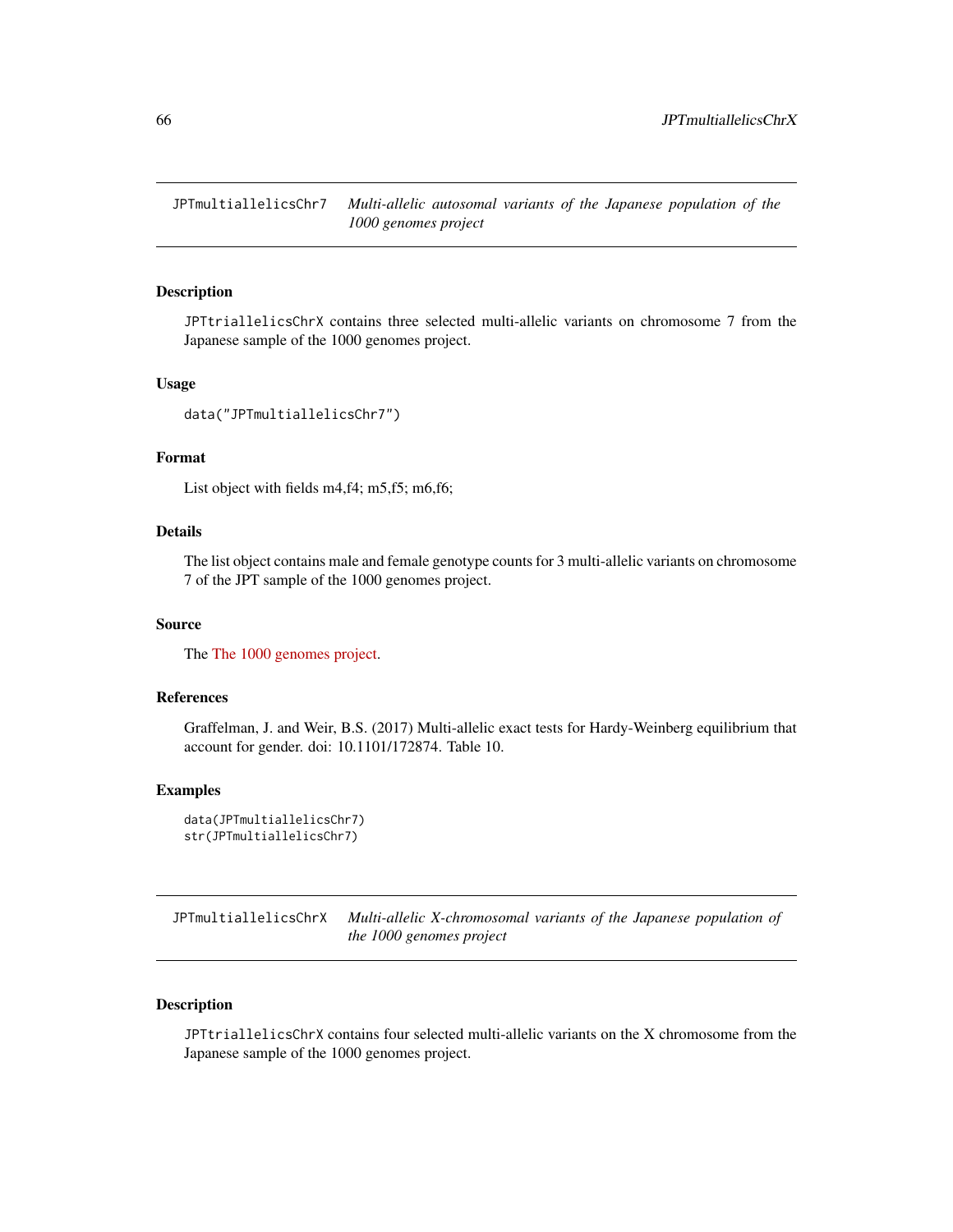#### $JPTs$ nps 67

## Usage

```
data("JPTmultiallelicsChrX")
```
#### Format

List object with fields m4,f4; m5,f5; m6,f6; m7,f7

# Details

The list object contains male and female genotype counts for four multi-allelic variants of the JPT sample of the 1000 genomes project.

# Source

The [The 1000 genomes project.](https://www.internationalgenome.org)

## References

Graffelman, J. and Weir, B.S. (2017) Multi-allelic exact tests for Hardy-Weinberg equilibrium that account for gender. doi: 10.1101/172874. Table 7.

## Examples

data(JPTmultiallelicsChrX) m4 <- JPTmultiallelicsChrX\$m4 f4 <- JPTmultiallelicsChrX\$f4

JPTsnps *Bi-allelic SNPs from a Japanese population*

## Description

JPTsnps contains genotype counts for the two sexes of ten single nucleotide polymorphisms of the Japanese (JPT) sample of the 1000 Genomes project.

#### Usage

data("JPTsnps")

## Format

data frame

#### Source

The [The 1000 genomes project.](https://www.internationalgenome.org)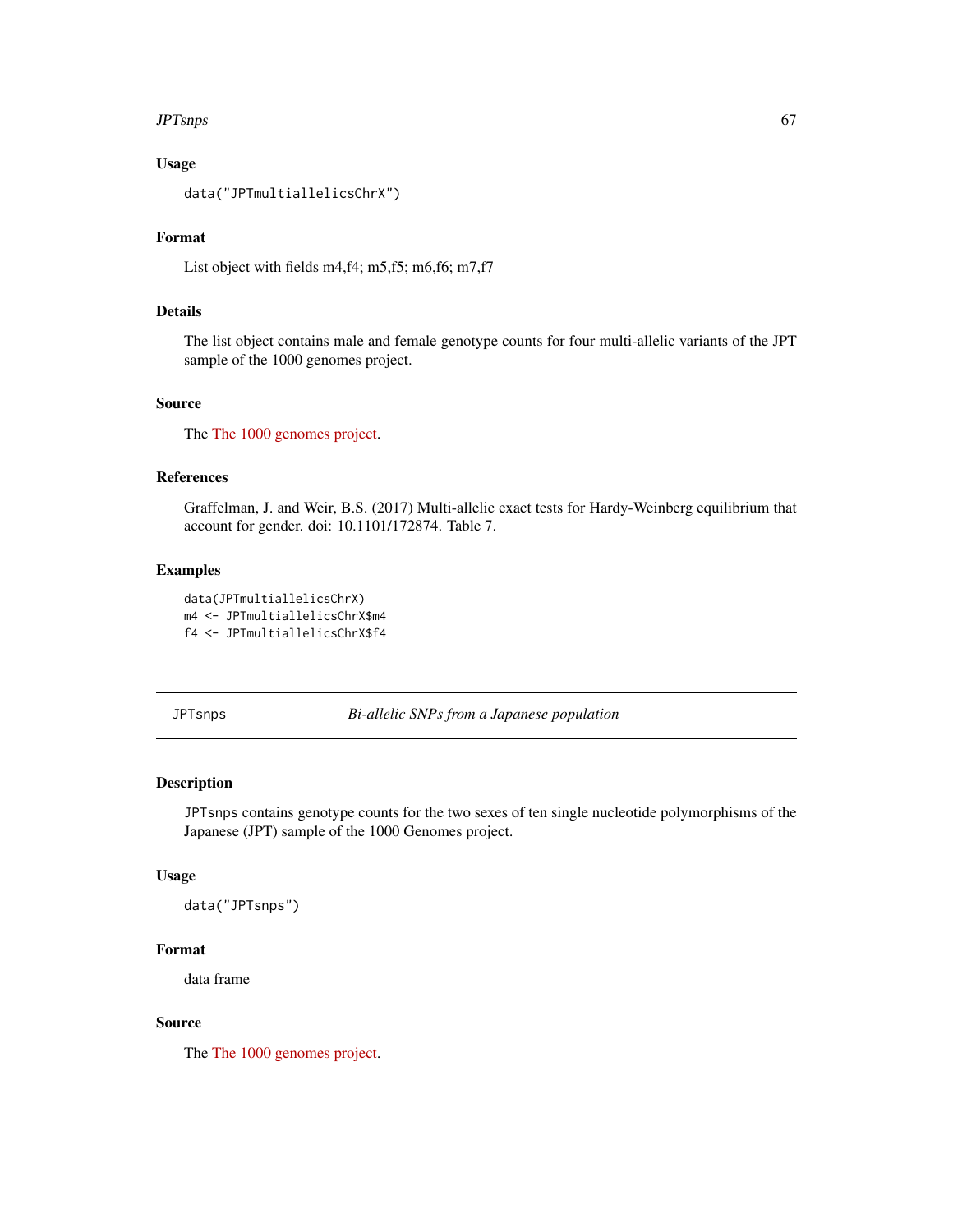#### References

Puig, X., Ginebra, J. and Graffelman, J. (2019) Bayesian model selection for the study of Hardy-Weinberg proportions and homogeneity of gender allele frequencies.

#### Examples

data(JPTsnps)

JPTtriallelicsChr7 *Tri-allelic variants on chromosome 7 of the Japanese (JPT) sample of the 1000 genomes project*

## Description

JPTtriallelics contains six selected tri-allelic variants on chromosome 7 from the Japanese sample of the 1000 genomes project.

#### Usage

```
data("JPTtriallelicsChr7")
```
## Format

A data frame with 6 observations on the following 14 variables.

id RS identifier

pos position in base pairs

mAA number of AA males

mAB number of AB males

mAC number of AC males

mBB number of BB males

mBC number of BC males

mCC number of CC males

fAA number of AA females

fAB number of AB females

fAC number of AC females

fBB number of BB females

fBC number of BC females

fCC number of CC females

#### Source

The [The 1000 genomes project.](https://www.internationalgenome.org)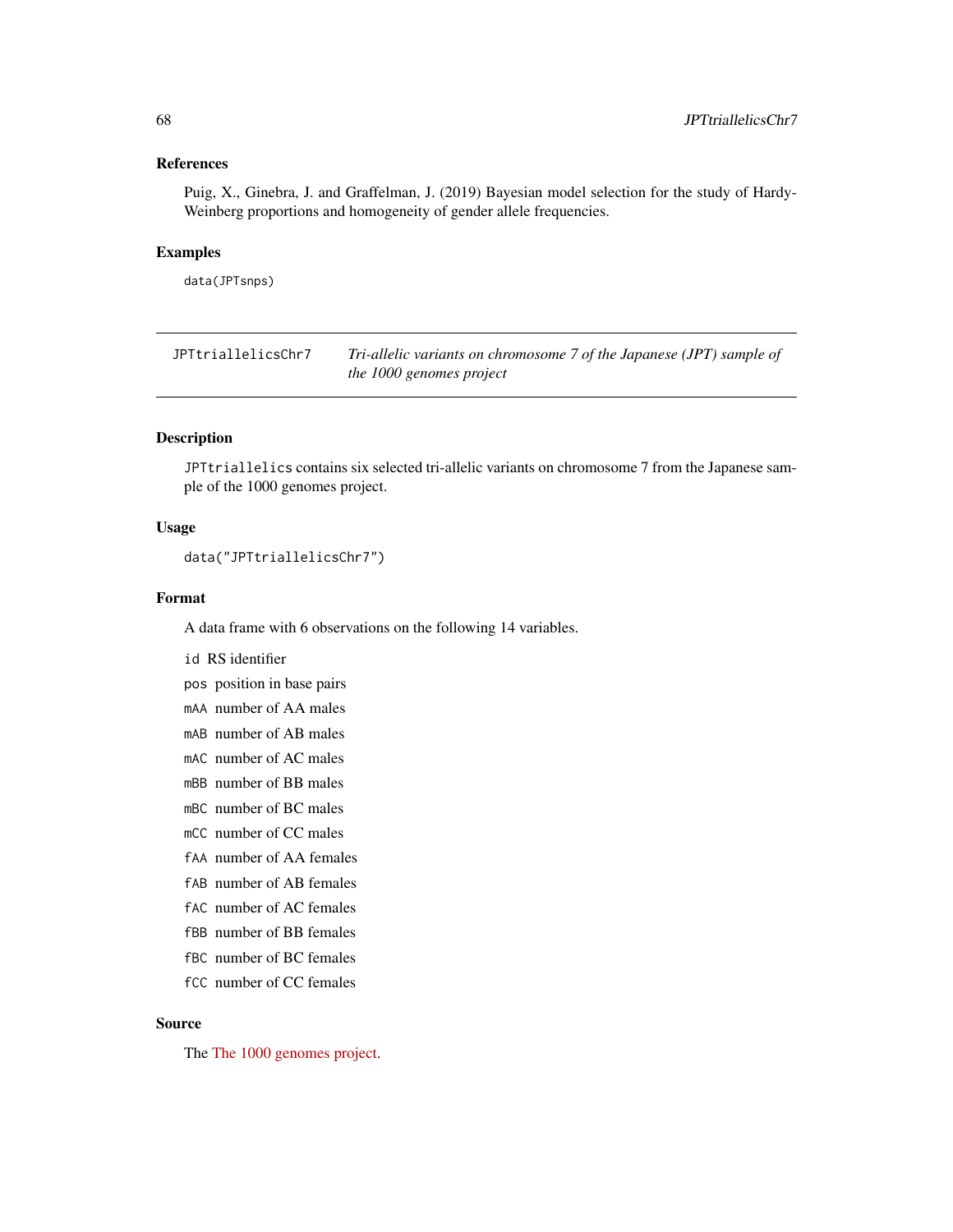## JPTtriallelicsChrX 69

## References

Graffelman, J. and Weir, B.S. (2017) Multi-allelic exact tests for Hardy-Weinberg equilibrium that account for gender. doi: 10.1101/172874. Table 9.

## Examples

```
data(JPTtriallelicsChr7)
str(JPTtriallelicsChr7)
```

| JPTtriallelicsChrX | Tri-allelic variants on the X-chromosome of the Japanese (JPT) sam- |
|--------------------|---------------------------------------------------------------------|
|                    | ple of the 1000 genomes project                                     |

#### Description

JPTtriallelicsChrX contains five selected tri-allelic variants on the X chromosome from the Japanese sample of the 1000 genomes project.

#### Usage

```
data("JPTtriallelicsChrX")
```
## Format

A data frame with 5 observations on the following 12 variables.

- id Identifier of the polymorphism
- pos Position of the polymorphism in base pairs

chr Chromosome

- A Number of males with A genotype
- B Number of males with B genotype
- C Number of males with C genotype
- AA Number of AA females
- AB Number of AB females
- AC Number of AC females
- BB Number of BB females
- BC Number of BC females
- CC Number of CC females

## Source

The [The 1000 genomes project.](https://www.internationalgenome.org)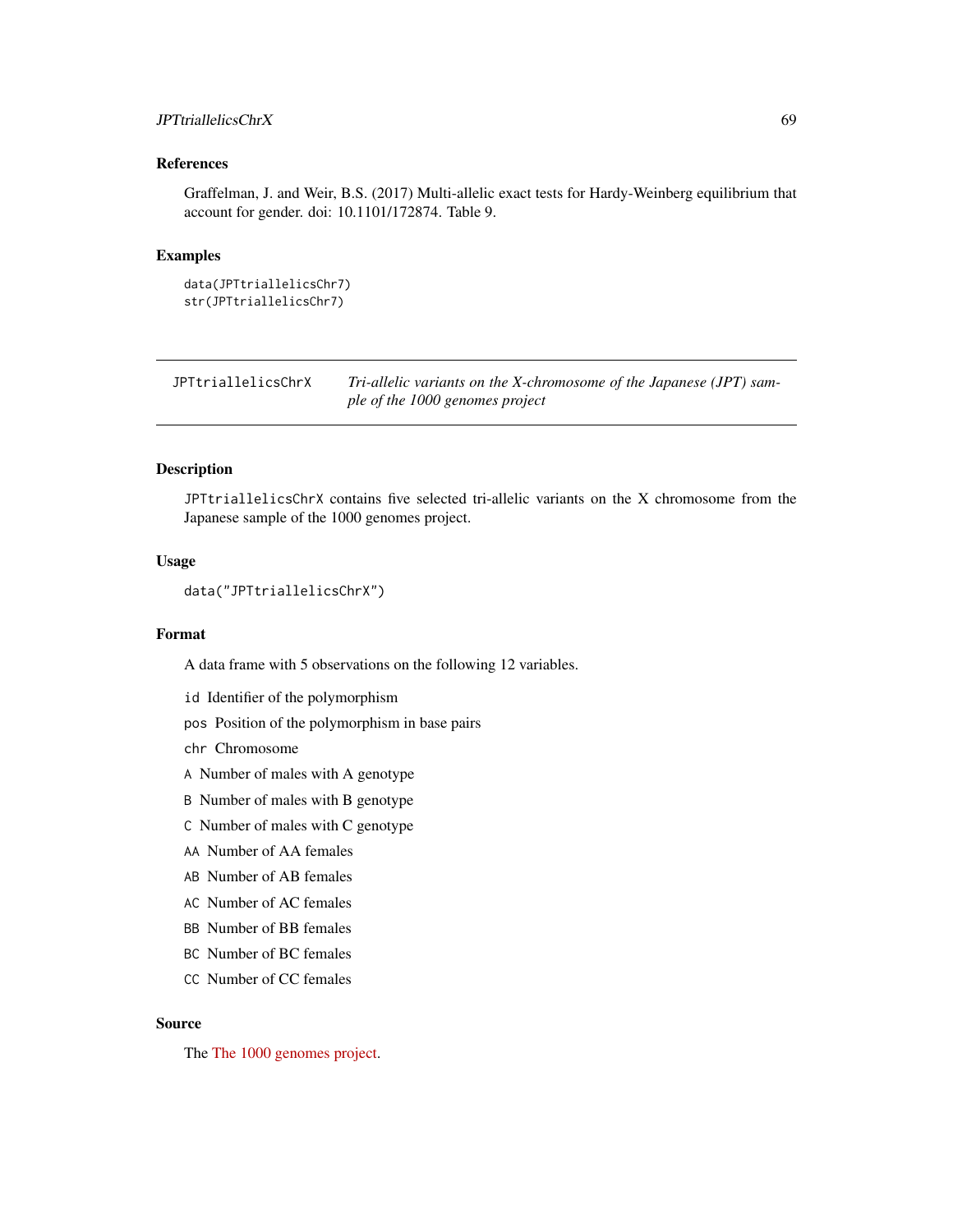## References

Graffelman, J. and Weir, B.S. (2017) Multi-allelic exact tests for Hardy-Weinberg equilibrium that account for gender. doi: 10.1101/172874. Table 6.

#### Examples

```
data(JPTtriallelicsChrX)
str(JPTtriallelicsChrX)
```
mac *Compute the minor allele count.*

## Description

mac computes the smallest allele count for a given vector of genotype counts.

## Usage

mac(X)

## Arguments

X a vector or matrix with genotype counts (AA, AB, BB)

## Value

a vector of the minor allele counts

## Author(s)

Jan Graffelman (jan.graffelman@upc.edu)

## See Also

[maf](#page-70-0)

```
X <- as.vector(rmultinom(1,100,c(0.5,0.4,0.1)))
names(X) <- c("AA","AB","BB")
print(X)
print(mac(X))
```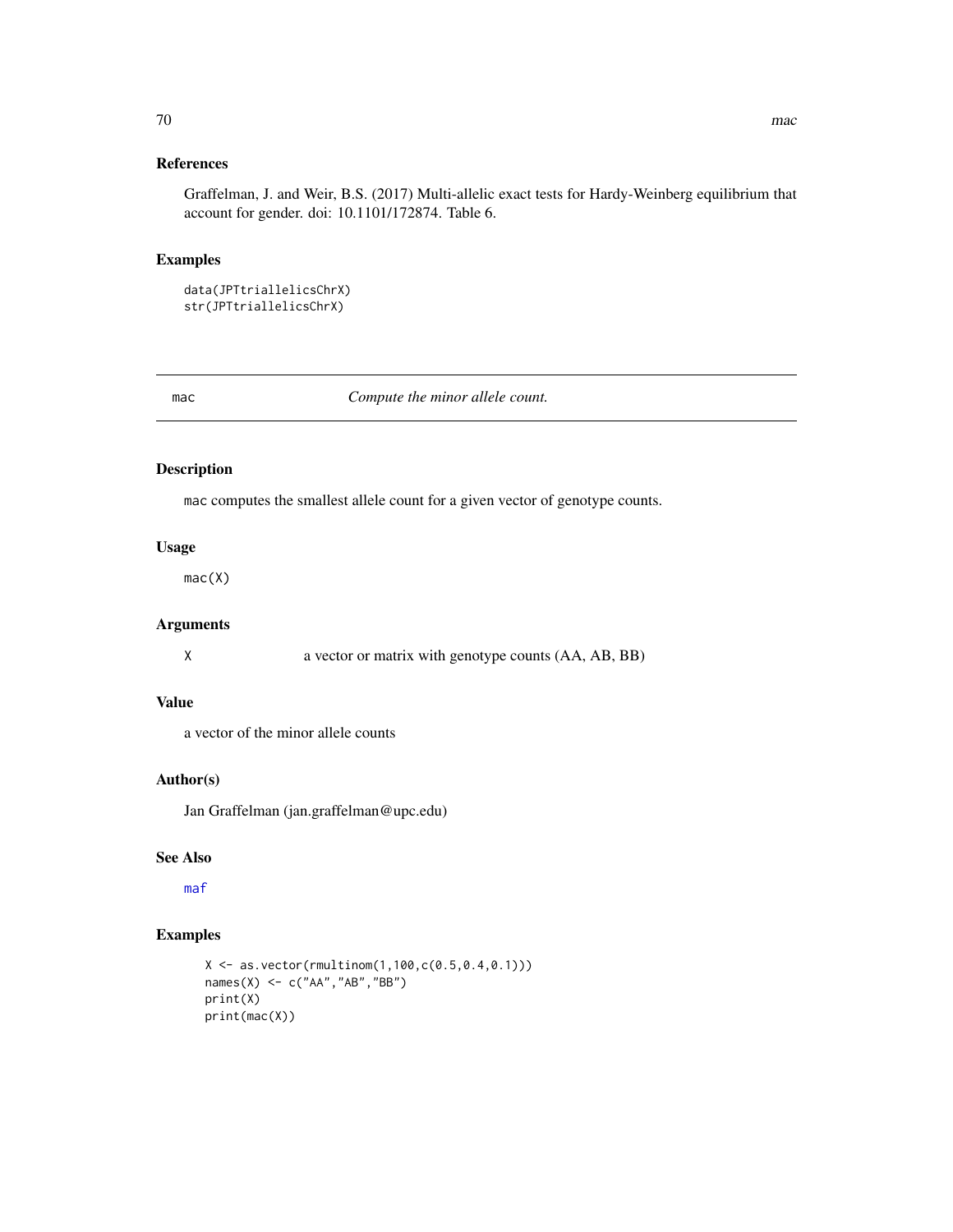<span id="page-70-0"></span>

## Description

Function maf computes the minor allele frequency for a matrix or vector of compositions.

#### Usage

maf(x)

#### Arguments

x a vector or matrix of genotypic compositions

#### Value

a vector of minor allele frequencies.

#### Author(s)

Jan Graffelman (jan.graffelman@upc.edu)

## Examples

```
X \leftarrow as.vector(rmultinom(1,100,c(0.5,0.4,0.1)))X \leftarrow X/\text{sum}(X)print(X)
print(maf(X))
```

```
MakeCounts Create genotype counts from bi-allelic marker data
```
## Description

MakeCounts creates a matrix of genotype counts, with one row for each bi-allelic marker, containing 4 columns with the counts AA, AB, BB and NA (missings) respectively

#### Usage

```
MakeCounts(X, alleles, pos1 = 1, pos2 = 3, coding = c(AA=0, AB=1, BB=2), sep = "")
```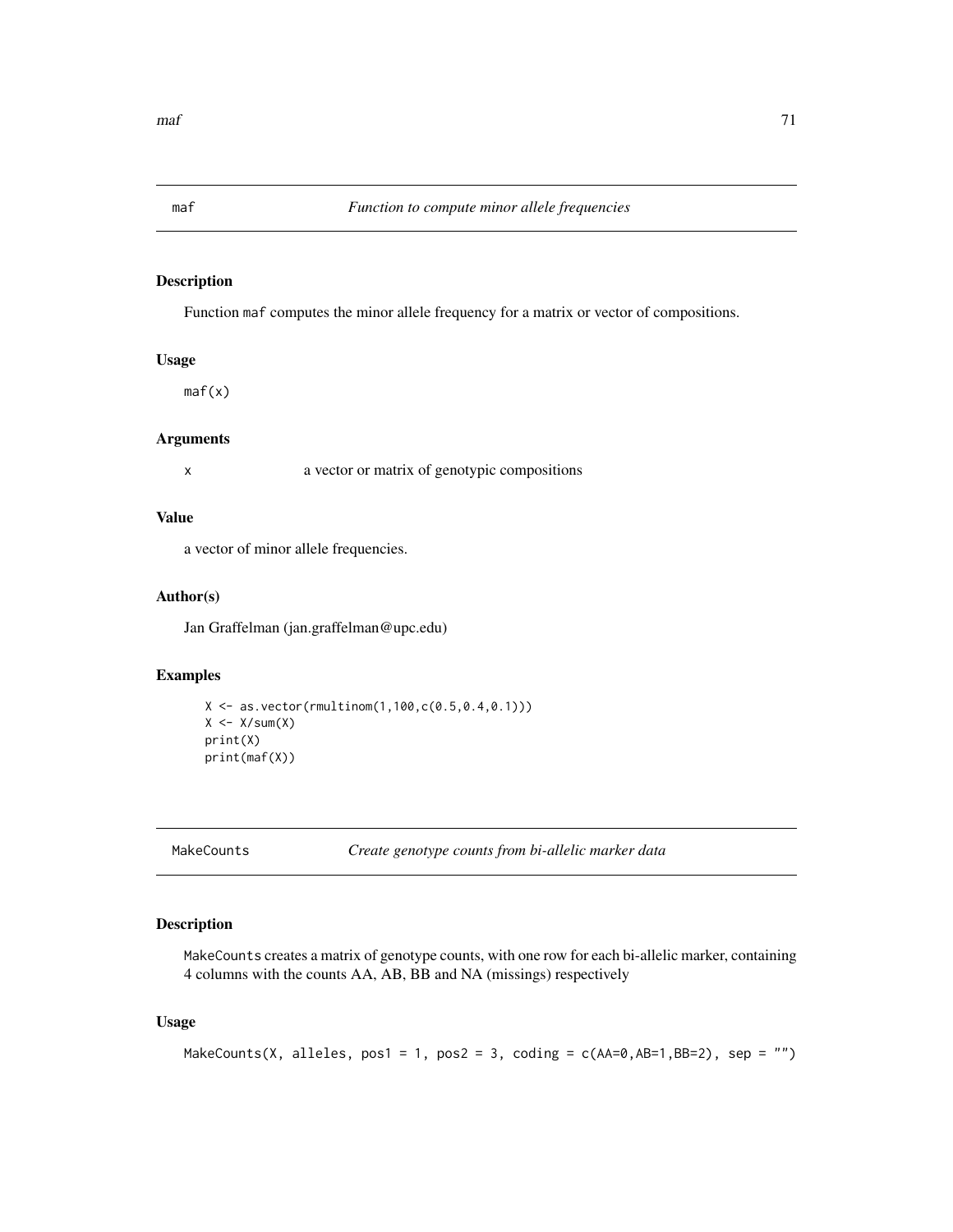#### Arguments

| $\times$         | A matrix or data frame with bi-allelic genotyping information, markers in columns,<br>individuals in rows                  |  |
|------------------|----------------------------------------------------------------------------------------------------------------------------|--|
| alleles          | a vector of alleles for each marker (e.g. $c("A/T", "A/G",)$ ). Only relevanit if X<br>is a matrix with text entries.      |  |
| pos1             | position of the first allele in the allele string (1 by default)                                                           |  |
| pos <sub>2</sub> | position of the second allele in the allele string (3 by default)                                                          |  |
| coding           | indicates how homozygotes and heterozygote are coded as numbers. Only rele-<br>vant if X is a matrix with numeric entries. |  |
| sep              | allele separator character for genotype data in text format ("" for AA; "/" for<br>"A/A")                                  |  |

## Details

MakeCounts is thought for bi-allelic marker data only. Missings are should be coded by NA. It produces the right input for HWTernaryPlot.

Heterozygotes may be coded in the data as "AB" or "BA". Both entries will be counted as a heterozygote.

#### Value

A matrix of 4 columns

## Author(s)

Jan Graffelman <jan.graffelman@upc.edu>

## See Also

[HWTernaryPlot](#page-59-0)

```
SNP1 <- c("GG","GG","GG","GG","GG","GG","GG","GG","GG")
SNP2 <- c("CG","GG","CC","GG","GG","CG","CG","CG","CG")
SNP3 <- c("AA","AA","AA","AG","AA","AG","AA","AA","AA")
SNP4 <- c("GG","GG","GG","GG","GG","GG","GG","GG","GG")
SNP5 <- c("CC","CC","CC","CC","CC","CC","CT","CT","CT")
X <- cbind(SNP1,SNP2,SNP3,SNP4,SNP5)
Y <- MakeCounts(X,c("A/G","C/G","A/G","A/G","C/T"))
print(Y)
W \leftarrow matrix(sample(c(0,1,2,NA),100,replace=TRUE),ncol=5)Z \leftarrow MakeCounts(W, coding=c(0,1,2))
```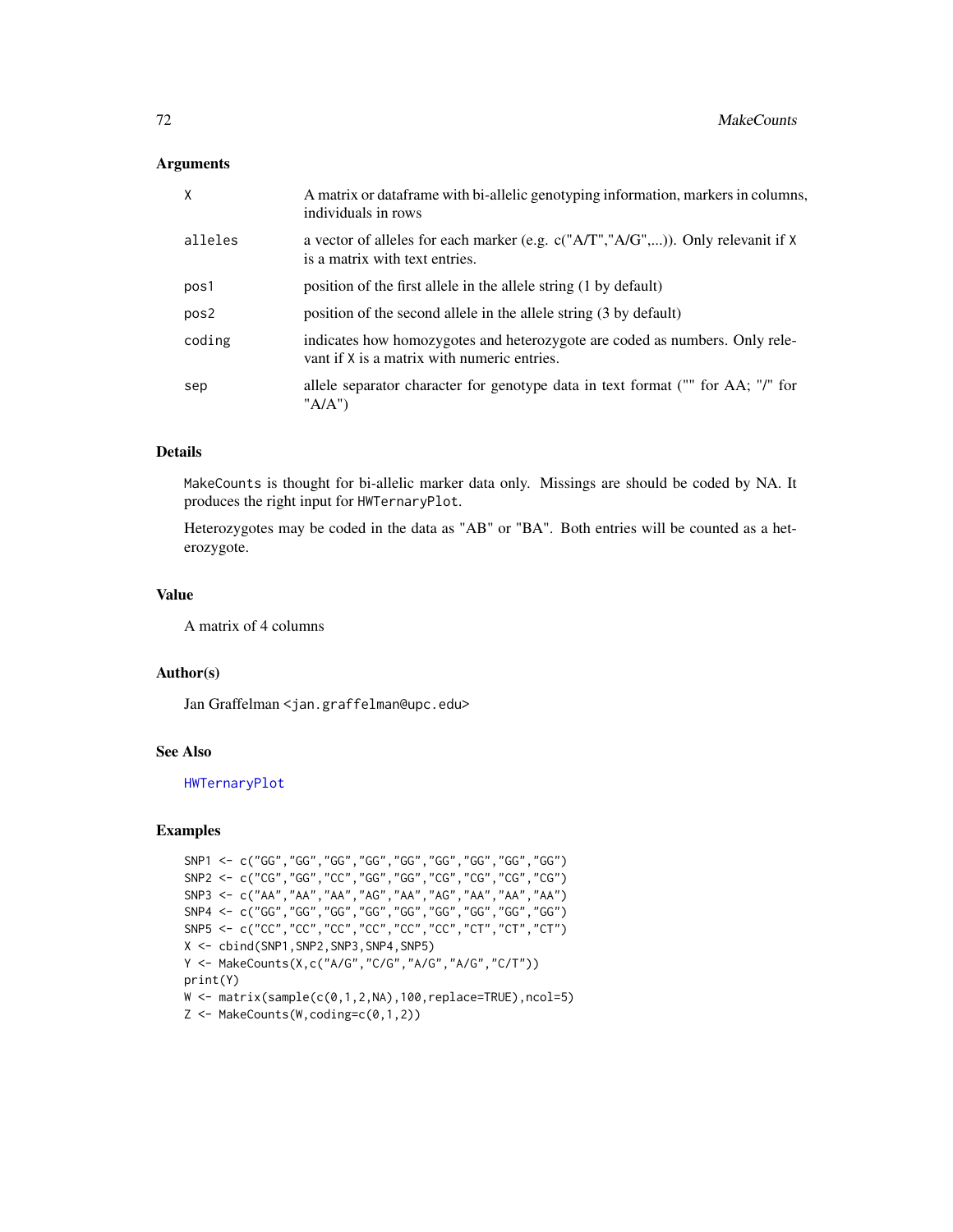<span id="page-72-0"></span>

MakeFactor converts bi-allelic genetic marker data, whether coded numerically as (0,1,2) or as (GG,GT,TT), etc. into standard factors coded as AA, AB, BB.

# Usage

MakeFactor(x, coding =  $c(\emptyset, 1, 2)$ )

# Arguments

|        | A vector containing genotyping results                                                                         |
|--------|----------------------------------------------------------------------------------------------------------------|
| coding | Describes the numerical coding of the genotype data in order AA, AB and BB.<br>Only relevant if x is numerical |

# Details

If x is a factor, it will be coerced to a factor with levels AA, AB and BB. Important detail: the produced factors will have only those levels that are observed in the data. E.g., if genotyping results only consist of  $(0,1)$ , then the resulting factor will not have level BB (which would be an empty category)

#### Value

A factor variable

#### Author(s)

Jan Graffelman <jan.graffelman@upc.edu>

#### See Also

**[MakeCounts](#page-70-0)** 

# Examples

 $y \leftarrow c(1,1,0,0,2,2)$ data.frame(y,MakeFactor(y))

```
y \leq -c(2, 2, 3, 3, 1, 1)data.frame(y,MakeFactor(y,coding=c(1,2,3)))
```

```
data(Markers)
data.frame(Markers[,1],MakeFactor(Markers[,1],coding=c(1,2,3)))
```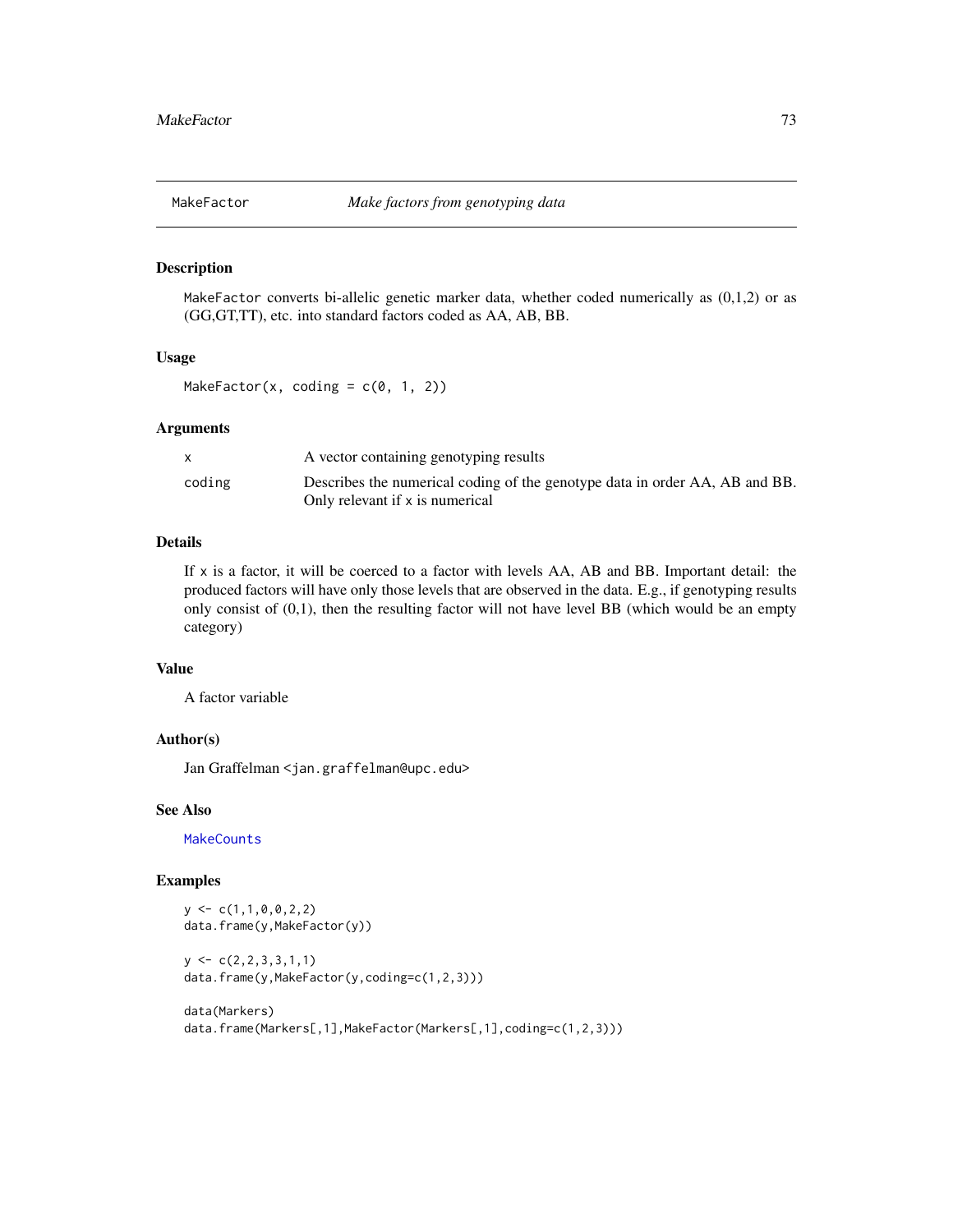<span id="page-73-0"></span>

The dataframe contains the genotypes of 3 SNPs and two allele intensities of 146 individuals. The first column is a GT polymorphism that has missing values for several individuals. The second and third column (iG and iG) are the allele intensities of this polymorphism. Column 4 and 5 are covariate SNPs (an AC and an AG polymorphism) that have no missing values.

#### Usage

data(Markers)

# Format

A data frame containing 146 rows and 5 columns

#### References

Graffelman, J. (2015) Exploring Diallelic Genetic Markers: The HardyWeinberg Package. Journal of Statistical Software, 64(3), 1-23. [doi:10.18637/jss.v064.i03.](https://doi.org/10.18637/jss.v064.i03)

Mourant *Genotype frequencies for blood group locus MN*

#### **Description**

The dataframe contains the genotype frequencies MM, MN and NN for the MN blood group locus for 216 populations. The data are taken from table 2.5 in Mourant et al., using only entries with a sample size of at least 500.

#### Usage

data(Mourant)

# Format

A data frame containing 216 observations.

# Source

Mourant et al, Table 2.5

#### References

Mourant, A. E. and Kope\'c, A. C. and Domaniewska-Sobczak, K. (1976) The Distribution of the Human Blood Groups and other Polymorphisms. Second edition. Oxford University Press, London.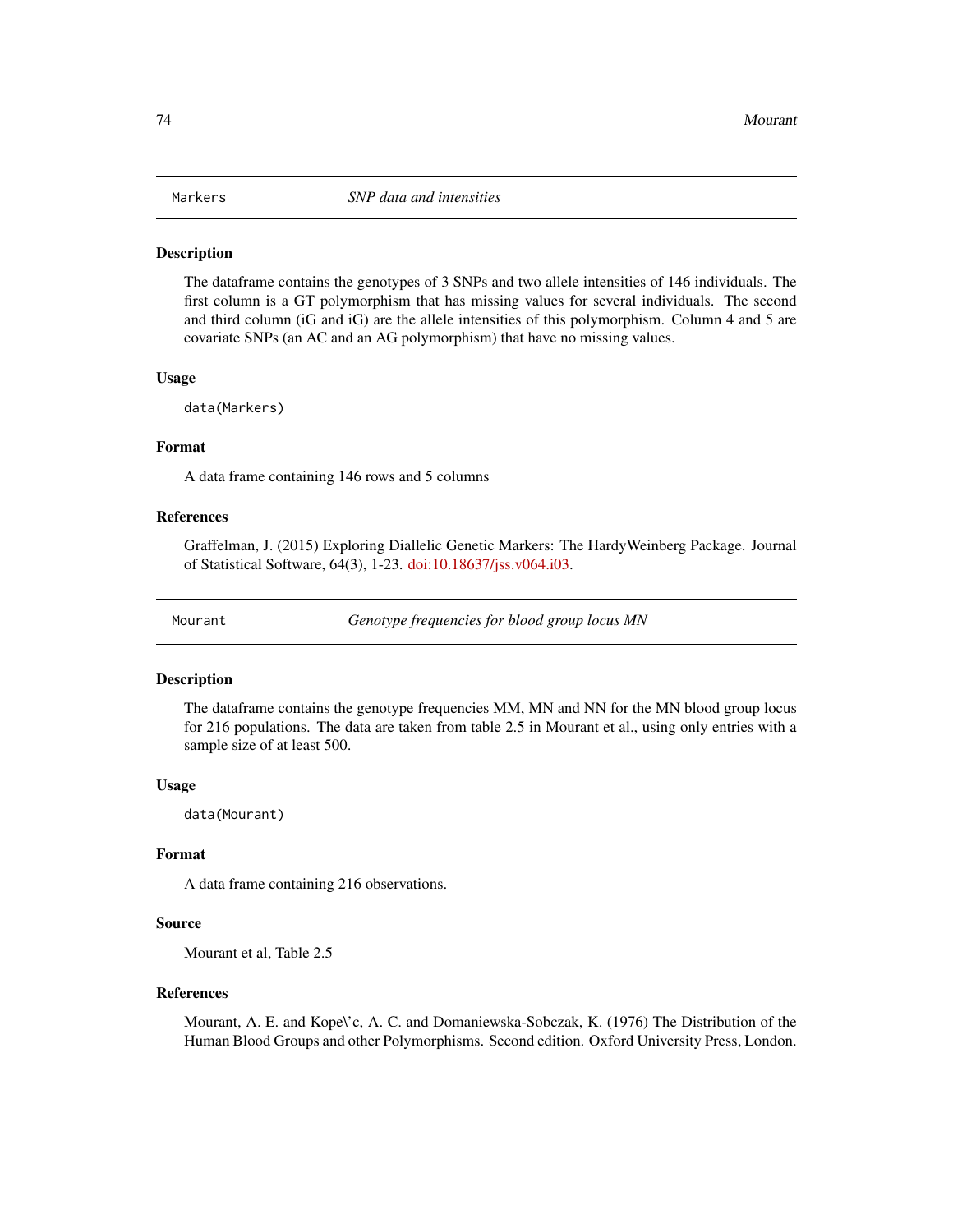<span id="page-74-0"></span>

Function n.alleles determines the number of alleles in a named genotype vector.

# Usage

n.alleles(x, ...)

# Arguments

|          | A named genotype vector (e.g. $c(AA=10, AB=20, BB=5)$ ) |
|----------|---------------------------------------------------------|
| $\cdots$ | extra arguments that are passed on to alleles           |

# Value

integer

# Author(s)

Jan Graffelman (jan.graffelman@upc.edu)

# See Also

[alleles](#page-6-0)

# Examples

```
x <- c(AA=25,AB=50,BB=25)
k <- n.alleles(x)
print(k)
```
# NistSTRs *NIST autosomal STR data*

# Description

NistSTRs contains 29 autosomal microsatellites (STRs) of individuals of Caucasian ancestry. The two alleles of an individual are separated into two columns for each STR.

# Usage

data("NistSTRs")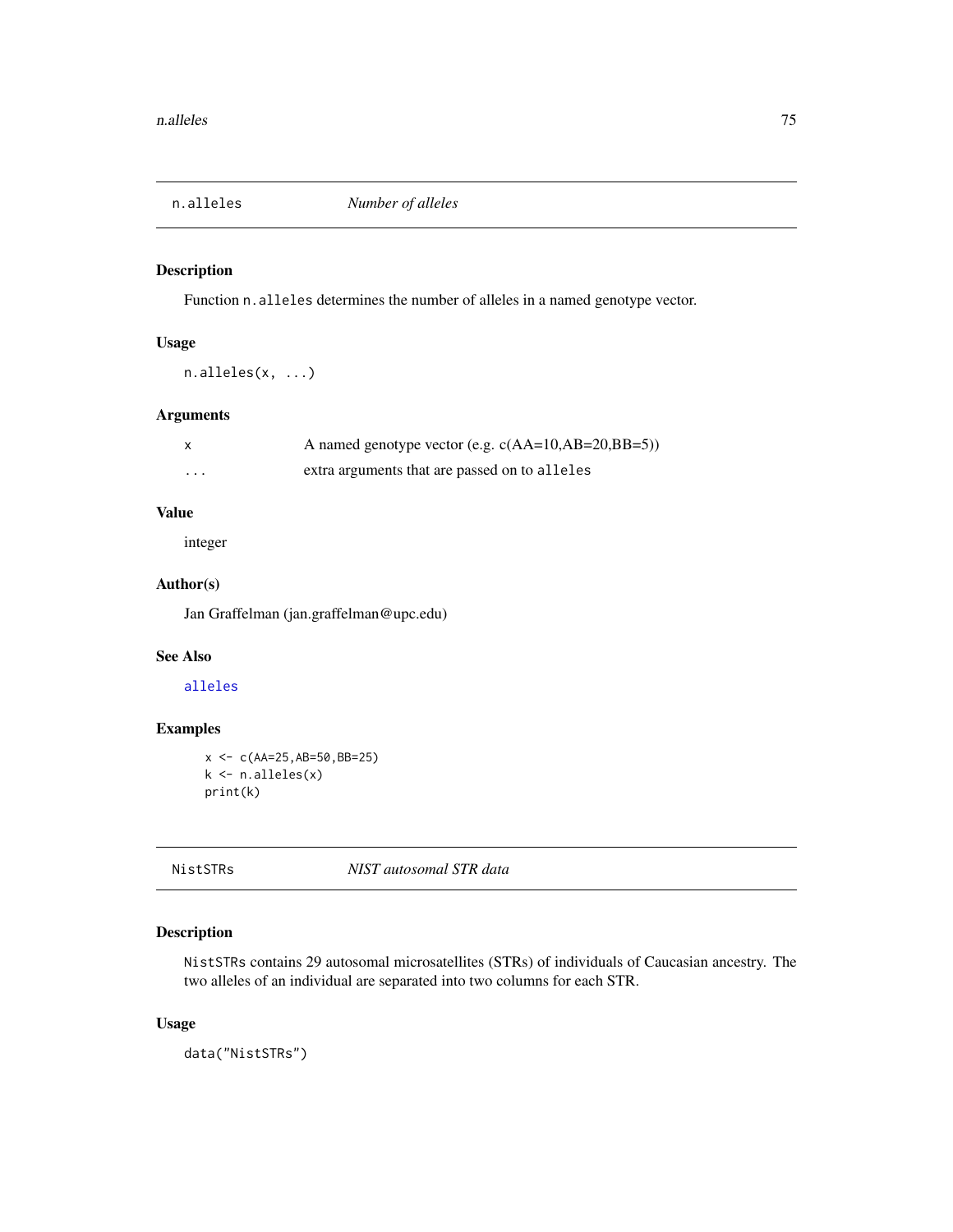# Format

A data frame with 361 observations on the following 58 variables.

'CSF1PO-1' First allele of CSF1PO 'CSF1PO-2' Second allele of CSF1PO 'D10S1248-1' First allele of D10S1248 'D10S1248-2' Second allele of D10S1248 'D12S391-1' First allele of D12S391 'D12S391-2' Second allele of D12S391 'D13S317-1' First allele of D13S317 'D13S317-2' Second allele of D13S317 'D16S539-1' First allele of D16S539 'D16S539-2' Second allele of D16S539 'D18S51-1' First allele of D18S51 'D18S51-2' Second allele of D18S51 'D19S433-1' First allele of D19S433 'D19S433-2' Second allele of D19S433 'D1S1656-1' First allele of D1S1656 'D1S1656-2' Second allele of D1S1656 'D21S11-1' First allele of D21S11 'D21S11-2' Second allele of D21S11 'D22S1045-1' First allele of D22S1045 'D22S1045-2' Second allele of D22S1045 'D2S1338-1' First allele of D2S1338 'D2S1338-2' Second allele of D2S1338 'D2S441-1' First allele of D2S441 'D2S441-2' Second allele of D2S441 'D3S1358-1' First allele of D3S1358 'D3S1358-2' Second allele of D3S1358 'D5S818-1' First allele of D5S818 'D5S818-2' Second allele of D5S818 'D6S1043-1' First allele of D6S1043 'D6S1043-2' Second allele of D6S1043 'D7S820-1' First allele of D7S820 'D7S820-2' Second allele of D7S820 'D8S1179-1' First allele of D8S1179 'D8S1179-2' Second allele of D8S1179 'F13A01-1' First allele of F13A01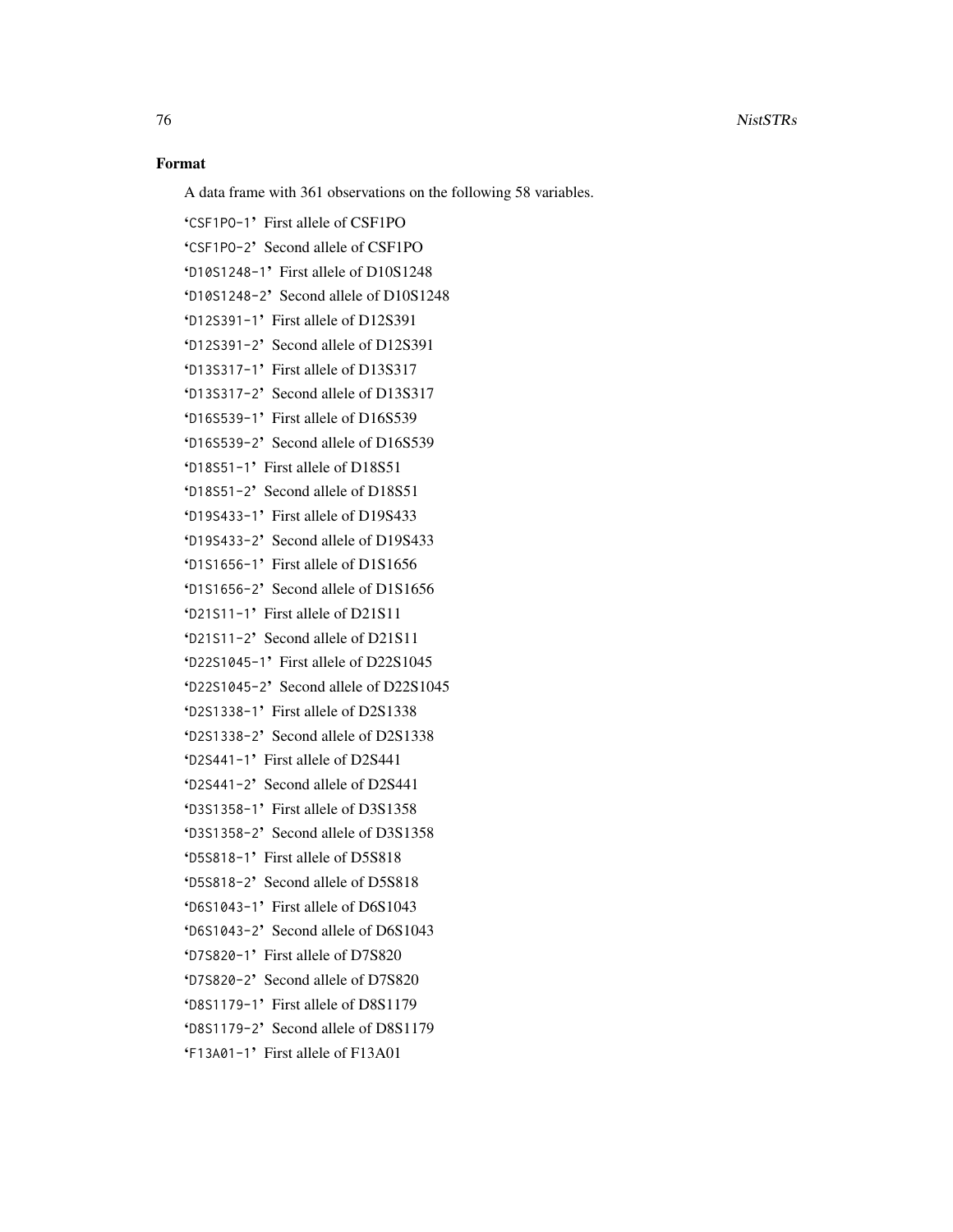#### NistSTRs 77

- 'F13A01-2' Second allele of F13A01
- 'F13B-1' First allele of F13B
- 'F13B-2' Second allele of F13B
- 'FESFPS-1' First allele of FESFPS

'FESFPS-2' Second allele of FESFPS

'FGA-1' First allele of FGA

- 'FGA-2' Second allele of FGA
- 'LPL-1' First allele of LPL
- 'LPL-2' Second allele of LPL
- 'Penta\_C-1' First allele of Penta\_C
- 'Penta\_C-2' Second allele of Penta\_C
- 'Penta\_D-1' First allele of Penta\_D
- 'Penta\_D-2' Second allele of Penta\_D
- 'Penta\_E-1' First allele of Penta\_E
- 'Penta\_E-2' Second allele of Penta\_E
- 'SE33-1' First allele of SE33
- 'SE33-2' Second allele of SE33
- 'TH01-1' First allele of TH01
- 'TH01-2' Second allele of TH01
- 'TPOX-1' First allele of TPOX
- 'TPOX-2' Second allele of TPOX
- 'vWA-1' First allele of vWA
- 'vWA-2' Second allele of vWA

# Source

http://strbase.nist.gov

#### References

Hill, C. et al. (2013) U.S. population data for 29 autosomal STR loci. Forensic science international: Genetics 497 7(3):e82-3.

# Examples

data(NistSTRs)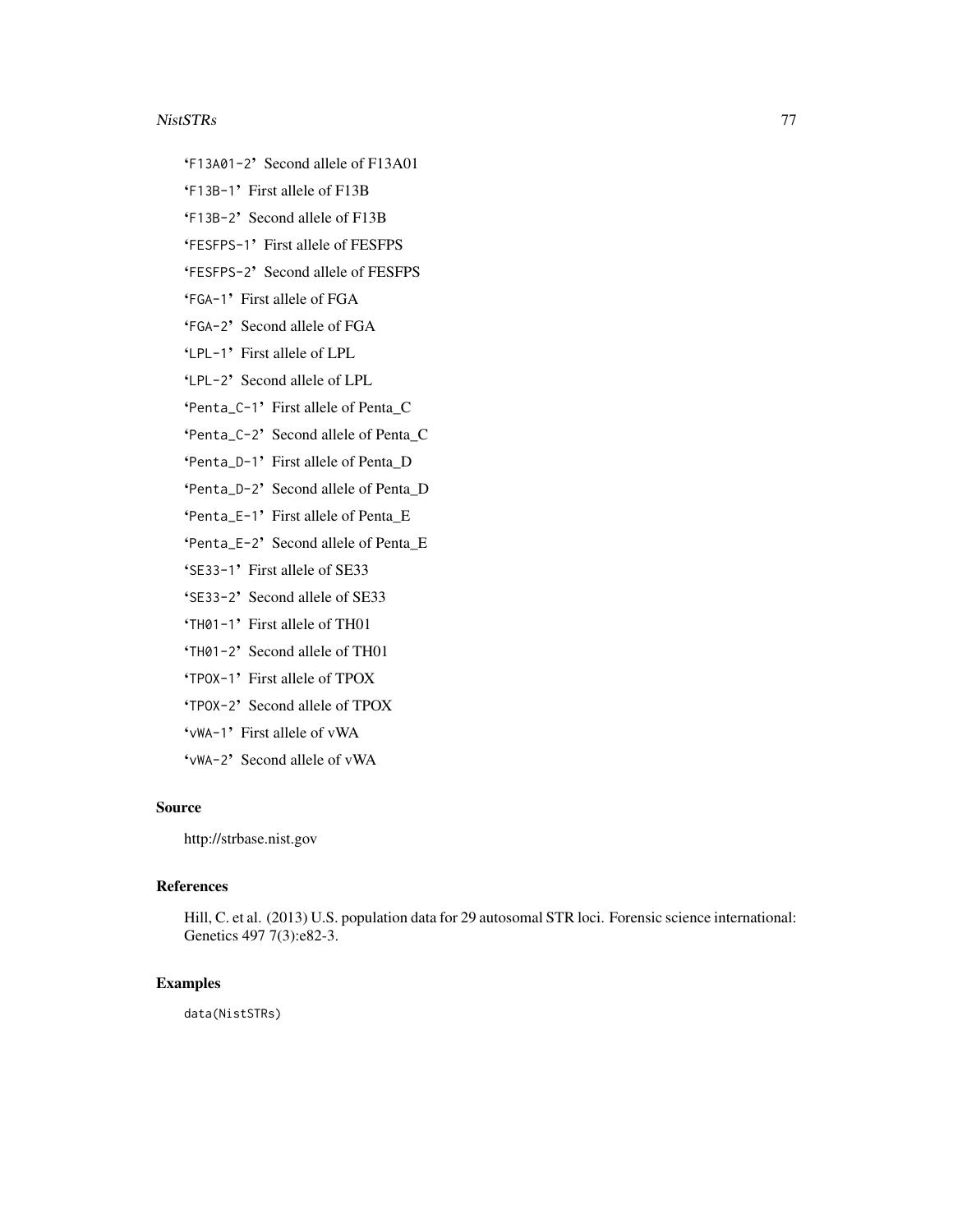<span id="page-77-0"></span>function recode recodes bi-allelic genetic marker information expressed as strings (e.g. "AA", "AB", "BB") into numerical form.

#### Usage

```
recode(X, alleles, values = c(0, 1, 2), pos1 = 1, pos2 = 3, minor
= FALSE, verbose = FALSE)
```
#### Arguments

| $\mathsf{X}$ | A matrix or dataframe of bi-allelic markers, individuals in rows, markers in<br>columns                                                                                                                 |
|--------------|---------------------------------------------------------------------------------------------------------------------------------------------------------------------------------------------------------|
| alleles      | a vector with the alleles for each marker (e.g. $c("A/T", "A/G", etc)$ )                                                                                                                                |
| values       | a vector of numerica values for AA, AB and BB, $((0,1,2)$ by default).                                                                                                                                  |
| pos1         | position of the first allele in the allele string (1 by default).                                                                                                                                       |
| pos2         | position of the second allele in the allele string (3 by default).                                                                                                                                      |
| minor        | coding is according to the number of copies of the minor allele. if minor = TRUE,<br>the value of 2 reflects two copies of the minor allele, and the value 0 reflects no<br>copies of the minor allele. |
| verbose      | print progress on the conversion or not.                                                                                                                                                                |

# Details

recode is written for bi-allelic marker data only. Heterozygotes may be coded both as AB or BA. By default, the second allele specified (e.g. "T" in "A/T") is counted in the recoding, and homozygotes AA are coded as 0 and homozygotes TT as 2.

# Value

A numerical matrix, individuals in rows, markers in columns

# Author(s)

Jan Graffelman <jan.graffelman@upc.edu>

# See Also

**[MakeCounts](#page-70-0)**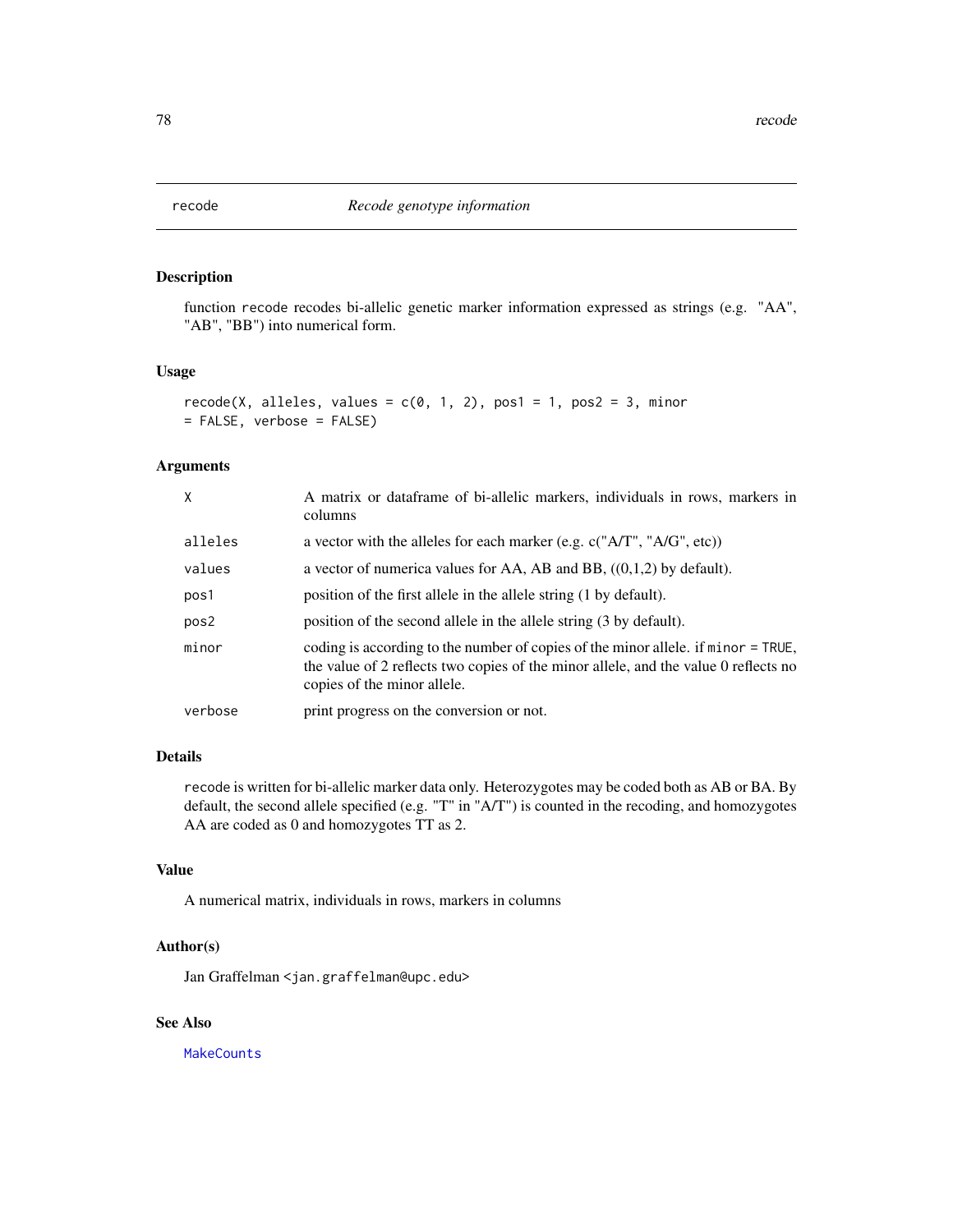#### <span id="page-78-0"></span>strsort to the contract of the contract of the contract of the contract of the contract of the contract of the contract of the contract of the contract of the contract of the contract of the contract of the contract of the

#### Examples

```
SNP1 <- c("GG","GG","GG","GG","GG","GG","GG","GG","GG")
SNP2 <- c("CG","GG","CC","GG","GG","CG","CG","CG","CG")
SNP3 <- c("AA","AA","AA","AG","AA","AG","AA","AA","AA")
SNP4 <- c("GG","GG","GG","GG","GG","GG","GG","GG","GG")
SNP5 <- c("CC","CC","CC","CC","CC","CC","CT","CT","CT")
X <- cbind(SNP1,SNP2,SNP3,SNP4,SNP5)
Y <- recode(X,c("A/G","C/G","A/G","A/G","C/T"))
print(Y)
```
# strsort *Sort tokens of a set of strings*

# Description

Function strsort collapses all tokens of a vector of strings in a single string with sorted tokens

# Usage

strsort(s)

#### Arguments

s a vector of character strings

#### Value

a string

# Author(s)

Jan Graffelman <jan.graffelman@upc.edu>

# See Also

# [alleles](#page-6-0)

# Examples

x <- c("AA","AB","BB","AC","CC") print(strsort(x))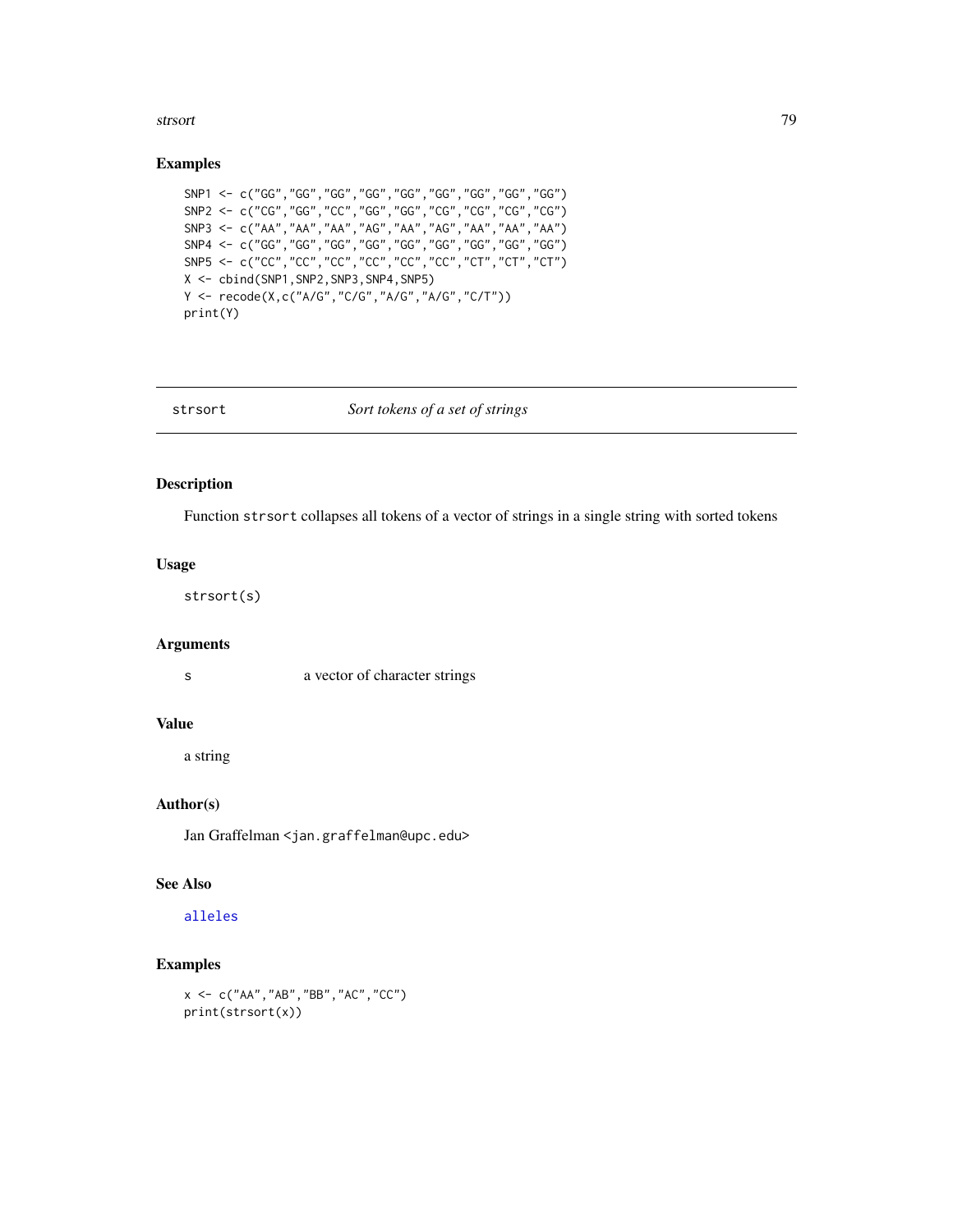<span id="page-79-0"></span>

Function ThetatoF converts disequilibrium measure theta to an inbreeding coefficient.

# Usage

ThetatoF( $p$ , theta = 4)

# Arguments

| p     | the allele frequency         |
|-------|------------------------------|
| theta | the disequilibrium parameter |

# Value

a real number

# Author(s)

Jan Graffelman (jan.graffelman@upc.edu)

# References

Rohlfs, R.V. and Weir, B.S. (2008) Distributions of Hardy-Weinberg Equilibrium Test Statistics, Genetics, 180(3) pp. 1609-1616.

#### See Also

[HWf](#page-39-0)

# Examples

 $f \leftarrow \text{ThetatoF}(0.5, 4)$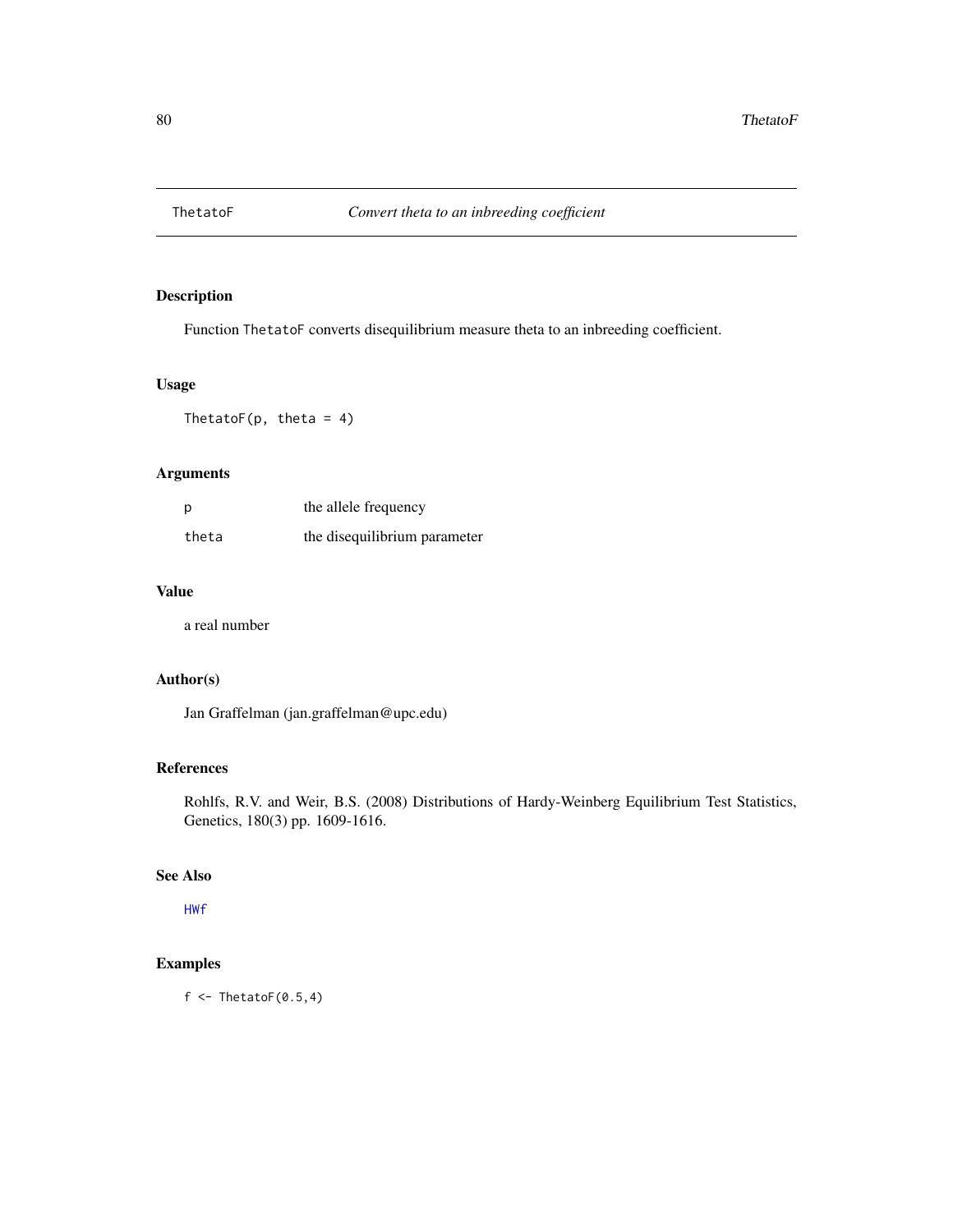<span id="page-80-0"></span>

Function toTriangular converts a named vector of genotype counts into a triangular matrix format, with homozygotes on the diagonal and heterozygotes below the diagonal.

# Usage

```
toTriangular(x)
```
# Arguments

x A vector of genotype counts

# Value

a matrix

# Author(s)

Jan Graffelman <jan.graffelman@upc.edu>

# Examples

```
x <- c(AA=20,AB=52,AC=34,BB=17,BC=51,CC=26)
print(x)
X <- toTriangular(x)
print(X)
```
TSIXTriAllelics *Tri-allelic polymorphisms on the X chromosome of the TSI population*

# Description

This dataframe contains genotype counts for six three-allelic polymorphisms (A,B,C) on chromosome X of a sample of individuals from the TSI population (Tuscany, Italy) of the 1,000 genomes project.

#### Usage

```
data(TSIXTriAllelics)
```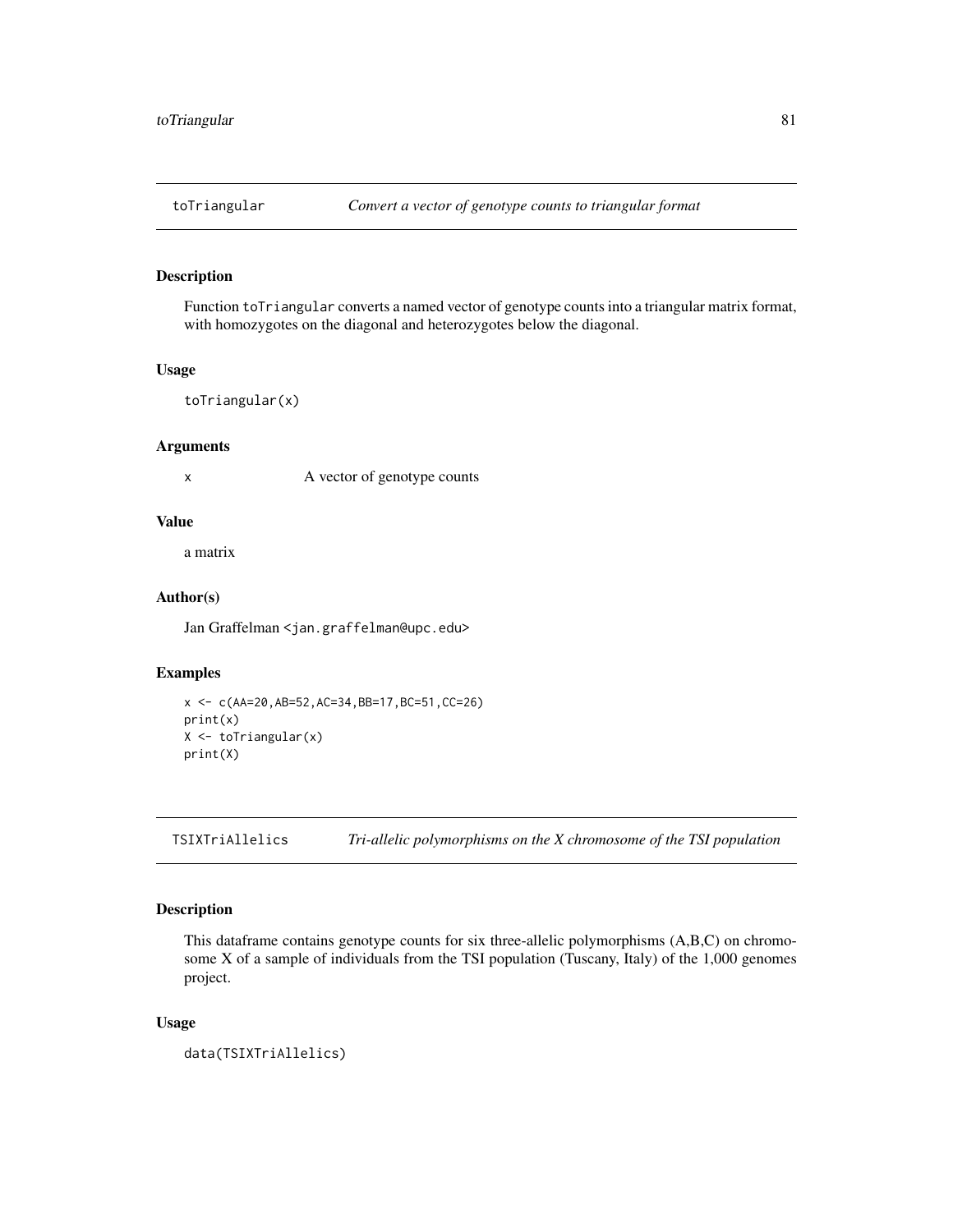# Format

A data frame with 6 observations on the following 10 variables.

- ID Identifier of the polymorphism
- A Male A genotype count
- B Male B genotype count
- C Male C genotype count
- AA Female AA genotype count
- AB Female AB genotype count
- AC Female AC genotype count
- BB Female BB genotype count
- BC Female BC genotype count
- CC Female CC genotype count

#### Source

Data taken from the 1,000 genomes project at www.internationalgenome.org

# References

Graffelman, J. and Ortoleva, L. (2020) A network algorithm for the X chromosomal exact test for Hardy-Weinberg equilibrium with multiple alleles. Under review.

#### Examples

```
data(TSIXTriAllelics)
```
UniqueGenotypeCounts *Extract unique genotypic compositions from a matrix*

# Description

Function UniqueGenotypeCounts creates a matrix containing only the unique rows in the given matrix, together with their frequency of occurrence

# Usage

UniqueGenotypeCounts(X, verbose = TRUE)

# Arguments

|         | A n by 3 matrix with genotypic counts (AA,AB,BB) |
|---------|--------------------------------------------------|
| verbose | If TRUE then print some statistics               |

<span id="page-81-0"></span>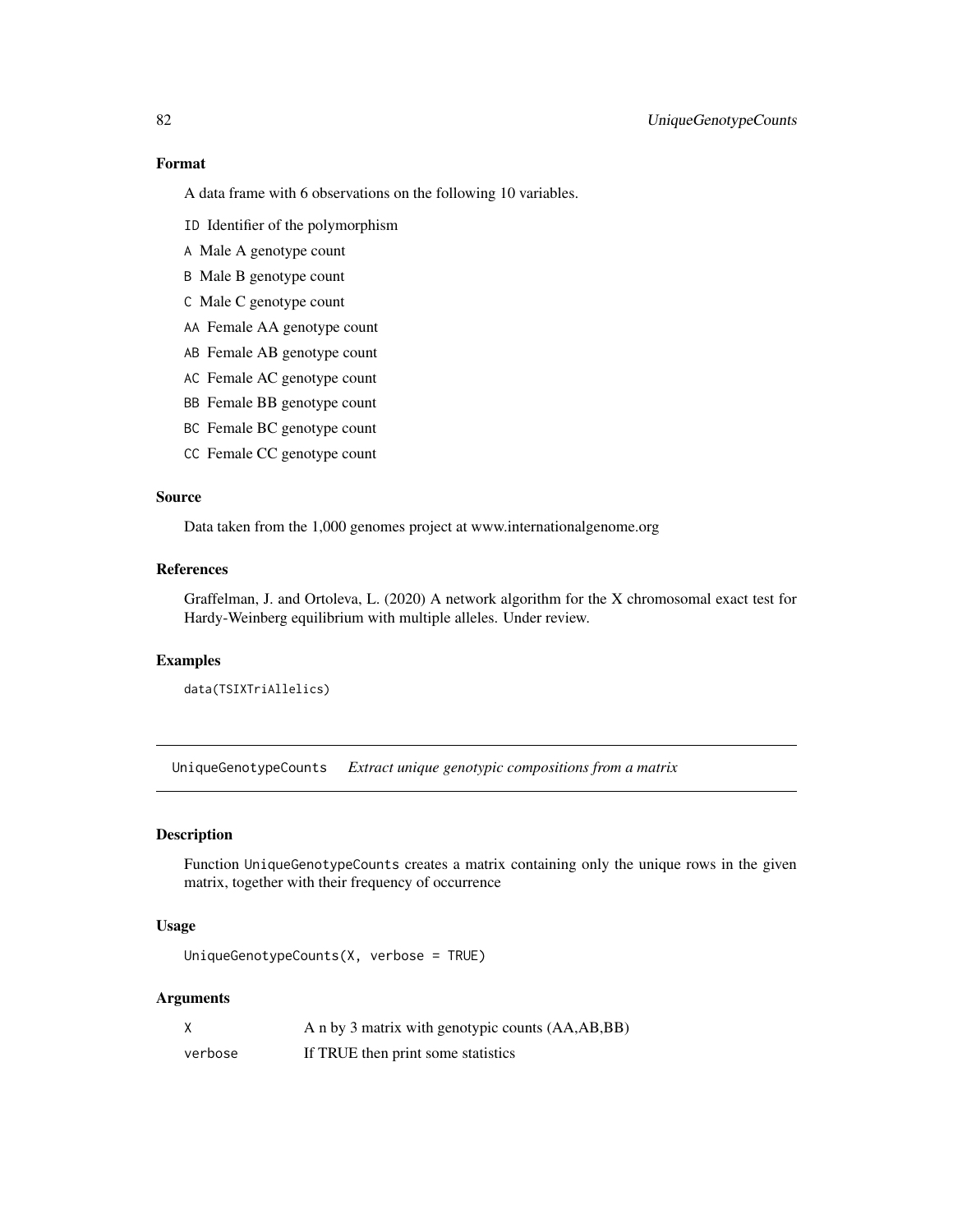<span id="page-82-0"></span> $\mathbf{v}$ af 83

# Value

A matrix with 4 columns, AA, AB, BB, and frequency of occurrence

# Author(s)

Jan Graffelman <jan.graffelman@upc.edu>

# See Also

[GenerateSamples](#page-15-0)

# Examples

```
set.seed(123)
X <- HWData(n=100,nm=100)
print(nrow(X))
Y <- UniqueGenotypeCounts(X)
print(nrow(Y))
print(sum(Y$w))
```
vaf *Computes the sample variance of the allele frequency for a biallelic marker.*

#### Description

Function vaf computes the sample variance of the allele frequencies of a single sample or a matrix of samples.

# Usage

 $vaf(X, hw = FALSE)$ 

#### Arguments

|    | vector or matrix with genotype counts (AA,AB,BB)              |
|----|---------------------------------------------------------------|
| hw | assume Hardy-Weinberg proportions (hw=TRUE) or not (hw=FALSE) |

# Details

For biallelic markers the variance of the minor allele frequency equals the variance of the major allele frequency.

#### Value

a numeric vector of variances.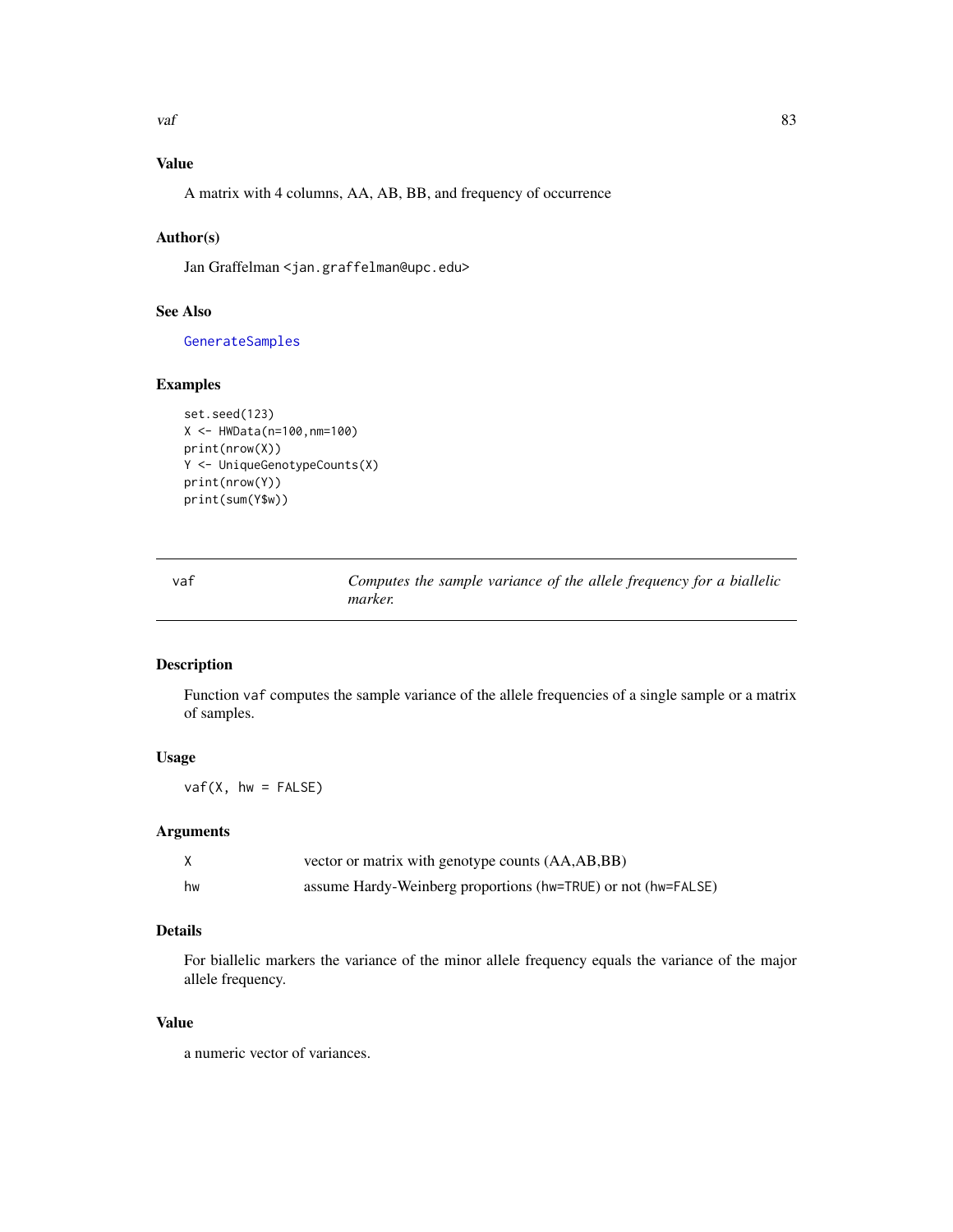# <span id="page-83-0"></span>Author(s)

Jan Graffelman <jan.graffelman@upc.edu>

# References

Weir, B.S. (1996) Genetic data analysis II. Sinauer Associates, Massachusetts. See Chapter 2.

# See Also

[af](#page-4-0),[maf](#page-70-1)

# Examples

```
x <- c(MM=298,MN=489,NN=213)
pA \leftarrow af(x)vA \leftarrow vaf(x)cat("allele frequency:",pA,"\n")
cat("sample variance allele frequency:",vA,"\n")
```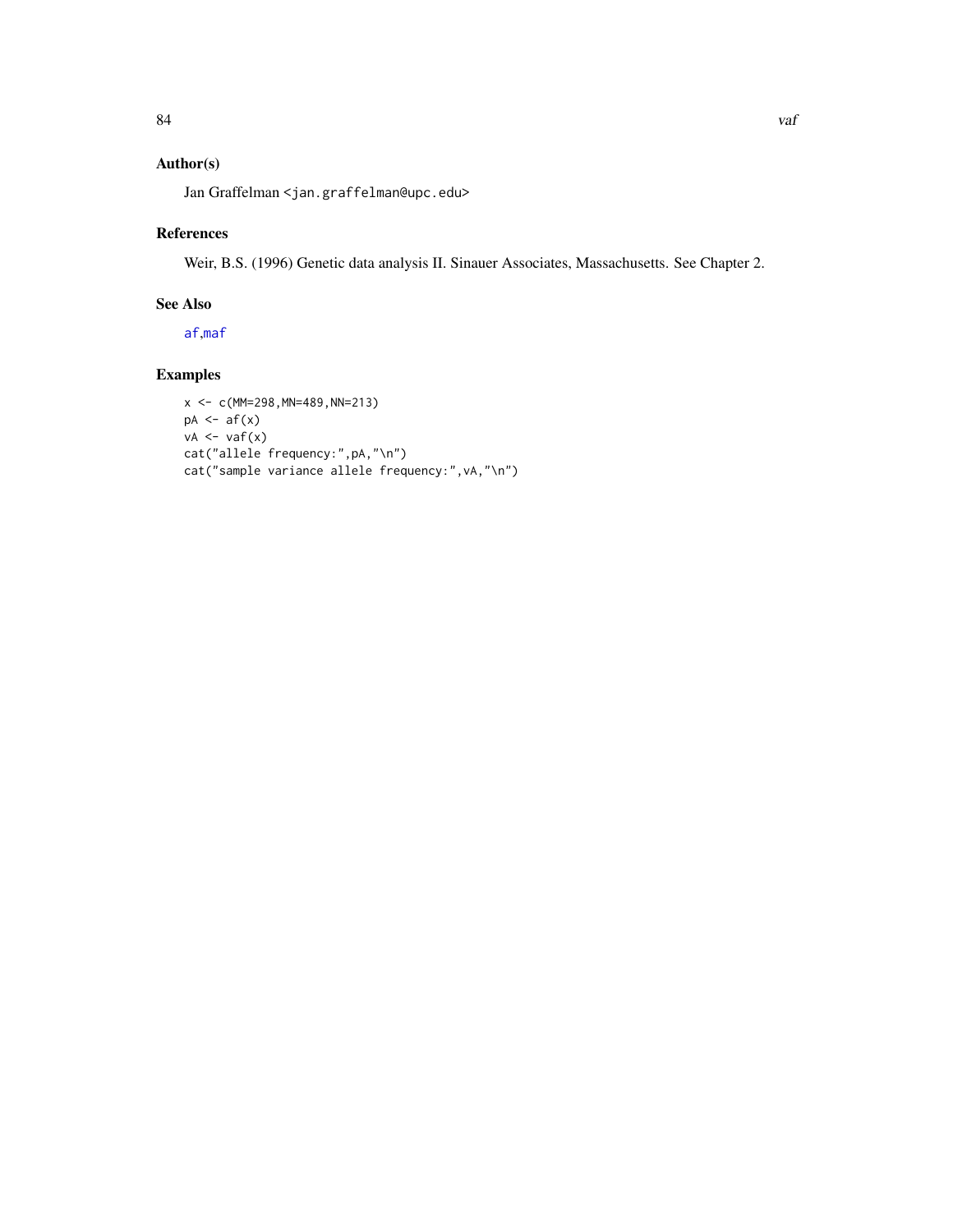# Index

∗ ~misc genlabels, [17](#page-16-0) ∗ aplot HWAlrPlot, [23](#page-22-0) HWClrPlot, [30](#page-29-0) HWGenotypePlot, [41](#page-40-0) HWIlrPlot, [43](#page-42-0) HWQqplot, [59](#page-58-0) HWTernaryPlot, [60](#page-59-0) ∗ array fold, [15](#page-14-0) ∗ datagen GenerateSamples, [16](#page-15-1) HWData, [33](#page-32-0) ∗ datasets Alzheimer, [9](#page-8-0) Glyoxalase, [17](#page-16-0) HapMapCHBChr1, [18](#page-17-0) JPTmultiallelicsChr7, [66](#page-65-0) JPTmultiallelicsChrX, [66](#page-65-0) JPTsnps, [67](#page-66-0) JPTtriallelicsChr7, [68](#page-67-0) JPTtriallelicsChrX, [69](#page-68-0) Markers, [74](#page-73-0) Mourant, [74](#page-73-0) NistSTRs, [75](#page-74-0) TSIXTriAllelics, [81](#page-80-0) ∗ distribution dgraffelmanweir.bi, [10](#page-9-0) dlevene, [11](#page-10-0) dlevene.bi, [12](#page-11-0) HWLindley, [44](#page-43-0) ∗ htest AFtest, [5](#page-4-1) EAFExact, [13](#page-12-0) HWAlltests, [21](#page-20-0) HWChisq, [24](#page-23-0) HWChisqMat, [26](#page-25-0) HWChisqStats, [27](#page-26-0)

HWExact, [34](#page-33-0) HWExactMat, [36](#page-35-0) HWExactPrevious, [37](#page-36-0) HWExactStats, [38](#page-37-0) HWLratio, [46](#page-45-0) HWLRtest, [47](#page-46-0) HWNetwork, [50](#page-49-0) HWPerm, [52](#page-51-0) HWPosterior, [56](#page-55-0) HWPower, [57](#page-56-0) ∗ manip fold, [15](#page-14-0) ∗ misc af, [5](#page-4-1) agcounts, [6](#page-5-0) alleles, [7](#page-6-1) AllelesToTriangular, [8](#page-7-0) fisherz, [14](#page-13-0) HWABO, [19](#page-18-0) HWAIC, [20](#page-19-0) HWAlr, [22](#page-21-0) HWClo, [28](#page-27-0) HWClr, [29](#page-28-0) HWCondProbAB, [31](#page-30-0) HWD, [32](#page-31-0) HWf, [40](#page-39-1) HWIlr, [42](#page-41-0) HWLRAllTests, [45](#page-44-0) HWMissing, [48](#page-47-0) HWPerm.mult, [53](#page-52-0) HWTriExact, [63](#page-62-0) ifisherz, [65](#page-64-0) mac, [70](#page-69-0) maf, [71](#page-70-2) MakeCounts, [71](#page-70-2) MakeFactor, [73](#page-72-0) n.alleles, [75](#page-74-0) recode, [78](#page-77-0) strsort, [79](#page-78-0)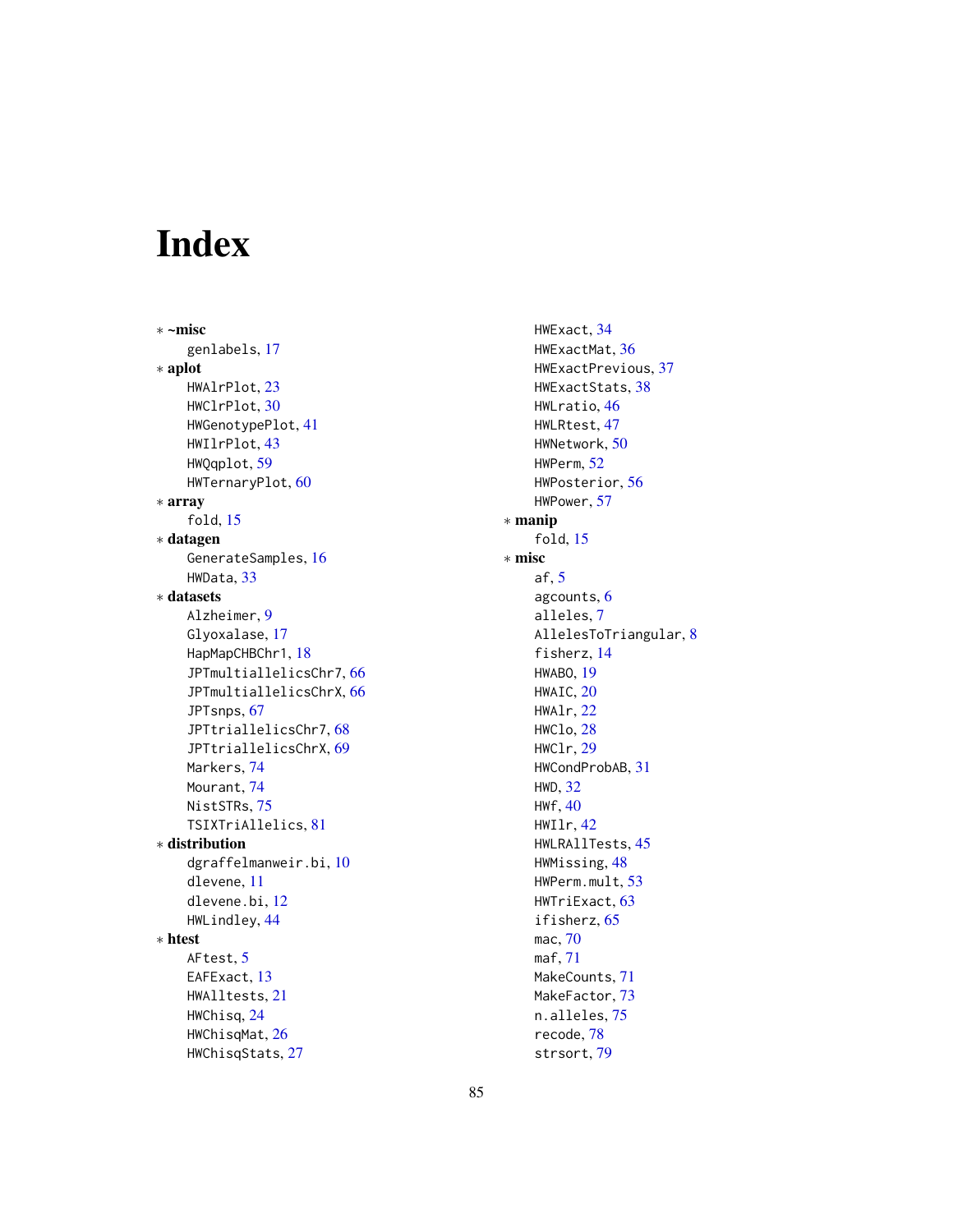# 86 INDEX

ThetatoF, [80](#page-79-0) toTriangular, [81](#page-80-0) UniqueGenotypeCounts, [82](#page-81-0) vaf, [83](#page-82-0) ∗ package HardyWeinberg-package, [3](#page-2-0) af, [5,](#page-4-1) *[19](#page-18-0)*, *[84](#page-83-0)* AFtest, [5](#page-4-1) agcounts, [6](#page-5-0) alleles, [7,](#page-6-1) *[75](#page-74-0)*, *[79](#page-78-0)* AllelesToTriangular, [8](#page-7-0) Alzheimer, [9](#page-8-0) cor, *[15](#page-14-0)*, *[65](#page-64-0)* dgraffelmanweir.bi, [10](#page-9-0) dlevene, [11,](#page-10-0) *[12](#page-11-0)* dlevene.bi, [12](#page-11-0) EAFExact, [13](#page-12-0) fisher.test, *[13](#page-12-0)* fisherz, [14](#page-13-0) fold, [15](#page-14-0) GenerateSamples, [16,](#page-15-1) *[83](#page-82-0)* genlabels, [17](#page-16-0) Glyoxalase, [17](#page-16-0) HapMapCHBChr1, [18](#page-17-0) HardyWeinberg *(*HardyWeinberg-package*)*, [3](#page-2-0) HardyWeinberg-package, [3](#page-2-0) HWABO, [19](#page-18-0) HWAIC, [20,](#page-19-0) *[48](#page-47-0)* HWAlltests, [21](#page-20-0) HWAlr, [22,](#page-21-0) *[28,](#page-27-0) [29](#page-28-0)*, *[42](#page-41-0)* HWAlrPlot, [23,](#page-22-0) *[30](#page-29-0)*, *[43](#page-42-0)* HWChisq, *[6](#page-5-0)*, *[17](#page-16-0)*, *[21](#page-20-0)*, [24,](#page-23-0) *[26,](#page-25-0) [27](#page-26-0)*, *[32](#page-31-0)*, *[35](#page-34-0)*, *[38](#page-37-0)*, *[40](#page-39-1)*, *[46](#page-45-0)*, *[50](#page-49-0)*, *[53](#page-52-0)*, *[57](#page-56-0)*, *[63](#page-62-0)* HWChisqMat, [26](#page-25-0) HWChisqStats, *[25](#page-24-0)*, [27](#page-26-0) HWClo, [28](#page-27-0) HWClr, *[22](#page-21-0)*, *[28](#page-27-0)*, [29,](#page-28-0) *[42](#page-41-0)* HWClrPlot, *[23](#page-22-0)*, [30,](#page-29-0) *[43](#page-42-0)* HWCondProbAB, [31](#page-30-0) HWD, [32](#page-31-0) HWData, [33](#page-32-0) HWExact, *[6](#page-5-0)*, *[10](#page-9-0)[–12](#page-11-0)*, *[21](#page-20-0)*, *[31](#page-30-0)*, [34,](#page-33-0) *[36](#page-35-0)*, *[39](#page-38-0)*, *[51](#page-50-0)*, *[53](#page-52-0)*, *[57,](#page-56-0) [58](#page-57-0)*, *[60](#page-59-0)*

HWExactMat, [36](#page-35-0) HWExactPrevious, [37](#page-36-0) HWExactStats, *[10](#page-9-0)*, *[35](#page-34-0)*, [38,](#page-37-0) *[51](#page-50-0)*, *[57](#page-56-0)* HWf, *[32](#page-31-0)*, [40,](#page-39-1) *[80](#page-79-0)* HWGenotypePlot, [41](#page-40-0) HWIlr, *[22](#page-21-0)*, *[28,](#page-27-0) [29](#page-28-0)*, [42](#page-41-0) HWIlrPlot, *[23](#page-22-0)*, *[30](#page-29-0)*, [43](#page-42-0) HWLindley, [44](#page-43-0) HWLRAllTests, [45](#page-44-0) HWLratio, *[21](#page-20-0)*, *[25](#page-24-0)*, *[35](#page-34-0)*, *[38](#page-37-0)*, [46,](#page-45-0) *[53](#page-52-0)* HWLRtest, *[20](#page-19-0)*, *[45](#page-44-0)*, [47](#page-46-0) HWMissing, [48](#page-47-0) HWNetwork, [50](#page-49-0) HWPerm, [52,](#page-51-0) *[54](#page-53-0)* HWPerm.mult, [53,](#page-52-0) *[64](#page-63-0)* HWPosterior, *[44](#page-43-0)*, [55](#page-54-0) HWPower, [57](#page-56-0) HWQqplot, [59](#page-58-0) HWTernaryPlot, *[34](#page-33-0)*, *[42](#page-41-0)*, *[60](#page-59-0)*, [60,](#page-59-0) *[72](#page-71-0)* HWTriExact, [63](#page-62-0) ifisherz, [65](#page-64-0) JPTmultiallelicsChr7, [66](#page-65-0) JPTmultiallelicsChrX, [66](#page-65-0) JPTsnps, [67](#page-66-0) JPTtriallelicsChr7, [68](#page-67-0) JPTtriallelicsChrX, [69](#page-68-0) lower.tri, *[15](#page-14-0)* mac, *[7](#page-6-1)*, [70](#page-69-0) maf, *[5](#page-4-1)*, *[70](#page-69-0)*, [71,](#page-70-2) *[84](#page-83-0)* MakeCounts, [71,](#page-70-2) *[73](#page-72-0)*, *[78](#page-77-0)* MakeFactor, [73](#page-72-0) Markers, [74](#page-73-0) Mourant, [74](#page-73-0) n.alleles, *[8](#page-7-0)*, [75](#page-74-0) NistSTRs, [75](#page-74-0) qqplot, *[60](#page-59-0)* recode, [78](#page-77-0) strsort, [79](#page-78-0) ThetatoF, [80](#page-79-0) toTriangular, *[9](#page-8-0)*, [81](#page-80-0) TSIXTriAllelics, [81](#page-80-0)